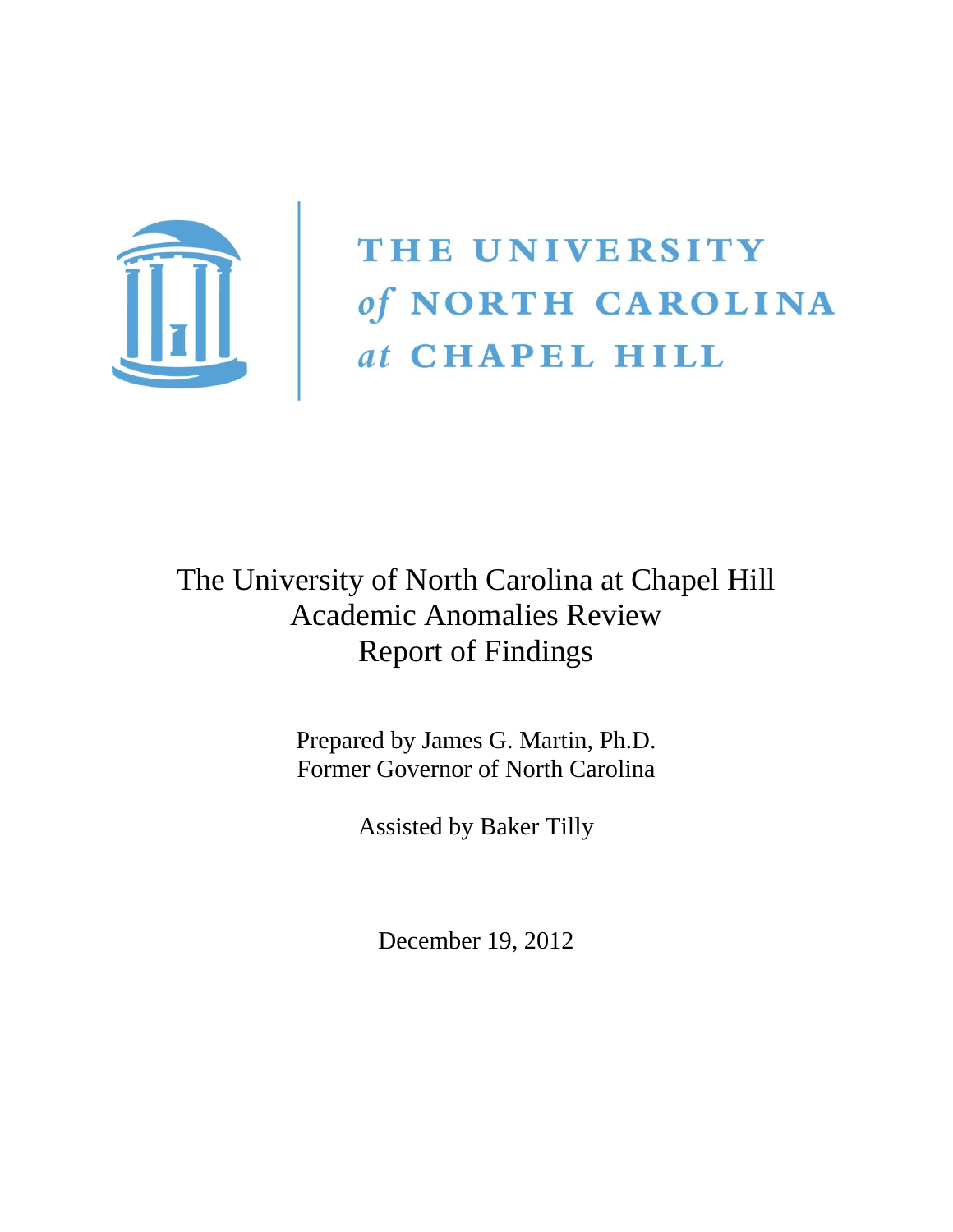December 19, 2012

The Board of Trustees Chancellor Holden Thorp The University of North Carolina at Chapel Hill

Ladies and Gentlemen:

Last summer, the University of North Carolina at Chapel Hill (the University) requested that I undertake a deeper review to investigate "serious anomalies" related to the course offerings and methods of instruction within the Department of African and Afro-American Studies (AFRI/AFAM, or the Department). The University engaged Baker Tilly, a national advisory firm, to assist with the review. Baker Tilly has experience in working with other institutions on sensitive matters and is accustomed to performing such reviews objectively, but also cooperatively. Our review team worked independently from University leadership and staff, but with their full cooperation. We were granted unfettered access to University systems, records, and personnel.

Considering the nature of the project and speculation from the media, students, alumni, and the public, the review team carried out the project with an attitude of professional skepticism. We did not accept any evidence or viewpoints at face value and performed procedures to corroborate the accounts given and assess the completeness of the information provided. The 84 individuals interviewed were cooperative, and very few others declined the opportunity to meet with the review team.

In brief, we can say with confidence:

- This was not an athletic scandal. Sadly, it was clearly an academic scandal; but an isolated one, within this one department.
- Within AFRI/AFAM, no other faculty member was involved unethically, other than former Chairman Nyang'oro and Administrator Crowder. Eight other professors were unwittingly and indirectly compromised in dozens of instances in which someone else signed their signatures to Grade Rolls and Grade Changes, without their knowledge or authorization to do so. Our evidence shows that no other AFRI/AFAM instructor was responsible for this wrongdoing.
- We found nothing that is inconsistent with the internal Hartlyn-Andrews Review. We found new or additional information, and a great deal more of the same information, from an earlier time. There was a mass of interesting information. We found "red flags" in other departments that aroused our curiosity, but found reasonable, acceptable explanations for those courses. After pursuing a large number of leads, we found no evidence to implicate other parties than those identified by the Hartlyn-Andrews Review.
- In every respect, cooperation throughout your organization was impeccable and our access was unrestricted. We did receive a number of additional opinions and observations, but limited our findings to those we could corroborate.

As we expected from the beginning, finding a longer chain of serious misbehavior will cause enduring pain and embarrassment for the University. We believe it has been characterized, and did not spread, and that appropriate remedies are being put in place to restore the expectation of institutional integrity.

Sincerely,

James G. Martin, Ph.D.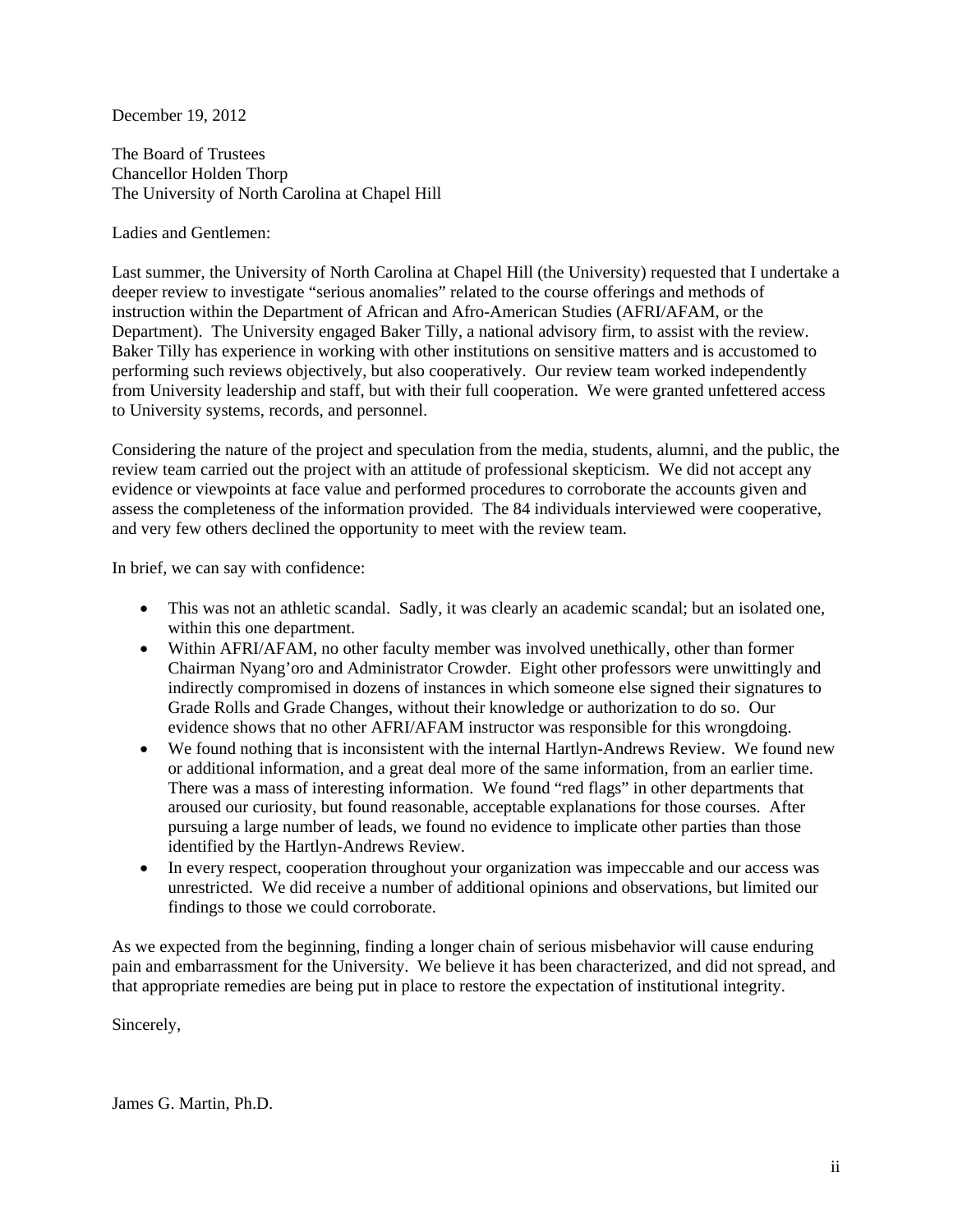# **Contents**

| Exploration of Factors Potentially Contributing to the Discovered Academic Anomalies 52 |  |
|-----------------------------------------------------------------------------------------|--|
|                                                                                         |  |
|                                                                                         |  |
|                                                                                         |  |
|                                                                                         |  |
|                                                                                         |  |
| Report Addendum - January 24, 2013                                                      |  |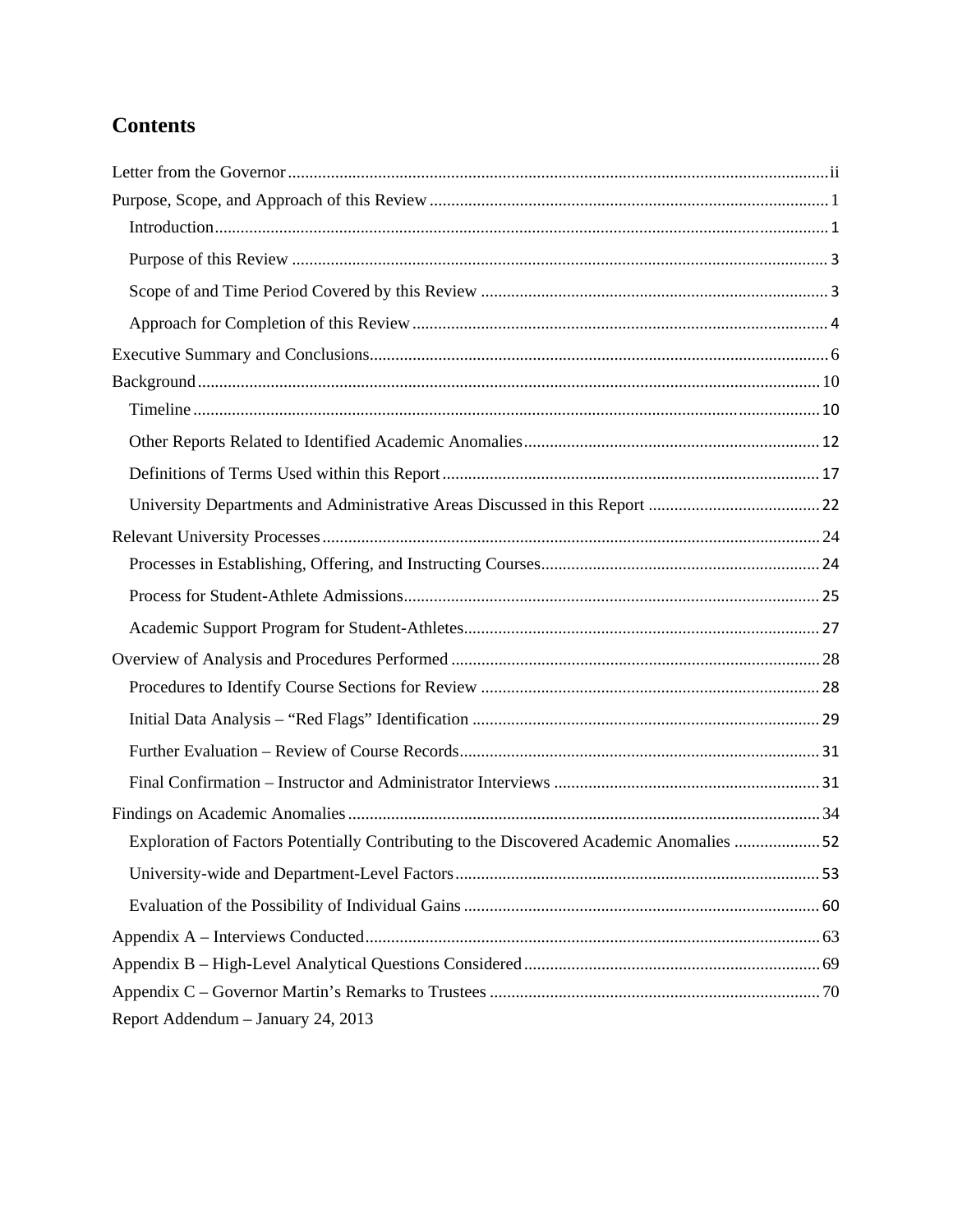# **Data Included in this Report and Addendum**

As of the date of the Addendum, this report has been updated with additional footnotes and parenthetical references to explain minor differences in data reported due to refinement of analysis and assumptions. Timing differences between the Data Set and the census data used in prior public disclosures, differences between hard copy and electronic course records, and refinement of analysis and assumptions since other information was reported have resulted in some differences between the data in this Report, Addendum, and data previously reported or publicly disclosed. These differences were not material to the analysis and conclusions in this Report, the Addendum, or in prior reports and disclosures.

#### **Purpose, Scope, and Approach of this Review**

#### **Introduction**

A joint investigation between the University of North Carolina at Chapel Hill (UNC or the University) and the National Collegiate Athletic Association (NCAA), and subsequent legal actions and media stories, raised questions at the University in the Summer of 2011 regarding the legitimacy of two courses offered through UNC's Department of African and Afro-American Studies (AFRI/AFAM or the Department) by the Department's Chair, Dr. Julius Nyang'oro. Specifically, for one of the identified courses, a lawsuit filed against the University by a former student-athlete included a term paper that was subsequently reported by *The News & Observer* to contain "multiple examples of apparent plagiarism," which called into question the legitimacy of the courses in the Department. The second example involved a story published in the newspaper that indicated a student-athlete received a B+ in AFAM 428 in the Summer before he enrolled in English 100, Basic Writing.

In follow-up to the reporting of the two AFRI/AFAM courses, the University notified the NCAA that new issues had been identified that involved student-athletes and asked the NCAA to join in the investigation of these issues. Together with the NCAA enforcement staff, an internal working group focused on potential academic irregularities involving student-athletes, and it did not find any evidence of 1) students receiving grades without performing work for the courses, 2) student-athletes receiving more favorable treatment than non-athlete students, nor 3) any tangible benefits to Department personnel involved in the courses reviewed (beyond standard University compensation). However, the investigation identified "serious anomalies" related to the Department's course offerings and methods of instruction in several areas.

In light of the working group's findings, the Dean of the University's College of Arts and Sciences, Karen Gil, launched a comprehensive review of all courses offered within the Department from the first Summer session of 2007 through the final Summer session of 2011. This review commenced on September 2, 2011, and was headed by Jonathan Hartlyn, who had been involved in the initial working group, and William Andrews, both Senior Associate Deans within the College of Arts and Sciences (the review committee). In the report of the review committee's conclusions (the Hartlyn-Andrews Report), published May 2, 2012, Deans Hartlyn and Andrews identified anomalies in 54 of the 616 courses offered by the Department during this period, with a collective total of 686 student enrollments (enrollments are for each course; not unique students) in the anomalous courses. They found instances of:

- Courses where students completed work and received grades without the course being supervised or graded by an approved instructor of record; and
- Courses that were designed to include regular classroom time and instructor contact but were offered with limited to no classroom or other instructional contact.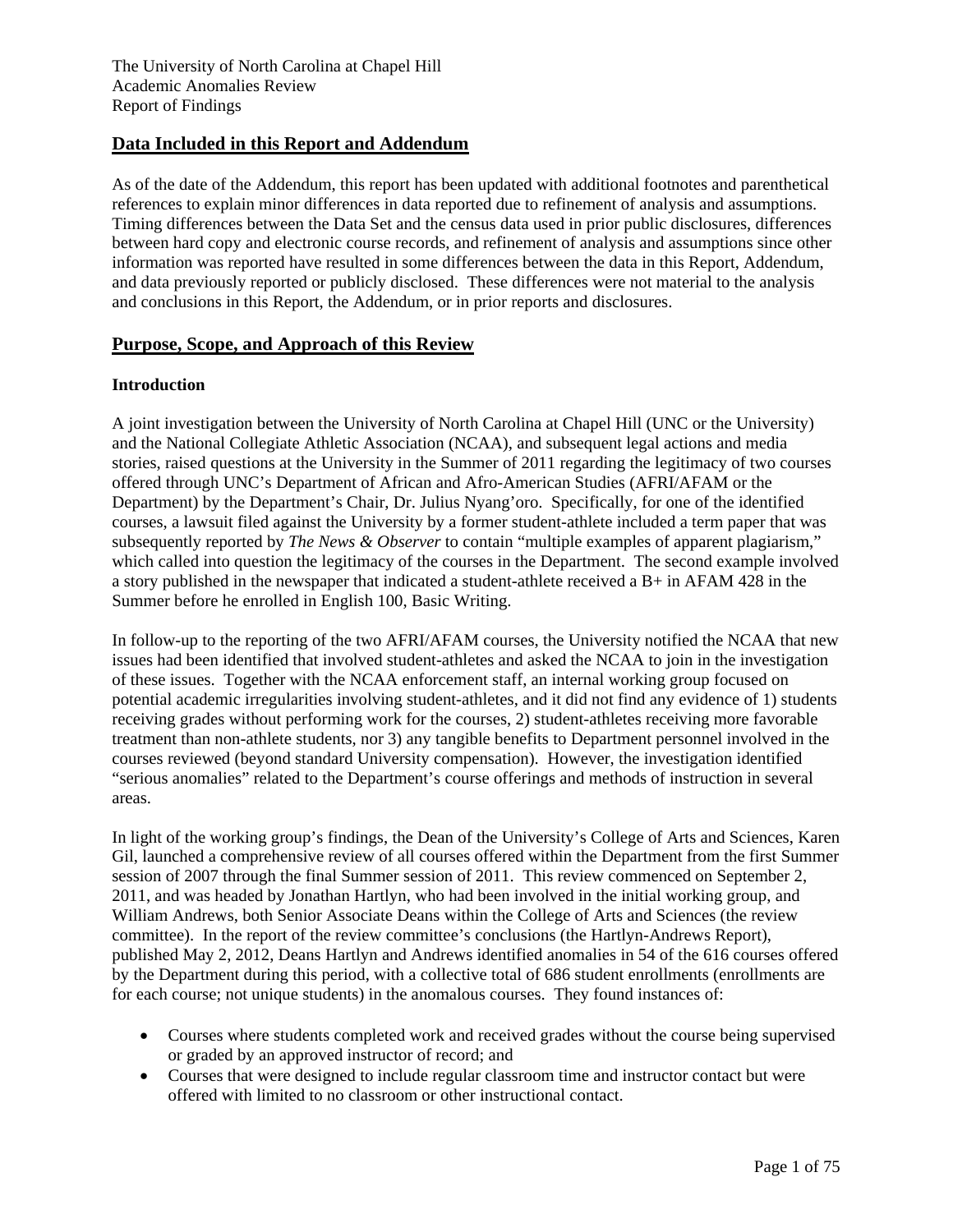In addition, they identified several other irregularities, including:

- Irregularities in independent study courses, and related to temporary grades and unauthorized grade changes, either temporary or permanent; and
- Submitted student grade rolls or change of grade forms that the instructors of record do not remember having signed or approved.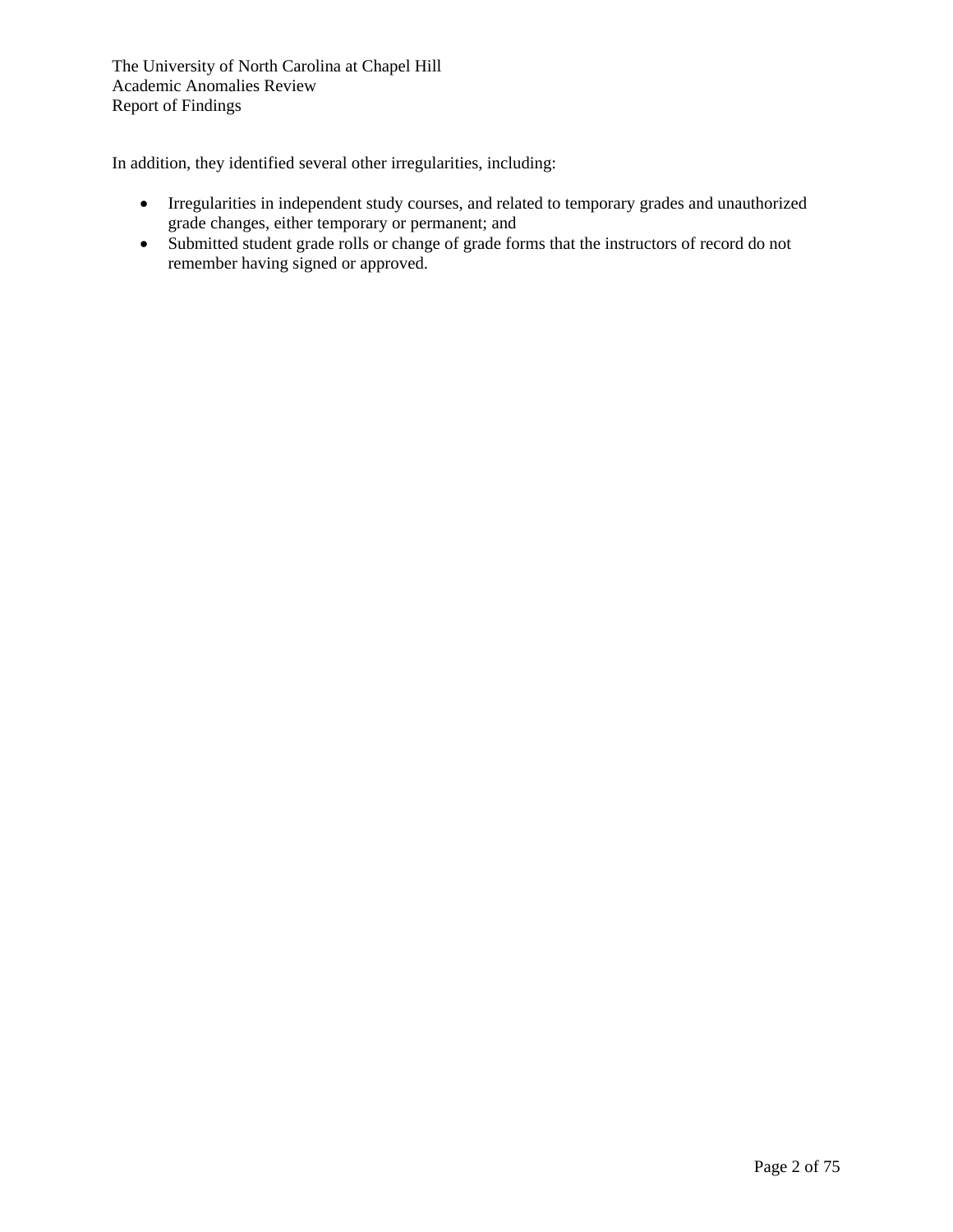#### **Purpose of this Review**

University leaders questioned whether anomalous courses had been offered beyond the period of the Hartlyn-Andrews Report or in other academic departments outside of AFRI/AFAM.

To address these outstanding concerns, UNC invited former North Carolina Governor James G. Martin, supported by Baker Tilly, a national advisory firm with extensive higher education consulting experience, to lead an independent review to address questions of further academic anomalies. UNC tasked Governor Martin and Baker Tilly (the review team) with reviewing an expanded population of courses to address the following questions:

- Did anomalies exist in other academic subjects or departments outside of AFRI/AFAM?
- If so, for what time period did anomalies exist?
- What were the factors or environment that allowed the anomalies to occur and who was culpable?

#### **Scope of and Time Period Covered by this Review**

This review was intended to expand upon the results of the Hartlyn-Andrews Report in order to identify the extent to which academic anomalies occurred beyond the timeframe identified in that report or in departments outside of the Department of African and Afro-American Studies. Where relevant, we contrast the review team's scope of work to that of the Hartlyn-Andrews Report.

The review team applied analytical procedures to electronic course records containing personallyidentifiable information for all 172,580 course sections with undergraduate students enrolled across the entire University from the Fall semester of 1994 through the Fall semester of 2012 (the Data Set). We selected this time period because prior to Fall 1994, the University's records could not support our electronic data analysis.

The Hartlyn-Andrews Report covered *every* course in *one* Department for data representing four academic years (2007-2011) and five Summer sessions (2007-2011), a time period that was chosen not because it coincided with any particular individual's service to the University, but because it covered four full academic years, as well as the Summer 2007 Summer session that was the source of the earliest known irregularity at the time that Deans Hartlyn and Andrews commenced their review.

To expand upon the time period previously covered, our review team analyzed 172,580 course sections through an initial screen and then selected certain course sections to review in more detail. We describe herein the methodology that we applied. Since it was impractical to review *every* course section, we identified data correlations for irregular courses identified via prior University reviews and applied those potential "red flags" to screen the Data Set. While it is possible that there could be other courses that our screening procedures did not identify, we believe that this scope enabled us to answer the key questions at the heart of our review.

The focus was largely on identifying anomalies at the course section or instructor level and understanding the depth and breadth of any such anomalies across courses offered to undergraduates at the University. This included consideration of whether any classifications of students, including student-athletes, received special treatment. The conclusions that we were able to draw and trends that we were able to identify in this respect are detailed in this report. The time period of the Data Set that included classifications of students began in 2001. Prior to that time, this information was available only in hard copy form.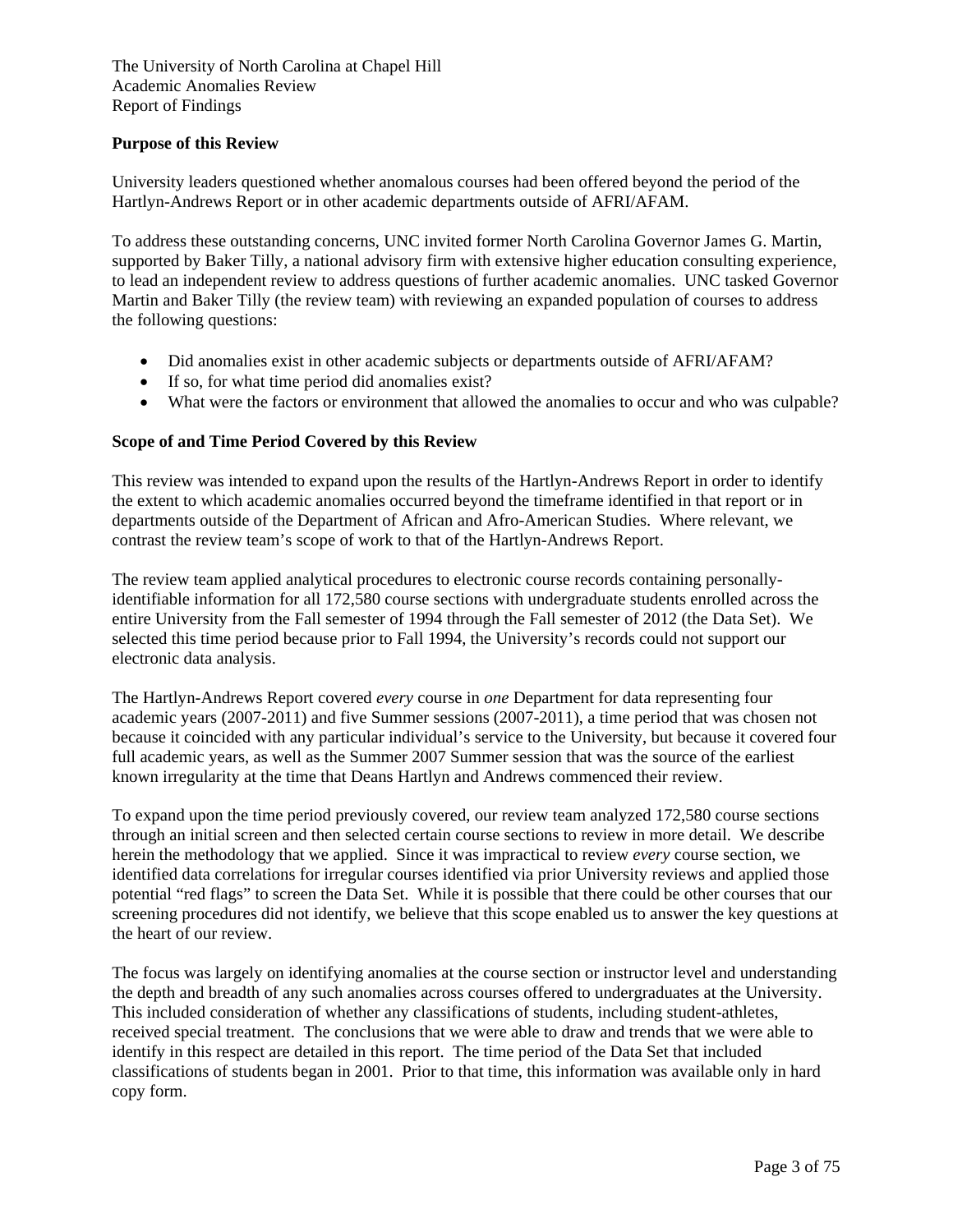Although various tangential allegations of cheating or plagiarism among student-athletes have been made publicly, pursuant to the UNC system records retention policy, student academic work is not retained for more than a year and therefore could not be analyzed along with other course section information. This review was not intended to make academic judgments about whether plagiarism occurred or to opine on the difficulty or quality of the courses offered and instructed at the University.

The Hartlyn-Andrews Report considered whether the instructional method of courses varied in relation to those courses' representation in the course Catalog (e.g., lecture course versus independent study course) and whether the instructor apparently engaged in limited or no classroom or other instructional contact with students. We did not undertake this same analysis, as we learned that prior to the University's recent policy changes, instructors had wide latitude to offer courses as "Term Paper Courses" when they were represented in the course Catalog as lecture courses.

While we asked the instructors that we interviewed how they taught each course, we did not collect sufficient information to assess the classroom or other instructional contact with students. Due to the passage of time, we were not able to interview students who enrolled in each course section. Additionally, UNC system records retention policy provides that records of exam or paper submissions for a course section be destroyed after one year. As noted in the Hartlyn-Andrews report, the internal working group identified no instances in which students had received grades but had not performed written work.

#### **Approach for Completion of this Review**

l

The review team based this report on an analysis of the Data Set; and interviews with University faculty, staff, students, and other stakeholders. We also considered information previously reported through internal investigations and reviews. Our comprehensive analysis considered all manner of available information, related narratives, and subjective speculation. Our ultimate goal was to issue a report based on supportable facts. The review team believes that all reasonable efforts were taken to make this information-gathering process as thorough as possible. To accomplish this task, the review team:

1. Conducted interviews <sup>1</sup> with a wide range of stakeholders, including faculty members and academic administrators (e.g. deans), departmental staff across the College of Arts and Sciences, the University Registrar, Academic Support Program for Student-Athletes personnel, Department of Athletics personnel (including athletic coaches), former and current students (both studentathletes and non-athlete students), parents of students, University trustees, and other members of the University and greater Chapel Hill community. We selected interviewees based on a number of factors, including their direct relationship to course section data, inclusion (and non-inclusion) in previous University reviews, roles within the University, suggestions of other interviewees, and voluntary offering of information to this review<sup>2</sup>.

 $1$  In order to encourage full candor, we determined early on that we would not attribute the source of our information to specific interviewees and would factor into our analysis only information that was corroborated by more than one source.

 $2^{2}$  Some interested parties offered information directly to the review team. We established an email address, uncreview@bakertilly.com, to allow anyone with pertinent information to contact the review team directly. This email address was publicized by the University in the Gazette (faculty and staff newsletter), in the Daily Tar Heel (student newspaper), and on the University's website.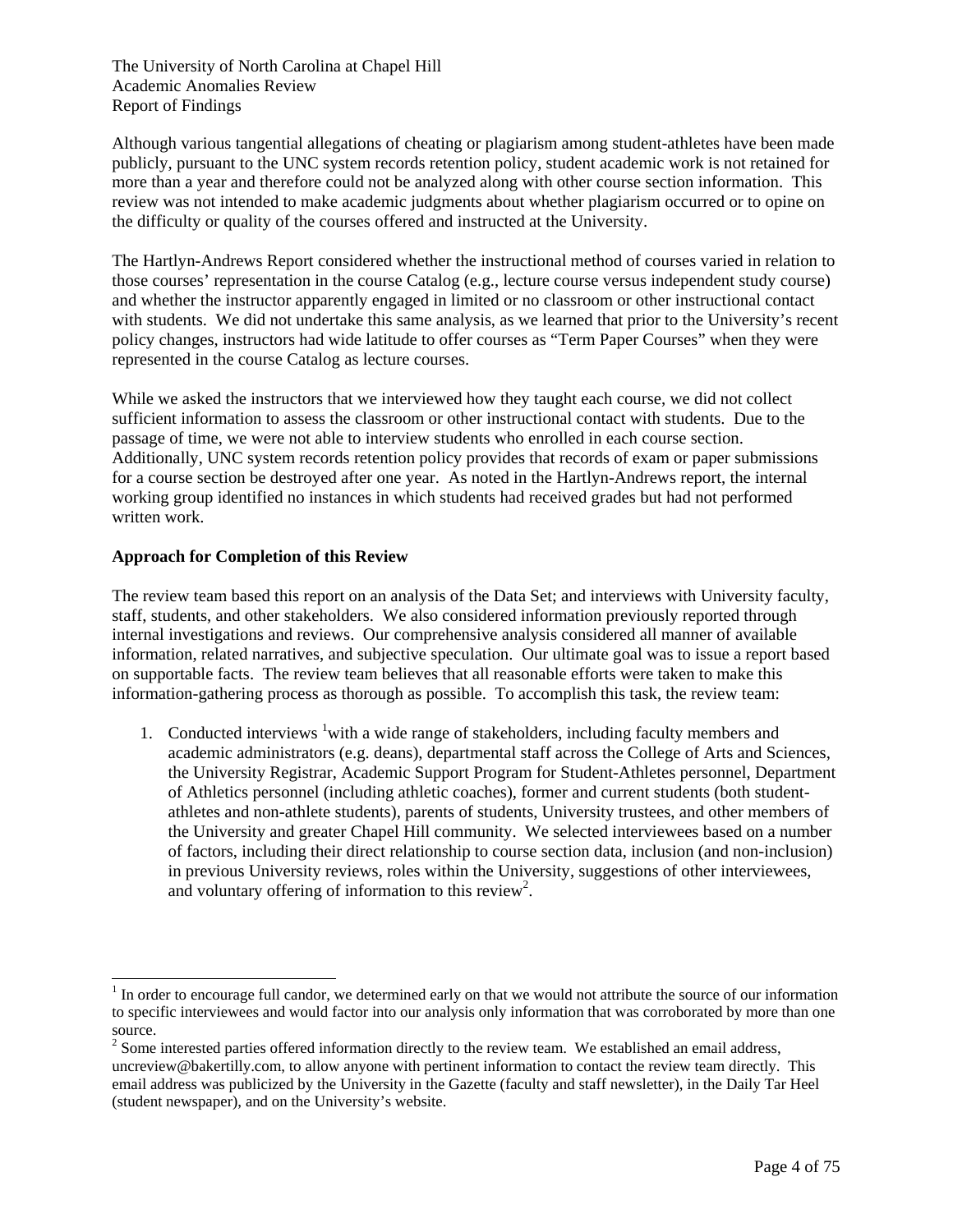- 2. Performed analytical procedures on the Data Set to identify "red flags" related to potential academic anomalies within each course section. The Data Set covered:
	- o 18 years,

l

- o  $172,580^3$  course sections,
- o 68 academic terms,
- o 118,611 undergraduates,
- o 12,715 instructors, and
- o 4,603,810 data elements.

We used this information to ascertain certain characteristics of, and demographic information for the students enrolled in, each course section. The review team received unfettered access to the University's databases and other sources of course records, including all personally-identifiable information requested – whether protected by the Family Educational Rights and Privacy Act (FERPA) or the North Carolina State Personnel Act.

- 3. Reviewed copies of certain tutor logs (containing personally-identifiable information) from the Academic Support Program for Student-Athletes to identify references to any independent study courses that were taught as lecture courses, which we then subjected to further scrutiny.
- 4. Developed a series of "red flags" screening criteria against which to analyze the Data Set, as further described in the Overview of Analysis and Procedures Performed section of this report.
- 5. Reviewed course-specific, personally-identifiable supporting information to further investigate the existence of potential course section and grade change anomalies.
- 6. Through information obtained in our interviews and other procedures that are detailed in the Possible Individual Gains section of this report, we evaluated factors that could have contributed to the discovered academic anomalies using a three-point analysis framework that was developed in 1950 by criminologist Donald Cressey. The Fraud Triangle concept suggests that acts of fraud are typically found to be driven by a combination of three factors: 1) Opportunity, 2) Motive/ Pressure, and 3) Rationalization.

These procedures were aimed at identifying anomalies that were similar to those found in the Hartlyn-Andrews Report, while also permitting us to examine other possible anomalies that had been raised via University administrators, interviews, media sources, and review team brainstorming.

 $3$  The 172,580 course sections comprised 156,109 course sections on campus and 16,471 distance learning courses.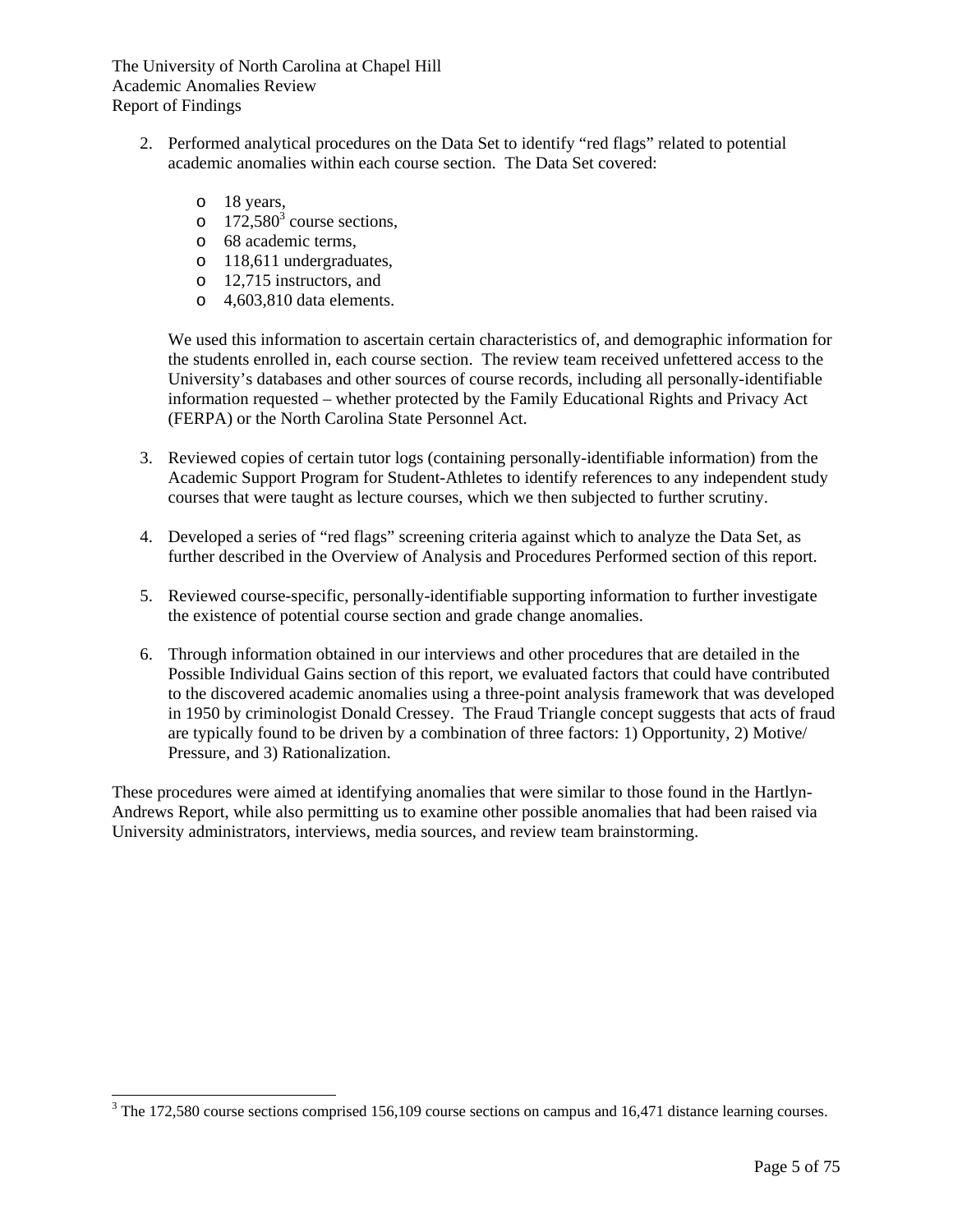# **Executive Summary and Conclusions**

From 2010 to 2011, a University of North Carolina at Chapel Hill (UNC or the University) investigation identified "serious anomalies" related to the course offerings and methods of instruction within the Department of African and Afro-American Studies (the Department or AFRI/AFAM). Jonathan Hartlyn and William Andrews, both Senior Associate Deans within the College of Arts and Sciences, then conducted a comprehensive review of *every* course in the Department for data representing four academic years (2007-2011) and five Summer sessions (2007-2011). Their report (the Hartlyn-Andrews Report) in May 2012 identified 54 courses with "academic anomalies," including:

- Courses where students completed work and received grades without the course being supervised or graded by an approved instructor of record; and
- Courses that were designed to include regular classroom time and instructor contact but were offered with limited to no classroom or other instructional contact.
- Irregularities in independent study courses, and related to temporary grades and unauthorized grade changes, either temporary or permanent; and
- Submitted student grade rolls or change of grade forms that the instructors of record do not remember having signed or approved.

University leaders questioned whether anomalous courses had been offered beyond the period of the Hartlyn-Andrews Report or in other academic departments outside of AFRI/AFAM. To address these outstanding concerns, UNC invited former North Carolina Governor James G. Martin, supported by Baker Tilly, a national advisory firm with extensive higher education consulting experience, to lead an independent review to address questions of further academic anomalies. UNC tasked Governor Martin and Baker Tilly (the review team) with reviewing an expanded population of courses to address the following questions:

- What year did academic anomalies begin?
- Did anomalies exist in other academic subjects or departments outside of AFRI/AFAM?
- What were the factors or environment that allowed the anomalies to occur and who was culpable?

To expand upon the time period previously covered by the Hartlyn-Andrews Report, the review team based our findings on data analysis covering all course sections with undergraduate students enrolled from the 1994 Fall term through second Summer term in 2012, covering:

- $\bullet$  18 years,
- 172,580 course sections,
- 68 academic terms.
- 118,611 undergraduates,
- $\bullet$  12,715 instructors, and
- $\bullet$  4,603,810 data elements.

We conducted 84 interviews with University faculty, staff, students, and other stakeholders. We also considered information previously reported through internal investigations and reviews. Our comprehensive analysis considered all manner of available information, related narratives, and subjective speculation.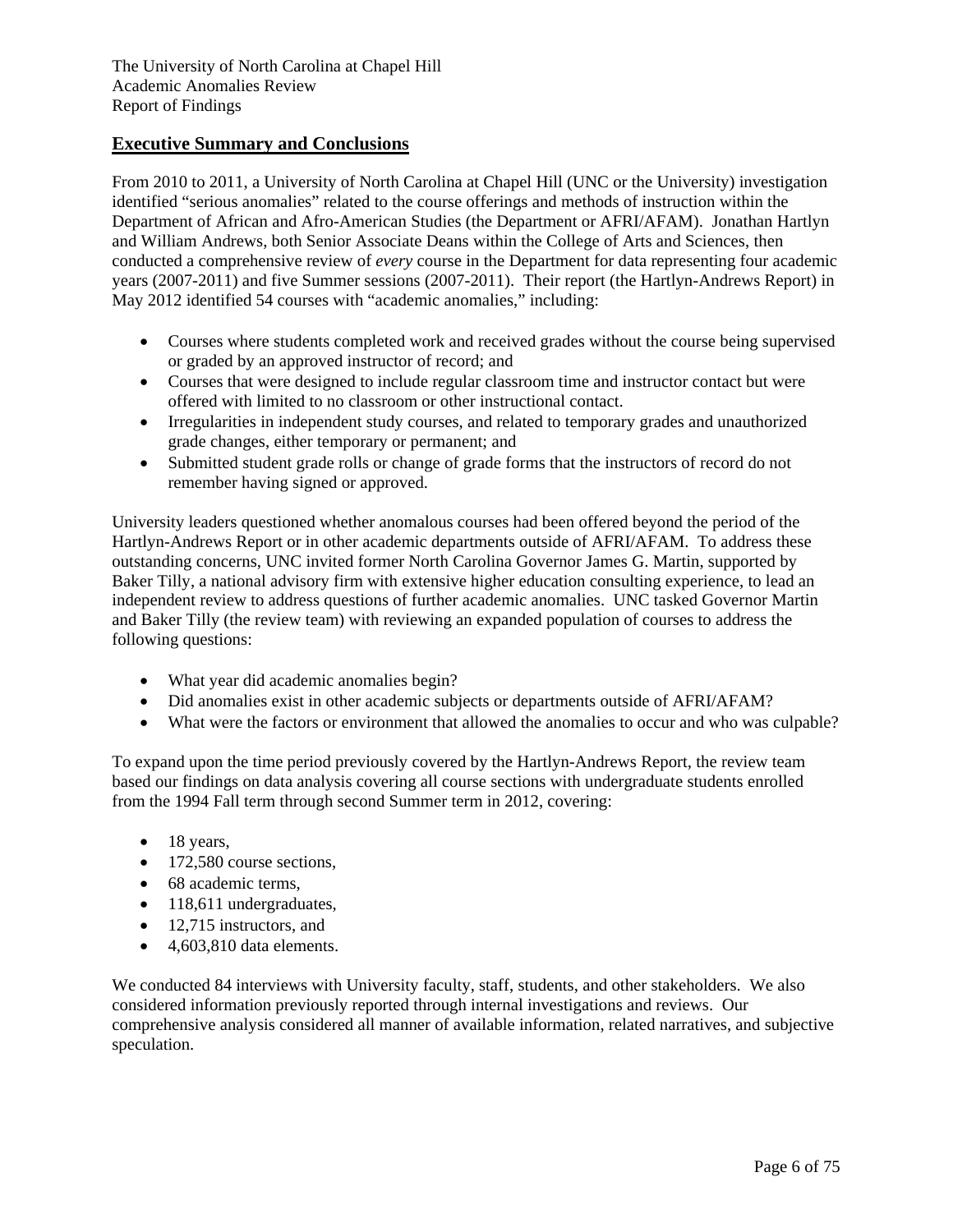The review team leveraged a "cascade" approach to flagging potentially anomalous course sections for further review, as summarized below.

| <b>Identify Potentially</b><br>Anomalous Traits of<br><b>Course Sections</b>              | Known anomalies<br>identified in the<br>Hartlyn-Andrews<br>Report | Items raised in<br>interviews<br>conducted by the<br>review team                                                                                          | Speculation in<br>the media and<br>other reaction to<br>information<br>released by the<br>University                                                                                                                                                                                                      | Similar or<br>additional traits<br>brainstormed by<br>the review team |
|-------------------------------------------------------------------------------------------|-------------------------------------------------------------------|-----------------------------------------------------------------------------------------------------------------------------------------------------------|-----------------------------------------------------------------------------------------------------------------------------------------------------------------------------------------------------------------------------------------------------------------------------------------------------------|-----------------------------------------------------------------------|
| Develop Trait<br><b>Identifiers</b><br>(i.e., "Red Flags")                                |                                                                   |                                                                                                                                                           | Developed 27 trait identifiers (and related follow-up or sub questions) to inform<br>queries within the Data Set to identify "Red Flags" when compared to<br>established criteria based on standards or norms at the University                                                                           |                                                                       |
| Apply "Red Flags"<br>to Data Set                                                          |                                                                   |                                                                                                                                                           | Applied 133 analytical procedures related to one or multiple of the 27<br>trait identifiers to the 172,580 course sections for which data was<br>provided to develop "Red Flags" indicators of<br>potentially anomalous courses                                                                           |                                                                       |
| <b>Review Documentation for</b><br><b>Potentially Anomalous</b><br><b>Course Sections</b> |                                                                   |                                                                                                                                                           | Identified "Red Flags" in 720 course sections<br>Reviewed personally-identifiable, hard copy course<br>information, including grade rolls and grade change forms, to<br>determine if identified "Red Flags" represented<br>potential anomalies                                                            |                                                                       |
| <b>Conduct Interviews</b><br>Related to Potential<br>Anomalies                            |                                                                   |                                                                                                                                                           | Identified 634 potentially anomalous course sections<br>Interviewed instructor of record or the highest<br>ranking administrative official (e.g., dean or chair)<br>available for all potentially anomalous course<br>sections to validate the existence of the course<br>section and related grade rolls |                                                                       |
| Draw Conclusions                                                                          |                                                                   | Classify each course section as:<br>• Type $2 -$ Anomalous Lecture<br><b>Course Section</b><br><b>Study Course Section</b><br>• Inconclusive<br>• Cleared | • Type $1 -$ Academic Misconduct<br>• Type $3$ – Anomalous Independent                                                                                                                                                                                                                                    |                                                                       |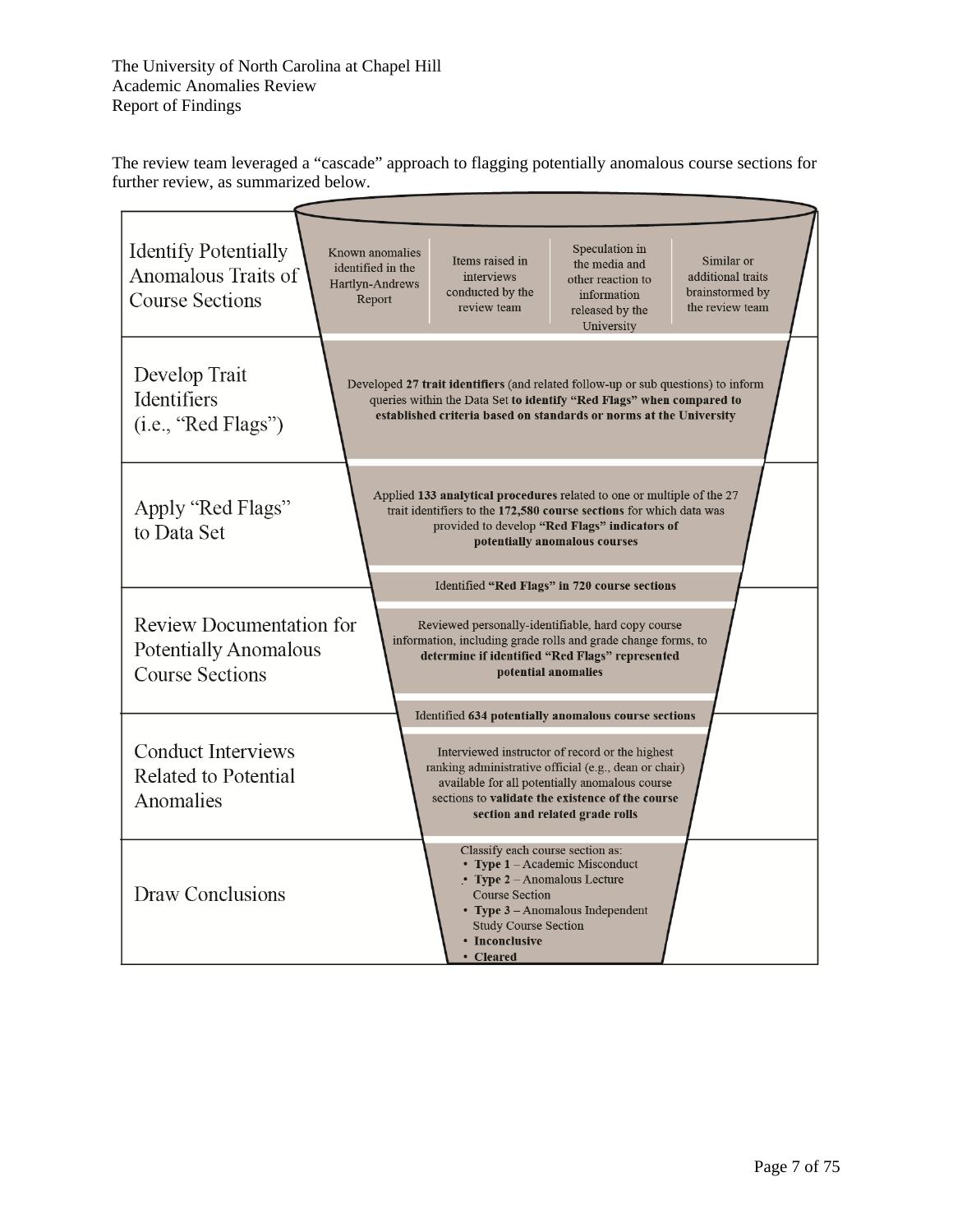#### **Findings**

We drew conclusions through documentation review and interviews based on defined criteria. Summarized below are the total numbers of course sections and grade changes by type of conclusion:

| <b>Summary of</b><br><b>Course Sections Tested</b> | <b>Course Section Conclusions</b>                               |
|----------------------------------------------------|-----------------------------------------------------------------|
| 720                                                | Identified through "red flags"                                  |
| 86                                                 | "Cleared" through initial screen                                |
| 268                                                | Cleared via interviews                                          |
| 129                                                | Inconclusive $-$<br><b>Independent Study Course Sections</b>    |
| 21                                                 | Inconclusive $-$<br><b>Lecture Course Sections</b>              |
| 10                                                 | Type $3 -$ Anomalous Independent<br><b>Study Course Section</b> |
| 167                                                | Type 2 – Anomalous Lecture Course<br>Sections                   |
| 39                                                 | Type 1 – Academic Misconduct in a<br><b>Lecture Course</b>      |

| <b>Summary of</b><br><b>Grade Change Conclusions</b> | <b>Grade Change Conclusions</b>                               |
|------------------------------------------------------|---------------------------------------------------------------|
| 1,136                                                | Grade changes associated with 347<br>course sections          |
| 203                                                  | <b>Cleared Grade Changes</b>                                  |
| 373                                                  | Inconclusive<br><b>Grade Changes</b>                          |
| 454                                                  | Type $2-$<br>Potentially Unauthorized<br><b>Grade Changes</b> |
| 106                                                  | Type 1 – Unauthorized<br>Grade Changes                        |

Based on the results of our data analyses, documentation review, and interviews, we drew the following overall conclusions:

- The presence of confirmed anomalous course sections in the Department of African and Afro-American Studies extended as far back as Fall 1997. If anomalies were occurring in the 1994- 1996 time period, they were not prevalent, were unrelated to instructor overload, and were not associated with course sections with numerous grade changes.
- The percentage of student-athletes enrolled in anomalous course sections was consistent with the percentage of student-athletes enrolled in all courses offered by the Department.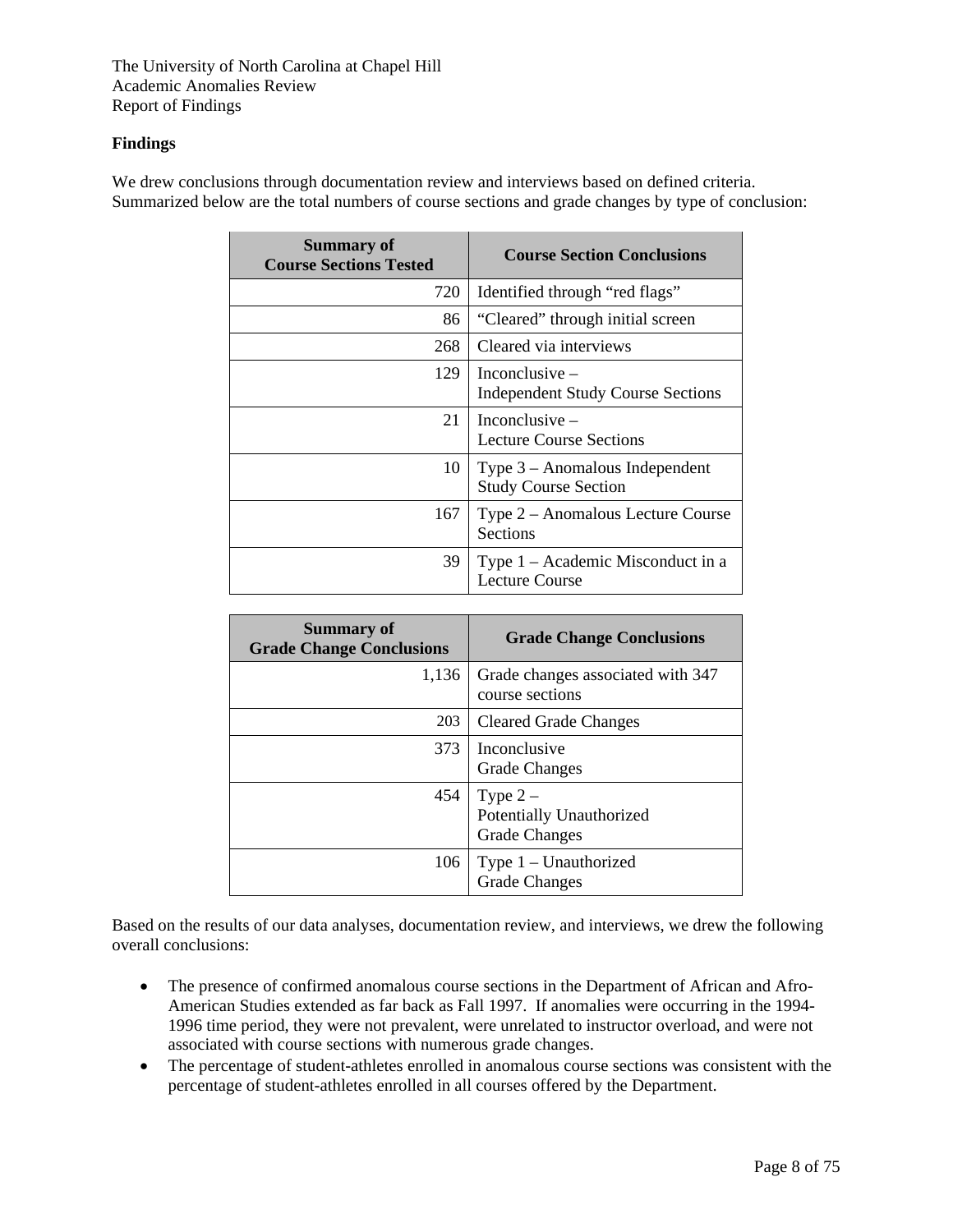l

- We found no indication of academic misconduct or other anomalies in departments outside of the Department of African and Afro-American Studies.
- We identified 216 course sections, or over 40 percent of the initially selected course sections, with proven or potential anomalies.
- We reviewed both temporary and permanent grade changes, noting grade change anomalies only in the Department of African and Afro-American Studies and identifying 454 suspected unauthorized grade changes
- Eighty percent of the Department's grade changes in courses with "red flags" were temporary grade changes.
- No evidence from our review points to anyone else's involvement beyond Ms. Crowder and Dr. Nyang'oro. While we cannot definitively conclude regarding the degree of Ms. Crowder's responsibility for the academic anomalies noted in this report, both this review and the Hartlyn-Andrews Report found a dramatic reduction in academic anomalies after Summer 2009, which coincided with the time of Ms. Crowder's retirement.

One of the key questions surrounding the anomalies identified is why anomalous courses were offered. The review team sought to understand what were the factors or environment that allowed the anomalies to occur and who benefitted.

- The review team identified no confirmation for speculation that the Academic Support Program for Student-Athletes (ASPSA) academic counselors colluded with instructors or administrators to offer anomalous course sections for the benefit of student-athletes or engage in any improper activities to maintain eligibility of a student-athlete.
- In the case of the Department of African and Afro-American Studies, there is evidence that certain ASPSA employees were aware that certain courses within the Department were so-called "Term Paper Courses," and that lecture courses were being taught in an independent study format. When these concerns were raised, the Faculty Athletic Committee stated that it was incumbent upon each instructor of record to determine how to teach his/her own course and that it was therefore unnecessary for ASPSA personnel to question the instructional methods used.
- The high degree of trust and autonomy, coupled with manual processes, in the University-wide environment created an opportunity for an administrator and a department chair to schedule classes and change grades with limited oversight. New University policies and procedures are designed to address this issue for the future.
- We did not identify any instances in which unusual personal or professional gains or incentives were received by Dr. Nyang'oro or Ms. Crowder in exchange for courses offered within the Department (either specifically for student-athletes or otherwise). We discovered no evidence of unusual compensation to Dr. Nyang'oro and Ms. Crowder beyond their standard University salaries<sup>4</sup>, nor any evidence of the provision of other financial incentives to either of them by the University or by certain affiliated University organizations.
- The existence of less challenging, or "easy," courses does not in itself represent academic misconduct. The results of our analysis of "easy courses" did not support speculation that student-athletes comprised a higher population of the enrollment for these courses.

Based on our work, we conclude that this matter was truly academic in nature and not an athletic scandal as originally speculated, and that the identified academic misconduct and anomalies were isolated to the Department of African and African-American Studies. We appreciate the cooperation and unrestricted access by the University afforded to the review team in the conduct of this project.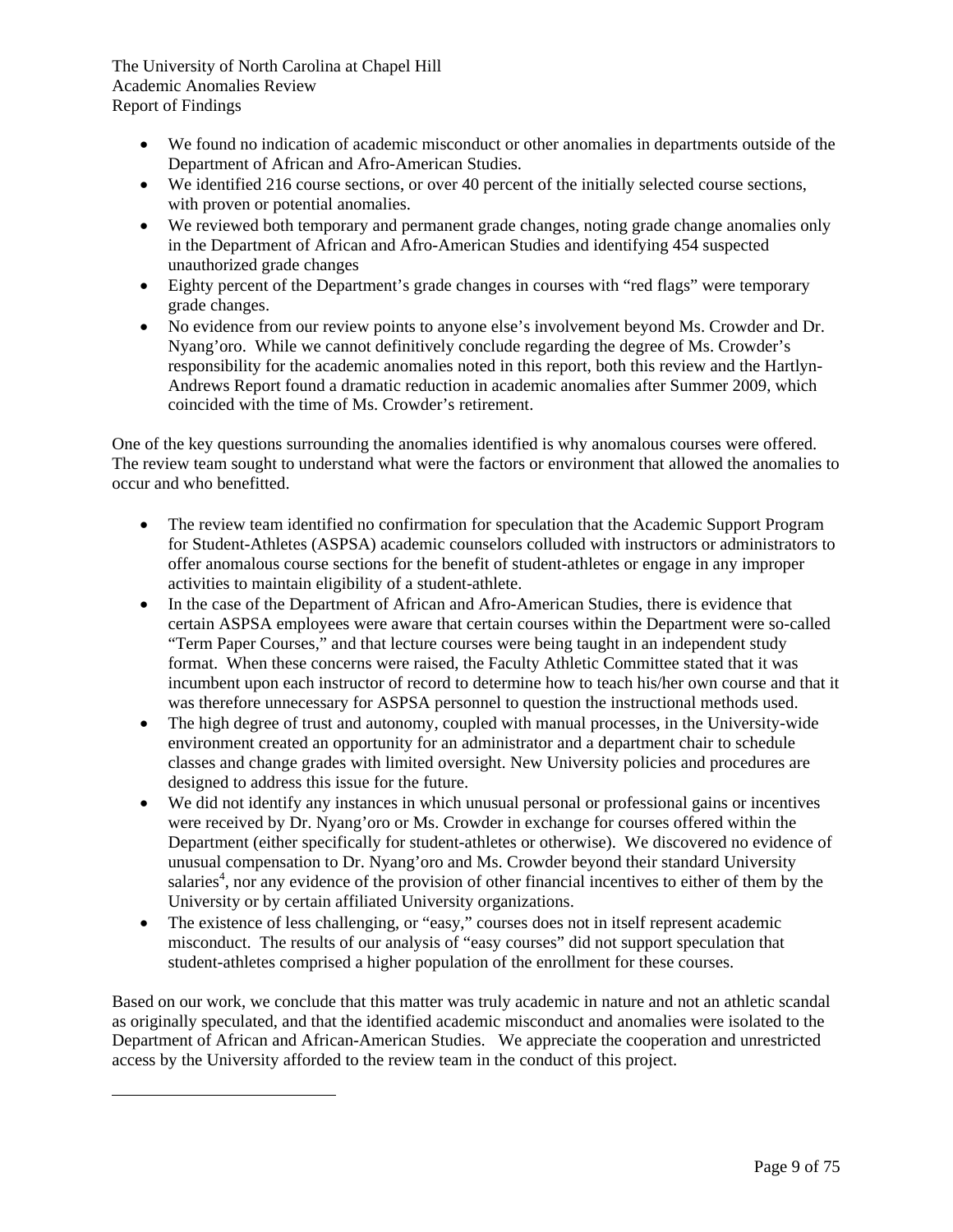# **Background**

#### **Timeline**

This review, as well as the information contained in this report, was completed independently from, but in consideration of, many related initiatives and activities undertaken within and by the University. Many of these activities were completed internally, led by UNC faculty and administrators, and provided an invaluable level of support and information to assist in the completion of this review. Outlined below is the series of events and analyses by which the University became aware of and investigated questions regarding courses in the Department.

- **June 2010** The University begins a joint investigation with the NCAA regarding information received alleging impermissible benefits received by student-athletes at the University. In the course of this investigation, the University discovers and self-reports academic issues related to a former student-tutor and academic mentor.
- **June 2011** The University receives a Notice of Allegation from the NCAA related to the review of the University's football program.
- **July 1, 2011** A former student-athlete, who was ruled permanently ineligible to play football by the NCAA, files a lawsuit against the University and the NCAA; the legal filing includes an attachment of a paper that the student completed for a Swahili 403 course offered within AFRI/AFAM, with Dr. Julius Nyang'oro listed on the paper as the instructor.
- **August 21, 2011** A news article reports that an unnamed source had provided a reporter with what was alleged to be a partial transcript from a former UNC football player's first term at the University.
- **August 24, 2011** The University notifies the NCAA of potential new issues related to studentathletes and convenes an internal working group comprised of Jack Evans, a retired professor in the Kenan-Flagler Business School who served 15 years as the University's faculty representative to the NCAA and Atlantic Coast Conference; Jonathan Hartlyn, Senior Associate Dean for Social Sciences and Global Programs; and Leslie Strohm, University Counsel. The group worked with a member of the NCAA enforcement staff to review relevant documents, including records of student work in Department courses, and to interview faculty and staff in the Department, academic support counselors, and student-athletes who had taken multiple courses in the Department. While this joint review identified no violations of NCAA rules or student-eligibility issues, the working group identified "serious" concerns with courses within the Department.
- **August 29, 2011** UNC receives media requests for "information regarding student-athletes and courses" within AFRI/AFAM.
- **August 30, 2011**  Dr. Julius Nyang'oro resigns as chair of the Department of African and Afro-American Studies.
- **September 2, 2011** College of Arts and Sciences Dean Karen Gil engages Senior Associate Deans Jonathan Hartlyn and William Andrews to review courses in the Department from the Summer of 2007 through the Summer of 2011.
- **September 9, 2011** Dean Karen Gil requests that Bobbi Owen, Senior Associate Dean for Undergraduate Education, ask the Administrative Board of the College of Arts and Sciences "to develop guidelines for undergraduate independent study courses and directed reading courses."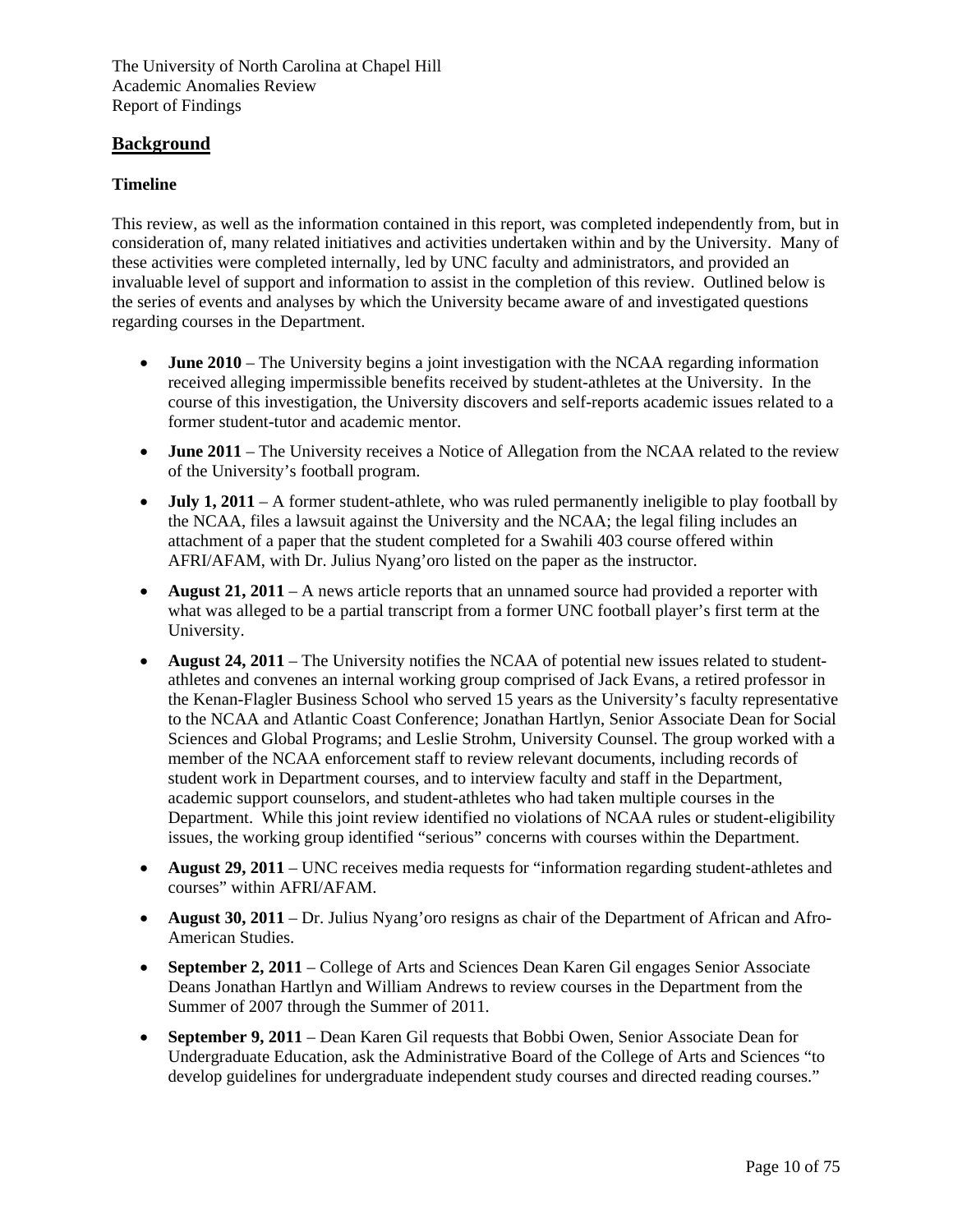- **Mid September 2011** Dean Bobbi Owen forms a task force to review policies and practices on independent study and directed reading courses across the entire College of Arts and Sciences and to make recommendations regarding:
	- o Expectations concerning student assignments and contact hours with professors or teaching assistants in independent study courses
	- o Conditions and approval process for a course approved as a lecture or seminar course to be delivered in an alternative format
	- o Process by which a course taken as an independent study or directed reading course is submitted to an Administrative Board for review and approval as a permanent course with its own assigned course number.
- October 2011 UNC appears before the NCAA Committee on Infractions with respect to matters identified by the NCAA in its June 2011 Notice of Allegations. The NCAA did not include issues related to AFRI/AFAM during the appearance before the Committee on Infractions.
- **December 2011** The University appoints Dr. Eunice Sahle as Chair of the Department of African and Afro-American Studies.
- March 2012 The NCAA announces the ruling of its Committee on Infractions regarding violations involving UNC's football program.
- **April 10, 2012** The Independent Study Task Force publishes its report.
- May 2, 2012 Deans Hartlyn and Andrews issue the report on the "Review of Courses in the Department of African and Afro-American Studies, College of Arts and Sciences."
- **July 2012** Dr. Julius Nyang'oro relinquishes tenured faculty position and resigns from the University.
- **August 2012** UNC requests this review.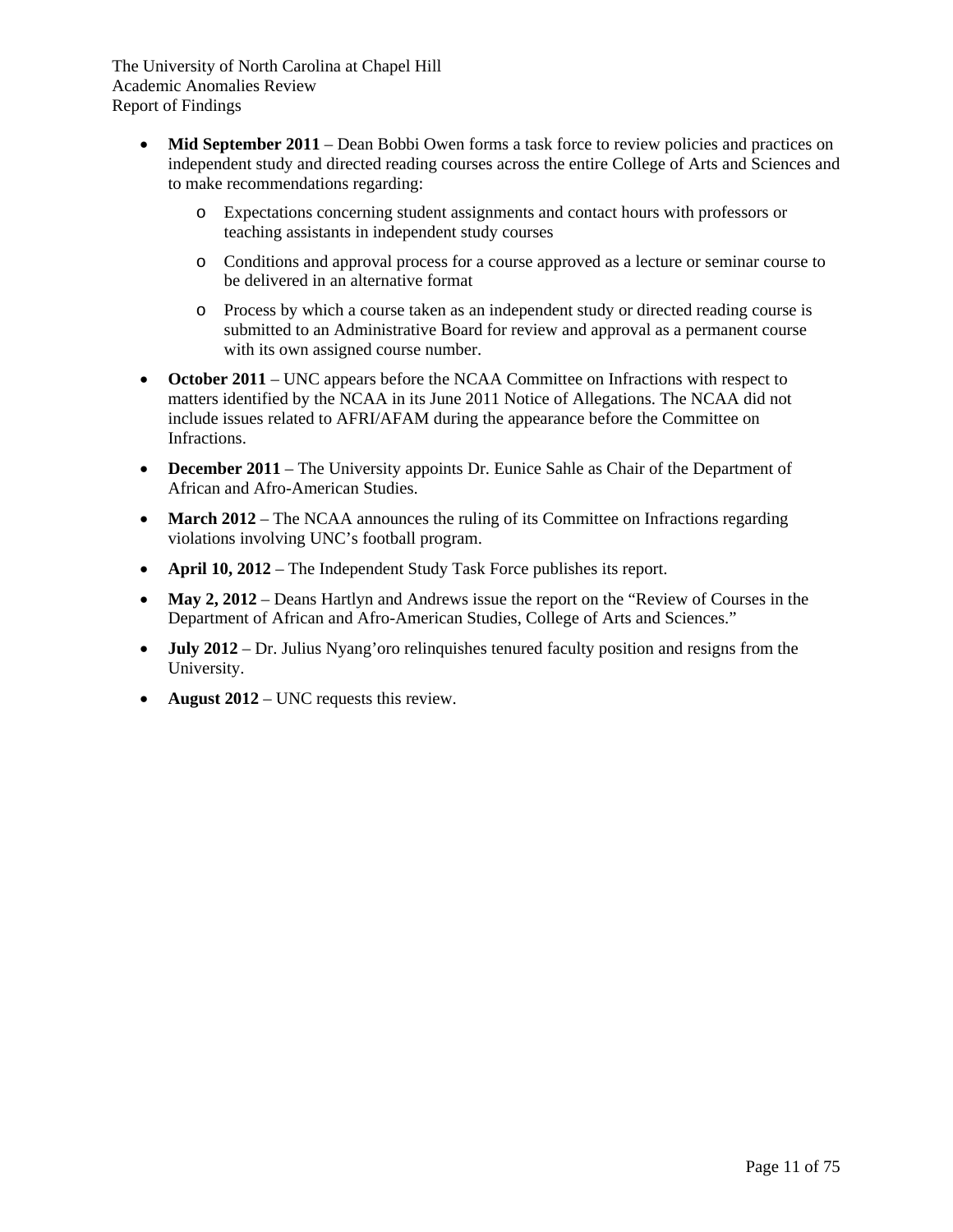#### **Other Reports Related to Identified Academic Anomalies**

As shown in the timeline above, the University and related parties undertook extensive reviews and investigations to identify, and attempt to correct, concerns raised related to academic anomalies within the College of Arts and Sciences' Department of African and Afro-American Studies. In addition to issuing the reports identified in the timeline, the University was also conducting other activities related to (though, not specifically resulting from) the observations and findings of academic anomalies. These activities included:

- Strategic planning for the Academic Support Program for Student-Athletes;
- Policy and procedural changes related to:
	- o the process for submission of grade rolls and grade change forms,
	- o minimum syllabus guidelines,
	- o Summer teaching assignments,
	- o course numbering, and
	- o exams.
- Consulting with the UNC campus police, Orange County District Attorney's Office, and the State Bureau of Investigation (SBI) regarding the possibility of criminal actions involved in the academic misconduct identified.

These undertakings focused on identifying concerns beyond the problem courses already discovered within the Department as well as on addressing concerns regarding internal controls over academics. Below we provide additional detail of the prior reviews completed and the related findings, observations, and recommendations of each:

|                                                                 | <b>Purpose</b>           | Fact-finding in response to media reports that many portions of a<br>former student-athlete's paper submitted for a Swahili 403<br>course, which was included in a legal filing against the<br>University and NCAA, showed evidence of plagiarism. |
|-----------------------------------------------------------------|--------------------------|----------------------------------------------------------------------------------------------------------------------------------------------------------------------------------------------------------------------------------------------------|
| <b>College of Arts and</b><br>Sciences, Dean's<br><b>Office</b> | Work<br><b>Performed</b> | Questioned Dr. Julian Nyang'oro, chair of the Department and<br>named on the student's paper as instructor for the Swahili 403<br>course, about how the course was instructed.                                                                     |
|                                                                 | <b>Results</b>           | Dr. Nyang' oro stated that he did not teach the Swahili 403 course<br>in question and speculated that a former Department manager<br>may have been involved in, or responsible for, making the course<br>available.                                |

| <b>Internal Working</b><br><b>Group in Association</b> | <b>Purpose</b>           | Following the College's preliminary fact-finding, this internal<br>working group was formed in association with the NCAA to<br>focus on potential academic irregularities involving student-<br>athletes and related to courses offered within the Department of<br>African and Afro-American Studies.          |
|--------------------------------------------------------|--------------------------|-----------------------------------------------------------------------------------------------------------------------------------------------------------------------------------------------------------------------------------------------------------------------------------------------------------------|
| with the NCAA                                          | Work<br><b>Performed</b> | Worked with a member of the NCAA enforcement staff to<br>review relevant documents, including records of student work in<br>Department courses, and to interview a sample of faculty and<br>staff in the Department, academic support counselors, and<br>student-athletes who had taken multiple courses in the |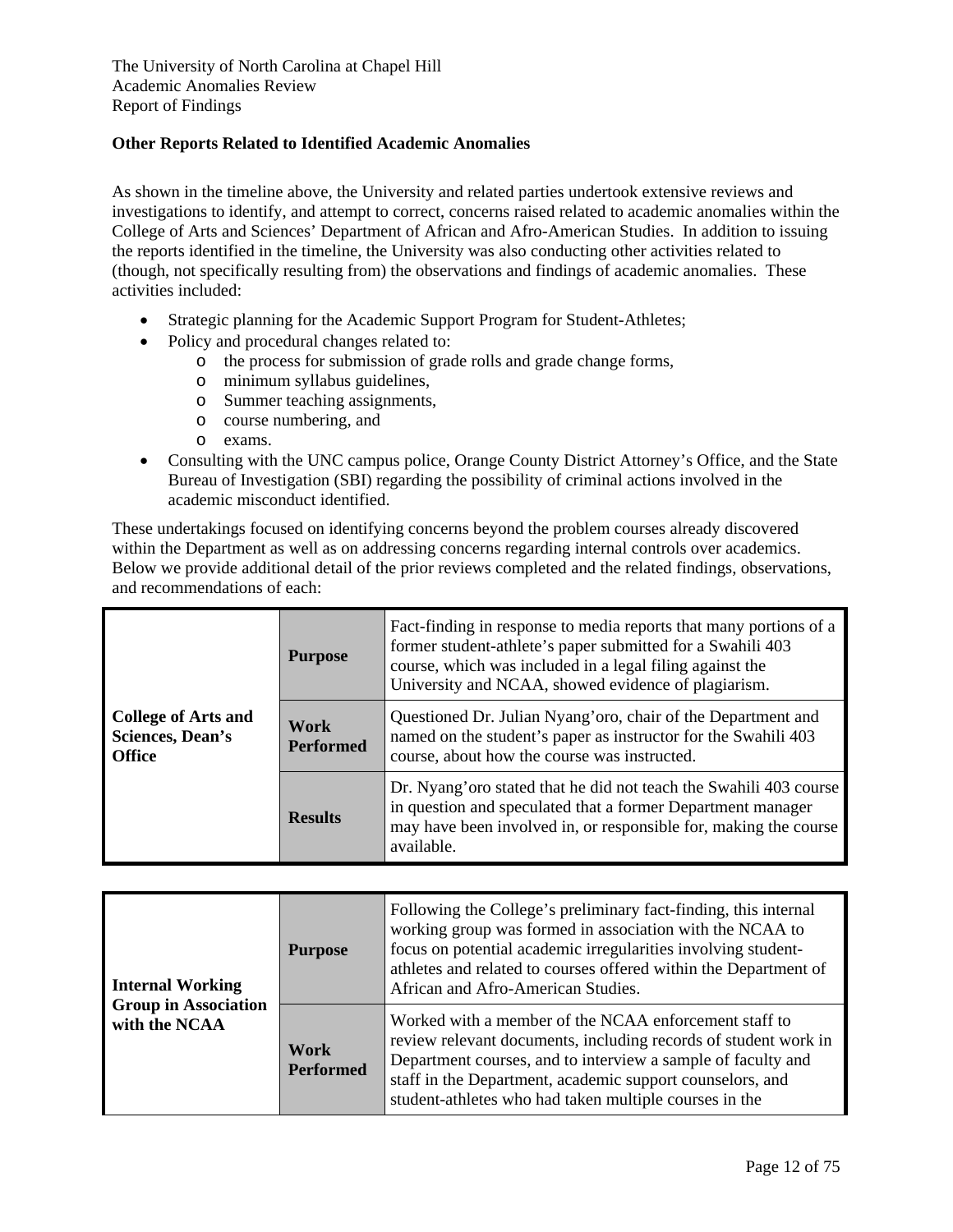|                | Department.                                                                                                                                                                                                                                                                                                                                                                                                                                                                                                   |
|----------------|---------------------------------------------------------------------------------------------------------------------------------------------------------------------------------------------------------------------------------------------------------------------------------------------------------------------------------------------------------------------------------------------------------------------------------------------------------------------------------------------------------------|
| <b>Results</b> | Did not find any evidence of:<br>Students' receiving grades without performing work for<br>1.<br>a course,<br>Student-athletes' receiving more favorable treatment<br>2.<br>than non-athlete students, nor<br>3. Any tangible benefits to Department personnel involved<br>in the courses reviewed (beyond standard University<br>compensation).<br>However, the investigation identified "serious anomalies" related<br>to the Department's course offerings and methods of instruction<br>in several areas. |

| <b>Hartlyn-Andrews</b><br><b>Review of Courses in</b><br>the Department of<br><b>African and Afro-</b><br><b>American Studies</b> | <b>Purpose</b>                  | To expand investigation into the anomalies identified within the<br>Department of African and Afro-American Studies.                                                                                                                                                                                                                                                                                                                                                                                                                                                                                                                                                                                                                                                                                                                                        |
|-----------------------------------------------------------------------------------------------------------------------------------|---------------------------------|-------------------------------------------------------------------------------------------------------------------------------------------------------------------------------------------------------------------------------------------------------------------------------------------------------------------------------------------------------------------------------------------------------------------------------------------------------------------------------------------------------------------------------------------------------------------------------------------------------------------------------------------------------------------------------------------------------------------------------------------------------------------------------------------------------------------------------------------------------------|
|                                                                                                                                   | <b>Work</b><br><b>Performed</b> | Reviewed all grade rolls and grade change forms for all courses<br>offered in the Department from Summer Session I 2007 through<br>Summer Session II 2011 and all continuing education course<br>sections offered by the Department's main teaching faculty<br>through the Friday Center for Continuing Education.<br>Interviewed all 15 tenured or tenure-track Department faculty, an<br>adjunct instructor who frequently taught in the Department, the<br>Department's senior lecturer, and the Department's five<br>lecturers.<br>Interviewed all Department staff employed at the time of the<br>review.                                                                                                                                                                                                                                              |
|                                                                                                                                   | <b>Results</b>                  | Identified 54 courses, out of a total of 616 reviewed, which were<br>either offered without faculty supervision or which were<br>instructed with limited or no classroom contact or other formal<br>interaction with faculty. Only two of the fifty-four identified<br>courses were offered after Summer 2009.<br>Determined that grade rolls and grade change forms were<br>submitted to the Office of the University Registrar with forged<br>faculty signatures for some of the 54 course sections with<br>identified academic anomalies (in these instances, the faculty<br>whose names appeared on the forms stated that they had not<br>taught the course or approved the related grade rolls or, in certain<br>instances, grade change forms). All unauthorized grades<br>discovered were for courses taught between Summer 2007 and<br>Summer 2009. |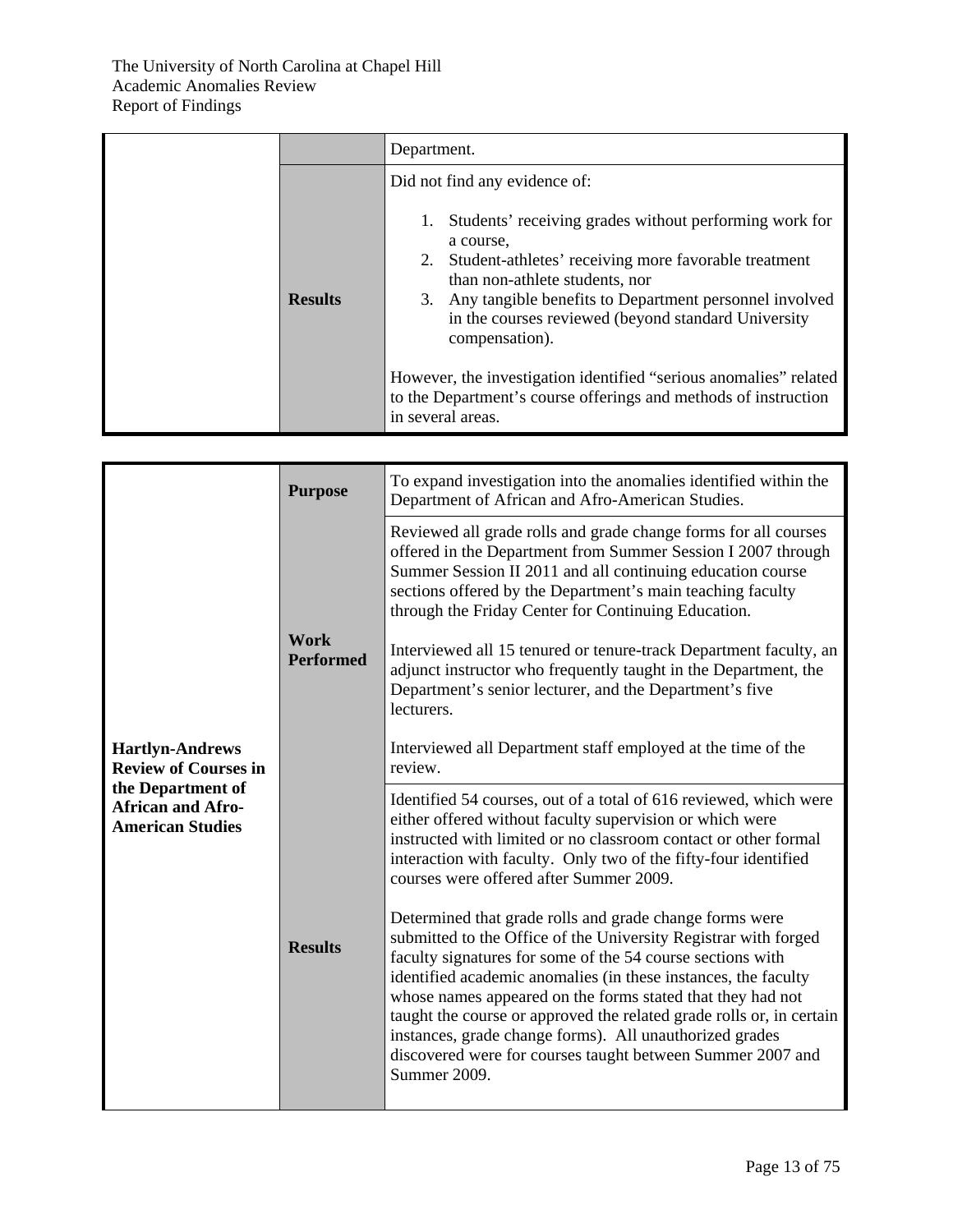|                                                                                                   |                          | Identified irregularities related to independent study courses,<br>temporary grades, and unauthorized grade changes, either<br>temporary or permanent.<br>In addition to the academic anomalies identified, the report<br>identified several aspects of lax departmental oversight and<br>practices that allowed improper activities to occur, including<br>concerns related to the level of autonomy and authority granted<br>to a departmental administrator.                                                                                                                                          |
|---------------------------------------------------------------------------------------------------|--------------------------|----------------------------------------------------------------------------------------------------------------------------------------------------------------------------------------------------------------------------------------------------------------------------------------------------------------------------------------------------------------------------------------------------------------------------------------------------------------------------------------------------------------------------------------------------------------------------------------------------------|
|                                                                                                   |                          |                                                                                                                                                                                                                                                                                                                                                                                                                                                                                                                                                                                                          |
| <b>College of Arts and</b>                                                                        | <b>Purpose</b>           | To review policies and practices across the College of Arts and<br>Sciences related to independent study and directed reading<br>courses in order to make recommendations related to:<br>Expectations concerning student assignments and contact<br>1.<br>hours with the instructor;<br>2. Conditions under which an active (approved) lecture<br>course might be taught in a different format (such as<br>directed reading or independent study); and<br>Conditions under which a course might be taught as a<br>3.<br>directed reading course before being submitted for a<br>permanent course number. |
| <b>Sciences</b><br><b>Administrative</b><br><b>Board's Independent</b><br><b>Study Task Force</b> | Work<br><b>Performed</b> | Reviewed current University policies concerning independent<br>study courses and protocols related to "enrollment and<br>assignment of faculty to independent studies courses." Members<br>also studied enrollments and grades for the Fall 2011 semester<br>for undergraduate students enrolled in course sections defined as<br>independent studies by the standard course numbering system.                                                                                                                                                                                                           |
|                                                                                                   | <b>Results</b>           | The report of the Task Force included recommendations related<br>to the offering and instruction of independent studies courses, the<br>offering and instruction of "special topics courses," the use of the<br>standard course numbering system, and honors theses. These<br>recommendations were aimed at establishing guidelines for<br>undergraduate independent studies to allow consistency and<br>focus as the University continues to grow in the face of faculty<br>turnover, retirements, and new hires.                                                                                       |

| <b>Special</b><br><b>Subcommittee of the</b><br><b>Faculty Executive</b><br><b>Committee</b> | <b>Purpose</b>           | Formed in the Summer of 2012 in response to faculty concerns<br>that the reports of the Independent Study Task Force and the<br>Hartlyn-Andrews Report may not have "fully explored all<br>relevant issues." |
|----------------------------------------------------------------------------------------------|--------------------------|--------------------------------------------------------------------------------------------------------------------------------------------------------------------------------------------------------------|
|                                                                                              | Work<br><b>Performed</b> | Reviewed the results of all reports "relevant to this situation" and<br>met with 31 individuals from across the University to discuss the<br>matters at hand.                                                |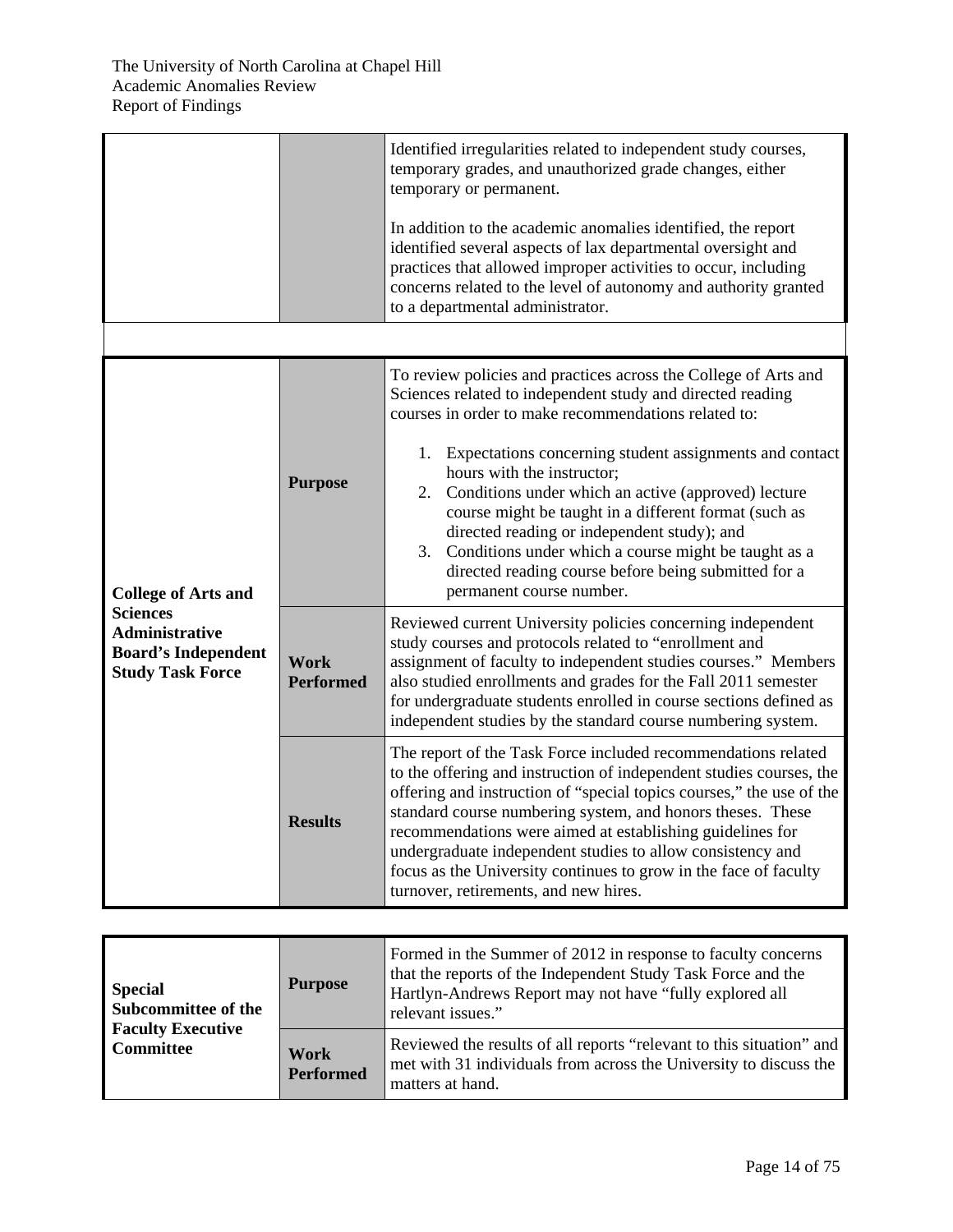|                | Identified four areas of "continuing concern" related to:                                                                                                                               |
|----------------|-----------------------------------------------------------------------------------------------------------------------------------------------------------------------------------------|
| <b>Results</b> | 1. Advising and counseling<br>2. Departmental supervision and faculty conduct in general<br>3. A campus with two cultures<br>4. Need for institutional transparency regarding athletics |

| <b>North Carolina</b><br><b>State Bureau of</b><br><b>Investigations (SBI)</b><br><b>Fraud Investigation</b> | <b>Purpose</b>                  | Criminal investigation commenced in May 2012 at the request of<br>Orange-Chatham District Attorney Jim Woodall <sup>5</sup> to "look into<br>any academic or computer fraud that may have taken place, any<br>forgery that may have taken place, [or] any conspiracy that may<br>have taken place to commit any of those crimes or conceal any of<br>those crimes" specific to the actions of Dr. Julius Nyang'oro or<br>Ms. Deborah Crowder. This request appeared to be based in part<br>on the results of the Hartlyn-Andrews report, including the fact<br>that Dr. Julius Nyang'oro was paid to teach a summer school<br>course that was found by the Hartlyn-Andrews report to have<br>included little to no interaction with students or other<br>supervision. |
|--------------------------------------------------------------------------------------------------------------|---------------------------------|-----------------------------------------------------------------------------------------------------------------------------------------------------------------------------------------------------------------------------------------------------------------------------------------------------------------------------------------------------------------------------------------------------------------------------------------------------------------------------------------------------------------------------------------------------------------------------------------------------------------------------------------------------------------------------------------------------------------------------------------------------------------------|
|                                                                                                              | <b>Work</b><br><b>Performed</b> | The scope of work is unknown.                                                                                                                                                                                                                                                                                                                                                                                                                                                                                                                                                                                                                                                                                                                                         |
|                                                                                                              | <b>Results</b>                  | This investigation is still ongoing as of the date of this report.                                                                                                                                                                                                                                                                                                                                                                                                                                                                                                                                                                                                                                                                                                    |

| <b>UNC Board of</b><br><b>Governors</b><br><b>Academic Review</b><br>Panel | <b>Purpose</b>           | Charged with assessing the University's investigative work and<br>its response to the academic irregularities |
|----------------------------------------------------------------------------|--------------------------|---------------------------------------------------------------------------------------------------------------|
|                                                                            | Work<br><b>Performed</b> | In process                                                                                                    |
|                                                                            | <b>Results</b>           | In process                                                                                                    |

| <b>Baker Tilly Review</b><br>of Changes to<br><b>Academic Policies</b><br>and Procedures | <b>Purpose</b>           | While UNC leaders are committed to understanding the breadth<br>and depth of academic anomalies such as those identified in the<br>Department of African and Afro-American Studies, they are also<br>focused on creating a culture of increased and enhanced controls<br>to prevent similar concerns in the future. In addition to assisting<br>in the completion of this report, Baker Tilly was engaged by the<br>University to review the process and control changes made or<br>planned to mitigate the risk of similar issues in the future. |
|------------------------------------------------------------------------------------------|--------------------------|---------------------------------------------------------------------------------------------------------------------------------------------------------------------------------------------------------------------------------------------------------------------------------------------------------------------------------------------------------------------------------------------------------------------------------------------------------------------------------------------------------------------------------------------------|
|                                                                                          | Work<br><b>Performed</b> | Baker Tilly compared the risks (i.e., what could or did go wrong)<br>referenced in the College of Arts and Sciences Administrative                                                                                                                                                                                                                                                                                                                                                                                                                |

<sup>5</sup> The University's President and Chancellor also reached out to the SBI regarding conducting a possible criminal investigation at roughly the same time as the District Attorney's request.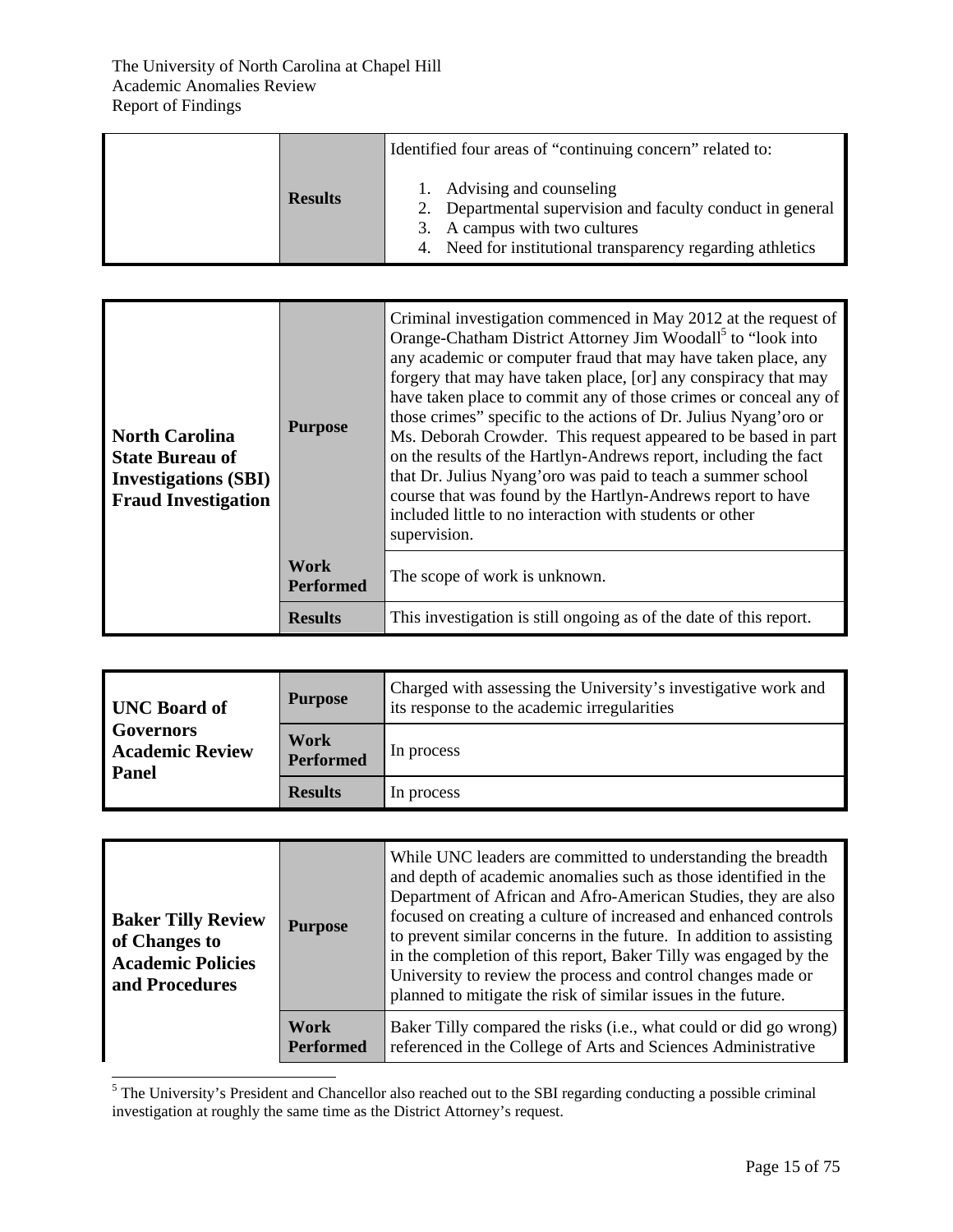|                | Board's Independent Study Task Force Report and the Hartlyn-<br>Andrews Report (the Reports) to the related recommendations<br>and implementation plans in the Reports and other supporting<br>documentation, with the goal of identifying any gaps (i.e., risks<br>that were only partially or not addressed through a related<br>recommendation and/or implementation plan).<br>Baker Tilly assessed the design of the University's<br>implementation plans, including plans for changes to academic<br>policies, procedures, systems, and roles and responsibilities (e.g.,<br>involvement of individuals and departments), and associated<br>plans for communication to the UNC community (e.g., training),<br>based on the criteria that were agreed-upon with the University<br>related to accessibility, accountability, clarity, evidence,<br>approvals, and impact. |
|----------------|------------------------------------------------------------------------------------------------------------------------------------------------------------------------------------------------------------------------------------------------------------------------------------------------------------------------------------------------------------------------------------------------------------------------------------------------------------------------------------------------------------------------------------------------------------------------------------------------------------------------------------------------------------------------------------------------------------------------------------------------------------------------------------------------------------------------------------------------------------------------------|
| <b>Results</b> | Based on the procedures performed, Baker Tilly noted no gaps<br>between the risks referenced in the Reports and the University's<br>implementation plans. Additionally, Baker Tilly noted no<br>exceptions or inconsistencies in the planned changes to policies<br>and procedures in relation to the assessment criteria.                                                                                                                                                                                                                                                                                                                                                                                                                                                                                                                                                   |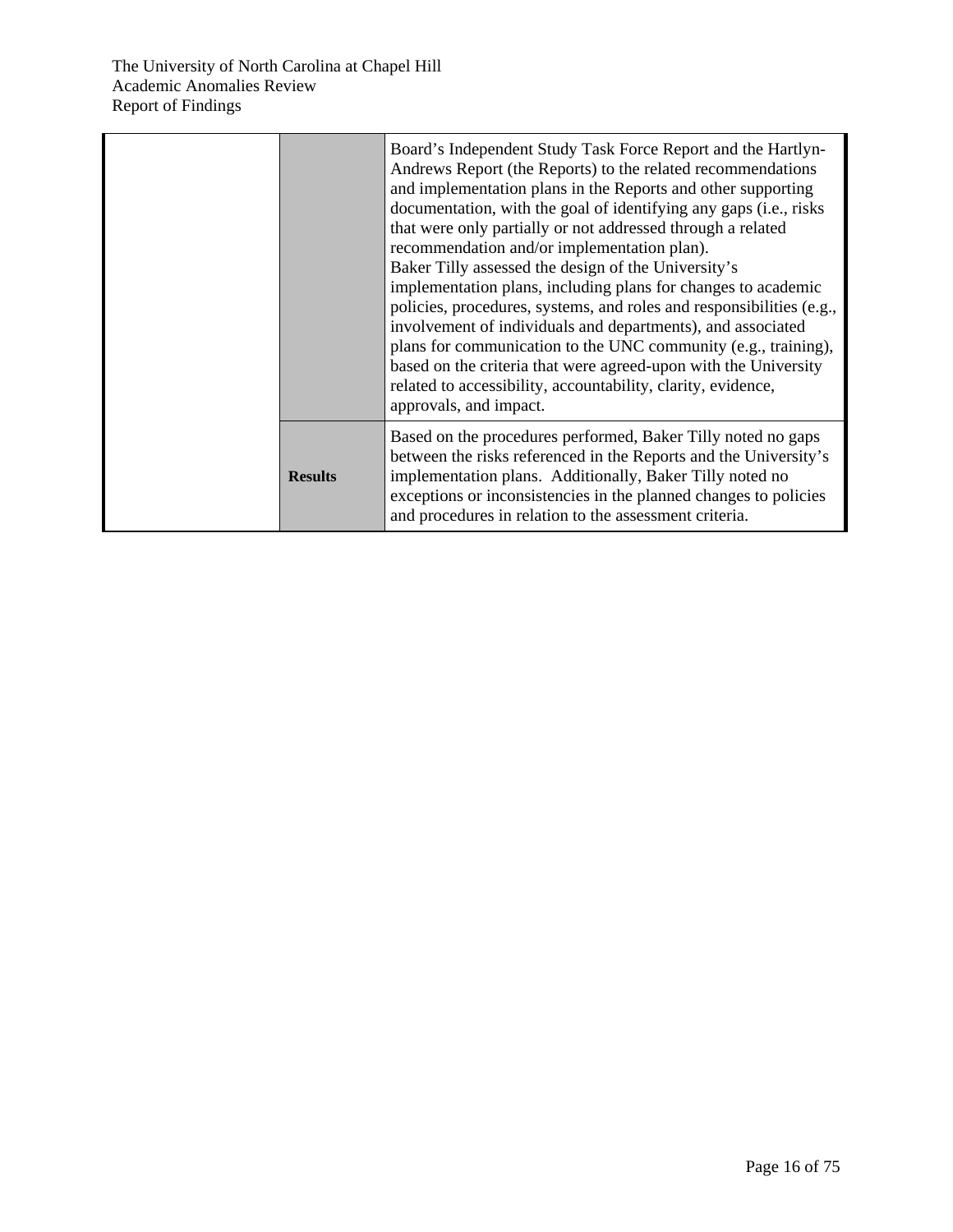#### **Definitions of Terms Used within this Report**

Throughout this report, specific terms of art are used which are pertinent to the matters being discussed, but may not be part of the common vernacular or consistent with the "standard" usage of such terms. To assist the reader in comprehending the background and facts provided in this report, those terms are defined below.

*Academic Anomaly* – a course section or student grade for which the establishment of the course section, method of instruction, or assignment of grades was found to differ from the expected standards of how these academic, or the related administrative, processes are completed within the University. Incidents of academic anomalies may result from a number of factors, and do not necessarily represent academic or ethical misconduct.

*Academic System of Record* – the documented record of each course section completed at the University, to include information related to students enrolled, instructor of record, class schedule, and grades assigned.

*Academic Term* – the defined timing assigned to each period for which a course section is offered. For the University, existing terms are Fall semester, Spring semester, Summer Session I, and Summer Session II.

*Add/Drop* – Students are allowed a fixed period of time at the beginning of each term to enroll in (add) or remove (drop) a course before finalizing their course schedule for that term. After the end of this period, all students appear on the class roll and final grade roll, and the course is reflected on the student's transcript. A process exists to petition to drop a course for extenuating circumstances at the end of the drop/add period. When this occurs, a "W" grade (withdrew) generally appears on that student's transcript.

*Class* – each specific meeting of a particular section of a course.

*Cleared Independent Study Course Sections -* a naming convention used specifically for the purposes of this report to describe a course section for which the instructor of supervision confirmed teaching all students in the course section and signing the grade roll.

*Cleared Lecture Course* Sections - a naming convention used specifically for the purposes of this report to describe a course section for which the instructor of record or chair confirmed teaching the course section and signing the grade roll, or for which the chair stated that the course section had been taught.

*Course* (sometimes used interchangeably with class) – an academic offering for a particular subject. Courses are scheduled within the overall academic offerings each term; multiple sections can be offered, led by one or more instructors.

*Course Catalog* – the complete listing of courses (and related course sections) offered during any given term at the University (not to be confused with the course inventory which is a record of the entire set of offerings). The course Catalog typically provides a 25-word summary of the content of each course and related specifics of each course section offered during that term (such as credit hours, instructor of record, or meeting time for each course section). The course catalog is used by students when preparing their schedule, allowing them to select which courses to take and the particular section of a course that would comprise a desired term's schedule.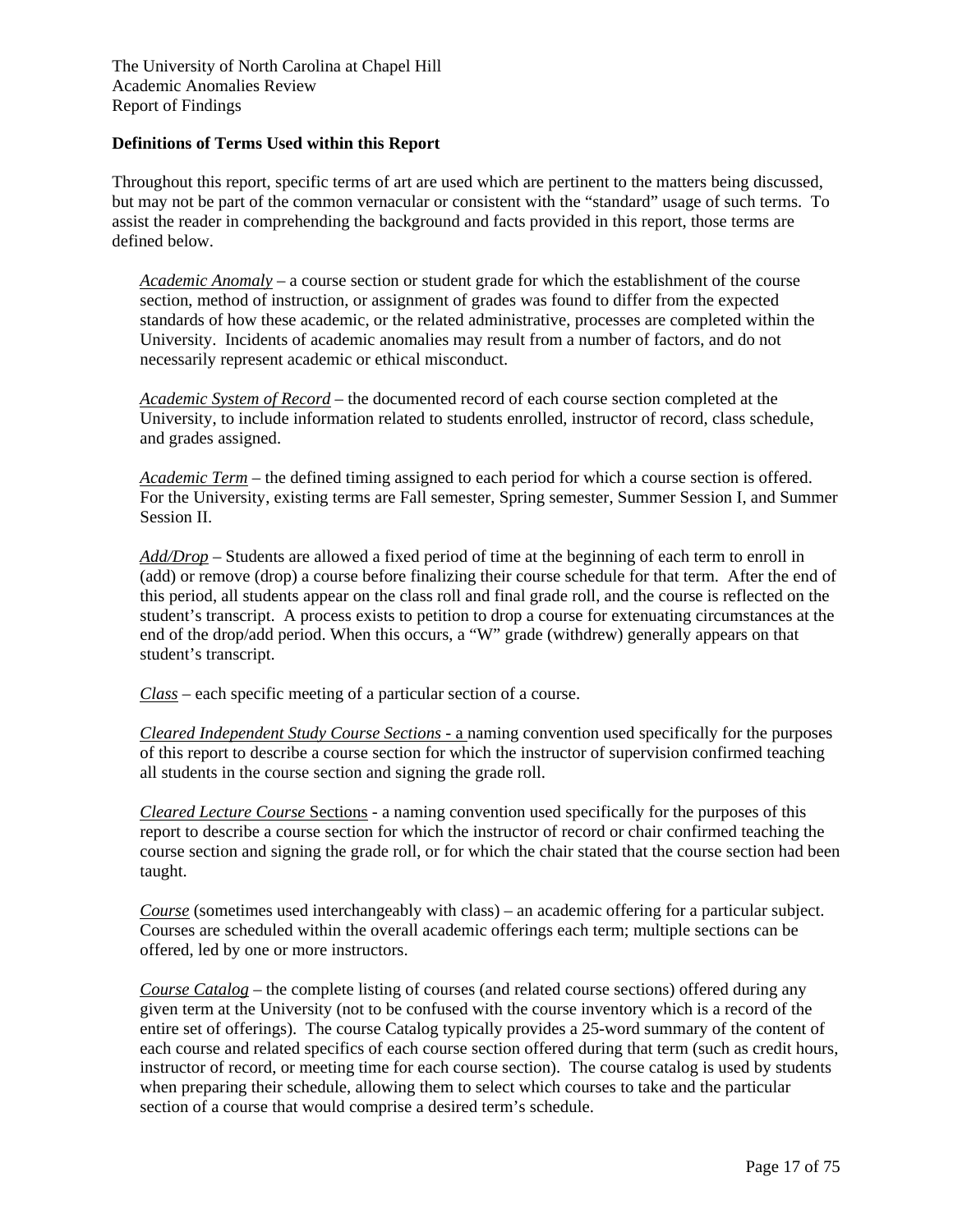*Course Number* – alpha-numeric identifier assigned to each course offered as a part of a term's course catalog.

*Course Section* – the identifier for a group of students assigned to an instructor or instructors for a given course in a given academic term. Each course section is accompanied by a specific roster of students enrolled in that course section. Most course sections specify a meeting place, class schedule (i.e., what time and days classes are held each week), and the location for classroom interaction for the term. Some courses are offered in multiple sections (for example SPAN 101 or ENGL 105).

*Data Set* – a term used specifically for this report to describe electronic course records containing personally-identifiable information for all 172,580 course sections with undergraduate students enrolled across the entire University from the Fall semester of 1994 through the Fall semester of 2012, to which analytical procedures were subsequently applied.

*"Easy" Course* – a course which is, or is perceived to be, less challenging academically than others at an institution. "Easy" courses may be perceived as requiring less work by students or applying less rigorous grading standards relative to other courses. Students may also refer to courses as being "easy" when they have specific expertise in the content and when they are in their major or minor.

*Enrollment –* the students registered to participate in a particular course section, which would appear on the related section's grade roll. Enrollment in a course section is not comparable to the total student body of an institution, as each student typically takes 3-5 course sections a semester and would be counted as enrolled for each unique course section s/he is registered for. Thus, total student enrollment in any given academic term is likely to be a multiple of the total number of students matriculating at the University.

*FERPA* – the Family Educational Rights and Privacy Act, a federal law that protects the privacy of student education records.

*Grade Change* – the process of changing the initial grade, either temporary or permanent, assigned to a student on the course's grade roll. The grade change process is completed through the submission of a grade change form to the Office of the University Registrar. A change from a temporary grade (see definition below), such as an IN (Incomplete) to permanent grade is approved by the instructor of record for the course section. A change from one permanent grade to another, such as a B+ to an A-, requires the approval of both the instructor of record and chair of the department.

*Grade Roll* – the final course roster of all enrolled students completed at the end of each term to reflect the grade assigned to each student. Grade rolls are to be completed and/or approved by the course's instructor of record and submitted to the Office of the University Registrar at the completion of each term, and serve as the basis for the grades that are reflected on a student's official course record and transcript.

*Inconclusive Independent Study Course Sections –* a naming convention used specifically for the purposes of this report to describe a course section for which the instructor of record could not confirm whether all students had been taught (because he or she was not also the instructor of supervision for all students in the course section).

*Inconclusive Lecture Course Sections –* a naming convention used specifically for the purposes of this report to describe a course section for which neither the instructor of record nor the chair could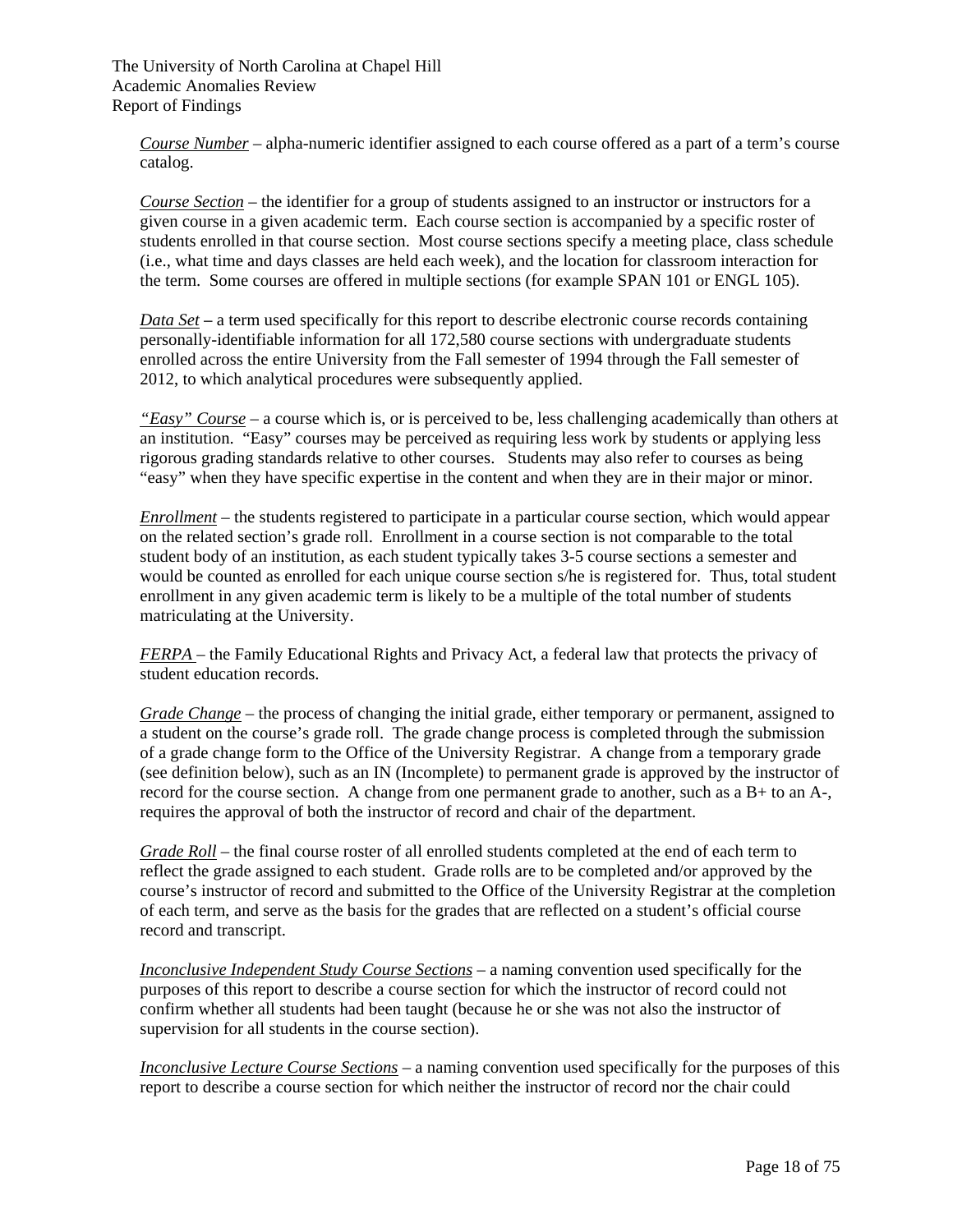confirm whether the course section had been taught, but grade changes and/or enrollment in the course section did not match certain characteristics of a potentially anomalous course.

*Independent Study* – a course where students complete assignments focused on a (typically) specialized subject that is not otherwise addressed through a regularly-offered course (or not addressed to the same level of detail). In order to complete an independent study course, a student must secure an agreement with a University faculty member who will serve as the student's advisor. UNC has recently implemented process improvements in this area. Now all students wishing to enroll in an independent study course must complete an Independent Study Contract Form (along with the selected faculty advisor), which is reviewed by the faculty members comprising the Undergraduate Committee (in departments where that format exists). If the Undergraduate Committee agrees that the contract represents a feasible plan worthy of the number of credit hours assigned to the independent study, enrollment will be allowed (if the contract is not approved, the student and faculty advisor have the option to revise and resubmit the contract).

*Instructor of Record* (Instructor) – the approved university instructor assigned to teach each course section and responsible for the completion, approval, and submission of grade rolls and any required grade change forms.

*Overload* – a naming convention used specifically for the purposes of this report to describe an instructor's course load relative to the "typical" instructor course load in an academic term.

*"Red Flag"* – a term used specifically for the purposes of this report to describe an attribute associated with a set of data or information that identifies potential concerns or potential noncompliance with an established set of criteria. For the purpose of this report, "red flags" relate to data attributes used to identify potential academic anomalies requiring further attention from the review team.

*Special-Talent Admissions* (also known as Committee Cases) – an admission recommendation related to student-athletes, music, and drama majors, based on guidelines established by the University's Undergraduate Admissions Committee for applicants who may not meet the average student's academic background, preparation, or other admission qualities established for an offer of admission but are determined to possess a special-talent or other cause for admission. Recommendations are made by the Faculty Subcommittee for Athletics Admissions to the Office of Undergraduate Admissions, and consider the applicant's prior academic performance, personal circumstances, potential for contributions to the University, and academic support that will be provided.

*Temporary Grade* – a grade issued for a student who has not yet finished all of the required assignments and/or exams to complete a course and is granted an extension to complete the necessary work. The temporary grade, which carries the weight of a failing grade, is reported on a student's transcript until the grade is changed by the instructor of record or until the grade defaults to an administration  $F(F^*)$ . The University has two temporary grades for undergraduate students. An incomplete (IN) converts to an  $F^*$  after 8 weeks into the next semester unless the necessary work is completed. A grade of AB (Absent from Final Exam, but would have passed if exam taken) converts to an F\* on the last day of the next semester.

*Term* (also known as semester or summer session) – the defined timing assigned to each period for which a course section is offered. For the University, existing terms are Fall semester, Spring semester, Summer Session I, and Summer Session II.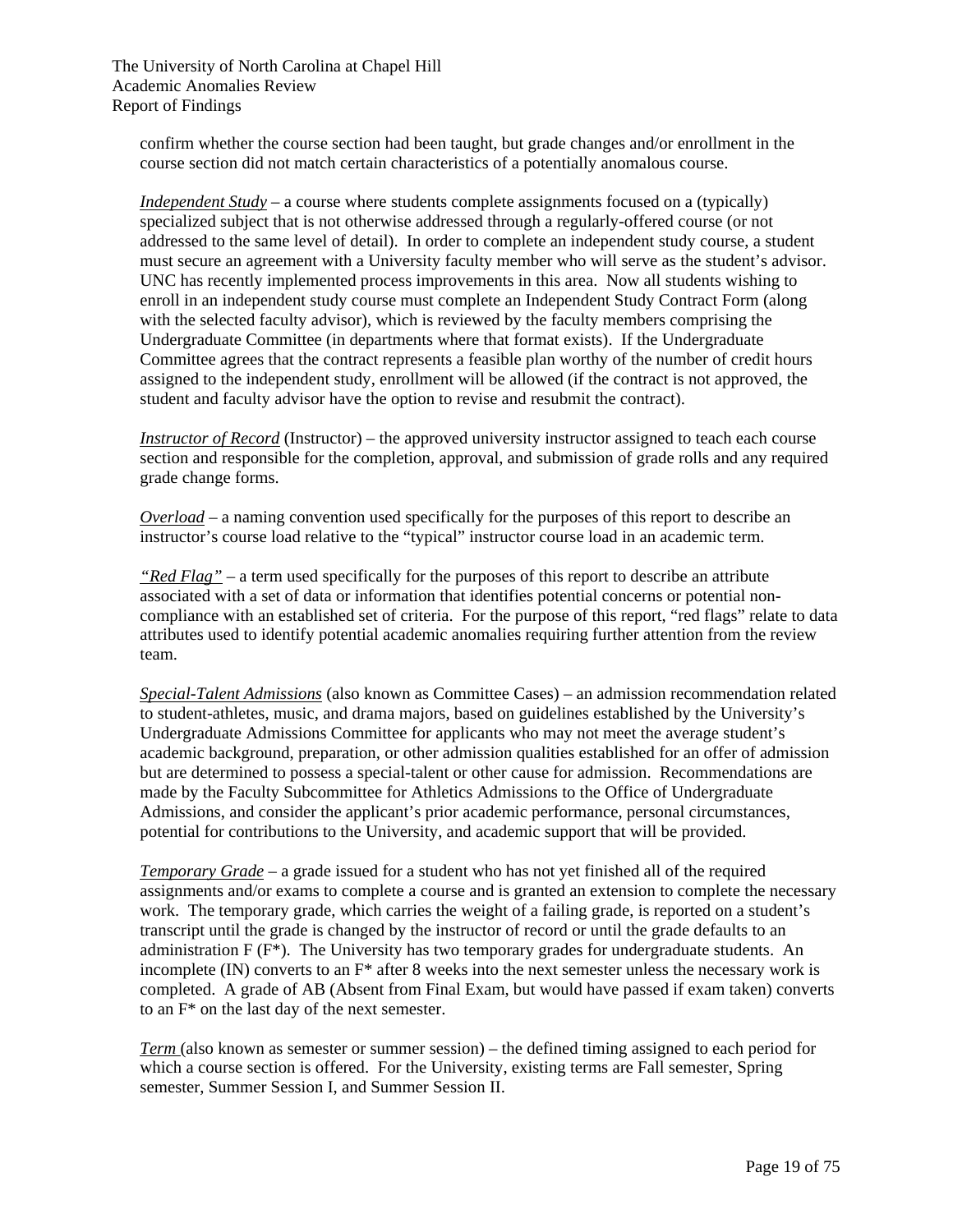*Term Paper Course* – an informal, unofficial designation for a course that is approved and listed in the Course Catalog as a lecture course, but which in practice meets rarely, if at all, and requires a single term paper (typically of 20-25 pages in length) to be submitted in order to receive a grade for credit.

*Transcript* – a document, prepared and maintained by the Office of the University Registrar, that details a student's complete academic record for courses that student enrolled in each term and any other academic achievements which impact that student's academic performance (such as transfer credits, advanced placement credits, or results of University-specific placement exams [including exemption from core required courses]).

*Type 1 Academic Misconduct in a Lecture Course Section* – a naming convention used specifically for the purposes of this report to describe a lecture course section in which the instructor of record denied teaching the course section and signing the grade roll, or the chair stated that the course section had not been taught. For similarly anomalous course sections, the Hartlyn-Andrews Report concluded that courses had been offered to students without the related assignment of, and involvement or oversight from, a University instructor (thus deviating from the standard expectations of an academic course), while also noting that the internal working group found no instance of a student receiving a grade who had not submitted written work (an aspect that was outside of the scope of this review).

*Type 2 Anomalous Lecture Course Section* – a naming convention used specifically for the purposes of this report to describe a course section for which the identity of the instructor was not evident via review of the grade rolls, grade change forms, or discussion with personnel in the related academic unit; or for which neither the instructor of record nor the chair could confirm whether the course section had been taught and grade changes and/or enrollment in the course section matched certain characteristics of a potentially anomalous course.

*Type 3 Anomalous Independent Study Course Section* – a naming convention used specifically for the purposes of this report to describe a course section for which the instructor of record noted the presence of an unauthorized signature on the grade roll.

*Type 1 Unauthorized Grade Changes –* a naming convention used specifically for the purposes of this report to describe the instructor of record confirmed that, while listed as the authorizer/approver on a grade change form, the signature represented a grade change s/he did not approve. Unauthorized grade changes were either specifically identified by the instructor of record, or associated with a course section found to be Type 1 as a course determined to represent academic misconduct could not have appropriate grade changes associated.

*Type 2 Suspected Unauthorized Grade Change* – a naming convention used specifically for the purposes of this report to describe the instructor of record could not be identified or the characteristics of the course were such that, while misconduct could not be conclusively proven, the grade changes are possibly anomalous. Suspect grade changes are associated with Type 2 course sections, with the review team unable to conclusively determine the appropriateness of the grade change.

*Type 3 Independent Study Grade Change* **–** a naming convention used specifically for the purposes of this report to describe because of the aforementioned process for listing only one instructor of record for an independent study course section which could have many involved instructors of supervision, a grade change authorized by someone other than the instructor of record is not necessarily anomalous. During the period of review, any instructor of record for an independent study would have been able to complete, approve, and submit a grade change for a student(s) s/he was supervising. Because of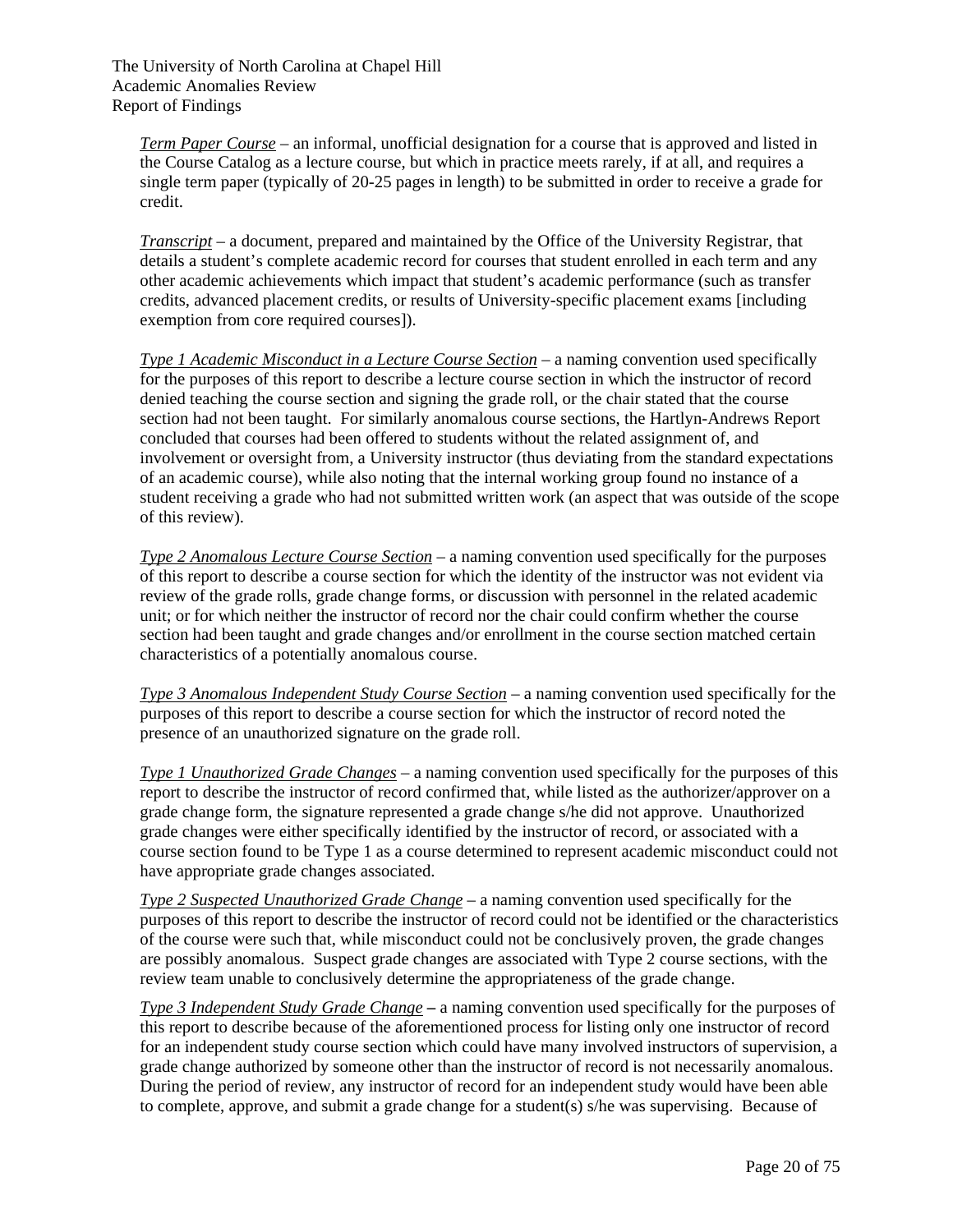this administrative practice, any grade change for which the instructor of record could not definitively state s/he authorized was considered within this classification, regardless of the determination of the course section itself.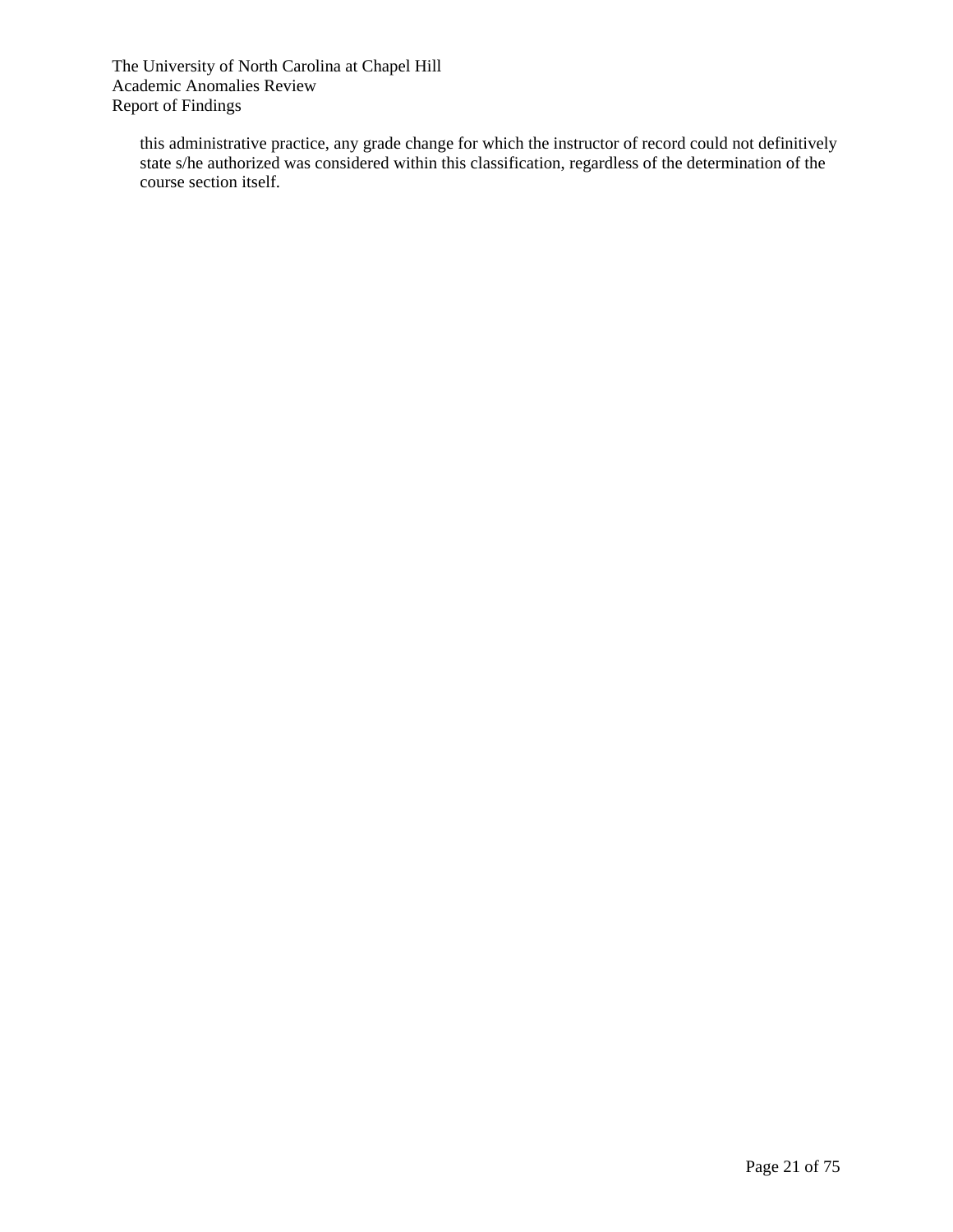#### **University Departments and Administrative Areas Discussed in this Report**

The concerns raised to, and identified by, the University centered around a combination of academic, administrative, and support departments involving students, student-athletes, and the Department of African and Afro-American Studies. This report references the roles of the following areas of the University that were impacted by the occurrence of academic anomalies.

*Academic Advising* – each student at the University (including student-athletes) is assigned an academic advisor to assist in planning his/her academic career. Advisors' roles include meeting with students to discuss their desired academic path (e.g., major or field of study), progress, and specific scheduling for each academic term. On average, each academic advisor is responsible for 598 students at the University, and the level of interaction and involvement with each student can vary widely.

*Academic Departments* (including the Department of African and Afro-American Studies) – responsible for the development, scheduling, and instruction of courses related to a particular field or area of study. Each department within the College of Arts and Sciences is led by a Chair responsible for the overall operation and administration of courses and other departmental operations, and includes relevant tenured, tenure-track, and adjunct instructors who perform research, service, and instruction activities.

*Academic Support Program for Student-Athletes* (ASPSA) – the University maintains a program to offer additional academic assistance to student-athletes to meet the goal of keeping student-athletes on track for graduation while balancing the demands of student-athletes' schedule. While ASPSA is an academic-focused organization under the oversight of an Associate Dean within the College of Arts and Sciences, until Fall 2012 the ASPSA Director had an indirect reporting relationship to an administrative member of the Athletics Department. ASPSA employs a series of academic counselors, learning specialists and tutors who each fulfill unique roles:

- **Academic counselors:** ASPSA employees are assigned to a group of student-athletes "to assist in exploring their interests and abilities, enjoying a broad educational experience, and reaching or exceeding their academic goals." Academic Counselors strive to form relationships with the various academic departments to understand the nature of each course offered and the related academic requirements in order to inform their work with their portfolio of student-athletes. While Academic Counselors are not the student-athletes' official academic advisor, they do often work with their assigned student-athletes in considering potential courses to take in each term, focusing on factors such as balancing section times with practice requirements, maintaining NCAA progress toward degree requirements, and matching course load with students' abilities.
- **Learning specialists:** University employees available to provide additional support and resources to students with development needs in certain academic-focused areas, such as reading and language development, learning disabilities, etc.
- **Tutors:** graduate-level students or individuals who are employed to work with studentathletes for a specific subject.

*Department of Athletics* – the Department of Athletics, led by the Director of Athletics, is responsible for the operation of intercollegiate athletic teams and programs (i.e., those governed by the NCAA). This includes the coordination of athletic competition (games), hiring and firing of coaches and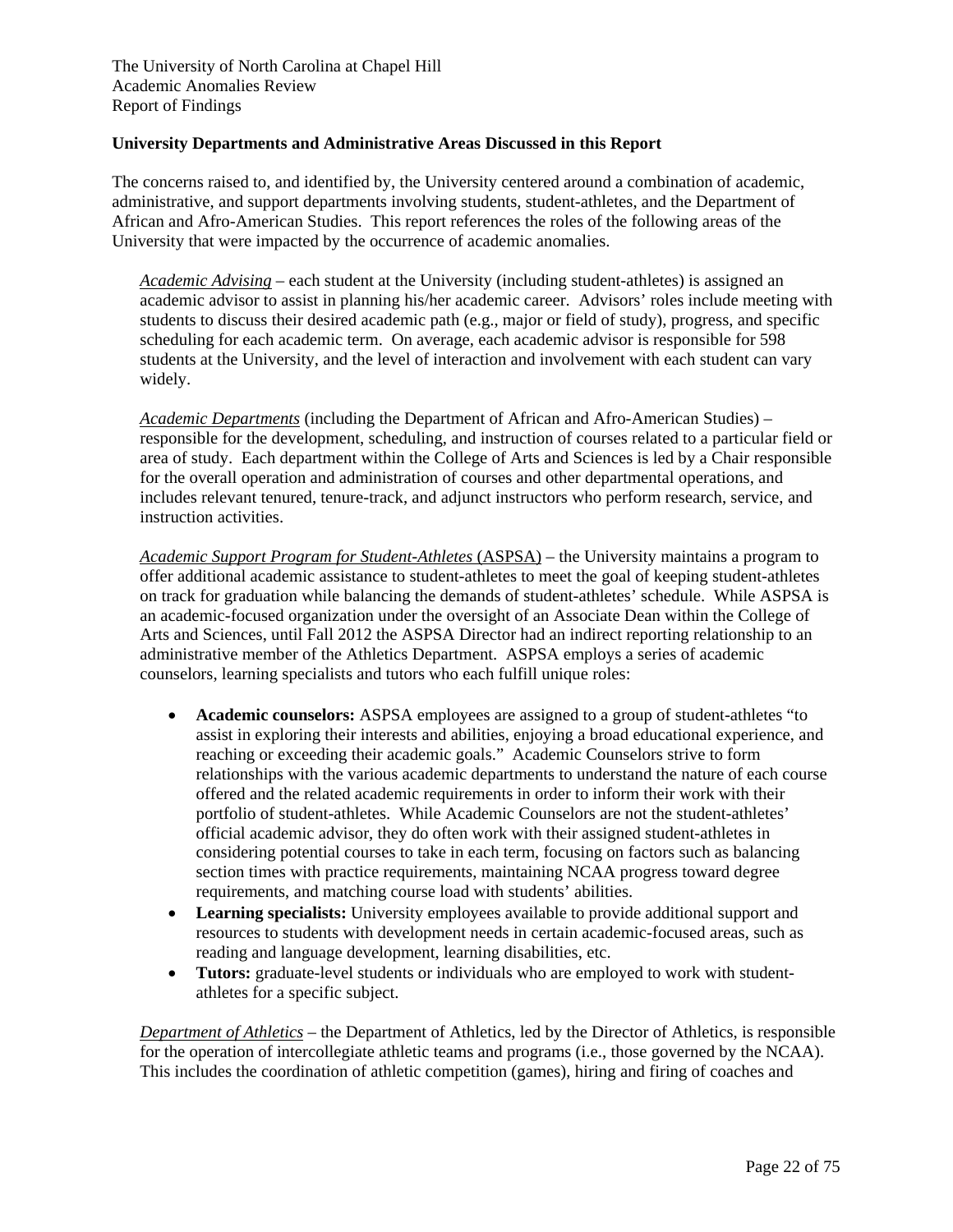athletic staff, and oversight of compliance with NCAA and University policies and other requirements.

*Faculty Advisory Committee* – Per the University's Faculty Code, the Advisory Committee "is advisory to the chancellor in any matter deemed important by the chancellor or the committee, and particularly with respect to:

- 1. proposed amendments to the trustee policies and procedures governing academic tenure;
- 2. academic program planning and assessment;
- 3. appointment of vice chancellors, deans, and other senior administrators;
- 4. recommendations for corrective action;
- 5. pursuant to a report of the Faculty Hearings Committee with respect to a decision not to reappoint a probationary-term instructor;
- 6. pursuant to a report of the Faculty Grievance Committee with respect to a decision not to promote to a higher rank a person holding permanent tenure at the rank of associate professor or assistant professor; and
- 7. appointment and renewal of appointment of the faculty marshal and appointment and review of the faculty athletic representative."

*Faculty Athletic Committee* – Per the University's Faculty Code, the Faculty Athletic Committee is "concerned with informing the faculty and advising the chancellor on any aspect of athletics, including, but not limited to, the academic experience of varsity athletes, athletic opportunities for members of the University community, and the general conduct and operation of the University's athletic program." When questions were brought forth by the Department of Athletics and the leadership of the ASPSA in 2002 and 2006 related to the construct of certain courses offered to students (including student-athletes), the Faculty Athletic Committee stated that it was incumbent upon each instructor of record to determine how to teach his/her own course and that it was therefore unnecessary for ASPSA personnel to question the instructional methods used.

*Office of Undergraduate Admissions (Admissions)* – responsible for reviewing student applications for enrollment to the University, evaluating each application against standard enrollment criteria (such as academic performance, standardized test scores, and extra-curricular involvement), and making decisions related to offers of enrollment. Admissions works in coordination with the Faculty Advisory Committee on Undergraduate Admissions, which serves in an advisory capacity on matters related to the design and application of admissions policy, guidelines for special-talent admissions, and actions driven by the national college admissions environment.

*Office of the University Registrar* – the Registrar serves as the official academic record keeper for the institution and maintains information related to courses offered and student academic performance.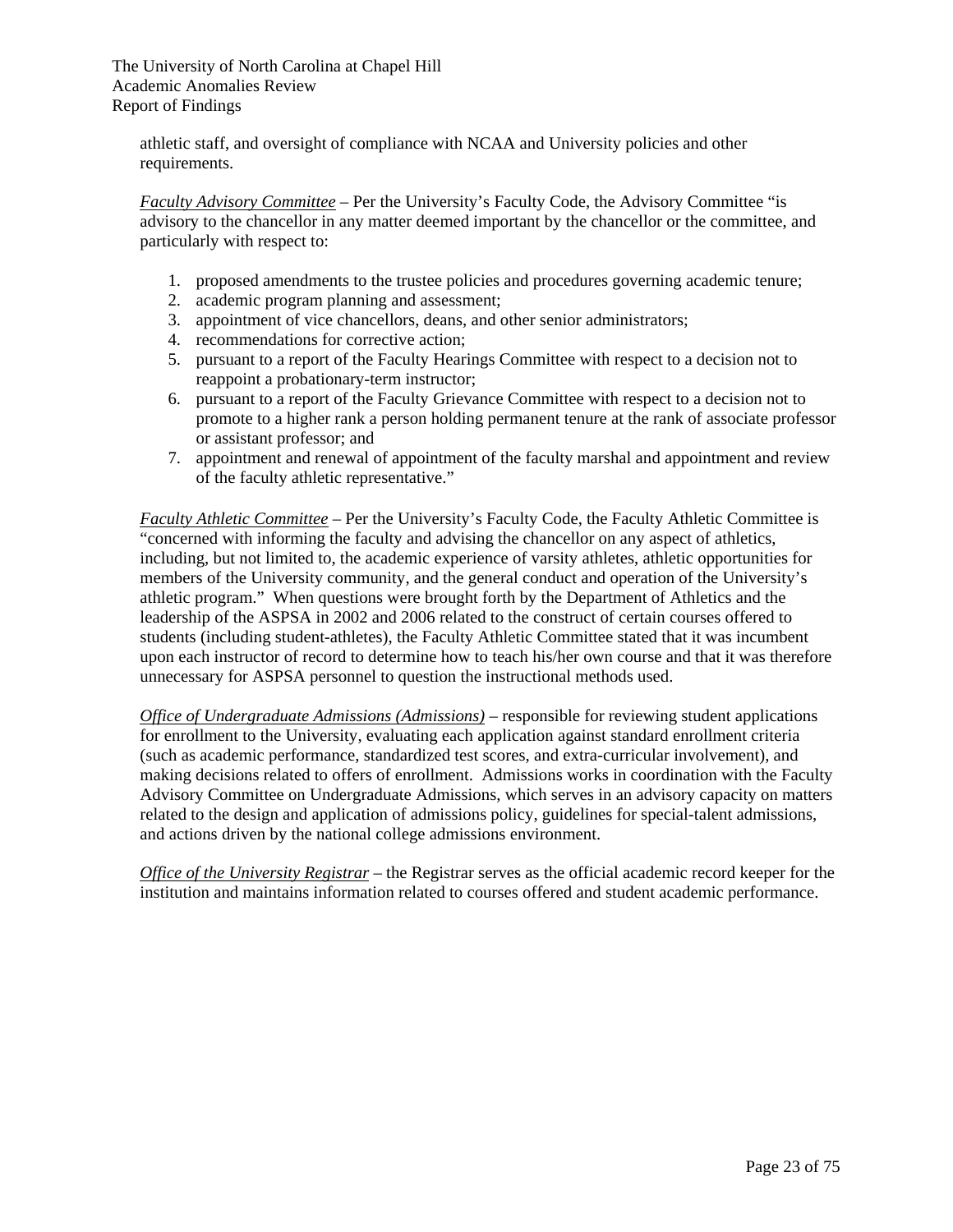#### **Relevant University Processes**

Our work was informed by understanding certain University processes.

#### **Processes in Establishing, Offering, and Instructing Courses**

The design, plan, and completion of a course offered at the University is a complex and involved process requiring coordination among many of the areas of the University described above. In addition to the pedagogical aspects such as syllabi and exams, a series of administrative processes occur.

*Course Creation* – academic departments are responsible for designing and offering courses which contribute to students' learning within that department's specialized subject area. As departments identify gaps in the available curricula, new courses are designed to fill the gaps (or expand upon the offerings available). Creation of a new course includes working with instructors to identify the relevant subject matter to include, developing a curriculum or syllabus detailing its academic aims, and receiving a series of approvals from across the University to finalize the course as available for students.

*Course Scheduling* – each academic department at the University is responsible for selecting the courses it will offer each term, and alerts the Office of the University Registrar of the number of course sections that will be offered. Each section is scheduled based on availability of instructors and classroom space and the level of student demand. This information is then used by the University to create the catalog of courses for each term.

*Student Advising* – University students are assigned an academic advisor who is responsible for working with students to discuss and evaluate that student's academic course load and desired area(s) of study for each term and his/her overall collegiate career. While the level to which each student leverages an academic advisor as a resource in the course selection and academic planning process varies widely, this support is available for all students.

*Student Registration* – University students enroll for course sections prior to the start of each term, or through the add/drop period at the beginning of each term. To complete this process, students are able to review the University's catalog of offered courses for each term and often work with an academic advisor to select the number and type of courses s/he should enroll in for the coming term.

*Reporting, Changing, and Approval of Student Grades* – all students enrolled in a course section are issued a formal record for that course upon completion of the term, and this record will appear on that student's official university transcript (typically as a letter grade). Each section's instructor of record is responsible for maintaining student grades throughout the academic term, and then approving and submitting final course grades for each student. Prior to 2010, the processes for reporting, changing, and approving student grades were all completed by submitting a paper form, such as a grade roll or grade change form, to the Office of the University Registrar. The process changed in 2010 with the implementation of the PeopleSoft electronic record-keeping system for student records.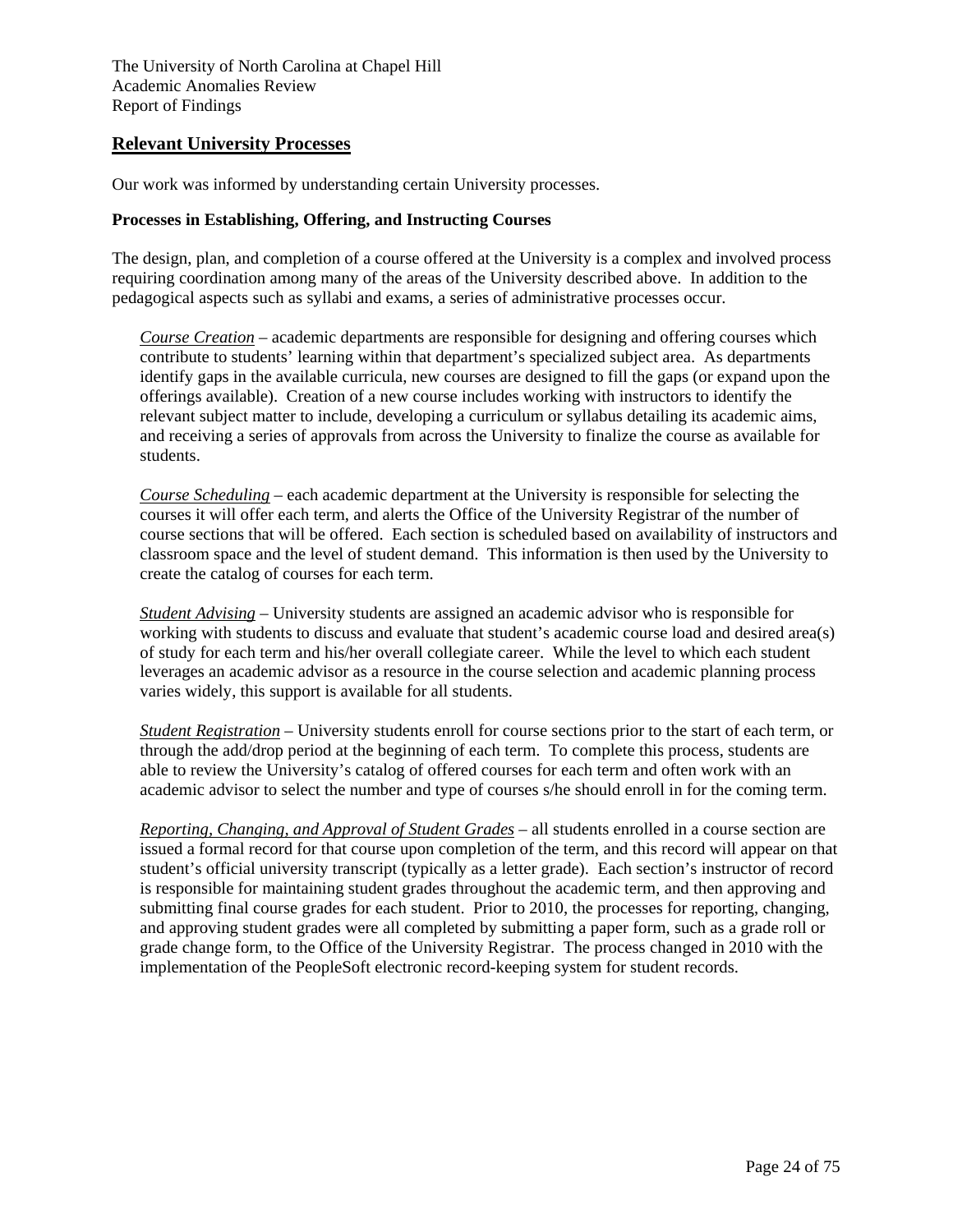#### **Process for Student-Athlete Admissions**

While the University appreciates its standing as one of the nation's premier institutions of higher education, it also values its major college athletics program. Decades of accomplished student-athletes have positioned the Tar Heels at the highest levels of Division I athletics. The University's athletic teams compete in the Atlantic Coast Conference (ACC), one of the premier college conferences, and have won 39 national championships in six different sports, ranking the University  $8<sup>th</sup>$  of all-time relative to the number of team titles held. UNC often appears near the top of the national rankings in sports including basketball, soccer, baseball, and field hockey. This athletic success not only adds to the reputation and prominence of the University, but also benefits the University financially.

All students hoping to enroll at the University, including potential student-athletes, complete a standard application process through the Office of Undergraduate Admissions. An admissions officer evaluates applications for admission comprehensively and holistically, using a wide range of criteria related to previous academic performance, standardized testing, extracurricular activities, residency status, and other personal and demographic information. These evaluations are then used to select candidates for admission who will compose an incoming student body that reflects the culture of the University and its goals for a diverse student population.

Based on our interviews, we understand that the University strives to maintain a culture that balances outstanding academic achievement and nationally-competitive athletics. To this end, University policy provides for the admission of "selected applicants…who give evidence of possessing special-talents" in athletics. Of the approximately 175-200 student-athletes who enroll at the University as a part of each incoming class, some are admitted through the standard admissions process and without regard to their special-talent. The remaining student-athletes are admitted through guidelines established by the Faculty Advisory Committee on Undergraduate Admissions.

Following this process, each incoming class' student-athletes may receive an admissions recommendation through one of the categories described below. Each category varies in the type of information reviewed and the consideration given to athletic ability, and results only in a recommendation to the Office of Undergraduate Admissions, which maintains the final decision-making authority in all admissions determinations.

- Standard Admits These student-athletes are accepted into the University based on the fit of their applications and prior academic records with the standard admissions guidelines and the composition of the desired incoming class. While the admissions officers may be aware that the candidates intend to participate in varsity athletic competition upon enrolling, athletic ability is not factored into these admissions decisions.
- Incentive Athletic Recommendations These student-athletes meet the minimum standard admissions guidelines used to evaluate all admissions candidates, but may not have been selected for admission solely based on their applications for admission and prior academic records (e.g., waitlisted candidates). However, due to these candidates' standing as athletic recruits, the Department of Athletics can request that the Office of Undergraduate Admissions consider candidates' athletic ability as a factor for admission. The Faculty Advisory Committee on Undergraduate Admissions allows for up to 20 incentive recommendations per year, which are reserved for athletic recruits who "significantly improve the average academic profile of [the University's] recruited athletes." The Faculty Committee on Undergraduate Admissions establishes annual standards for the minimum combination of high school rank and SAT scores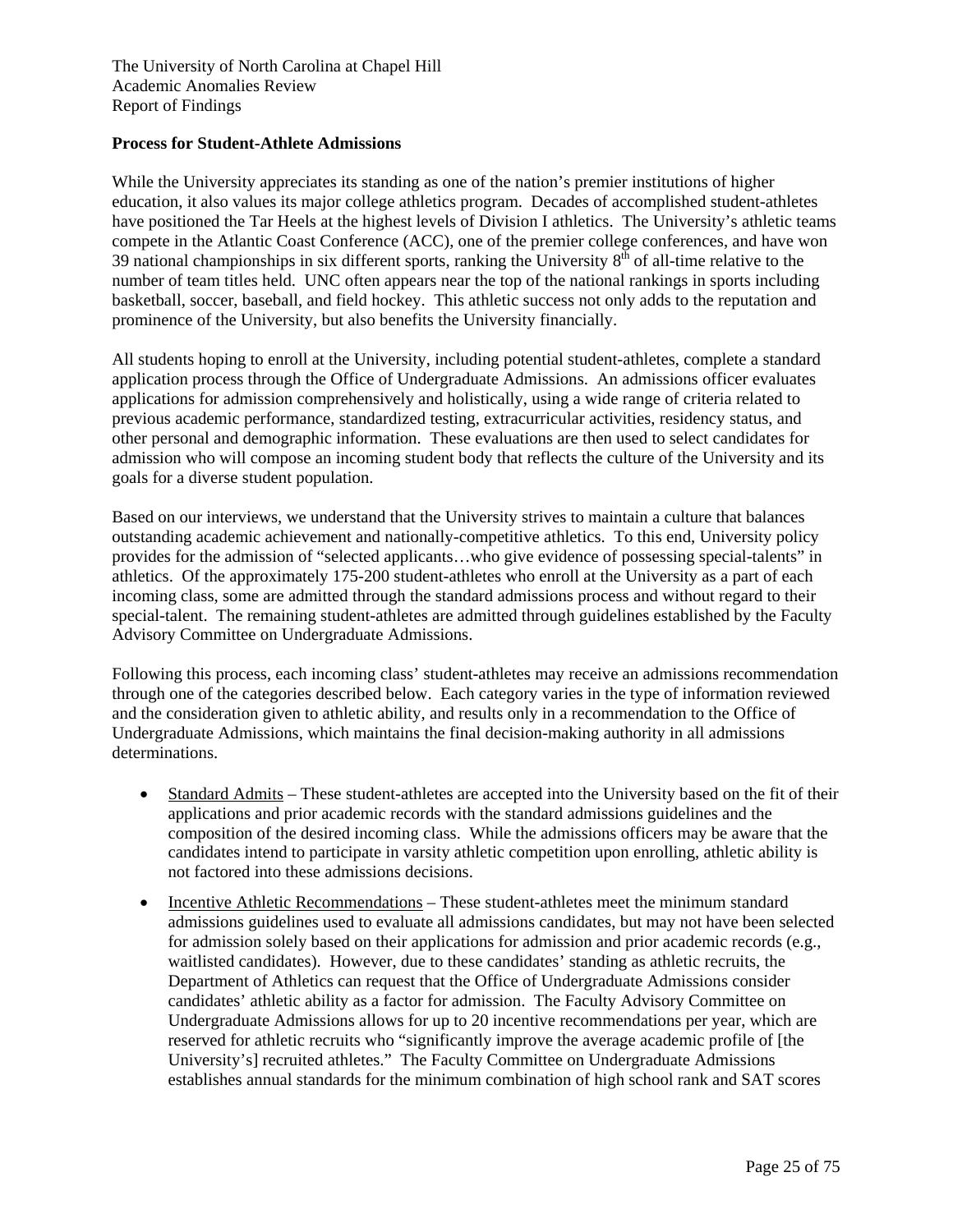> that must be achieved in order for a potential athletic recruit to qualify for an incentive recommendation.

- Standard Athletic Recommendations These student-athletes would not be competitive for admission without regard to their special-talent, but do exceed the minimum criteria established by the Faculty Advisory Committee on Undergraduate Admissions for consideration of varsity athlete admission. The Committee establishes the criteria as a way to enable and govern the University's admission of gifted student-athletes who may not otherwise have been selected for admission (the guidelines established by the Committee are set below the minimum standard admissions guidelines used by the Office of Undergraduate Admissions, but exceed the minimum academic standards for competition eligibility established by the NCAA). In these cases, the Department of Athletics notifies the Office of Undergraduate Admissions that an applicant is a potential recruit, and the Office of Undergraduate Admissions determines whether the candidate meets or exceeds the minimum criteria established by the Committee before making an admissions decision.
- Faculty Admissions Student-athletes who are not admitted through one of the methods described above may still be considered for admission. In such cases, the Faculty Subcommittee on Special Talent evaluates the athletic recruit's application and other information. The Subcommittee is charged with:
	- o Establishing admissions procedures for prospective student-athletes that maintain the academic integrity of the University; respect the competitiveness of admission to [the University]; recognize the contributions that athletically talented students can make to the education and the experience of everyone within the campus community; and encourage the eventual success, as students, and citizens, of those candidates who are admitted and enroll.
	- o Reviewing the credentials and circumstances of prospective student-athletes who (a) fall below the threshold established by the Subcommittee for "committee cases," (b) involve issues that might go against community standards for academic or personal behavior, or (c) fail to meet the minimum course or admissions requirements of the UNC System.
	- o Advising the Office of Undergraduate Admissions on the capacity of the students described above to succeed academically and personally at the University, both individually and as a class.
	- o Reviewing and understanding the success or failure of past decisions made by the Faculty Subcommittee on Special Talent.
	- o Reporting activities, decisions, and outcomes to the Faculty Advisory Committee on Undergraduate Admissions at least once per academic year.

The Subcommittee reviews all cases of potential student-athlete admission from an individual and group perspective, including consideration of previous decisions made. The review process includes information presented by representatives from the Office of Undergraduate Admissions regarding each applicant's relevant prior academic record and performance, information presented by those who provide academic support to student-athletes, and information presented by representatives from the respective athletic teams regarding the applicant's history, personal circumstances, expected contribution to the team, and level of support to be provided by the team. After consideration of all of these factors, the Subcommittee votes to determine the admissions action for each case considered. This "committee case" process may only be used for a maximum of 25, though preferably no more than 20, admissions decisions per year.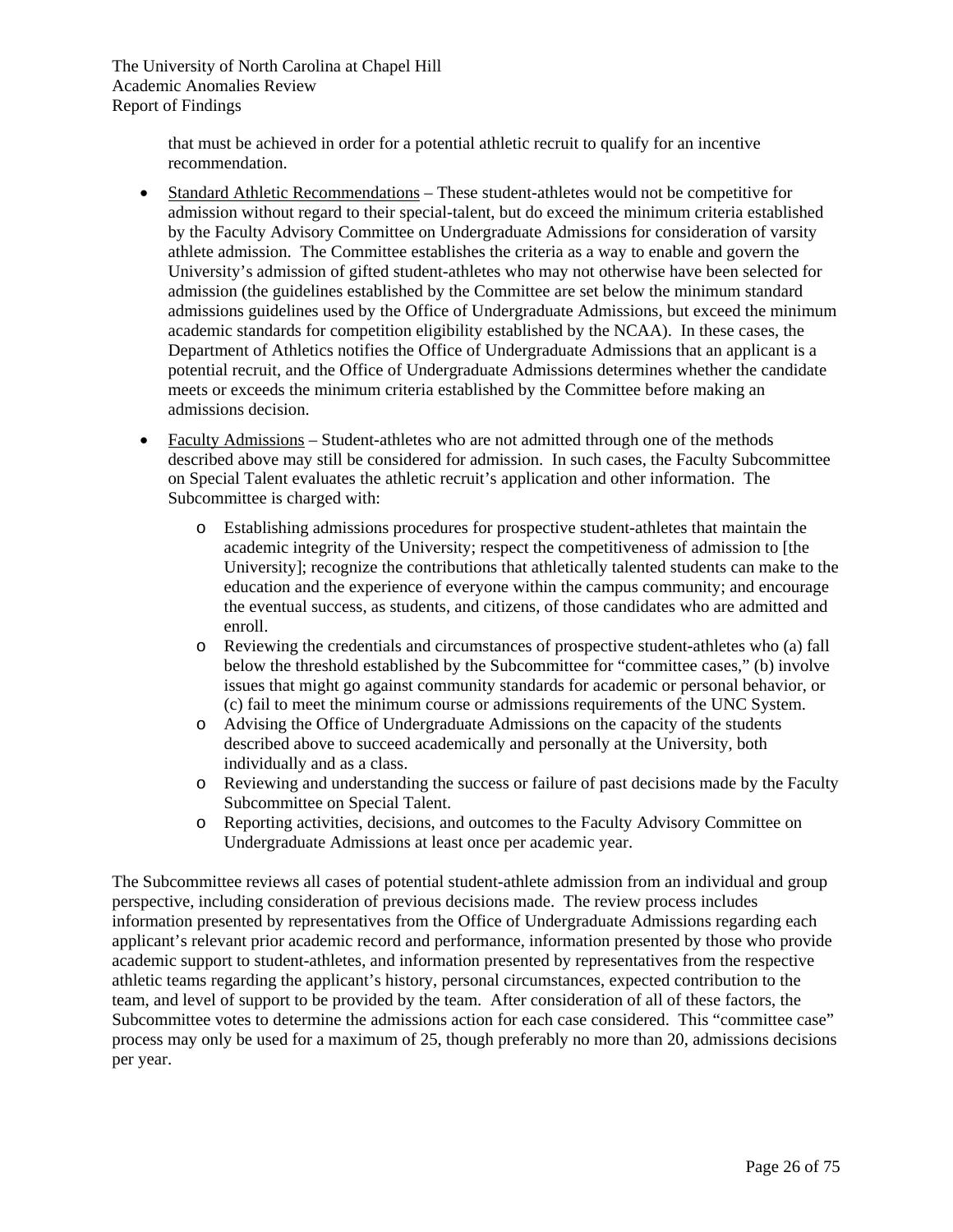#### **Academic Support Program for Student-Athletes**

The University maintains a policy of competitive admissions, with special talent in athletics or fine arts as one criterion among many to be considered, and does not employ minimum course or admissions requirements other than those specified by the University of North Carolina system. Student-athletes are evaluated within this framework and expected to meet these minimum requirements. Based on the admissions process, almost all admitted student-athletes meet the UNC system's minimum standard admissions guidelines used to evaluate all admissions candidates. However, as described above, a handful each year are offered admission only after faculty review and approval. These student-athletes include a very few – typically fewer than five per year – who do not meet minimum course or admission requirements, as well as others whose first-year grade-point averages are projected to fall below 2.3.

To achieve success in the University's rigorous academic environment, these student-athletes may require additional support from tutors or learning specialists. Toward this end, the University provides academic support to student-athletes through its Academic Support Program for Student-Athletes<sup>6</sup>, in compliance with, and in fact as required by, the governing rules of the NCAA. ASPSA provides academic counselors, tutors, and learning specialists to assist student-athletes in balancing the demands of academics and athletics and keeping the focus on student-athletes' progression toward graduation. ASPSA supports nearly 800 student-athletes across 28 varsity sports.

Academic counselors, as part of their stated job responsibilities, build relationships with administrators and instructors in the academic units that offer course sections being taken by student-athletes. Based on interviews, we understand that the objectives for developing these relationships are to 1) facilitate communication regarding the academic performance of student-athletes in course sections offered by these academic units and 2) understand the nature of courses available, in hopes of providing the highest level of support possible to student-athletes. Through our interviews, we understand that academic counselors built relationships with Dr. Nyang'oro and Ms. Crowder, as they did with many other instructors and administrators across campus.

l

<sup>6</sup> ASPSA's services are available to all student-athletes at the University.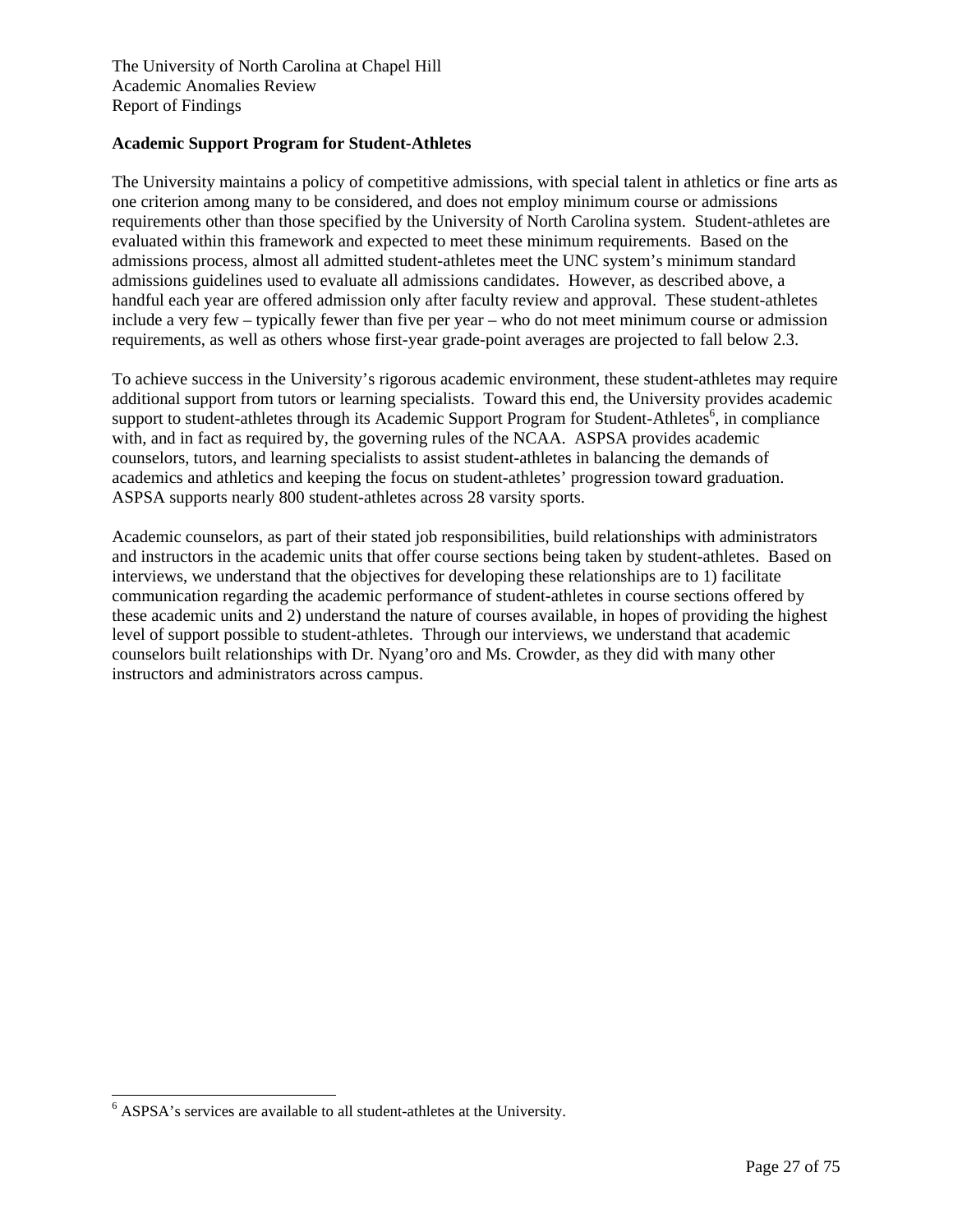# **Overview of Analysis and Procedures Performed**

### **Procedures to Identify Course Sections for Review**

To identify academic anomalies across all course sections with undergraduate students enrolled from the 1994 Fall term through second Summer term in 2012, the review team utilized data analysis to leverage a "cascade" approach to flagging potentially anomalous course sections for further review, as summarized below.

| <b>Identify Potentially</b><br>Anomalous Traits of<br><b>Course Sections</b>              | Speculation in<br>Known anomalies<br>Items raised in<br>Similar or<br>the media and<br>identified in the<br>additional traits<br>interviews<br>other reaction to<br>Hartlyn-Andrews<br>brainstormed by<br>conducted by the<br>information<br>Report<br>review team<br>the review team<br>released by the<br>University |
|-------------------------------------------------------------------------------------------|------------------------------------------------------------------------------------------------------------------------------------------------------------------------------------------------------------------------------------------------------------------------------------------------------------------------|
| Develop Trait<br><b>Identifiers</b><br>(i.e., "Red Flags")                                | Developed 27 trait identifiers (and related follow-up or sub questions) to inform<br>queries within the Data Set to identify "Red Flags" when compared to<br>established criteria based on standards or norms at the University                                                                                        |
| Apply "Red Flags"<br>to Data Set                                                          | Applied 133 analytical procedures related to one or multiple of the 27<br>trait identifiers to the 172,580 course sections for which data was<br>provided to develop "Red Flags" indicators of<br>potentially anomalous courses                                                                                        |
| <b>Review Documentation for</b><br><b>Potentially Anomalous</b><br><b>Course Sections</b> | Identified "Red Flags" in 720 course sections<br>Reviewed personally-identifiable, hard copy course<br>information, including grade rolls and grade change forms, to<br>determine if identified "Red Flags" represented<br>potential anomalies                                                                         |
| <b>Conduct Interviews</b><br>Related to Potential<br>Anomalies                            | Identified 634 potentially anomalous course sections<br>Interviewed instructor of record or the highest<br>ranking administrative official (e.g., dean or chair)<br>available for all potentially anomalous course<br>sections to validate the existence of the course<br>section and related grade rolls              |
| Draw Conclusions                                                                          | Classify each course section as:<br>• Type $1 -$ Academic Misconduct<br>• Type $2 -$ Anomalous Lecture<br><b>Course Section</b><br>• Type $3$ – Anomalous Independent<br><b>Study Course Section</b><br>• Inconclusive<br>• Cleared                                                                                    |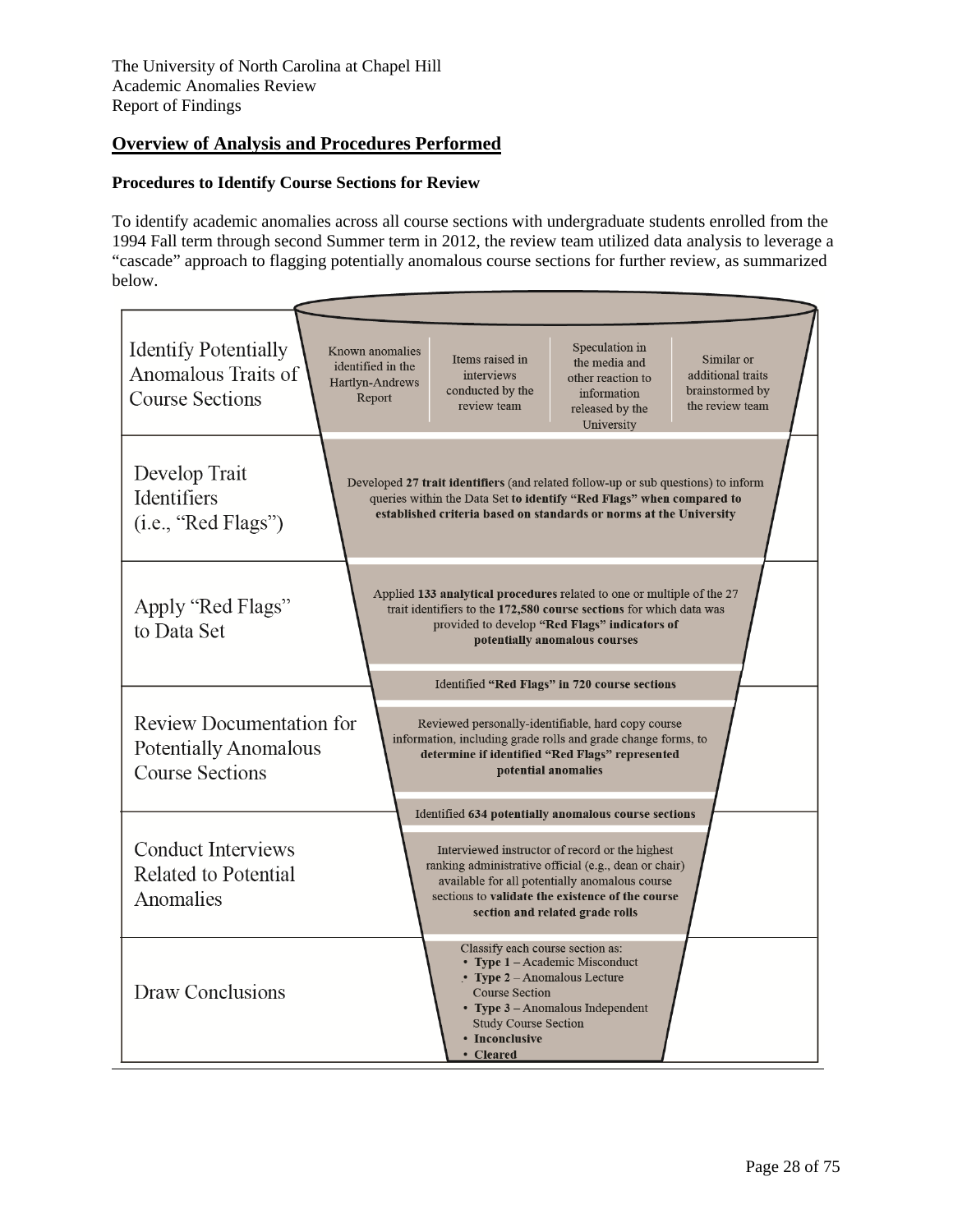#### **Initial Data Analysis – "Red Flags" Identification**

To begin, the review team applied data analysis to isolate "red flags" that could indicate potential academic anomalies related to a specific course section. To identify common characteristics of anomalous course sections, the team analyzed course sections known to be anomalous based on the findings of previous University reviews. We then analyzed the Data Set containing personallyidentifiable student information in relation to the "red flags" of these common characteristics to isolate course sections with characteristics similar to those already questioned within the Department of African and Afro-American Studies. Based on interviews conducted, concerns raised through the uncreview@bakertilly.com email address, and other speculation reported by the media and across the University community, the review team also ran analyses to identify enrollment trends related to studentathletes and other student groups, course sections within particular departments or subjects, and grading. For additional detail on the analytical questions considered, see **Appendix B.**

Specifically, several iterations of data analysis were performed on course data to identify "red flags" that may indicate academic anomalies within a course section. The review team developed specific queries related to personally-identifiable course data that included student enrollment and related demographics, departmental or subject-based trends, and faculty-specific information. Tests were initially performed on data from the same time period as the Hartlyn-Andrews Report to identify which factors indicated the likelihood that a course section had academic irregularities, including relationships between and among the following information:

- Class size (sections with a low or high level of student enrollment);
- Type of course (i.e., lecture versus independent study);
- Number of student-athletes enrolled in the course section;
- Gender and racial composition of students enrolled in the course section;
- Non-athletic student affiliations, such as Greek organizations or common housing assignments;
- Department or subject offering;
- Course section specifics, such as meeting time or location;
- Faculty member assigned as instructor of record;
- Number of courses assigned to a given instructor;
- Average course grade; and
- Number of changed grades for the course section.

We noted that many of the trends and characteristics considered as possible links to academic anomalies appeared to have little direct correlation to course sections confirmed to have anomalies. The table below highlights the impact of certain tested demographics on identifying academic anomalies.

#### **Analytical Tests which Appeared to have a Direct Correlation with Anomalous Course Sections**

Lack of regularly assigned meeting time or location.

Lack of assigned instructor of record.

High level of grade changes as a percentage of the course section's enrollment.

The number of course sections assigned to an instructor anomalously exceeds threshold expectations.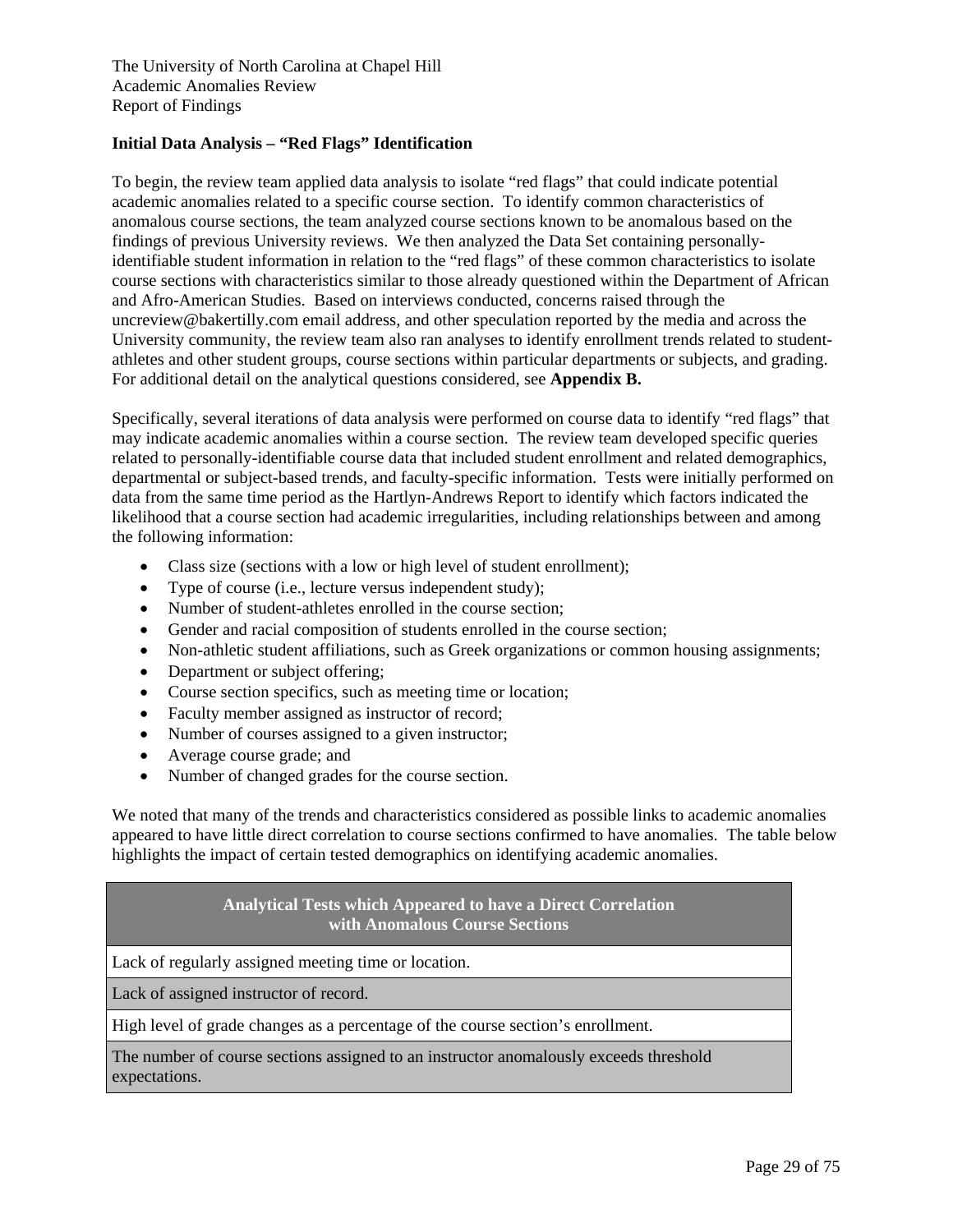# **Analytical Tests which Appeared Not to Have a Direct Relationship with Anomalous Course Sections**

Whether a course section was cataloged as a lecture-based course or as an independent study<sup>7</sup>.

Percentage of students enrolled in the course sections that are student-athletes.

Proportion of students enrolled in a course section from a particular gender or race.

Proportion of students enrolled in a course section affiliated with a fraternity or sorority.

Proportion of students enrolled in a course section from University housing.

Nature of grades issued (i.e., average course section grade exceeding comparable averages in similar subjects or other sections of the same course) $8$ .

Each test was assigned a standard baseline criteria, such as the maximum number of course sections led by any particular instructor in a term or percentage of student-athletes as a proportion of the total campus enrollment, and then course sections which fell outside of the normal range expected were considered to have "red flags" that required further investigation.

Of the 172,580 course sections reviewed, 720 course sections matched "red flags" criteria, such as departments or class sections with:

- Instructors with a considerable number of classes exceeding the usual course load;
- Prominent clustering of athletes, especially from revenue sports;
- Abnormally high grades, substantially higher than each student's GPA;
- Numerous grade changes, especially of permanent grades;
- Unusually high numbers of DROP/ADDS in enrollment;
- No classroom for meetings, typically with the notation "TBD" or similar;





• No time scheduled for class meetings, typically showing "12:00 noon to 12:00 noon" (the default entry).

A few of the course sections that were found to be anomalous in the Hartlyn-Andrews Report were not detected by our screen. We set our "red flags" screening criteria to focus on course sections with a combination of anomalies within the vast population of course sections in the Data Set. It is possible that our testing did not detect every anomalous course, but the results of our testing demonstrate the extent of the problems within the Department.

<sup>&</sup>lt;sup>7</sup> Analysis completed showed that enrollment in independent study courses was more prevalent for non-athlete students than for student-athletes.

<sup>&</sup>lt;sup>8</sup> Certain courses or course sections may have represented an "easy" course rather than an anomalous course.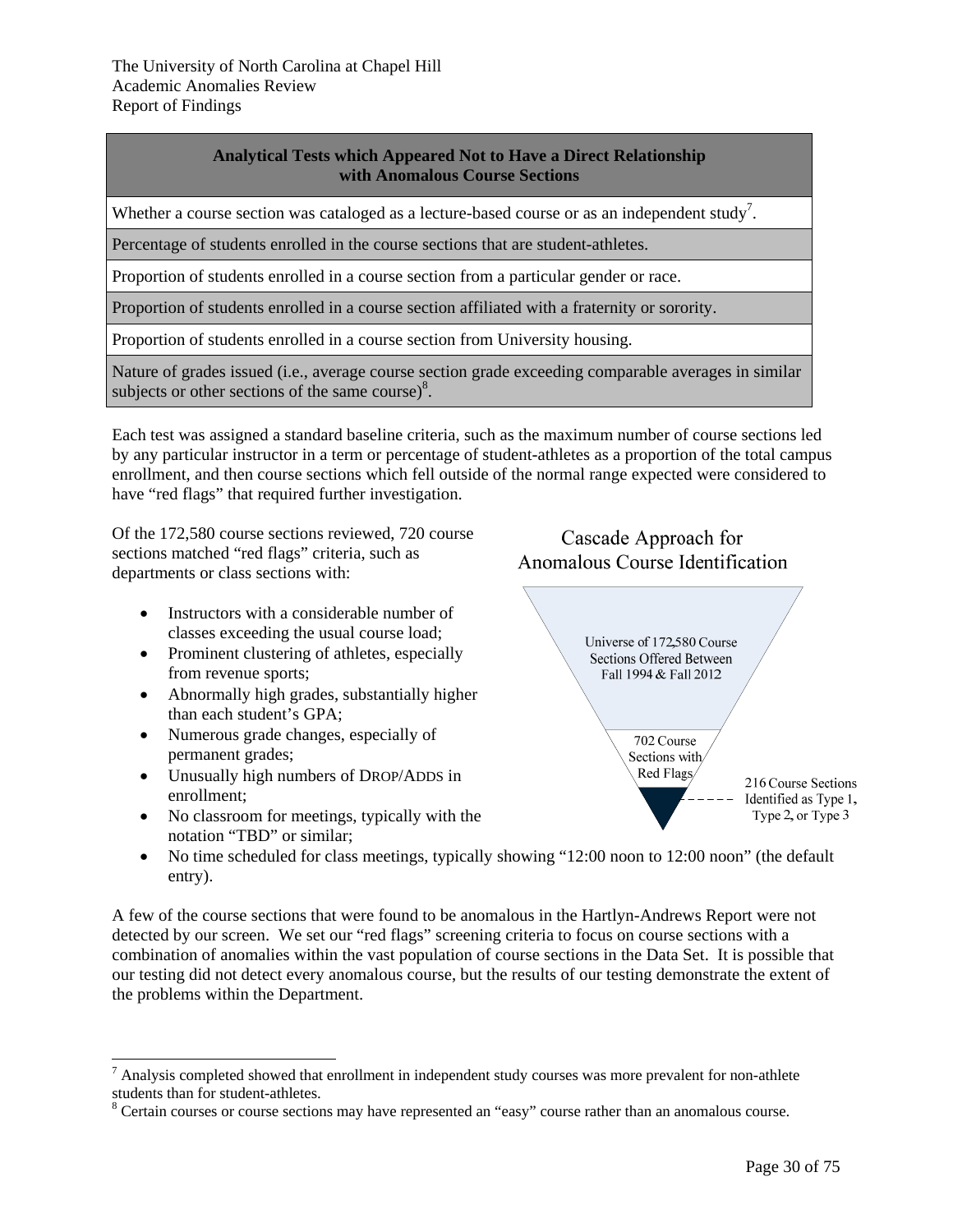#### **Further Evaluation – Review of Course Records**

Once identified as having "red flags," we reviewed physical course section records requested for each course section. We compared these records to course section information in the academic system of record to determine, among other characteristics, who taught the course section. We were able to conclude who taught certain course sections based on our comparison of physical records and information in the academic system of record. Our initial inspection of the course records enabled us to clear the status of 86 of the 720 course sections.

#### **Final Confirmation – Instructor and Administrator Interviews**

As the review of the course records could not immediately resolve the existence of noted "red flags" for 634 of the course sections, the review team conducted in-person interviews with the instructors of record listed for each course section or, in the event that the instructor was unavailable for interview, with the lead administrator for that academic unit (e.g., the chair of the academic unit) who had knowledge of the course section in question. These interviews allowed instructors or administrators the chance to offer additional detail into the nature of the course section in question and to confirm whether the course was taught.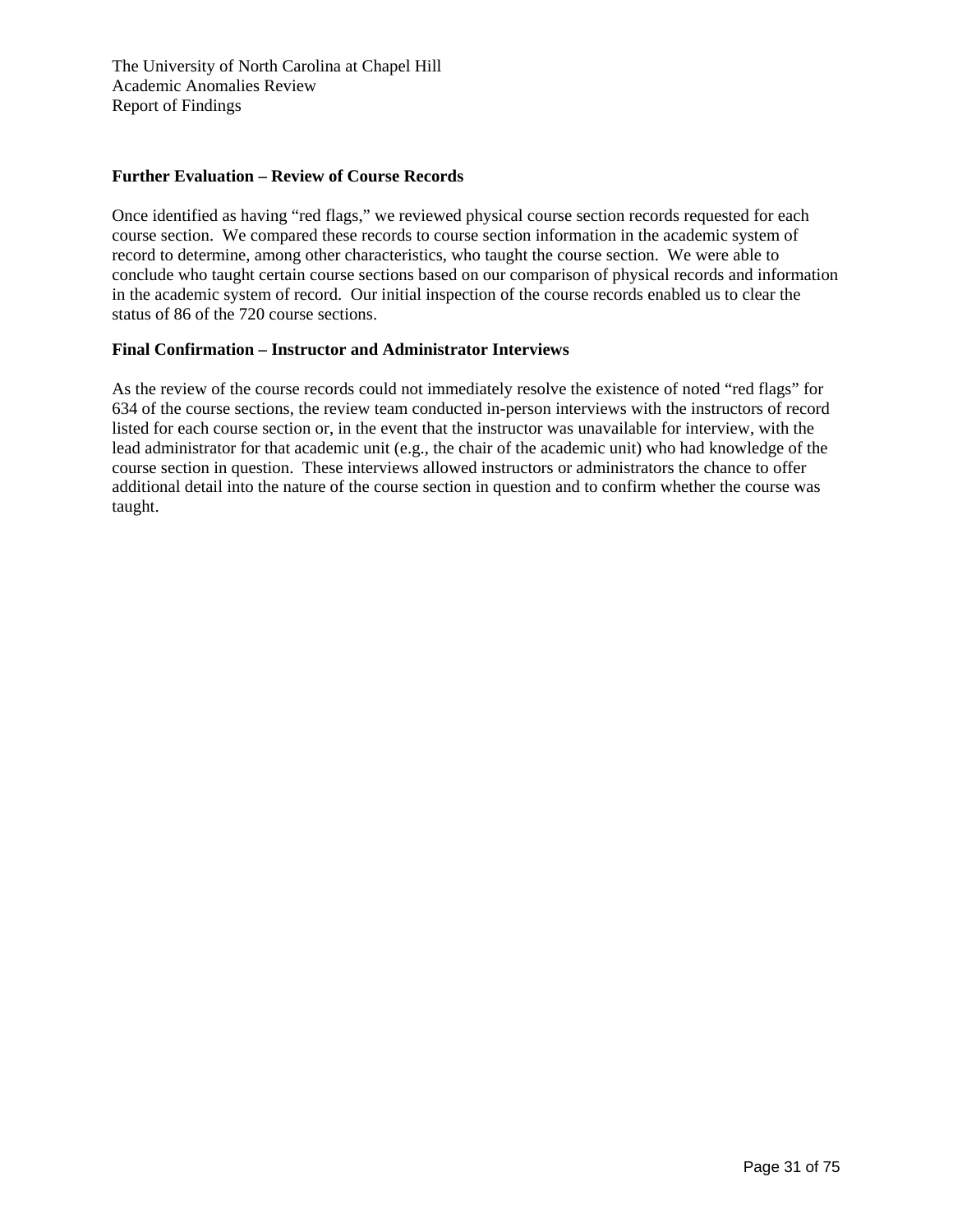Based on the results of this evaluation "cascade," we drew conclusions on the course sections based on the following criteria.

| Type $1-$<br><b>Academic Misconduct</b><br>within a<br><b>Lecture Course</b><br><b>Section</b>                                                                        | <b>Type 2 –</b><br><b>Anomalous</b><br><b>Lecture Course</b><br><b>Section</b>                                                                                                                                        | <b>Type 3-</b><br><b>Anomalous</b><br><b>Independent Study</b><br><b>Course Section</b>            | <b>Inconclusive</b><br><b>Course Section</b>                                                                                                                                                                                 | <b>Cleared</b>                                                                                                                                                                   |
|-----------------------------------------------------------------------------------------------------------------------------------------------------------------------|-----------------------------------------------------------------------------------------------------------------------------------------------------------------------------------------------------------------------|----------------------------------------------------------------------------------------------------|------------------------------------------------------------------------------------------------------------------------------------------------------------------------------------------------------------------------------|----------------------------------------------------------------------------------------------------------------------------------------------------------------------------------|
| <b>Lecture Course</b>                                                                                                                                                 | <b>Lecture Course</b>                                                                                                                                                                                                 | <b>Independent Study</b>                                                                           | <b>Lecture Course</b>                                                                                                                                                                                                        | <b>Lecture Course</b>                                                                                                                                                            |
| Instructor of record<br>denied teaching the<br>course section and<br>signing the grade roll,<br>or the chair stated that<br>the course section had<br>not been taught | Instructor was<br>unknown<br><b>OR</b><br>The instructor of record<br>was Dr. Nyang'oro and<br>the Hartlyn-Andrews<br>review had not<br>concluded that the<br>course section had been<br>taught<br><b>OR</b>          | Instructor of record<br>noted the presence of<br>an unauthorized<br>signature on the grade<br>roll | Neither instructor of<br>record nor chair could<br>confirm whether the<br>course section had been<br>taught<br><b>AND</b><br>$\leq 10\%$ grade changes<br>and enrollment $> 10$<br>students in the course<br>section]        | Instructor of record<br>or chair confirmed<br>teaching the course<br>section and signing<br>the grade roll, or the<br>chair stated that the<br>course section had<br>been taught |
|                                                                                                                                                                       | Neither instructor of<br>record nor chair could<br>confirm whether the<br>course section had been<br>taught<br><b>AND</b><br>$[>10\%$ grade changes<br>and/or enrollment $<$ 10<br>students in the course<br>section] |                                                                                                    | Independent Study <sup>9</sup><br>Instructor of record<br>could not confirm<br>whether all students<br>had been taught<br>(because was not the<br>instructor of<br>supervision for all<br>students in the course<br>section) | <b>Independent Study</b><br>The instructor of<br>supervision<br>confirmed teaching<br>all students in the<br>course section and<br>signing the grade roll                        |

<sup>&</sup>lt;sup>9</sup> By definition, an independent study course section would be determined inconclusive unless the instructor of record had also served as the instructor of supervision for every student in that course section. Administrative practices did not require that the instructor(s) of supervision be listed in the permanent course record documentation.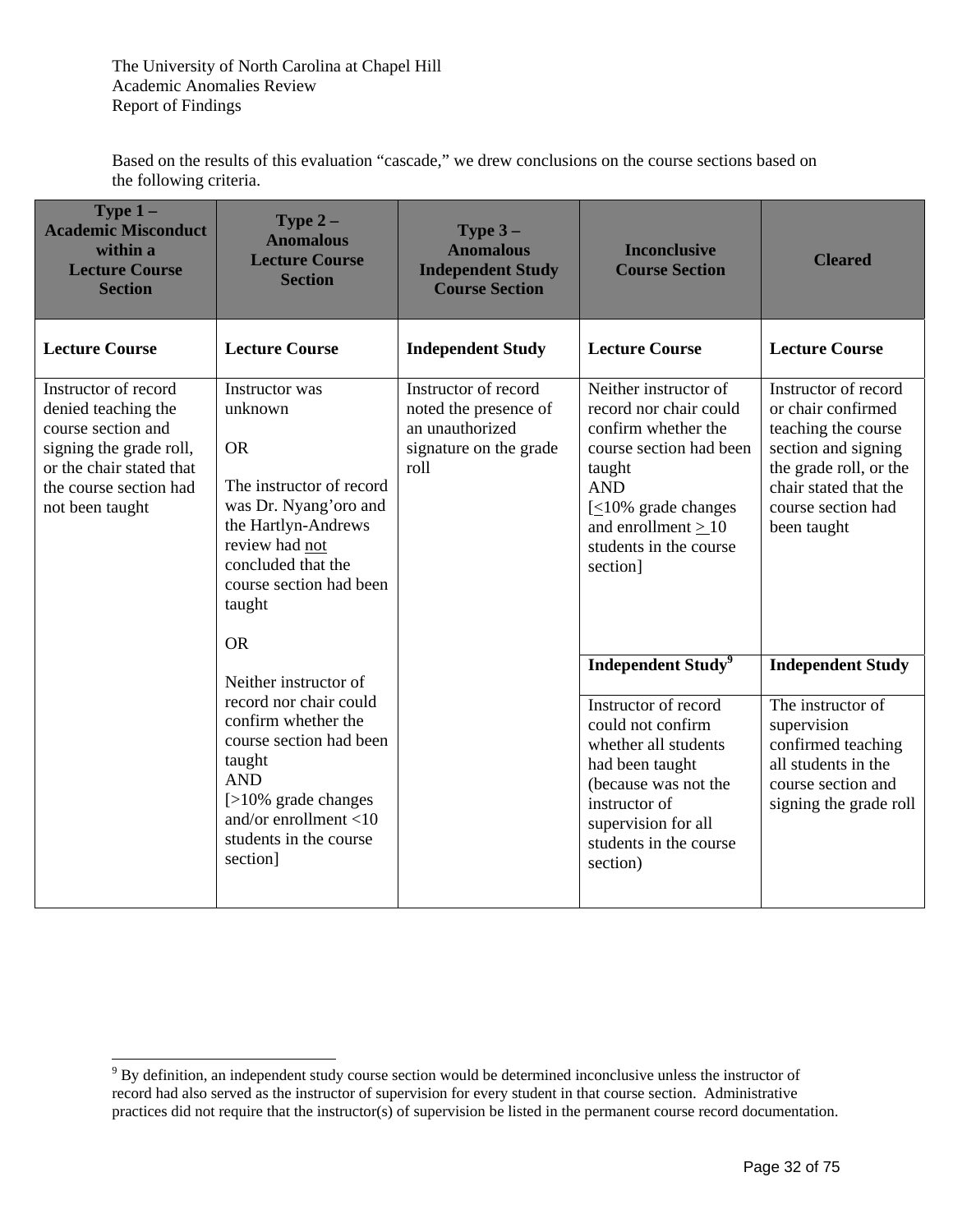Additionally, to identify any grade changes not authorized by the instructor that taught the course section, we asked the instructor of record for each course section whether he or she had approved each grade change. We applied the following criteria in concluding on the grade changes that we reviewed.

| <b>Type 1 Unauthorized</b><br><b>Grade Changes</b>               | <b>Type 2</b><br><b>Potentially</b><br><b>Unauthorized</b><br><b>Grade Changes</b>      | <b>Inconclusive</b><br><b>Grade Changes</b>                                                                                          | <b>Cleared Grade</b><br><b>Changes</b>                                                                                        |
|------------------------------------------------------------------|-----------------------------------------------------------------------------------------|--------------------------------------------------------------------------------------------------------------------------------------|-------------------------------------------------------------------------------------------------------------------------------|
| <b>Lecture Course</b>                                            | <b>Lecture Course</b>                                                                   | <b>Lecture Course</b>                                                                                                                | <b>Lecture Course</b>                                                                                                         |
| Instructor of record<br>denied signing the grade<br>change form  | Grade changes related<br>to any identified Type 2<br><b>Course Section</b><br>Anomalies | Grade changes related<br>to an Inconclusive<br><b>Lecture Course Section</b>                                                         | The instructor of record<br>confirmed signing the<br>grade change form(s)                                                     |
| <b>OR</b><br>Grade changes related<br>to any identified Type 1   |                                                                                         | <b>Independent Study</b><br>Grade Changes <sup>10</sup>                                                                              | <b>Independent Study</b><br><b>Grade Changes</b>                                                                              |
| <b>Academic Misconduct</b><br>within a Lecture Course<br>Section |                                                                                         | Instructor of record<br>could not confirm<br>whether the grade<br>change forms had been<br>signed by an instructor<br>of supervision | Instructor of record was<br>also the instructor of<br>supervision and<br>confirmed authorizing<br>the grade change<br>form(s) |

The results of our final confirmation interviews are detailed below.

l

 $10$  If the instructor of record had not served as the instructor of supervision for all students in the course section, it was not possible to "clear" the grade changes. As described elsewhere in this report, University procedures did not require that the instructor of supervision be tracked in the academic system of record, on the grade rolls, or on the grade change forms.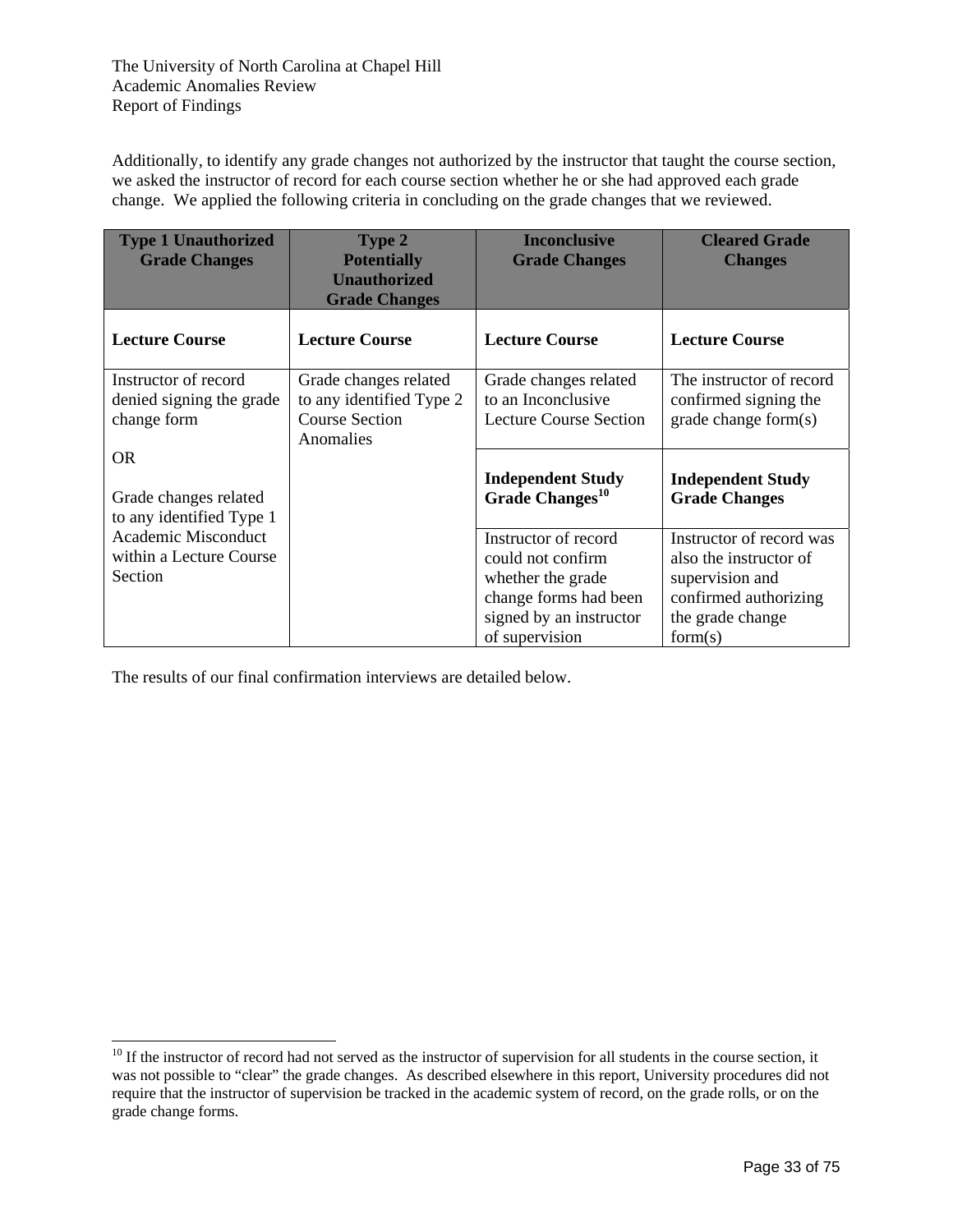## **Findings on Academic Anomalies**

### **Conclusions from Data Analyses**

## **1. No Anomalies Found Outside of the Department of African and Afro-American Studies**

Our procedures did not identify any anomalies (i.e., Type 1, Type 2, or Type 3) in course sections offered by an academic unit outside of the Department of African and Afro-American Studies. Consistent with our finding that no anomalous course sections were offered by any other department outside of the Department of African and Afro-American Studies, we can report that no individual interviewed by us alleged any specific anomaly in another department. In other words, no current or former member of the University community came forward to allege that, outside of the Department of African and Afro-American studies, they participated in any course whose characteristics implied academic misconduct or other anomalies.

To reach this conclusion, we tested a subset of course sections based on our initial "red flags" analysis that identified 187 potentially anomalous course sections offered by academic units outside of the Department, as listed in **Figure 1.1** below:

|               |                      |                 |                      |             |                | Romance        |                |
|---------------|----------------------|-----------------|----------------------|-------------|----------------|----------------|----------------|
|               | <b>Communication</b> | <b>Dramatic</b> | <b>Exercise and</b>  |             | <b>Naval</b>   | Languages and  |                |
| Academic Year | <b>Studies</b>       | Art             | <b>Sport Science</b> | Linguistics | <b>Science</b> | Literature     | <b>Total</b>   |
| 1994-1995     |                      | 8               |                      |             |                | 2              | 10             |
| 1995-1996     | 9                    |                 |                      |             |                | 3              | 19             |
| 1996-1997     |                      | 7               |                      |             |                | 1              | 8              |
| 1997-1998     | $\overline{7}$       |                 | ۰                    | 4           |                | $\blacksquare$ | 9              |
| 1998-1999     | 6                    |                 |                      |             |                | 5              | 13             |
| 1999-2000     | 5                    |                 |                      |             |                | $\blacksquare$ | 13             |
| 2000-2001     | $\overline{2}$       | 6               | 4                    | 4           |                | 1              | 14             |
| 2001-2002     | 1                    |                 |                      |             |                | 1              | 3              |
| 2002-2003     | 1                    |                 |                      |             |                | 1              | $\overline{2}$ |
| 2003-2004     | 6                    |                 | $\overline{2}$       |             |                | ٠              | 8              |
| 2004-2005     | 8                    |                 |                      |             |                | ٠              | 8              |
| 2005-2006     | 7                    |                 |                      |             |                | 1              | 10             |
| 2006-2007     | 4                    | ٠               | ۰                    |             |                | 1              | 5              |
| 2007-2008     |                      | 2               | $\overline{2}$       |             |                | 2              | 8              |
| 2008-2009     | 2                    | 3               |                      | 3           |                | 2              | 10             |
| 2009-2010     | 6                    | 2               |                      | 1           |                | ۰              | 9              |
| 2010-2011     | 4                    | $\overline{2}$  | 1                    | 5           |                | 4              | 16             |
| 2011-2012     | 11                   |                 |                      | 3           |                | 8              | 22             |
| 2012-2013     |                      |                 |                      |             |                |                |                |
| <b>Total</b>  | 79                   | 46              | 10                   | 18          | $\overline{2}$ | 32             | 187            |

*Figure 1.1 – Count of course sections reviewed outside of AFRI/AFAM* 

We tested all 187 of these course sections via documentation review and/or discussions with faculty or academic administrators with first-hand knowledge, ultimately clearing all 187 course sections, as listed in **Figure 1.2** on the following page.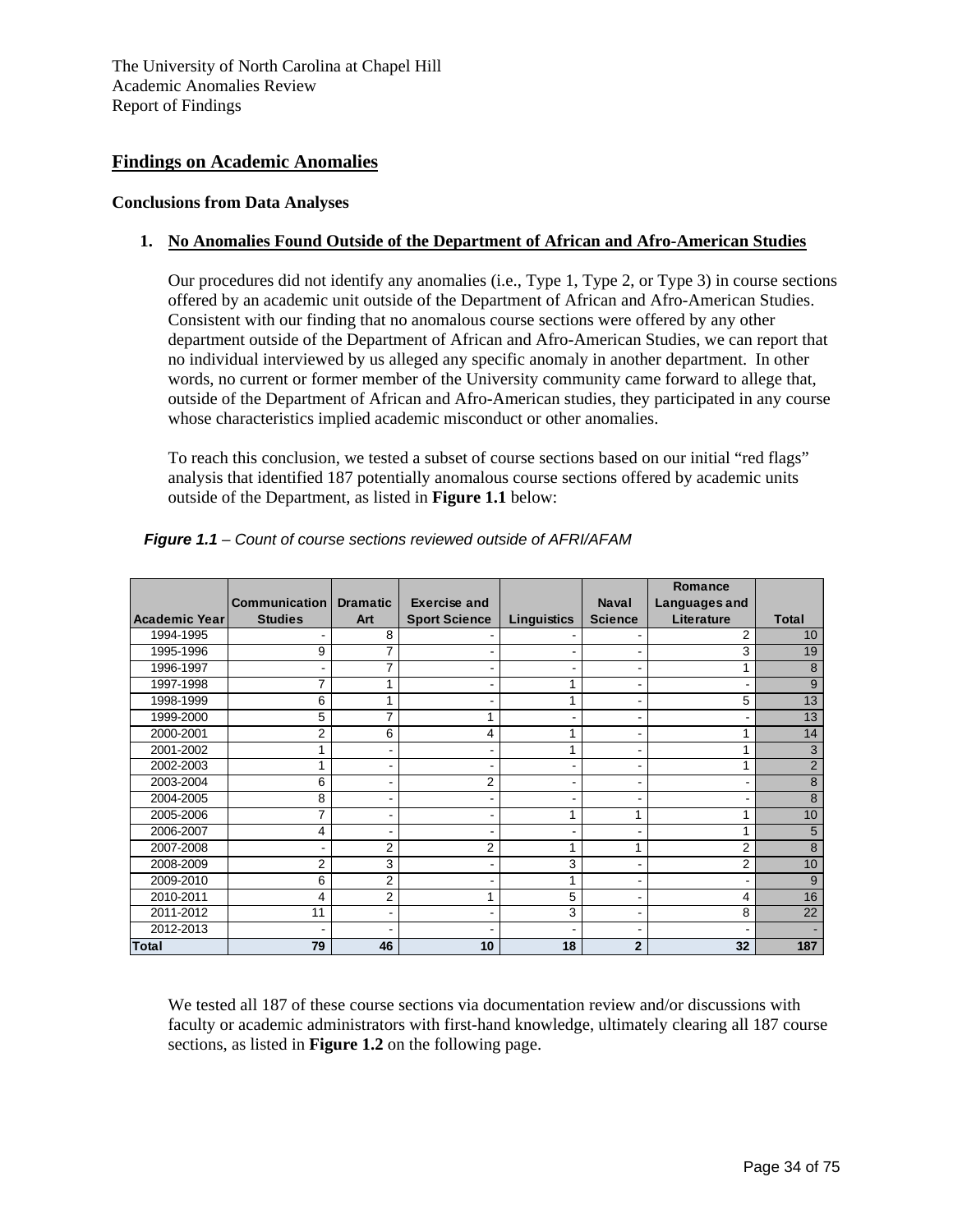|   |              | Summary of<br>.<br>. |  |
|---|--------------|----------------------|--|
| ີ | -<br>$\cdot$ |                      |  |

*Figure 1.2 – Summary of non-AFRI/AFAM course sections tested*

| <b>Summary of</b><br><b>Non-AFRI/AFAM</b><br><b>Course Sections Tested</b> | <b>Conclusions</b>               |
|----------------------------------------------------------------------------|----------------------------------|
| 72 I                                                                       | "Cleared" through initial screen |
|                                                                            | 115   Cleared via interviews     |
| 187                                                                        | Total cleared                    |

**None of the information gathered from the interviews and documentation reviews indicated academic misconduct or other anomalies in departments outside of the Department of African and Afro-American Studies.** This is further supported by the "red flags" methodology

used to select the 720 course sections for further review. These "red flags" were created based on known anomalies previously identified in AFRI/AFAM, and when applied across the Data Set for 172,580 course sections, resulted in the identification of only a fraction of course sections compared to the number of course sections with "red flags" identified within the Department. The number of course sections outside of AFRI/AFAM displaying similar "red flags" represented just 0.1 percent of all course sections offered outside of the Department; it is important to recall that "red flags" do not necessarily indicate a conclusion of academic misconduct (and, as indicated above, our procedures cleared all courses outside of the Department).

## **2. The presence of anomalous course sections in the Department of African and Afro-American Studies extended as far back as Fall 1997.**

Our data analysis covered all course sections with at least one undergraduate student registered from the 1994 Fall academic term through the 2012 Summer II academic term. **Based on the results of our data analysis, documentation review, and interviews, the only course sections with confirmed and suspected anomalies were found in subjects offered through the Department of African and Afro-American Studies and its predecessor academic unit.**

To reach this conclusion, we tested a subset of course sections based on our initial "red flags" analysis that identified 533 potentially anomalous course sections offered by the Department. Of these, 509 course sections required additional analysis through interviews with instructors of record and academic administrators. This additional analysis resulted in the identification of 216 course sections, or over 40 percent of the initially selected course sections, with proven or potential anomalies, 143 that were found to have no anomalies, and 150 course sections for which we could not conclude, including 129 independent study course sections where the Department's administrative practices (allowed by University policy) prevented the review team from reaching conclusions.

## **2A. Type 1 Academic Misconduct within a Lecture Course Section Offered by the Department of African and Afro-American Studies**

We identified 39 Type 1 course sections offered in the Department between the 1997 Fall academic term and the 2009 Summer II term, representing 1.7 percent of all course sections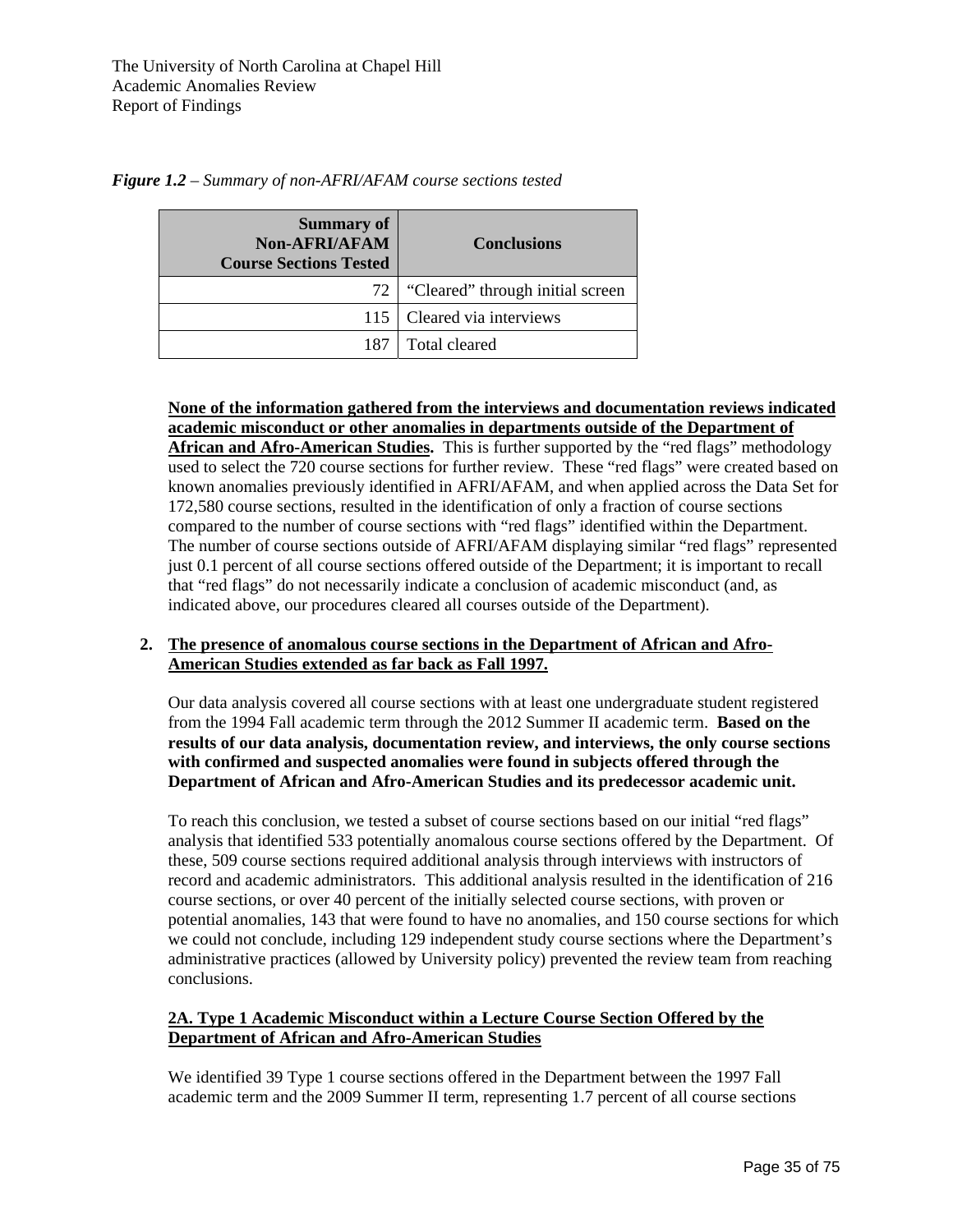offered by AFRI/AFAM during the period of review. Of these course sections, 23 were offered during the Summer academic terms, while the remaining 16 were offered during a Fall or Spring academic term. **Figure 2.1** below details the number of course sections identified as academic misconduct, based on: 1) interviews conducted with the instructor of record where s/he denied teaching the course section and signing the grade roll, or 2) the chair stated that the course section had not been taught.

| <b>Academic Year</b> | <b>Fall</b>    | <b>Spring</b> |                | Summer I Summer II | <b>Total</b>            |
|----------------------|----------------|---------------|----------------|--------------------|-------------------------|
| 1994-1995            |                |               |                |                    |                         |
| 1995-1996            |                |               |                |                    |                         |
| 1996-1997            |                |               |                |                    |                         |
| 1997-1998            | $\overline{2}$ |               |                |                    | $\mathbf{2}$            |
| 1998-1999            |                |               | 1              |                    |                         |
| 1999-2000            |                |               |                |                    | 1                       |
| 2000-2001            |                |               | $\overline{2}$ | 1                  | 3                       |
| 2001-2002            | $\overline{2}$ |               | 1              |                    | 3                       |
| 2002-2003            | $\overline{2}$ |               |                | 2                  | $\overline{\mathbf{4}}$ |
| 2003-2004            |                |               | 1              | 1                  | $\overline{2}$          |
| 2004-2005            | 1              | 4             | 1              | 1                  | $\overline{7}$          |
| 2005-2006            | 3              |               |                | 3                  | 6                       |
| 2006-2007            |                |               | 1              | 1                  | $\overline{2}$          |
| 2007-2008            |                |               | $\mathfrak{p}$ | $\mathfrak{p}$     | 5                       |
| 2008-2009            |                |               |                | 2                  | 3                       |
| 2009-2010            |                |               |                |                    |                         |
| 2010-2011            | ٠              |               |                |                    |                         |
| 2011-2012            |                |               |                |                    |                         |
| 2012-2013            |                |               |                |                    |                         |
| Total                | 10             | 6             | 9              | 14                 | 39                      |

*Figure 2.1 – Number of Type 1 lecture course sections by academic year and term* 

The 39 Type 1 course sections mentioned above had a combined 464 student enrollments (updated from 459 originally reported, to reconcile timing differences between manual and electronic grade rolls). As seen in **Figures 2.1 and 2.2**, the course sections offered, and related enrollment, hit a peak between the 2004-2005 and 2007-2008 academic years.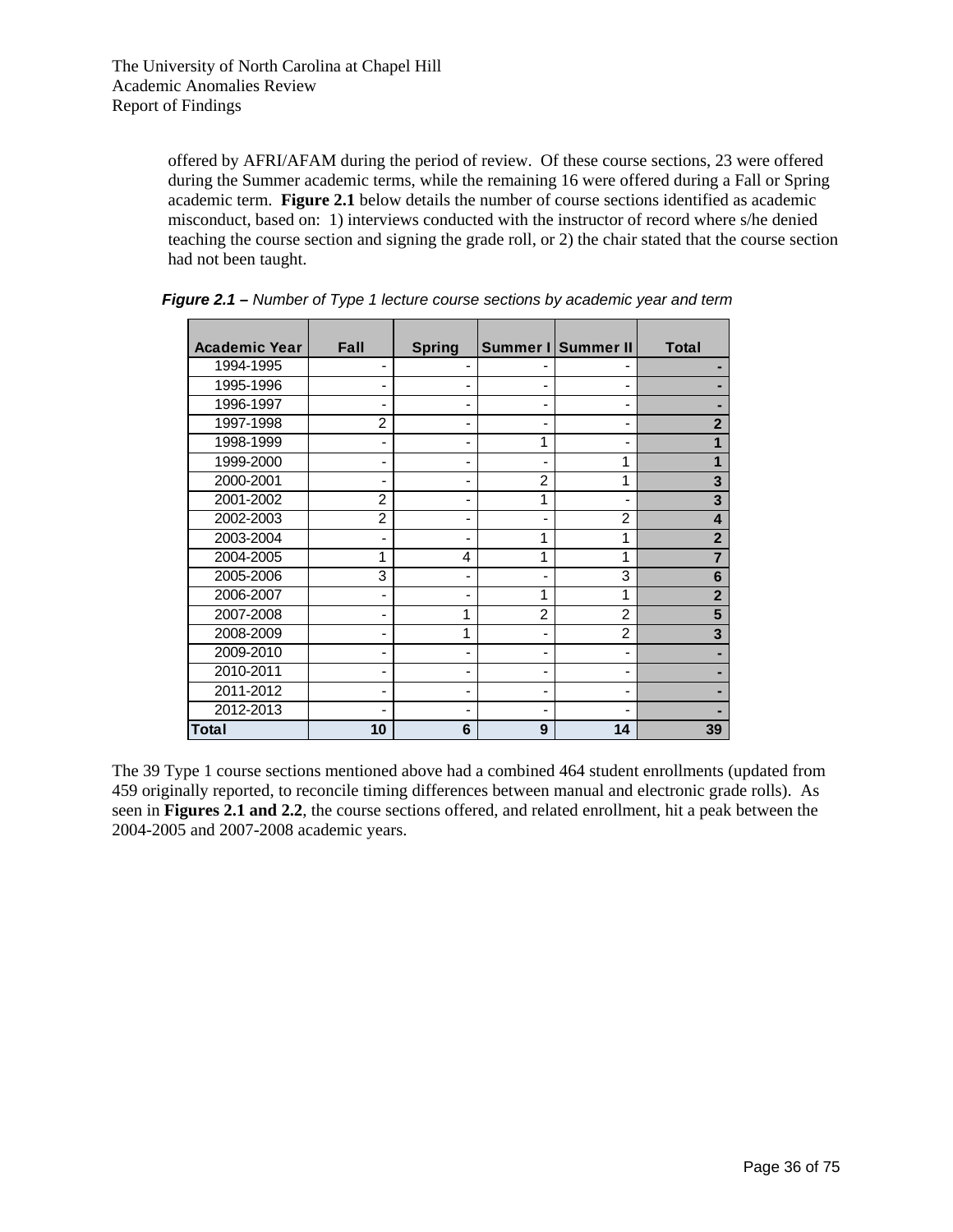



We identified academic misconduct for these course sections because the instructor denied teaching the course section and signing the grade roll or the chair stated that the course section had not been taught. However, in relation to these Type 1 course sections, we noted that in relation to similar course anomalies, the Hartlyn-Andrews Report did not identify any evidence of an instance when a student enrolled in a course section received a grade without performing associated written work. The issue at hand is that the instructors and administrators involved in establishing these course sections created the instances of academic misconduct, and fault should not be assigned to students who enrolled in the course section or instructors who may have been presented as instructors of record without their knowledge.

The percentage of student-athletes enrolled in Type 1 Lecture Course Sections was consistent with the percentage of student-athletes enrolled in all courses offered by the Department.

## **2B. Type 2 Anomalous Lecture Course Sections Offered by the Department of African and Afro-American Studies**

We identified 167 Type 2 course sections offered in the Department between the 1996 Summer II term and the 2011 Summer II term, **which equals 7.2 percent of the course sections offered in the Department during the period of review**. These course sections could not be confirmed as academic misconduct, but had associated characteristics, such as the lack of an identified instructor of record or a high number of grade changes as a percentage of total student enrollments, which match course sections found to be anomalous. Of these course sections, 77 were offered during the Summer sessions, while the remaining 90 were offered during a Fall or Spring academic term. **Figure 2.3** on the following page details the number of course sections found to be anomalous, listed as a count of the number of course sections in each academic year and term: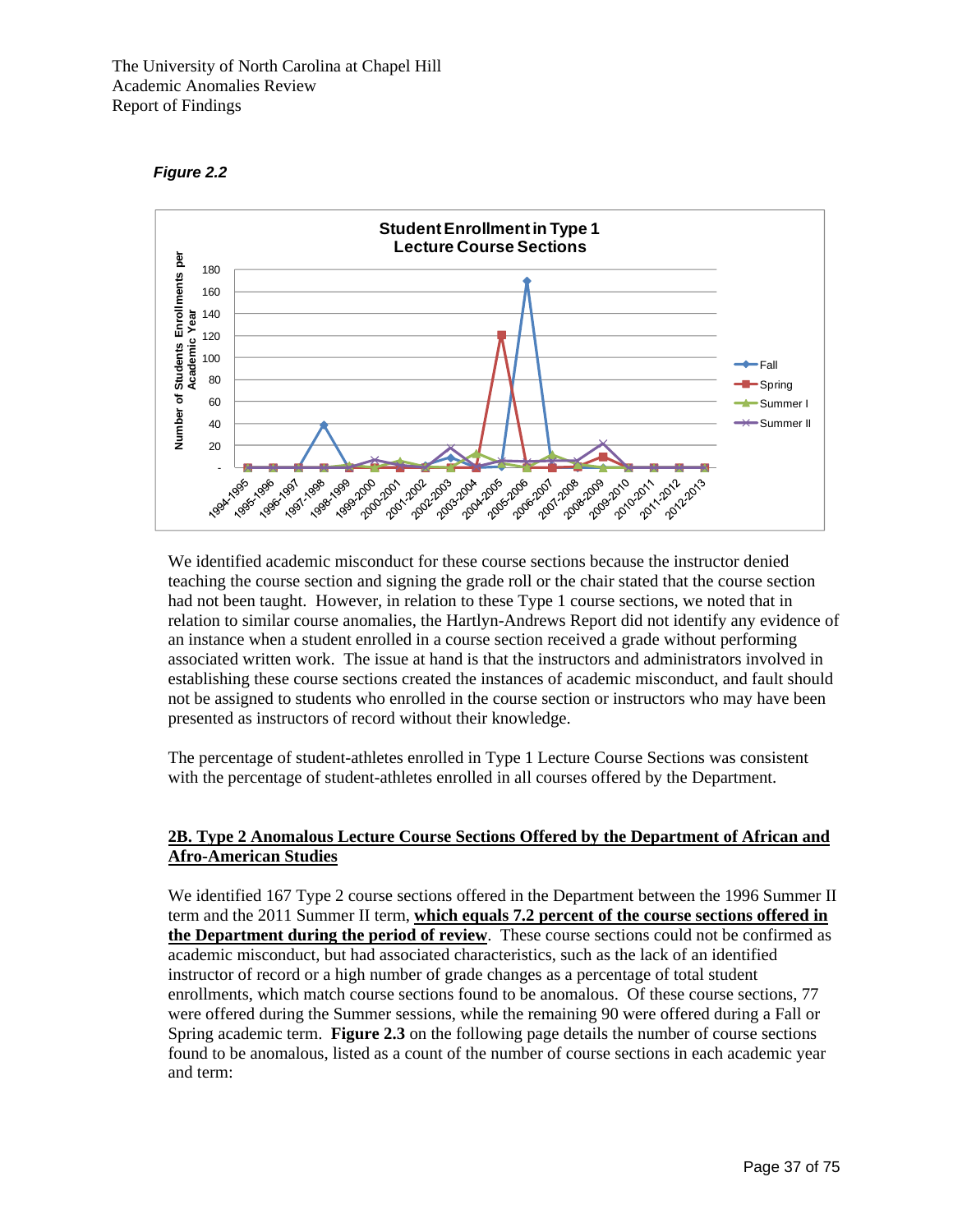| <b>Academic Year</b> | Fall | <b>Spring</b>                |                | Summer I Summer II | <b>Total</b>   |
|----------------------|------|------------------------------|----------------|--------------------|----------------|
| 1994-1995            | 1    |                              | 2              |                    | 4              |
| 1995-1996            |      |                              |                |                    |                |
| 1996-1997            |      |                              | $\overline{2}$ |                    | $\overline{2}$ |
| 1997-1998            |      | 1                            | $\mathfrak{p}$ | 1                  | 4              |
| 1998-1999            |      | 1                            | $\overline{2}$ |                    | 3              |
| 1999-2000            | 4    | $\overline{2}$               | 3              |                    | 9              |
| 2000-2001            | 4    | 3                            | 3              | 1                  | 11             |
| 2001-2002            |      | 1                            | 3              |                    | 4              |
| 2002-2003            | 8    | 4                            | $\overline{2}$ | 1                  | 15             |
| 2003-2004            | 7    | 8                            | 3              | 5                  | 23             |
| 2004-2005            | 5    | $\overline{2}$               | 4              | 1                  | 12             |
| 2005-2006            | 5    | 10                           | 4              | 8                  | 27             |
| 2006-2007            | 7    |                              | 4              | 7                  | 18             |
| 2007-2008            |      | 3                            | 4              | 4                  | 12             |
| 2008-2009            | 5    | 4                            | 5              | 5                  | 19             |
| 2009-2010            |      | 1                            |                |                    | 1              |
| 2010-2011            |      | 1                            |                | 1                  | 3              |
| 2011-2012            |      | $\qquad \qquad \blacksquare$ |                |                    |                |
| 2012-2013            |      |                              |                |                    |                |
| <b>Total</b>         | 48   | 42                           | 43             | 34                 | 167            |

*Figure 2.3 – Number of Type 2 lecture course sections by academic year and term* 

These 167 course sections accounted for a combined 3,760 student enrollments (updated from 3,735 in original reported, to reconcile timing differences between manual and electronic grade rolls). **Figure 2.4** below shows the related trends in student enrollments based on the increased number of Type 2 course sections identified between Fall 2000 and Summer II 2009, when the Type 2 course sections severely decreased in frequency.



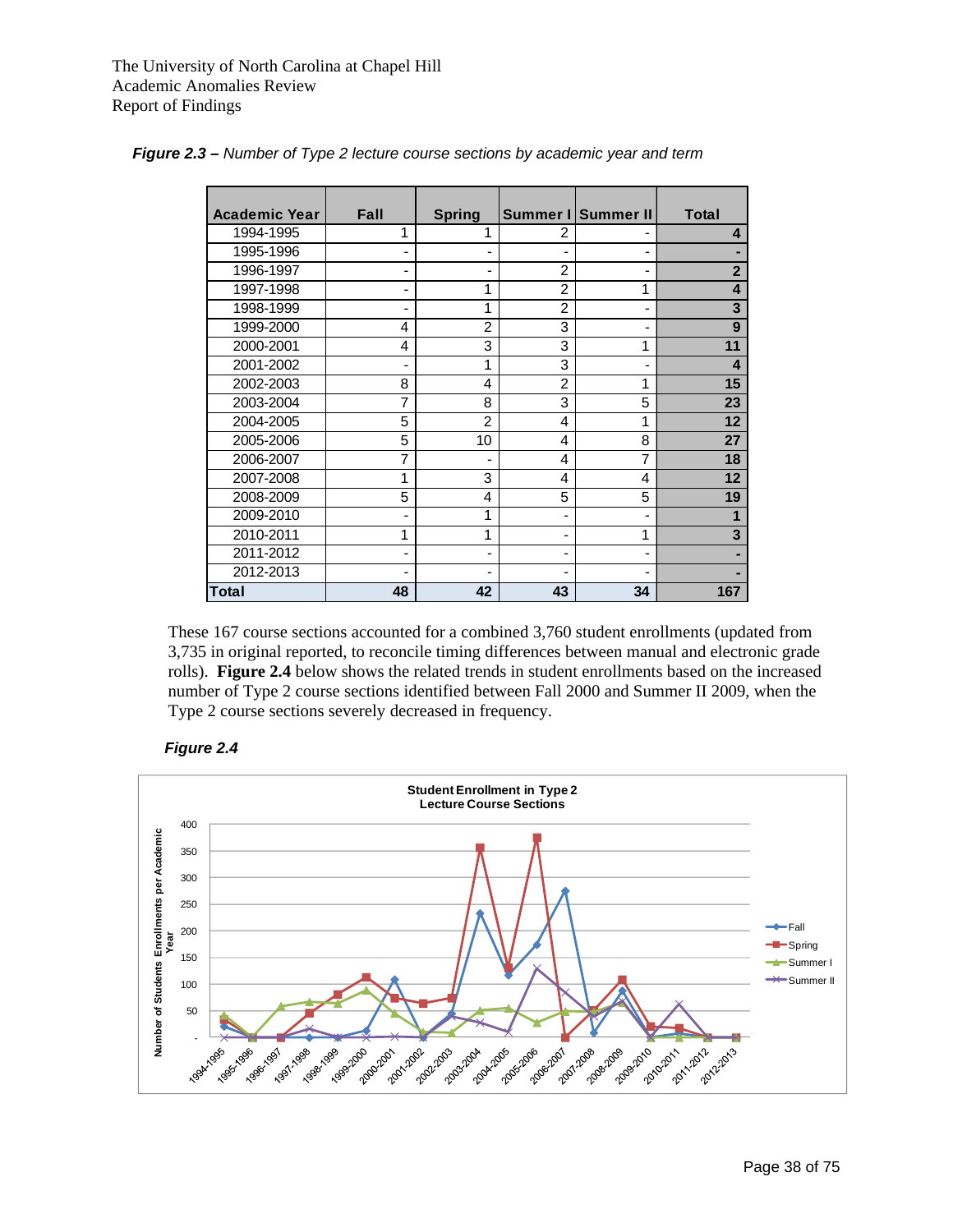The percentage of student-athletes enrolled in Type 2 Lecture Course Sections was consistent with the percentage of student-athletes enrolled in all courses offered by the Department.

## **2C. Type 3 Anomalous Independent Study Course Sections Offered by the Department of African and Afro-American Studies with Administrative Anomalies**

Though certain independent study course sections reviewed contained similar characteristics to the Type 1 and Type 2 lecture course sections described above, a conclusive determination could not be made as to a course section's appropriateness due to the nature of instruction of independent studies in AFRI/AFAM. It was the Department's administrative practice to schedule students working with many different instructors in one independent study course section with one instructor of record. While the academic system of record showed only one instructor of record for each independent study course section per academic term, the Department considered each instructor working with a student(s) in the independent study course section to be serving as the instructor of supervision for that student(s) and to hold responsibility for assigning and grading the work of the student(s). In other words, the academic system of record and manual grade rolls contained information only about the instructor of record, not the instructor(s) of supervision. Therefore, there may have been other instructors working with students, but not noted in the academic system of record.

Independent study course sections represented 161, or 22.4 percent, of the total course sections identified by "red flags" from the review team's data analysis. Of the 161 independent study course sections, we identified ten offered in the Department between the 1996 Summer II term and the 2009 Summer II term for which that the instructor of record listed in the academic system of record denied involvement in the course section, including assigning or grading any student's work, and identified an unauthorized signature for the approval of the related grade roll. Of these ten course sections, six were offered during the Summer sessions, while the remaining four were offered during a Fall or Spring semester. **Figure 2.5** details the number of independent study course sections with unauthorized signatures, listed as a count of the number of course sections in each academic year and term:

| <b>Academic Year</b> | Fall | <b>Spring</b> |   | Summer I Summer II | Total |
|----------------------|------|---------------|---|--------------------|-------|
| 1994-1995            |      |               |   |                    |       |
| 1995-1996            |      |               |   | 1                  |       |
| 1996-1997            |      |               |   |                    |       |
| 1997-1998            |      |               |   |                    |       |
| 1998-1999            |      |               |   | 1                  |       |
| 1999-2000            |      |               |   |                    |       |
| 2000-2001            |      |               |   |                    |       |
| 2001-2002            |      |               |   |                    |       |
| 2002-2003            |      |               |   | 1                  |       |
| 2003-2004            |      |               |   |                    |       |
| 2004-2005            |      | 3             |   |                    | 3     |
| 2005-2006            | 1    |               |   |                    |       |
| 2006-2007            |      |               |   |                    |       |
| 2007-2008            |      |               |   |                    |       |
| 2008-2009            |      |               |   |                    |       |
| 2009-2010            |      |               |   |                    |       |
| 2010-2011            |      |               |   |                    |       |
| 2011-2012            |      |               |   |                    |       |
| 2012-2013            |      |               |   |                    |       |
| <b>Total</b>         |      | 3             | 3 | 3                  | 10    |

*Figure 2.5 – Number of Type 3 potentially anomalous independent study course sections by academic year and term*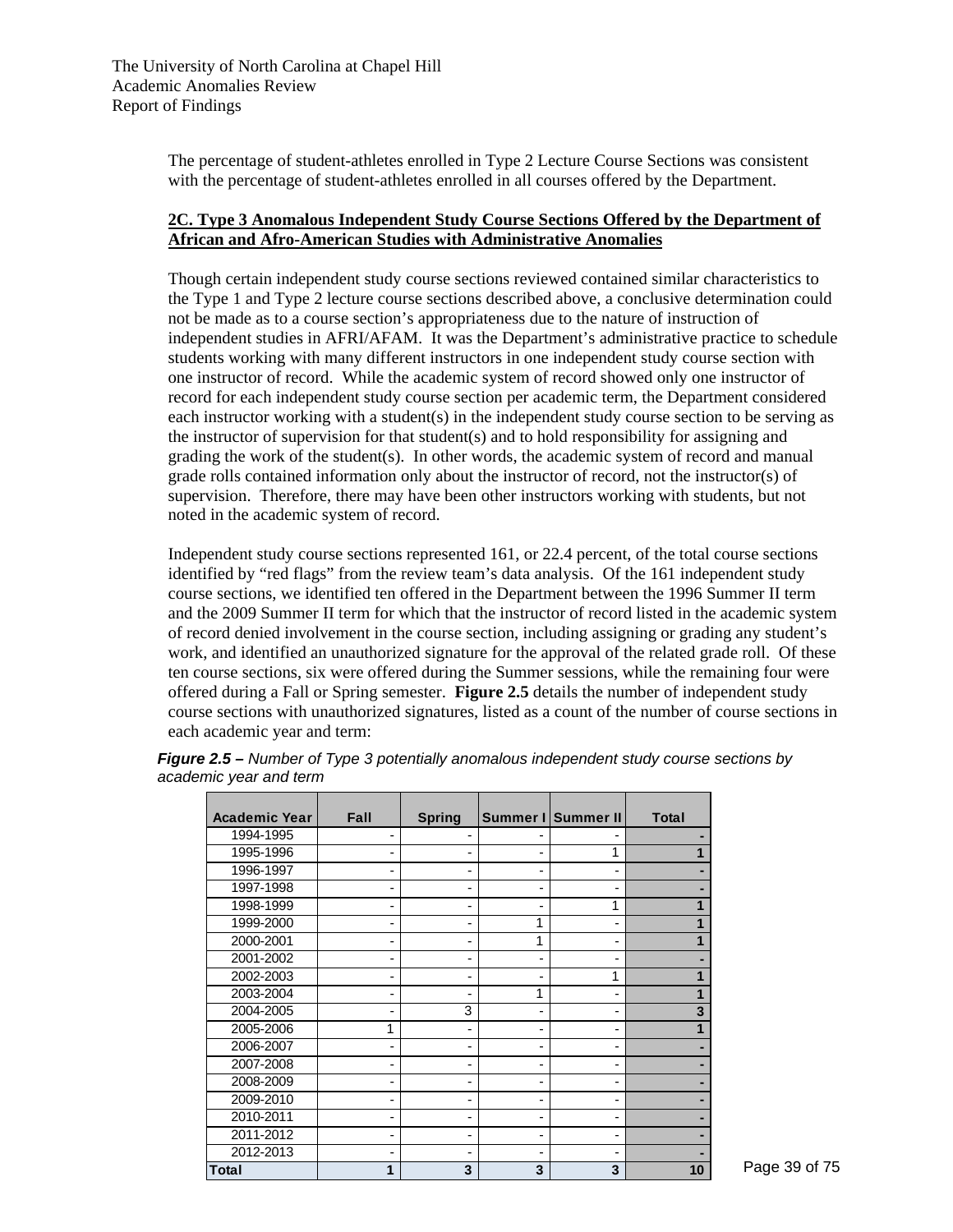> Though the occurrence of a Type 3 independent study course was not identified after Fall 2005, 70 percent of the unauthorized signatures found were between Fall 2000 and Fall 2005. The ten Type 3 independent study course sections ranged from just one student enrollment during Summer academic terms to as many as 36 student enrollments in Fall 2005. **Figure 2.6** below shows the level of student enrollments in Type 3 independent course sections during the period of our review.





## **3. Grade Change Anomalies within the Department of African and African-American Studies**

In addition to the review team's process of interviewing instructors of record and the department chair to verify the nature of the 634 course sections flagged for further review, we also addressed the validity of the 1,136 associated grade changes completed for 347 of the course sections reviewed (the remaining 287 course sections did not have related student grade changes). This included reviewing both temporary and permanent grade changes (910, or 80 percent, of the grade changes reviewed were temporary grade changes). Through our discussions with instructors and administrators, we inquired whether the temporary and permanent grade changes for students were authorized by the instructor of record for the course section. These discussions led to the identification of three grade change classifications, associated with the course section determinations discussed above.

- 1. **Type 1 Unauthorized Grade Change** the instructor of record confirmed that, while listed as the authorizer/approver on a grade change form, the signature represented a grade change s/he did not approve. Unauthorized grade changes were either specifically identified by the instructor of record, or associated with a course section found to be Type 1 as a course determined to represent academic misconduct could not have appropriate grade changes associated.
- 2. **Type 2 Suspected Unauthorized Grade Change** the instructor of record could not be identified or the characteristics of the course were such that, while misconduct could not be conclusively proven, the grade changes are possibly anomalous. Suspect grade changes are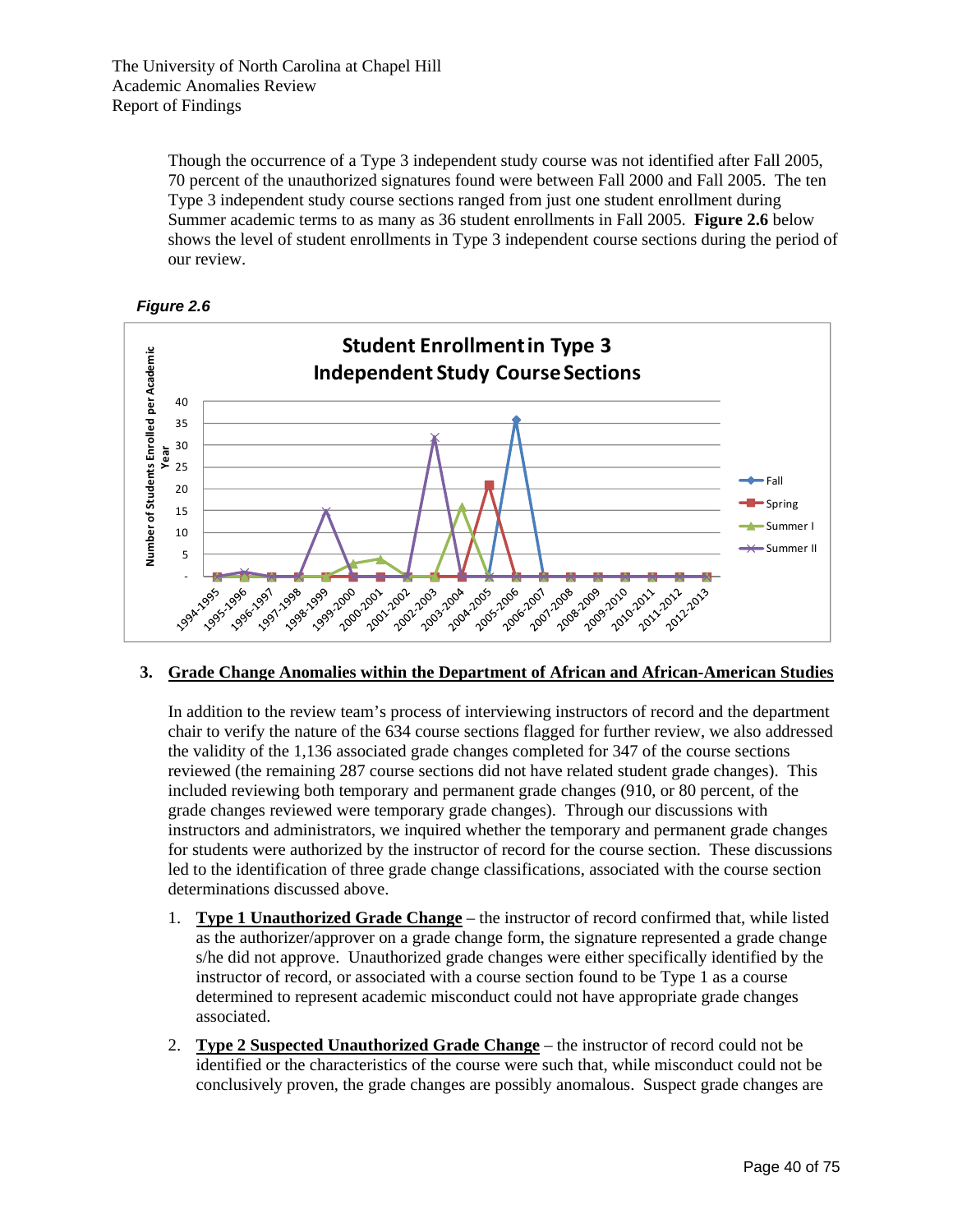associated with Type 2 course sections, with the review team unable to conclusively determine the appropriateness of the grade change.

**3. Type 3 Independent Study Grade Change –** because of the aforementioned process for listing only one instructor of record for an independent study course section which could have many involved instructors of supervision, a grade change authorized by someone other than the instructor of record is not necessarily anomalous. During the period of review, any instructor of record for an independent study would have been able to complete, approve, and submit a grade change for a student(s)  $s$ /he was supervising. Because of this administrative practice, any grade change for which the instructor of record could not definitively state s/he authorized was considered within this classification, regardless of the determination of the course section itself.

The existence of grade changes within a course section does not necessarily represent anomalies or academic misconduct, as there are various reasons why a grade change (especially a temporary grade change) may be required. Grade changes are common practice at the University, and institutions of higher education nationwide, to allow for the continued administrative operations related to the completion of each academic term. The Department's level of permanent grade changes as a percentage of student enrollments was largely in line with, if not slightly below, the average across other departments. However, as shown in **Figure 3.1** below, the Department showed a greater tendency to issue temporary grades in its course sections (leading to required temporary grade changes), with the level of temporary grades issued as much as 8 percent higher than the University average (we have highlighted academic years where the level of temporary grade changes was five percent or more above the University average).

| Academic<br>Year | <b>Temporary</b><br><b>Grades Issued</b><br>within<br><b>AFRI/AFAM</b> | <b>Total</b><br><b>AFRI/AFAM</b><br>Course<br>Enrollment* | <b>Percent of</b><br><b>Temporary</b><br><b>Grades Issued in</b><br><b>AFRI/AFAM</b> | <b>Temporary</b><br><b>Grades Issued in</b><br>non AFRI/AFAM<br>departments | <b>Total non</b><br><b>AFRI/AFAM</b><br>Course<br><b>Enrollment</b> | <b>Percent of</b><br><b>Temporary Grades</b><br><b>Issued in non</b><br><b>AFRI/AFAM</b><br>departments |
|------------------|------------------------------------------------------------------------|-----------------------------------------------------------|--------------------------------------------------------------------------------------|-----------------------------------------------------------------------------|---------------------------------------------------------------------|---------------------------------------------------------------------------------------------------------|
| 1994-1995        | 84                                                                     | 2,975                                                     | 3%                                                                                   | 2,569                                                                       | 182,951                                                             | 1%                                                                                                      |
| 1995-1996        | 72                                                                     | 2,994                                                     | 2%                                                                                   | 2,616                                                                       | 183,554                                                             | 1%                                                                                                      |
| 1996-1997        | 122                                                                    | 3,467                                                     | 4%                                                                                   | 2,665                                                                       | 177,546                                                             | 2%                                                                                                      |
| 1997-1998        | 114                                                                    | 3,529                                                     | 3%                                                                                   | 2,686                                                                       | 177,208                                                             | 2%                                                                                                      |
| 1998-1999        | 158                                                                    | 3,555                                                     | 4%                                                                                   | 2,519                                                                       | 178,193                                                             | 1%                                                                                                      |
| 1999-2000        | 164                                                                    | 3,567                                                     | 5%                                                                                   | 2,473                                                                       | 180,207                                                             | 1%                                                                                                      |
| 2000-2001        | 150                                                                    | 3,656                                                     | 4%                                                                                   | 2,251                                                                       | 185,290                                                             | 1%                                                                                                      |
| 2001-2002        | 182                                                                    | 3,617                                                     | 5%                                                                                   | 2,024                                                                       | 189,908                                                             | 1%                                                                                                      |
| 2002-2003        | 203                                                                    | 3,893                                                     | 5%                                                                                   | 2,075                                                                       | 193,167                                                             | 1%                                                                                                      |
| 2003-2004        | 265                                                                    | 4,124                                                     | 6%                                                                                   | 2,167                                                                       | 195,117                                                             | 1%                                                                                                      |
| 2004-2005        | 262                                                                    | 4,072                                                     | 6%                                                                                   | 1,898                                                                       | 199,091                                                             | 1%                                                                                                      |
| 2005-2006        | 348                                                                    | 3,984                                                     | 9%                                                                                   | 1,899                                                                       | 203,752                                                             | 1%                                                                                                      |
| 2006-2007        | 320                                                                    | 3,455                                                     | 9%                                                                                   | 1.759                                                                       | 210,440                                                             | 1%                                                                                                      |
| 2007-2008        | 208                                                                    | 2,911                                                     | 7%                                                                                   | 1,819                                                                       | 215,008                                                             | 1%                                                                                                      |
| 2008-2009        | 250                                                                    | 3,243                                                     | 8%                                                                                   | 2.041                                                                       | 218,974                                                             | 1%                                                                                                      |
| 2009-2010        | 101                                                                    | 2,812                                                     | 4%                                                                                   | 1.888                                                                       | 221,472                                                             | 1%                                                                                                      |
| 2010-2011        | 123                                                                    | 5,244                                                     | 2%                                                                                   | 2,055                                                                       | 344,343                                                             | 1%                                                                                                      |
| 2011-2012        | 40                                                                     | 5,486                                                     | 1%                                                                                   | 1,614                                                                       | 359,144                                                             | 0%                                                                                                      |

*Figure 3.1 – Comparison of temporary grades in AFRI/AFAM versus other departments* 

\* "Total AFRI/AFAM Course Enrollment" includes students who may have dropped or withdrew from the course (i.e., all registrations during the period).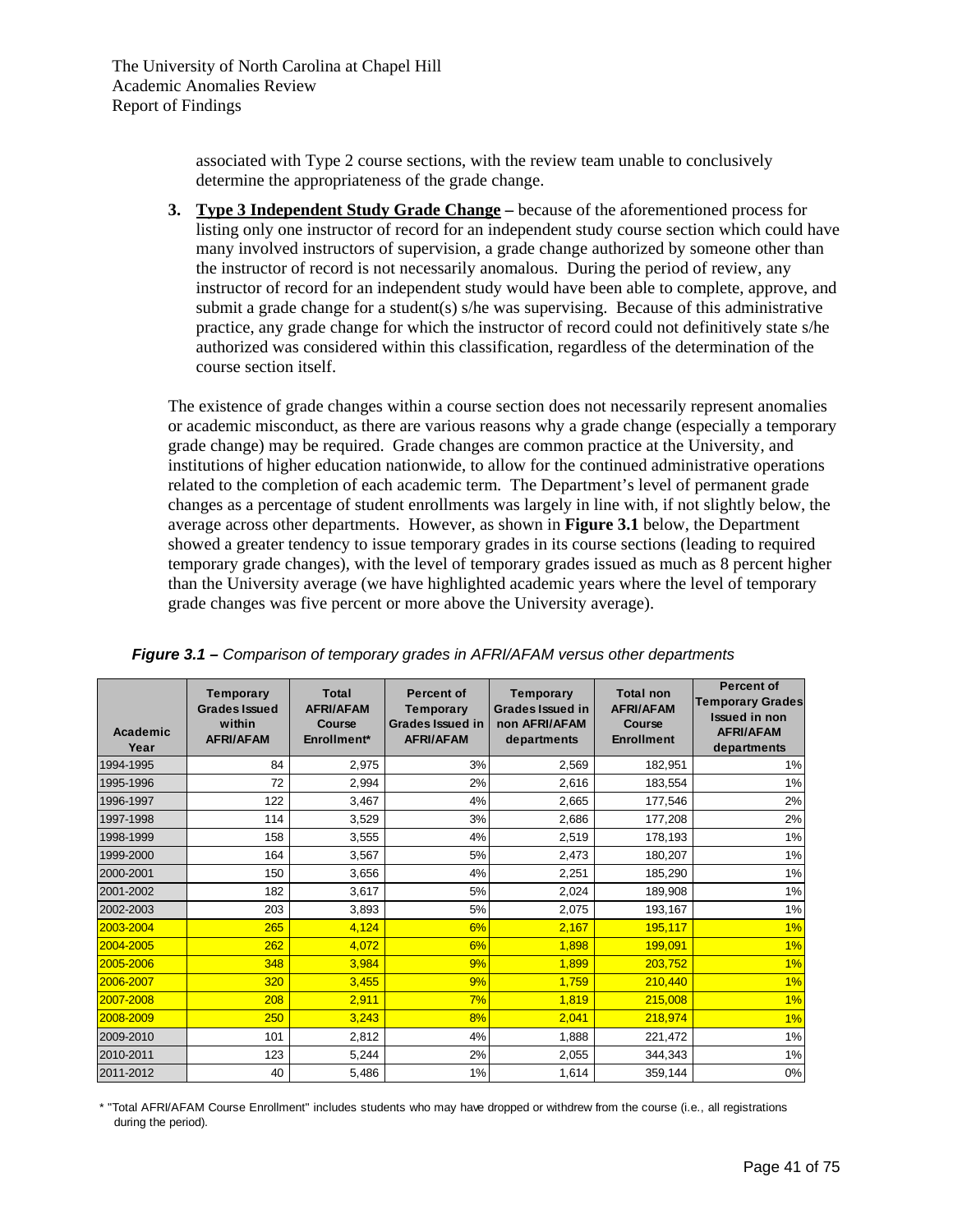## **3A. Unauthorized Grade Changes Processed within the Department of African and Afro-American Studies**

We identified 106 unauthorized grade changes in the 634 course sections reviewed in detail. Seventy-eight of these represented changes from a temporary to a permanent grade, while the remaining 28 were changes related to an already issued permanent grade. Each of the 106 grade changes was related to a lecture course section and was specifically identified by the course section's instructor of record as unauthorized or was for a course that our review already identified as Type 1. **Figure 3.2** shows the number of course sections with permanent and/or temporary grade changes per academic year and term (a single course section could have had both associated temporary and permanent grade changes).

*Figure 3.2 – Number of permanent and temporary unauthorized grade changes by academic year and term* 

| <b>Permanent Grade Changes</b> |      |                |          |                  |                | <b>Temporary Grade Changes</b> |                |                |          |                  |                |
|--------------------------------|------|----------------|----------|------------------|----------------|--------------------------------|----------------|----------------|----------|------------------|----------------|
|                                |      |                |          |                  |                | Academic                       |                |                |          |                  |                |
| <b>Academic Year</b>           | Fall | <b>Spring</b>  | Summer I | <b>Summer II</b> | Total          | Year                           | Fall           | <b>Spring</b>  | Summer I | <b>Summer II</b> | Total          |
| 1994-1995                      |      |                |          |                  |                | 1994-1995                      |                |                |          |                  |                |
| 1995-1996                      |      |                |          |                  |                | 1995-1996                      | 3              |                |          |                  |                |
| 1996-1997                      |      |                |          |                  |                | 1996-1997                      |                |                |          |                  |                |
| 1997-1998                      |      |                |          |                  |                | 1997-1998                      |                |                |          | 3                |                |
| 1998-1999                      |      |                |          |                  |                | 1998-1999                      |                |                |          |                  |                |
| 1999-2000                      |      |                |          |                  | $\overline{2}$ | 1999-2000                      |                |                |          | 2                | $\overline{2}$ |
| 2000-2001                      |      |                |          |                  | 3              | 2000-2001                      |                |                | 2        |                  | 3              |
| 2001-2002                      |      |                |          |                  |                | 2001-2002                      |                | $\overline{2}$ |          |                  |                |
| 2002-2003                      |      | 3              |          | 3                | 6              | 2002-2003                      |                |                |          |                  |                |
| 2003-2004                      | 3    |                |          | 4                | 9              | 2003-2004                      | $\overline{2}$ | 2              | 4        |                  | 9              |
| 2004-2005                      |      |                |          |                  |                | 2004-2005                      |                | 9              | 2        | $\overline{2}$   | 13             |
| 2005-2006                      | 5    |                |          |                  | 5              | 2005-2006                      | 32             |                |          |                  | 33             |
| 2006-2007                      |      |                |          |                  |                | 2006-2007                      | ٠              |                |          |                  |                |
| 2007-2008                      |      |                |          |                  |                | 2007-2008                      |                |                |          |                  |                |
| 2008-2009                      |      |                |          |                  |                | 2008-2009                      |                |                |          | 3                | 3              |
| 2009-2010                      |      |                |          |                  |                | 2009-2010                      |                |                |          |                  |                |
| 2010-2011                      |      |                |          |                  |                | 2010-2011                      |                |                |          |                  |                |
| 2011-2012                      |      |                |          |                  |                | 2011-2012                      | ٠              |                |          |                  |                |
| 2012-2013                      |      |                |          |                  |                | 2012-2013                      |                |                |          |                  |                |
| <b>Grand Total</b>             | 9    | $\overline{7}$ | 4        | 8                | 28             | <b>Grand Total</b>             | 39             | 15             | 8        | 16               | 78             |

As can be seen in Figure 3.2, and is further illuminated in **Figure 3.3**, unauthorized temporary and permanent grade changes reached their highest level within the Department in Fall 2005.



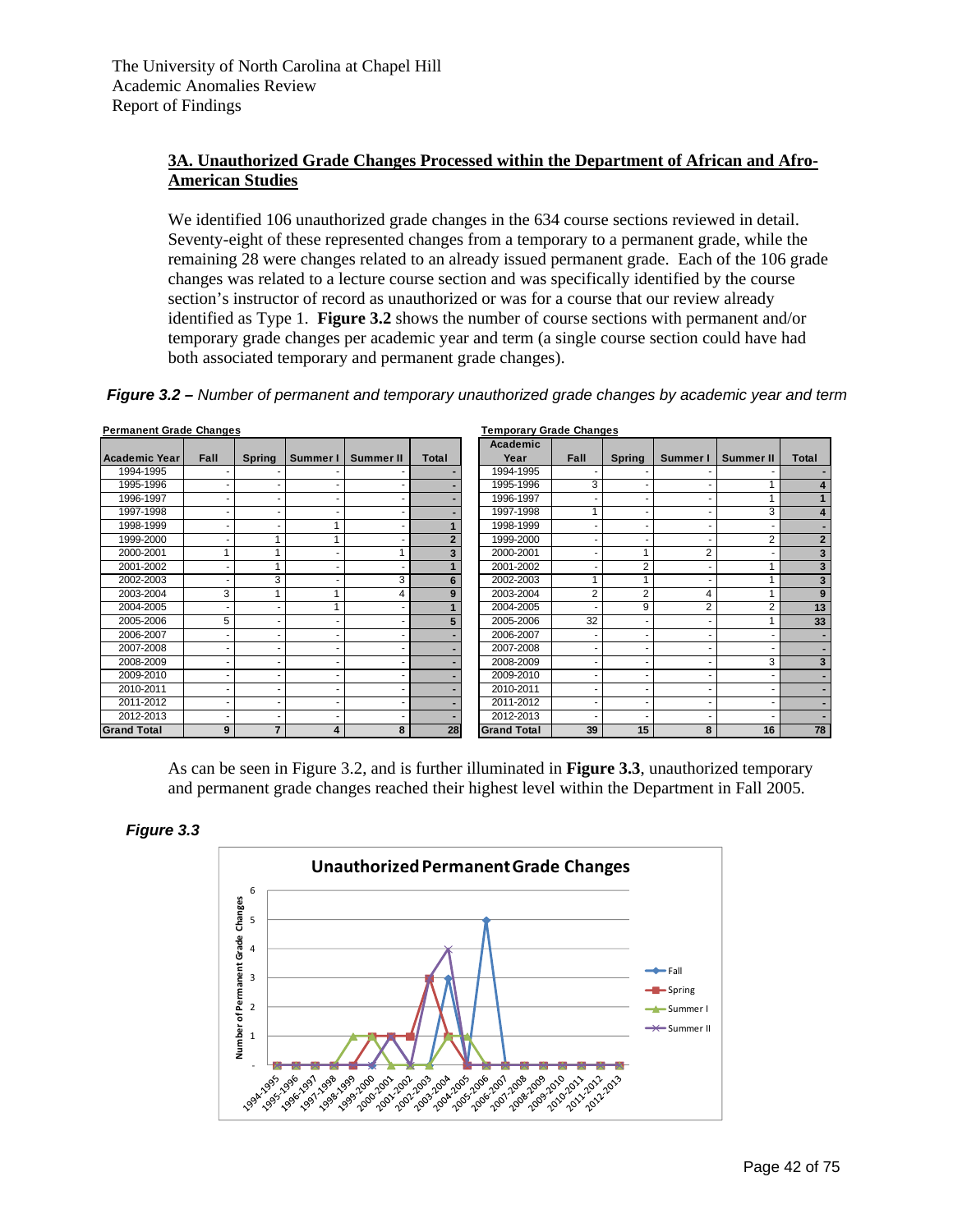

The percentage of unauthorized grade changes for student-athletes was consistent with studentathlete enrollment in the course sections with grade changes. Additionally, the student-athlete enrollment in courses with unauthorized grade changes was consistent with student-athlete enrollment in all courses offered by the Department.

### **3B. Suspected Unauthorized Grade Changes Processed within the Department of African and Afro-American Studies**

We identified a combination of 454 permanent and temporary grade changes for lecture course sections where the relevant instructor of record could not be determined through interviews or the course section had already been determined to be a Type 2 anomalous lecture course section. Because the characteristics of these course sections align with characteristics of "red flags" and other course sections found to be academic misconduct, we considered the authorization of the related grade changes suspect. Additionally, as shown in **Figure 3.4**, 376 (82.8 percent) of the grade changes were temporary grades, with 334 of the temporary grade changes occurring in the five year period highlighted in Figure 3.1 where the Department had consecutive years of at least a five percent higher level of temporary grades issued than other departments across the University.

|                      |                |               | <b>Permanent Grade Changes</b> |                  |                |                    |      |                |  |  |  |  |
|----------------------|----------------|---------------|--------------------------------|------------------|----------------|--------------------|------|----------------|--|--|--|--|
|                      |                |               |                                |                  |                | Academic           |      |                |  |  |  |  |
| <b>Academic Year</b> | Fall           | <b>Spring</b> | Summer I                       | <b>Summer II</b> | <b>Total</b>   | Year               | Fall | S <sub>1</sub> |  |  |  |  |
| 1994-1995            |                |               |                                |                  |                | 1994-1995          |      |                |  |  |  |  |
| 1995-1996            |                |               |                                | ۰                |                | 1995-1996          |      |                |  |  |  |  |
| 1996-1997            |                |               |                                | ۰                |                | 1996-1997          |      |                |  |  |  |  |
| 1997-1998            |                |               |                                | ٠                |                | 1997-1998          |      |                |  |  |  |  |
| 1998-1999            |                |               |                                | ۰                |                | 1998-1999          |      |                |  |  |  |  |
| 1999-2000            |                |               |                                | ۰                |                | 1999-2000          |      |                |  |  |  |  |
| 2000-2001            |                |               |                                | ۰                |                | 2000-2001          | 6    |                |  |  |  |  |
| 2001-2002            |                | 1             |                                | ٠                |                | 2001-2002          |      |                |  |  |  |  |
| 2002-2003            |                |               |                                | ۰                |                | 2002-2003          |      |                |  |  |  |  |
| 2003-2004            | 17             | 2             |                                |                  | 21             | 2003-2004          | 14   |                |  |  |  |  |
| 2004-2005            |                |               |                                |                  | $\overline{2}$ | 2004-2005          | 15   |                |  |  |  |  |
| 2005-2006            | 8              | 3             | 3                              | 5                | 19             | 2005-2006          | 25   |                |  |  |  |  |
| 2006-2007            | 18             | ۰             | 3                              | 5                | 26             | 2006-2007          | 52   |                |  |  |  |  |
| 2007-2008            |                |               |                                | $\overline{2}$   | 3              | 2007-2008          |      |                |  |  |  |  |
| 2008-2009            | $\overline{2}$ |               |                                |                  | 3              | 2008-2009          | 12   |                |  |  |  |  |
| 2009-2010            |                |               |                                | ۰                |                | 2009-2010          |      |                |  |  |  |  |
| 2010-2011            |                |               |                                | ۰                |                | 2010-2011          |      |                |  |  |  |  |
| 2011-2012            |                |               |                                | ۰                |                | 2011-2012          |      |                |  |  |  |  |
| 2012-2013            |                |               |                                | ۰                |                | 2012-2013          |      |                |  |  |  |  |
| <b>Grand Total</b>   | 45             | 7             | 13                             | 13               | 78             | <b>Grand Total</b> | 126  |                |  |  |  |  |

*Figure 3.4 – Number of permanent and temporary suspected unauthorized grade changes by academic year and term* 

| <b>Academic Year</b> | <b>Fall</b>    | <b>Spring</b> | Summer I | Summer II      | Total | Academic<br>Year   | Fall | <b>Spring</b> | Summer I       | Summer II      | <b>Total</b>             |
|----------------------|----------------|---------------|----------|----------------|-------|--------------------|------|---------------|----------------|----------------|--------------------------|
| 1994-1995            |                |               |          |                |       | 1994-1995          |      |               |                |                | 1                        |
| 1995-1996            |                |               |          |                |       | 1995-1996          |      |               |                |                |                          |
| 1996-1997            |                |               |          |                |       | 1996-1997          |      |               | $\overline{2}$ |                | $\overline{2}$           |
| 1997-1998            |                |               |          |                |       | 1997-1998          |      |               |                |                | $\overline{\mathbf{3}}$  |
| 1998-1999            |                |               |          |                |       | 1998-1999          |      |               | ۰              |                | $\blacksquare$           |
| 1999-2000            |                |               |          |                |       | 1999-2000          | 1    | 4             | $\overline{2}$ |                | $\overline{7}$           |
| 2000-2001            |                |               |          |                |       | 2000-2001          | 6    | 5             | 1              |                | 12                       |
| 2001-2002            |                |               |          |                |       | 2001-2002          |      | 2             | 1              |                | 3                        |
| 2002-2003            |                |               |          |                |       | 2002-2003          |      | 8             | 6              |                | 14                       |
| 2003-2004            | 17             | 2             |          |                | 21    | 2003-2004          | 14   | 25            | 5              | 9              | 53                       |
| 2004-2005            |                |               |          |                |       | 2004-2005          | 15   | 17            | $\overline{2}$ | $\overline{2}$ | 36                       |
| 2005-2006            | 8              | 3             | 3        | 5              | 19    | 2005-2006          | 25   | 32            | 8              | 17             | 82                       |
| 2006-2007            | 18             |               | 3        | 5              | 26    | 2006-2007          | 52   |               | 14             | 18             | 84                       |
| 2007-2008            |                |               |          | $\overline{2}$ | 3     | 2007-2008          |      |               | 17             | 12             | 29                       |
| 2008-2009            | $\overline{2}$ |               |          |                |       | 2008-2009          | 12   | 12            | 20             | 6              | 50                       |
| 2009-2010            |                |               |          |                |       | 2009-2010          |      |               |                |                |                          |
| 2010-2011            |                |               |          |                |       | 2010-2011          |      |               | ۰              |                |                          |
| 2011-2012            |                |               |          |                |       | 2011-2012          |      |               |                |                | $\overline{\phantom{a}}$ |
| 2012-2013            |                |               |          |                |       | 2012-2013          |      |               |                |                | $\overline{\phantom{a}}$ |
| <b>Grand Total</b>   | 45             |               | 13       | 13             | 78    | <b>Grand Total</b> | 126  | 105           | 78             | 67             | 376                      |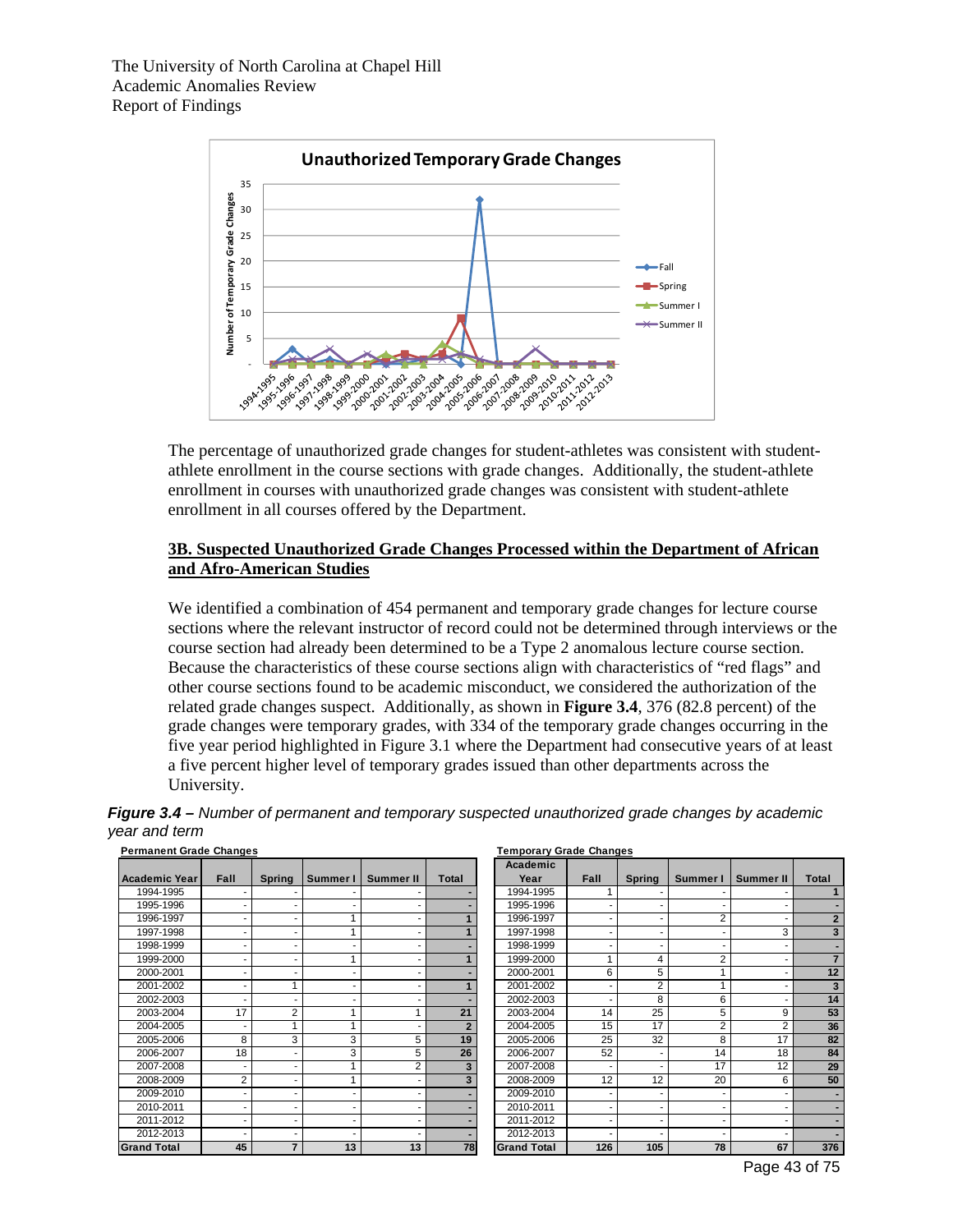There were less than ten permanent and temporary grade changes per academic year until the 2000-2001 academic year, at which point both the number of temporary grades and the related suspect grade changes began to increase, with a drastic rise from 2003-2004 to Fall 2006. This trend can be seen in the dramatic peaks in **Figure 3.5**.





The percentage of suspect unauthorized grade changes for student-athletes was consistent with student-athlete enrollment in the course sections with grade changes. Additionally, the studentathlete enrollment in courses with suspect unauthorized grade changes was consistent with student-athlete enrollment in all courses offered by the Department.

ڴۿڗۼڗػۄڂۿڿڿۿۑۿڔۿٷۿڲۄۿۄۿۄۿۄۿۄۿۄۿۄۿڿۿٙ؋<br>ڝ<sup>ڐ</sup>ؠڂڒۣؖٷڂۄڂۿۄۿۄۿۄۿۄۿۄۿۄۿۄۿۄۿۄۿۄۿۄۿۄۿۄۿ

## **3C. Grade Change(s) Related to Independent Studies within the Department of African and Afro-American Studies**

Due to the Department's practice of not documenting instructors of supervision for independent study, we could not, in most cases, determine whether grade changes were authorized by the instructor who assigned and graded work for those students in the independent study course sections. As such, 348 grade changes related to independent study course sections, 53 permanent and 295 temporary, were noted as having the instructor of record unable to confirm the appropriateness of the grade change. However, these grade changes were not necessarily unauthorized or incorrect. As can be seen in **Figure 3.6** on the following page, the majority of these grade changes occurred between academic years 2003-2004 and 2008-2009. However, **Figure 3.7** shows that grade changes for independent study seem to have begun to increase in the five years prior to this period as well.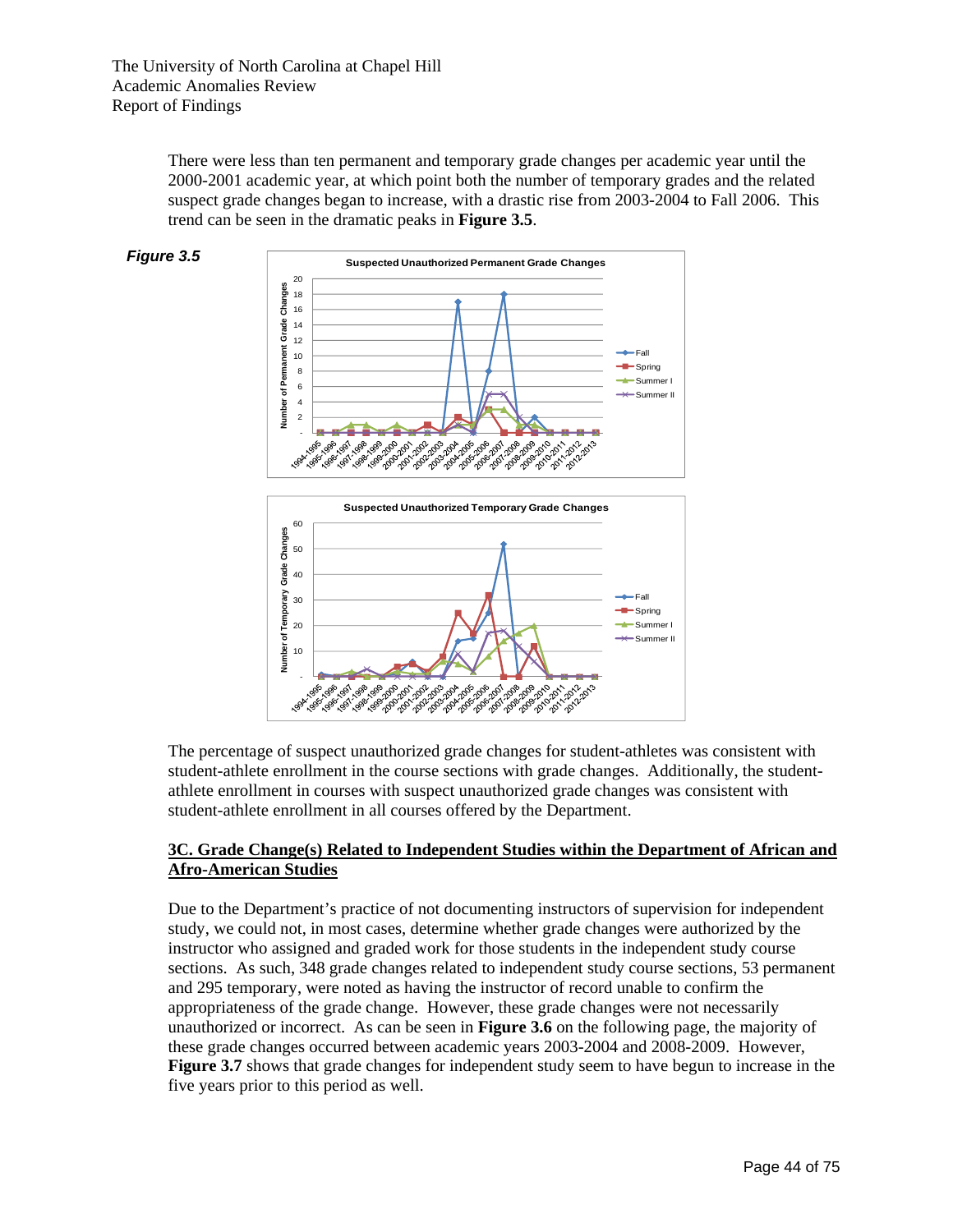|  |  |  | Figure 3.6 – Number of independent study grade changes that could not be otherwise categorized |
|--|--|--|------------------------------------------------------------------------------------------------|
|  |  |  |                                                                                                |

| <b>Permanent Grade Changes</b> |      |               |          |                  |                | Temporary Grade Changes |                 |                          |          |                  |                         |
|--------------------------------|------|---------------|----------|------------------|----------------|-------------------------|-----------------|--------------------------|----------|------------------|-------------------------|
| Academic Year                  | Fall | <b>Spring</b> | Summer I | <b>Summer II</b> | Total          | Academic<br>Year        | <b>Fall</b>     | <b>Spring</b>            | Summer I | <b>Summer II</b> | Total                   |
| 1994-1995                      |      |               |          |                  |                | 1994-1995               |                 | 2                        |          |                  | $\overline{2}$          |
| 1995-1996                      |      |               |          |                  |                | 1995-1996               |                 |                          |          |                  |                         |
| 1996-1997                      |      |               |          |                  |                | 1996-1997               |                 |                          |          |                  | $\overline{\mathbf{c}}$ |
| 1997-1998                      |      |               |          |                  |                | 1997-1998               |                 | 7                        |          |                  | 9                       |
| 1998-1999                      |      |               |          |                  |                | 1998-1999               |                 | $\overline{\phantom{a}}$ | 3        | 3                | 20                      |
| 1999-2000                      |      |               |          |                  |                | 1999-2000               | 12              | $\overline{2}$           | 4        |                  | 19                      |
| 2000-2001                      |      |               |          | 4                | 6              | 2000-2001               | 7               | 4                        | 3        |                  | 21                      |
| 2001-2002                      |      | 2             |          |                  | 11             | 2001-2002               | 10 <sup>°</sup> | 9                        |          | 10               | 36                      |
| 2002-2003                      | 2    | 2             |          | 3                |                | 2002-2003               | 8               | 17                       |          | 6                | 31                      |
| 2003-2004                      | 9    | 4             |          |                  | 13             | 2003-2004               | 23              | 25                       |          |                  | 59                      |
| 2004-2005                      | 2    |               |          |                  | 3              | 2004-2005               | 13              | 13                       | 10       | 5                | 41                      |
| 2005-2006                      |      |               |          | $\overline{2}$   | $\overline{2}$ | 2005-2006               | 13              | 16                       |          |                  | 31                      |
| 2006-2007                      | 3    |               |          | 3                |                | 2006-2007               |                 |                          | 11       | 3                | 15                      |
| 2007-2008                      |      |               |          |                  |                | 2007-2008               |                 |                          |          | 3                | 3                       |
| 2008-2009                      |      |               |          |                  |                | 2008-2009               | $\overline{2}$  |                          | 2        |                  | 4                       |
| 2009-2010                      |      |               |          |                  |                | 2009-2010               |                 |                          |          |                  |                         |
| 2010-2011                      |      |               |          |                  |                | 2010-2011               |                 |                          |          |                  |                         |
| 2011-2012                      |      |               |          |                  |                | 2011-2012               |                 |                          |          |                  |                         |
| 2012-2013                      |      |               |          |                  |                | 2012-2013               |                 |                          |          |                  |                         |
| <b>Grand Total</b>             | 26   | 9             | 4        | 14               | 53             | <b>Grand Total</b>      | 96              | 103                      | 48       | 48               | 295                     |

**Academic**  Year | Fall | Spring | Summer I | Summer II | Total 1994-1995 1 - - - **1** 1994-1995 - 2 - - **2** 1995-1996 **| -| -| -| -| -| -| 1995-1996 | -| -| -|** 1 | 1 1996-1997 - - - - **-** 1996-1997 - - - 2 **2** 1997-1998 **| -| -| -| -| -| -| 1997-1998 | -| 7** | 1 | 1 | 9 1998-1999 - - 1 - **1** 1998-1999 7 7 3 3 **20** 1999-2000 **| -| -| -| -| -| -| 19**99-2000 | 12 | 2 | 4 | 1 | 1**9** 2000-2001 1 1 - 4 **6** 2000-2001 7 4 3 7 **21** 2001-2002 7 2 1 1 **11** 2001-2002 10 9 7 10 **36** 2002-2003 2 2 - 3 **7** 2002-2003 8 17 - 6 **31** 2003-2004 9 4 - - **13** 2003-2004 23 25 7 4 **59** 2004-2005 2 - - 1 **3** 2004-2005 13 13 10 5 **41** 2005-2006 - - - 2 **2** 2005-2006 13 16 - 2 **31** 2006-2007 3 - 1 3 **7** 2006-2007 1 - 11 3 **15** 2007-2008 | - | - | 1 | - | 1 | 2007-2008 | - | - | - | 3 | 3 2008-2009 1 - - - **1** 2008-2009 2 - 2 - **4** 2009-2010 - - - - **-** 2009-2010 - 1 - - **1** 2010-2011 - - - - **-** 2010-2011 - - - - **-** 2011-2012 - - - - **-** 2011-2012 - - - - **-** 2012-2013 **| -| -| -| -| -| 2012-2013 | -| -| -|** -| -| -

#### **Permanent Grade Changes Temporary Grade Changes**

#### *Figure 3.7*



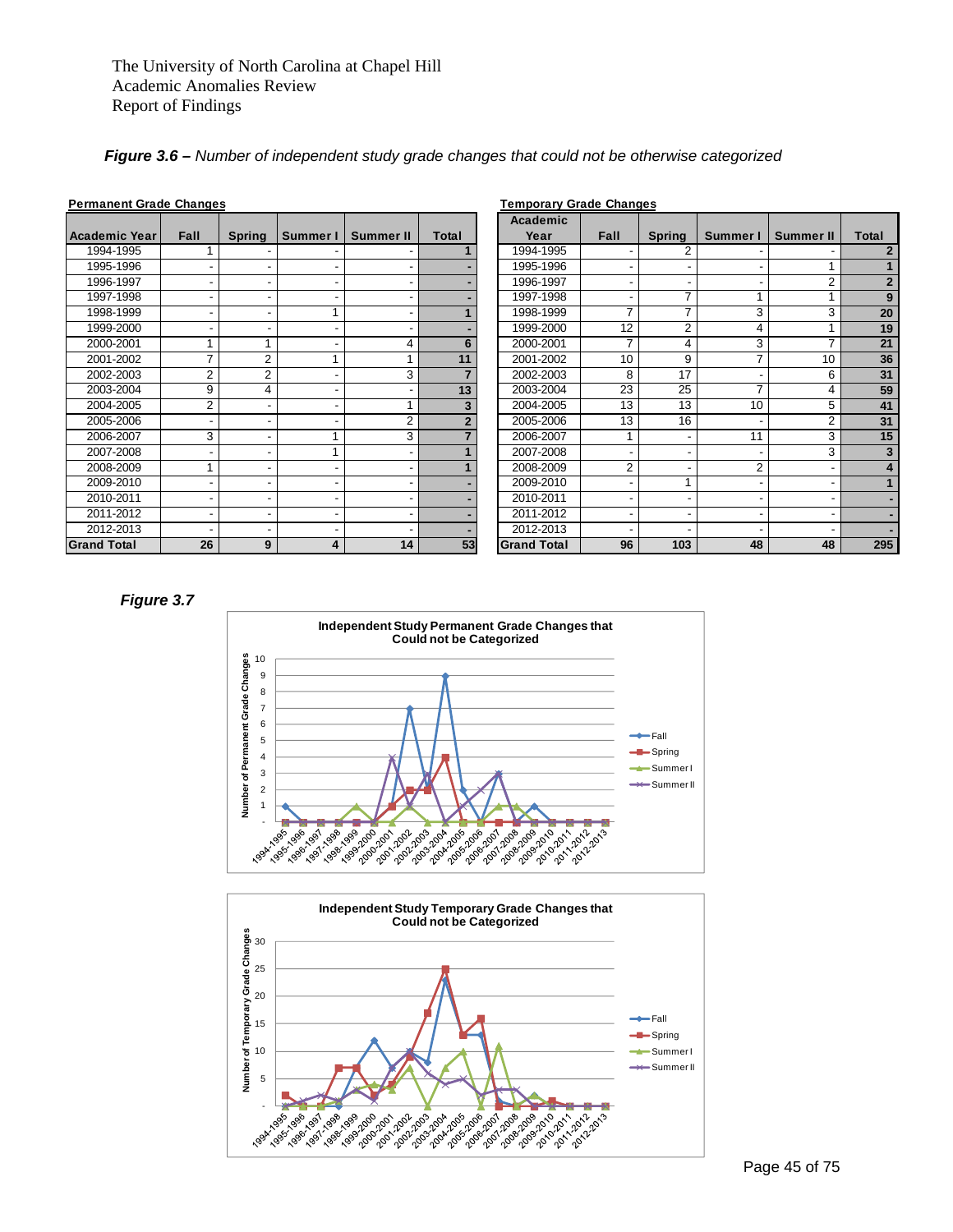### **4. Inconclusive Determinations**

As a part of our review of the course sections and grade changes, there were certain course sections where a determination could not be made for which was the appropriate classification for a course section or related grade change. Though every effort was made to be exhaustive in our treatment of all the records received, there were 21 lecture course sections, 25 lecture course section grade changes, and 129 independent study course sections that we determined to be inconclusive. These course sections could be one of the categories of anomalous course sections or course sections with no anomalies, but we were not able to conclude based on the information in the academic system of record, physical documentation, and interviews performed.

## **4A. Inconclusive Lecture Course Sections offered by the Department of African and Afro-American Studies**

We identified 21 lecture course sections offered in the Department between the 1995 Summer II term and the 2005 Summer II term for which the instructor of record or the administrator for the subject of the course section could not confirm who taught the course section and approved the grades assigned to students. Of these course sections, 15 were offered during the Summer sessions, while the remaining six were offered during a Fall or Spring term, as shown in **Figure 4.1** below.

| <b>Academic Year</b> | Fall           | <b>Spring</b>  |   | Summer I Summer II | <b>Total</b>   |
|----------------------|----------------|----------------|---|--------------------|----------------|
| 1994-1995            |                |                |   |                    | 1              |
| 1995-1996            |                |                |   | 1                  |                |
| 1996-1997            |                | -              |   | $\overline{2}$     | $\overline{2}$ |
| 1997-1998            |                |                |   |                    |                |
| 1998-1999            |                |                |   | $\overline{2}$     | $\overline{2}$ |
| 1999-2000            | $\overline{2}$ | 1              | - | $\overline{2}$     | 5              |
| 2000-2001            | -              | $\overline{2}$ |   | $\overline{2}$     | 4              |
| 2001-2002            |                | 1              |   | $\overline{2}$     | 3              |
| 2002-2003            |                |                |   | 1                  | 1              |
| 2003-2004            |                |                |   |                    |                |
| 2004-2005            |                | -              |   | $\overline{2}$     | $\overline{2}$ |
| 2005-2006            |                |                |   |                    |                |
| 2006-2007            |                |                |   |                    |                |
| 2007-2008            |                | -              |   |                    |                |
| 2008-2009            | -              | -              |   |                    |                |
| 2009-2010            | -              | -              |   |                    |                |
| 2010-2011            |                |                |   |                    |                |
| 2011-2012            |                | -              |   |                    |                |
| 2012-2013            |                |                |   |                    |                |
| Total                | $\overline{2}$ | $\overline{4}$ |   | 15                 | 21             |

*Figure 4.1 – Number of inconclusive lecture course sections by academic year and term*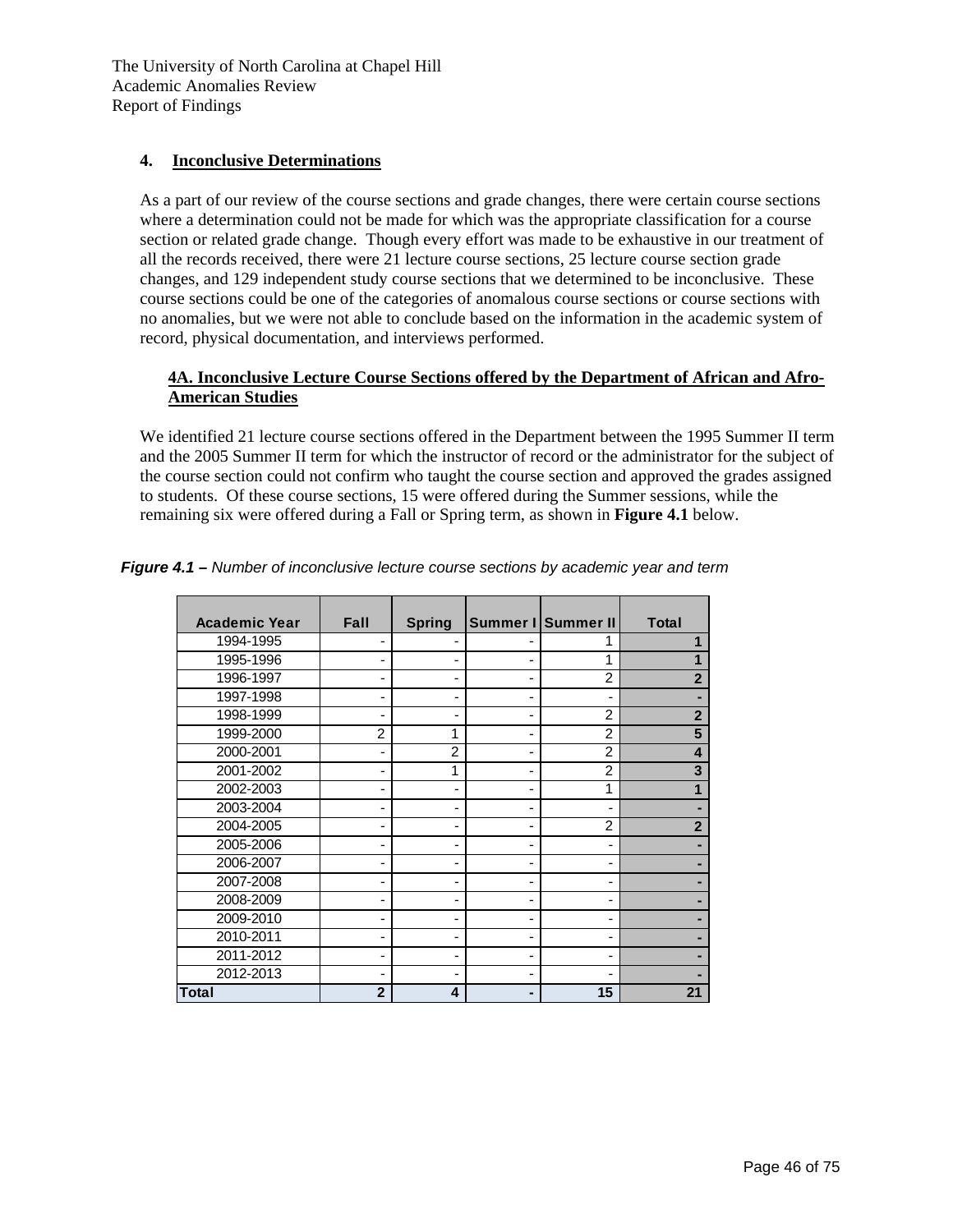## **4B. Inconclusive Lecture Course Grade Changes within the Department of African and Afro-American Studies**

There were 25 grade changes related to lecture course sections that could not be classified based on the procedures performed. For these grade changes, the instructor of record or the chair were unable to confirm definitively if the grade change was appropriately authorized and correctly submitted.

These grade changes were related to course sections which were deemed to be inconclusive. Of the 25 grade changes, detailed in **Figure 4.2**, eight were permanent grade changes while the other 17 were for temporary grades outside of the period of elevated use of temporary grades within the Department.

### *Figure 4.2 – Number of inconclusive lecture course grade changes by academic year and term*

| <b>Academic Year</b> | Fall | <b>Spring</b> | Summer I | Summer II | Total        | Academic<br>Year   | Fall | <b>Spring</b> | Summer I | <b>Summer II</b> | Total |
|----------------------|------|---------------|----------|-----------|--------------|--------------------|------|---------------|----------|------------------|-------|
| 1994-1995            |      |               |          |           |              | 1994-1995          |      |               |          |                  |       |
| 1995-1996            |      |               |          |           |              | 1995-1996          |      |               |          |                  |       |
| 1996-1997            |      |               |          |           |              | 1996-1997          |      |               |          |                  |       |
| 1997-1998            |      |               |          |           |              | 1997-1998          |      |               |          |                  |       |
| 1998-1999            |      |               |          |           |              | 1998-1999          |      |               |          |                  |       |
| 1999-2000            | 3    |               |          |           | 4            | 1999-2000          | 5    |               |          |                  |       |
| 2000-2001            |      |               |          |           |              | 2000-2001          |      | 4             |          |                  |       |
| 2001-2002            |      |               |          |           | $\mathbf{2}$ | 2001-2002          |      | 4             |          | 2                |       |
| 2002-2003            |      |               |          |           |              | 2002-2003          |      |               |          |                  |       |
| 2003-2004            |      |               |          |           |              | 2003-2004          |      |               |          |                  |       |
| 2004-2005            |      |               |          |           |              | 2004-2005          |      |               |          |                  |       |
| 2005-2006            |      |               |          |           |              | 2005-2006          |      |               |          |                  |       |
| 2006-2007            |      |               |          |           |              | 2006-2007          |      |               |          | ٠                |       |
| 2007-2008            |      |               |          |           |              | 2007-2008          |      |               |          |                  |       |
| 2008-2009            |      |               |          |           |              | 2008-2009          |      |               |          |                  |       |
| 2009-2010            |      |               |          |           |              | 2009-2010          |      |               |          |                  |       |
| 2010-2011            |      |               |          |           |              | 2010-2011          |      |               |          |                  |       |
| 2011-2012            |      |               |          |           |              | 2011-2012          |      |               |          |                  |       |
| 2012-2013            |      |               |          |           |              | 2012-2013          |      |               |          |                  |       |
| <b>Grand Total</b>   | 3    |               |          | 5         | 8            | <b>Grand Total</b> | 5    | 8             |          | 4                |       |

**Permanent Grade Changes Temporary Grade Changes**

| Academic           |      |               |          |                  |              |
|--------------------|------|---------------|----------|------------------|--------------|
| Year               | Fall | <b>Spring</b> | Summer I | <b>Summer II</b> | <b>Total</b> |
| 1994-1995          |      |               |          |                  |              |
| 1995-1996          |      |               | -        |                  |              |
| 1996-1997          |      |               | -        |                  |              |
| 1997-1998          |      |               | -        | -                |              |
| 1998-1999          |      |               | -        | -                |              |
| 1999-2000          | 5    |               | -        | 1                | 6            |
| 2000-2001          |      | 4             | -        | 1                | 5            |
| 2001-2002          | -    | 4             | -        | $\overline{2}$   | 6            |
| 2002-2003          |      |               | -        |                  |              |
| 2003-2004          |      |               | -        |                  |              |
| 2004-2005          |      |               | -        |                  |              |
| 2005-2006          |      |               | -        | -                |              |
| 2006-2007          |      |               | -        |                  |              |
| 2007-2008          |      |               | -        |                  |              |
| 2008-2009          | -    |               | -        |                  |              |
| 2009-2010          |      |               | -        |                  |              |
| 2010-2011          |      |               | -        |                  |              |
| 2011-2012          |      |               | -        |                  |              |
| 2012-2013          |      |               | -        |                  |              |
| <b>Grand Total</b> | 5    | 8             |          | 4                | 17           |

### **4C. Inconclusive Independent Study Course Sections offered by the Department of African and Afro-American Studies**

As described previously in this report, the nature of instruction and administration for independent study course sections within the Department did not provide for the tracking of all instructors who may have been involved in the instruction, supervision, and evaluation of enrolled students. For most independent study course sections, the nature of this untracked information prevented the review team from reaching a final conclusion related to the correct classification.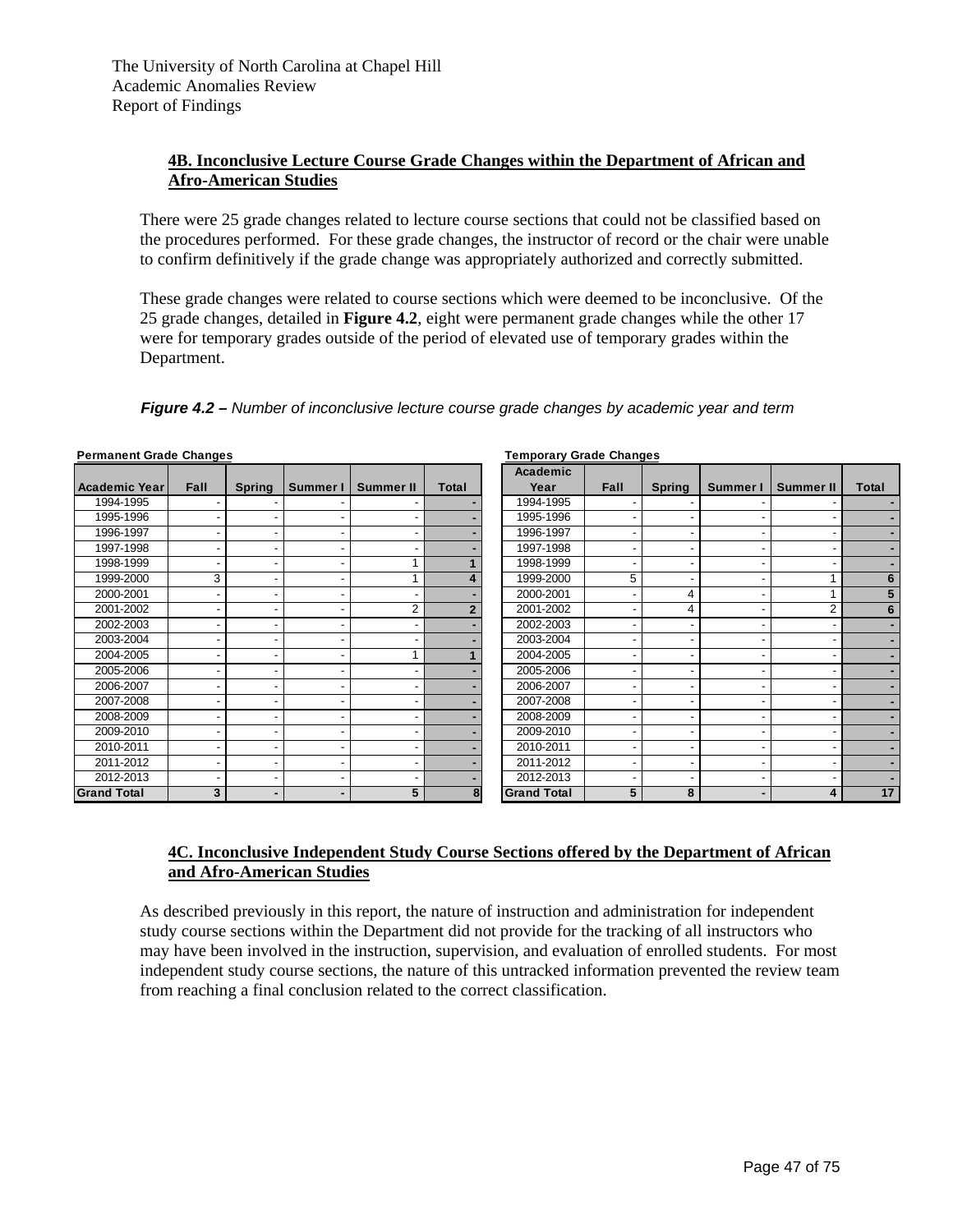| <b>Academic</b> |                |                |                              |                          |                         |
|-----------------|----------------|----------------|------------------------------|--------------------------|-------------------------|
| Year            | Fall           | <b>Spring</b>  | Summer I                     | <b>Summer II</b>         | <b>Total</b>            |
| 1994-1995       | 3              | 3              |                              |                          | 7                       |
| 1995-1996       | $\overline{a}$ | 1              | $\qquad \qquad \blacksquare$ | $\overline{\phantom{a}}$ | 1                       |
| 1996-1997       | -              | 1              | 3                            | 1                        | 5                       |
| 1997-1998       | 1              | 3              | 3                            | $\overline{2}$           | 9                       |
| 1998-1999       | 1              | $\overline{2}$ | 3                            | $\overline{2}$           | 8                       |
| 1999-2000       | 3              | 3              | 3                            | 4                        | 13                      |
| 2000-2001       | 4              | 3              | $\overline{2}$               | 3                        | 12                      |
| 2001-2002       | 3              | 3              | $\overline{2}$               | 3                        | 11                      |
| 2002-2003       | 3              | 3              | 1                            | $\overline{2}$           | 9                       |
| 2003-2004       | 8              | 6              | 3                            | 1                        | 18                      |
| 2004-2005       | 2              | 1              | 3                            | 3                        | 9                       |
| 2005-2006       | 5              | 4              | -                            | $\overline{2}$           | 11                      |
| 2006-2007       | 4              | 1              | $\overline{2}$               | 1                        | 8                       |
| 2007-2008       | -              | -              | 1                            | 2                        | $\overline{\mathbf{3}}$ |
| 2008-2009       | 1              | -              | 1                            | $\overline{\phantom{a}}$ | $\mathbf{2}$            |
| 2009-2010       | 1              | 2              | $\overline{\phantom{0}}$     | $\overline{\phantom{a}}$ | $\overline{\mathbf{3}}$ |
| 2010-2011       | -              | -              | -                            | $\overline{\phantom{a}}$ |                         |
| 2011-2012       | -              | -              | -                            |                          |                         |
| 2012-2013       | -              | -              | -                            | $\overline{\phantom{a}}$ |                         |
| Total           | 39             | 36             | 28                           | 26                       | 129                     |

*Figure 4.3 – Number of inconclusive Independent Study Course Sections by academic year and term* 

Though conclusions could not be reached on these independent study course sections, the review team did identify some information specific to the Department and its use of independent studies. Most notably, for the period of academic year 2001-2002 through 2005-2006, the Department was offering a high number of independent study course sections, and enrolling a large number of students, well beyond commonly accepted standards (i.e., two independent study students per instructor per academic term). While the University now has a limitation in place on how many students an instructor may oversee as part of an independent study course, the Department was in the practice of having a level of enrollment in independent studies that significantly exceeded the capacity of instructors in the Department at the time.

The sudden decline in independent study enrollments after the 2005-2006 academic year, shown in **Figure 4.4,** may be attributable to the following:

- 1. In 2006, the University conducted a renumbering of its courses in order to increase the number of course offerings to its students. By increasing the number of courses offered, the need for a student to request an independent study to fulfill a degree requirement would likely decrease, as a newly created lecture course may satisfy a degree requirement for which an independent study would have been needed prior to 2006.
- 2. Beginning with the 2006-2007 academic year, overall enrollments decreased by 14% in AFRI/AFAM courses. This would also impact the number of students enrolling in independent study courses.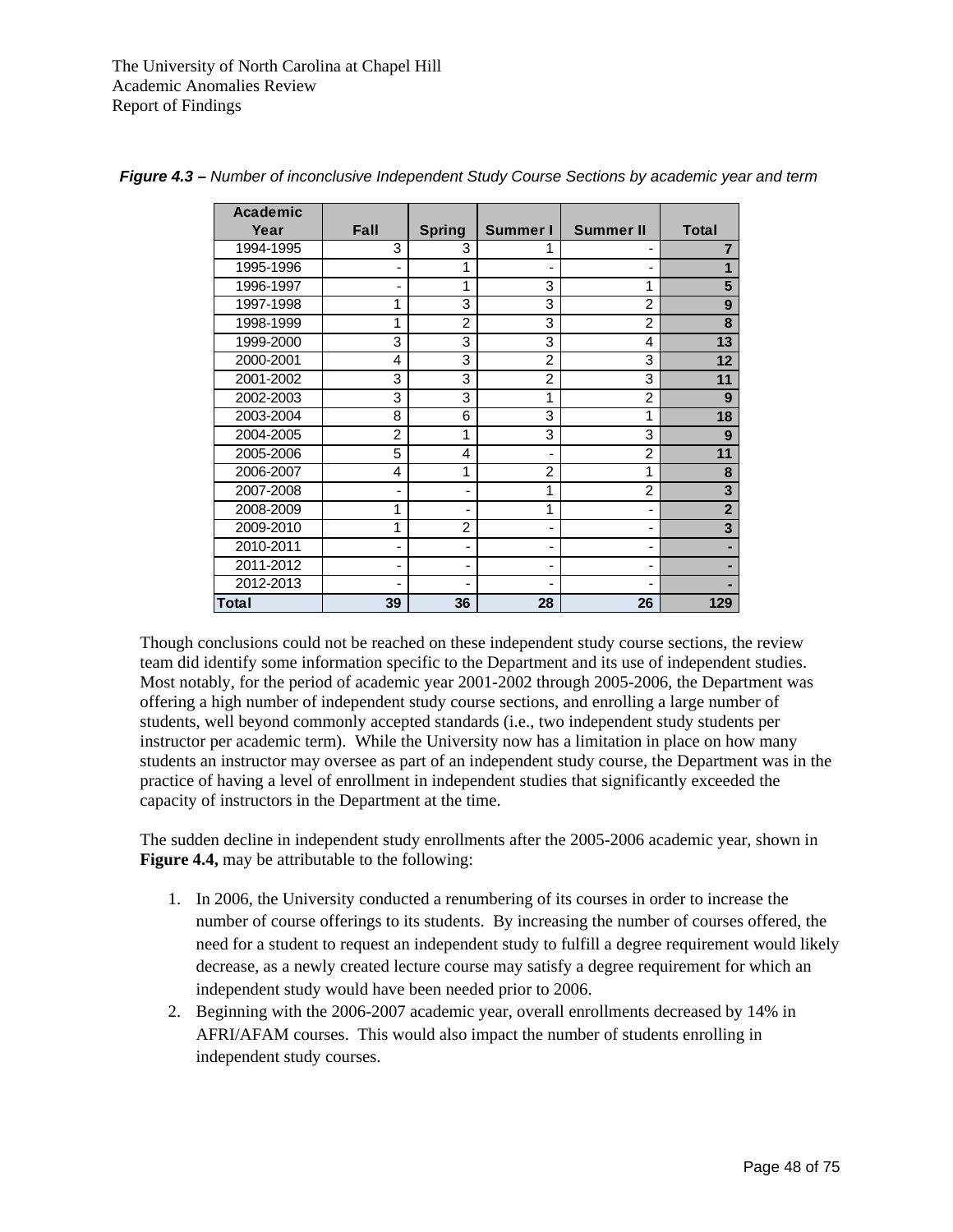|           |          | Fall       |          | <b>Spring</b>  |                | Summer I       | Summer II      |            |  |
|-----------|----------|------------|----------|----------------|----------------|----------------|----------------|------------|--|
|           | Course   |            | Course   |                | Course         |                | Course         |            |  |
| Academic  | Sections | Student    | Sections | <b>Student</b> | Sections       | <b>Student</b> | Sections       | Student    |  |
| Year      | Offered  | Enrollment | Offered  | Enrollment     | Offered        | Enrollment     | Offered        | Enrollment |  |
| 2001-2002 | 6        | 62         | 5        | 90             | 3              | 20             | 3              | 23         |  |
| 2002-2003 | 6        | 104        | 7        | 155            | 3              | 19             | 3              | 32         |  |
| 2003-2004 | 8        | 104        | 9        | 181            | $\overline{4}$ | 30             | 3              | 31         |  |
| 2004-2005 | 7        | 135        | 14       | 197            | $\overline{2}$ | 16             | 2              | 11         |  |
| 2005-2006 | 12       | 74         | 13       | 116            | 3              | 12             | 3              | 21         |  |
| 2006-2007 | 10       | 53         | 5        | 17             | 3              | 20             | 3              | 22         |  |
| 2007-2008 | 4        | 13         | 4        | 15             | $\overline{2}$ | 9              | 2              | 21         |  |
| 2008-2009 | 5        | 22         | 7        | 22             | 2              | 5              | $\overline{2}$ | 8          |  |
| 2009-2010 | 4        | 23         | 4        | 7              | $\overline{2}$ | 7              | $\overline{2}$ | 11         |  |
| 2010-2011 | 4        | 17         | 8        | 18             | 2              | 13             |                | 4          |  |

*Figure 4.4 – Drop in AFRI/AFAM enrollment* 

As **Figure 4.5** shows, though the Department had between nine and 14 instructors between Fall 2001 and Summer II 2006, independent study enrollments were at or above approximately 200 students each year, meaning that the average instructor in the Department would have had responsibility for 16 or more independent study students.

*Figure 4.5 – Independent Study Enrollment to Instructor Ratio* 

|           | Fall                   |         |                   | Spring         |                        |                   | Summer I           |            |            | Summer II      |                |                   |
|-----------|------------------------|---------|-------------------|----------------|------------------------|-------------------|--------------------|------------|------------|----------------|----------------|-------------------|
|           |                        |         | Student to        |                |                        | Student to        |                    |            | Student to |                |                | Student to        |
| Academic  |                        | Student | <b>Instructor</b> |                | Student                | <b>Instructor</b> |                    | Student    | Instructor |                | <b>Student</b> | <b>Instructor</b> |
| Year      | Instructors Enrollment |         | Ratio             |                | Instructors Enrollment | Ratio             | <b>Instructors</b> | Enrollment | Ratio      | Instructors    | Enrollment     | Ratio             |
| 2001-2002 | 6                      | 62      | 10.33             | 5.             | 90                     | 18.00             | 3                  | 20         | 6.67       | 3              | 23             | 7.67              |
| 2002-2003 | 6                      | 104     | 17.33             | $\overline{7}$ | 155                    | 22.14             | 3                  | 19         | 6.33       | 3              | 32             | 10.67             |
| 2003-2004 | 8                      | 104     | 13.00             | $\overline{9}$ | 181                    | 20.11             | 4                  | 30         | 7.50       | 3              | 31             | 10.33             |
| 2004-2005 | $\overline{7}$         | 135     | 19.29             | 14             | 197                    | 14.07             | 2                  | 16         | 8.00       | 2              | 11             | 5.50              |
| 2005-2006 | 12                     | 74      | 6.17              | 13             | 116                    | 8.92              | 3                  | 12         | 4.00       | 3              | 21             | 7.00              |
| 2006-2007 | 10                     | 53      | 5.30              |                | 17                     | 17.00             | 3                  | 20         | 6.67       | 3              | 22             | 7.33              |
| 2007-2008 | 4                      | 13      | 3.25              |                | 15                     | 15.00             | 2                  | 9          | 4.50       | $\overline{2}$ | 21             | 10.50             |
| 2008-2009 | 5                      | 22      | 4.40              | 4              | 22                     | 5.50              | 2                  | 5          | 2.50       | 2              | 8              | 4.00              |
| 2009-2010 | 4                      | 23      | 5.75              |                | $\overline{ }$         | 7.00              | 2                  |            | 3.50       | 2              | 11             | 5.50              |
| 2010-2011 | 4                      | 17      | 4.25              | 4              | 18                     | 4.50              | 2                  | 13         | 6.50       |                | 4              | 4.00              |

#### **Timing of Anomalies Identified**

Our Data Set covered the time period from 1994 to 2012. We confirmed anomalies as far back as 1997. If anomalies were occurring in the 1994-1996 time period, they were not prevalent, were unrelated to instructor overload, and were not associated with course sections with numerous grade changes.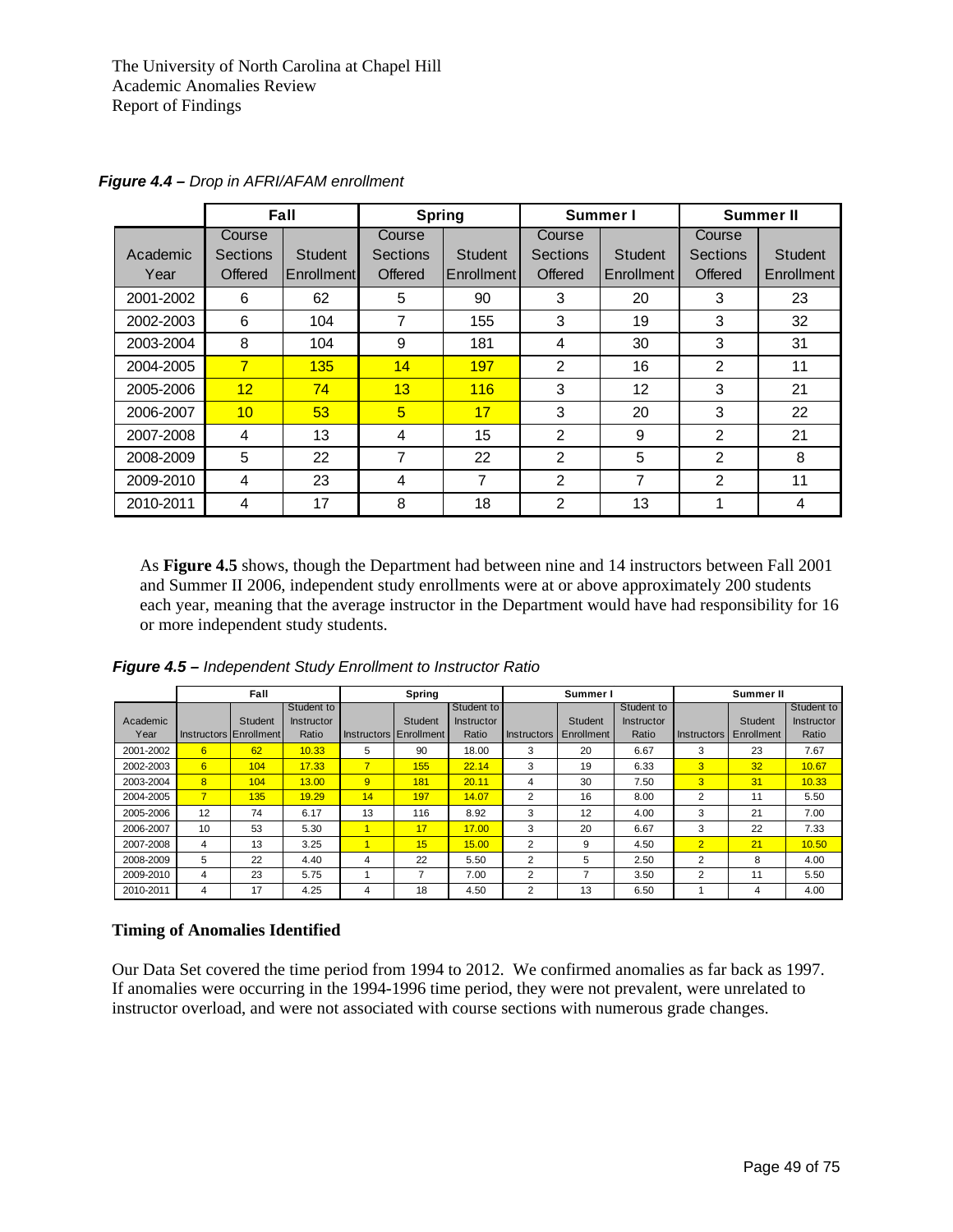|           | Number of<br><b>Courses</b> | Number of<br><b>Courses</b><br>Offered in | <b>Number of</b><br><b>Enrollments</b><br>in | Number of<br><b>Enrollments</b><br>in All Other | <b>Percent of</b><br><b>Temporary</b> | <b>Percent of</b><br>Temporary<br>Grades Issued | <b>Percent of</b><br><b>Permanent</b><br><b>Grades</b> | <b>Percent of</b><br><b>Permanent</b><br>Grades<br><b>Issued in All</b> | <b>Percent of</b><br><b>AFRI/AFAM</b><br><b>Courses with</b> | <b>Percent of All</b><br>Other<br><b>Department</b><br><b>Courses with</b> | <b>Percent of</b><br><b>AFRI/AFAM</b><br>Courses with Courses with | Percent of<br><b>All Other</b><br><b>Department</b> |
|-----------|-----------------------------|-------------------------------------------|----------------------------------------------|-------------------------------------------------|---------------------------------------|-------------------------------------------------|--------------------------------------------------------|-------------------------------------------------------------------------|--------------------------------------------------------------|----------------------------------------------------------------------------|--------------------------------------------------------------------|-----------------------------------------------------|
| Academic  | Offered in                  | <b>All Other</b>                          | <b>AFRI/AFAM</b>                             |                                                 | Departments Grades Issued             | in All Other                                    | <b>Issued in</b>                                       | Other                                                                   |                                                              | No Place, Day, No Place, Day, No Instructor No Instructor                  |                                                                    |                                                     |
| Year      |                             | <b>AFRI/AFAM Departments</b>              | Courses*                                     | Courses*                                        | in AFRI/AFAM                          | <b>Departments</b>                              | <b>AFRI/AFAM</b>                                       |                                                                         |                                                              | Departments or Time Listed or Time Listed                                  | Listed                                                             | Listed                                              |
| 1994-1995 | 70                          | 6,975                                     | 2,975                                        | 182,951                                         | 3%                                    | 1%                                              | 2%                                                     | 4%                                                                      | 14%                                                          | 15%                                                                        | 4%                                                                 | 6%                                                  |
| 1995-1996 | 83                          | 7,067                                     | 2,994                                        | 183,554                                         | 2%                                    | 1%                                              | 2%                                                     | 3%                                                                      | 14%                                                          | 16%                                                                        | 1%                                                                 | 6%                                                  |
| 1996-1997 | 97                          | 7.143                                     | 3.467                                        | 177,546                                         | 4%                                    | 2%                                              | 2%                                                     | 3%                                                                      | 11%                                                          | 18%                                                                        | 3%                                                                 | 8%                                                  |
| 1997-1998 | 93                          | 7.214                                     | 3,529                                        | 177,208                                         | 3%                                    | 2%                                              | 2%                                                     | 3%                                                                      | 13%                                                          | 18%                                                                        | 4%                                                                 | 9%                                                  |
| 1998-1999 | 98                          | 7,211                                     | 3,555                                        | 178,193                                         | 4%                                    | 1%                                              | 3%                                                     | 3%                                                                      | 17%                                                          | 19%                                                                        | 4%                                                                 | 9%                                                  |
| 1999-2000 | 108                         | 7,413                                     | 3,567                                        | 180,207                                         | 5%                                    | 1%                                              | 3%                                                     | 3%                                                                      | 23%                                                          | 19%                                                                        | 5%                                                                 | 11%                                                 |
| 2000-2001 | 102                         | 7.700                                     | 3,656                                        | 185,290                                         | 4%                                    | 1%                                              | 3%                                                     | 4%                                                                      | 25%                                                          | 18%                                                                        | 4%                                                                 | 14%                                                 |
| 2001-2002 | 105                         | 7,871                                     | 3,617                                        | 189,908                                         | 5%                                    | 1%                                              | 4%                                                     | 3%                                                                      | 23%                                                          | 18%                                                                        | 13%                                                                | 11%                                                 |
| 2002-2003 | 120                         | 8,098                                     | 3,893                                        | 193,167                                         | 5%                                    | 1%                                              | 4%                                                     | 4%                                                                      | 31%                                                          | 19%                                                                        | 20%                                                                | 9%                                                  |
| 2003-2004 | 132                         | 8,399                                     | 4,124                                        | 195,117                                         | 6%                                    | 1%                                              | 4%                                                     | 4%                                                                      | 32%                                                          | 20%                                                                        | 14%                                                                | 9%                                                  |
| 2004-2005 | 128                         | 8,589                                     | 4,072                                        | 199,091                                         | 6%                                    | 1%                                              | 3%                                                     | 3%                                                                      | 39%                                                          | 20%                                                                        | 16%                                                                | 8%                                                  |
| 2005-2006 | 140                         | 8.777                                     | 3,984                                        | 203,752                                         | 9%                                    | 1%                                              | 3%                                                     | 5%                                                                      | 27%                                                          | 19%                                                                        | 15%                                                                | 7%                                                  |
| 2006-2007 | 122                         | 8,894                                     | 3,455                                        | 210,440                                         | 9%                                    | 1%                                              | 4%                                                     | 4%                                                                      | 22%                                                          | 21%                                                                        | 5%                                                                 | 7%                                                  |
| 2007-2008 | 104                         | 9,249                                     | 2,911                                        | 215,008                                         | 7%                                    | 1%                                              | 3%                                                     | 5%                                                                      | 21%                                                          | 22%                                                                        | 12%                                                                | 8%                                                  |
| 2008-2009 | 125                         | 9,464                                     | 3,243                                        | 218,974                                         | 8%                                    | 1%                                              | 5%                                                     | 5%                                                                      | 21%                                                          | 22%                                                                        | 9%                                                                 | 6%                                                  |
| 2009-2010 | 108                         | 9,485                                     | 2,812                                        | 221,472                                         | 4%                                    | 1%                                              | 4%                                                     | 4%                                                                      | 7%                                                           | 22%                                                                        | 7%                                                                 | 7%                                                  |
| 2010-2011 | 131                         | 10,069                                    | 5,244                                        | 344,343                                         | 2%                                    | 1%                                              | 2%                                                     | 3%                                                                      | 20%                                                          | 23%                                                                        | 9%                                                                 | $8\%$                                               |
| 2011-2012 | 126                         | 10,040                                    | 5,486                                        | 359,144                                         | 1%                                    | 0%                                              | 2%                                                     | 2%                                                                      | 9%                                                           | 23%                                                                        | 3%                                                                 | 8%                                                  |

\* The number of enrollments includes students who may have dropped or withdrew from the course (i.e., all registrations during the period).

### **Dramatic Reduction in Anomalies Following Ms. Crowder's Retirement**

No evidence from our review points to anyone else's involvement beyond Ms. Crowder and Dr. Nyang'oro. While we cannot definitively conclude regarding the degree of Ms. Crowder's responsibility for the academic anomalies noted in this report, both this review and the Hartlyn-Andrews Report found a dramatic reduction in academic anomalies after Summer 2009, as shown in **Figure 6.1**. This reduction coincided with the time of Ms. Crowder's retirement.

|  | Figure 6.1 - AFRI/AFAM enrollment drop for 2009 |  |  |
|--|-------------------------------------------------|--|--|
|  |                                                 |  |  |

|           |                  |                    | Number of                |                           |                   |                                         | <b>Percent of</b>            | <b>Percent of</b> |
|-----------|------------------|--------------------|--------------------------|---------------------------|-------------------|-----------------------------------------|------------------------------|-------------------|
|           | Number of        | <b>Number of</b>   | <b>Enrollments in</b>    | <b>Julius</b>             | <b>Percent of</b> | <b>Percent of</b>                       | <b>AFRI/AFAM</b>             | <b>AFRI/AFAM</b>  |
|           | <b>Courses</b>   | <b>Enrollments</b> | <b>AFRI/AFAM</b>         | Nyango'ro's               | Temporary         | <b>Permanent</b>                        | Courses with No Courses with |                   |
| Academic  | Offered in       | lin AFRI/AFAM      | Independent              |                           |                   | Course Load Grades Issued Grades Issued | Place, Day, or               | No Instructor     |
| Year      | <b>AFRI/AFAM</b> | Courses*           | <b>Study Courses**</b>   | in AFRI/AFAM in AFRI/AFAM |                   | in AFRI/AFM                             | <b>Time Listed</b>           | Listed            |
| 1994-1995 | 70               | 2,975              |                          | 10                        | 3%                | 2%                                      | 14%                          | 4%                |
| 1995-1996 | 83               | 2,994              | $\blacksquare$           | 10                        | 2%                | 2%                                      | 14%                          | 1%                |
| 1996-1997 | 97               | 3,467              | $\overline{\phantom{a}}$ | 10                        | 4%                | 2%                                      | 11%                          | 3%                |
| 1997-1998 | 93               | 3,529              | $\overline{\phantom{a}}$ | 11                        | 3%                | 2%                                      | 13%                          | 4%                |
| 1998-1999 | 98               | 3,555              |                          | 10                        | 4%                | 3%                                      | 17%                          | 4%                |
| 1999-2000 | 108              | 3,567              |                          | 15                        | 5%                | 3%                                      | 23%                          | 5%                |
| 2000-2001 | 102              | 3,656              | $\blacksquare$           | 15                        | 4%                | 3%                                      | 25%                          | 4%                |
| 2001-2002 | 105              | 3,617              | 195                      | 11                        | 5%                | 4%                                      | 23%                          | 13%               |
| 2002-2003 | 120              | 3,893              | 310                      | 11                        | 5%                | 4%                                      | 31%                          | 20%               |
| 2003-2004 | 132              | 4,124              | 346                      | 24                        | 6%                | 4%                                      | 32%                          | 14%               |
| 2004-2005 | 128              | 4,072              | 359                      | 19                        | 6%                | 3%                                      | 39%                          | 16%               |
| 2005-2006 | 140              | 3,984              | 223                      | 24                        | 9%                | 3%                                      | 27%                          | 15%               |
| 2006-2007 | 122              | 3,455              | 88                       | 24                        | 9%                | 4%                                      | 22%                          | 5%                |
| 2007-2008 | 104              | 2,911              | 52                       | 15                        | 7%                | 3%                                      | 21%                          | 12%               |
| 2008-2009 | 125              | 3,243              | 38                       | 16                        | 8%                | 5%                                      | 21%                          | 9%                |
| 2009-2010 | 108              | 2,812              | 23                       | 6                         | 4%                | 4%                                      | 7%                           | 7%                |
| 2010-2011 | 131              | 5,244              | $\overline{\phantom{a}}$ | 6                         | 2%                | 2%                                      | 20%                          | 9%                |
| 2011-2012 | 126              | 5,486              |                          | 4                         | 1%                | 2%                                      | 9%                           | 3%                |

\* The number of enrollments includes students who may have dropped or withdrew from the course (i.e., all registrations during the period).

\*\*Independent study data only available for the time period (2001-2010)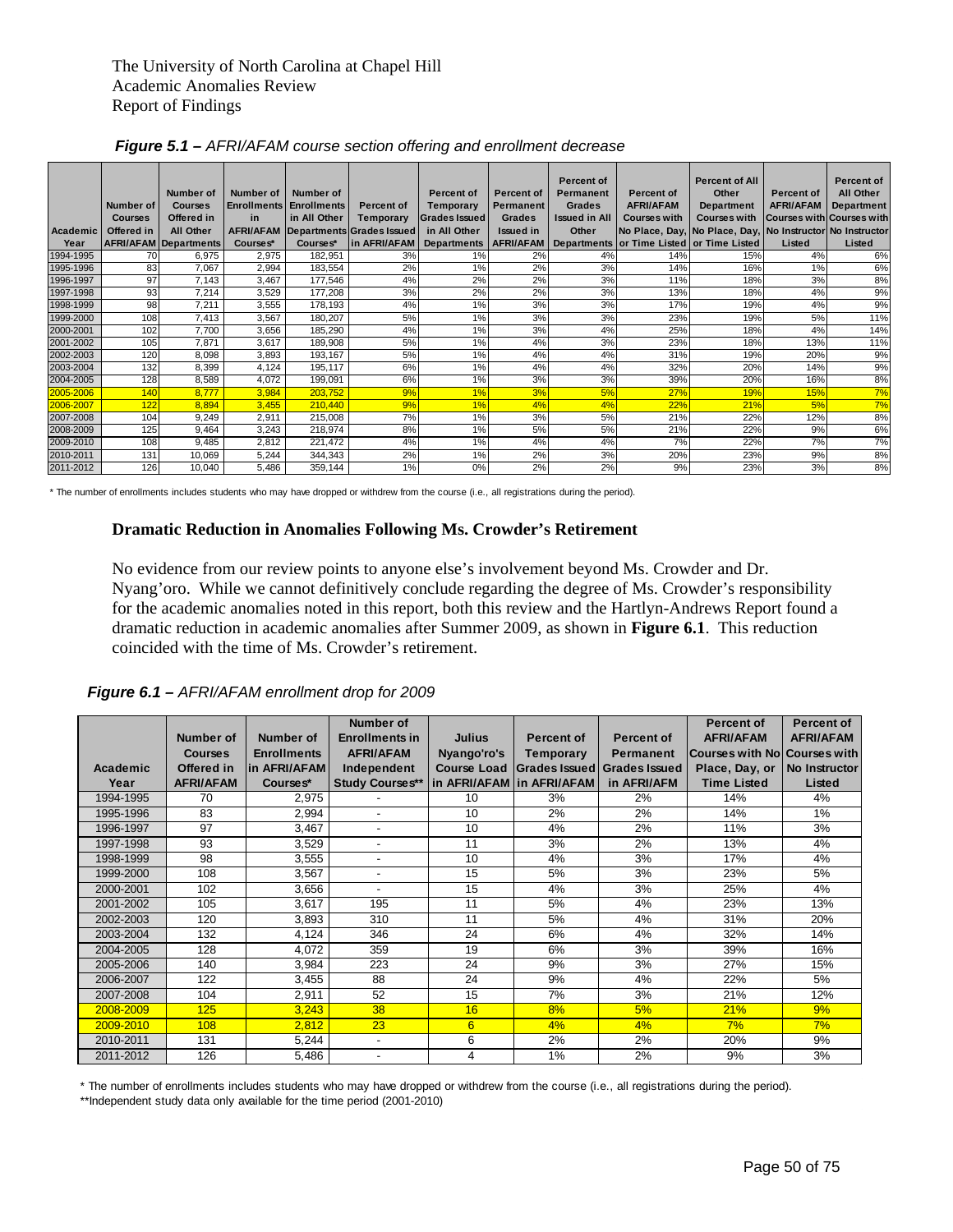The number of course sections without regularly assigned meeting time or location in the academic system of record as a percentage of course sections offered were 1.41 percent higher for the Department than for other departments as shown in **Table 6.2**.

|                      |                           | <b>AFRI/AFAM</b>        |                         |                           | <b>All Other Departments</b> |                         |
|----------------------|---------------------------|-------------------------|-------------------------|---------------------------|------------------------------|-------------------------|
|                      | No Place/Day/Time         |                         | <b>Percent of</b>       | No Place/Day/Time         |                              | <b>Percent of</b>       |
|                      | <b>Listed in Academic</b> | <b>Total Course</b>     | <b>Sections with No</b> | <b>Listed in Academic</b> | <b>Total Course</b>          | <b>Sections with No</b> |
| <b>Academic Term</b> | <b>System of Record</b>   | <b>Sections Offered</b> | Place/Day/Time          | <b>System of Record</b>   | <b>Sections Offered</b>      | Place/Day/Time          |
| 1994-1995            | 10                        | 70                      | 14%                     | 1,069                     | 6,975                        | 15%                     |
| 1995-1996            | 12                        | 83                      | 14%                     | 1,140                     | 7,067                        | 16%                     |
| 1996-1997            | 11                        | 97                      | 11%                     | 1,287                     | 7,143                        | 18%                     |
| 1997-1998            | 12                        | 93                      | 13%                     | 1,294                     | 7,214                        | 18%                     |
| 1998-1999            | 17                        | 98                      | 17%                     | 1,340                     | 7,211                        | 19%                     |
| 1999-2000            | 25                        | 108                     | 23%                     | 1,381                     | 7,413                        | 19%                     |
| 2000-2001            | 26                        | 102                     | 25%                     | 1,403                     | 7,700                        | 18%                     |
| 2001-2002            | 24                        | 105                     | 23%                     | 1,444                     | 7,871                        | 18%                     |
| 2002-2003            | 37                        | 120                     | 31%                     | 1,556                     | 8,098                        | 19%                     |
| 2003-2004            | 42                        | 132                     | 32%                     | 1,693                     | 8,399                        | 20%                     |
| 2004-2005            | 50                        | 128                     | 39%                     | 1,708                     | 8,589                        | 20%                     |
| 2005-2006            | 38                        | 140                     | 27%                     | 1,652                     | 8,777                        | 19%                     |
| 2006-2007            | 26                        | 122                     | 21%                     | 1,777                     | 8,894                        | 20%                     |
| 2007-2008            | 21                        | 104                     | 20%                     | 1,972                     | 9,249                        | 21%                     |
| 2008-2009            | 25                        | 125                     | 20%                     | 1,968                     | 9,464                        | 21%                     |
| 2009-2010            | 7                         | 108                     | 6%                      | 1,986                     | 9,485                        | 21%                     |
| 2010-2011            | 26                        | 131                     | 20%                     | 2,236                     | 10,069                       | 22%                     |
| 2011-2012            | 11                        | 126                     | 9%                      | 2,176                     | 10,040                       | 22%                     |
| 2012-2013            | 8                         | 64                      | 13%                     | 879                       | 4,395                        | 20%                     |
| <b>TOTAL</b>         | 428                       | 2,056                   | 20.82%                  | 29,961                    | 154,053                      | 19.45%                  |

*Figure 6.2 – Comparison of course sections without a regularly scheduled meeting time or location* 

The number of course sections without an instructor of record entered in the academic system of record were 0.33 percent higher for the Department than for other departments as illustrated in **Figure 6.3**.

*Figure 6.3 – Comparison of course sections without an instructor of record* 

|                  |                                        | <b>AFRI/AFAM</b>                       |                                                                                            | <b>All Other Departments</b>           |                                        |                                                                                            |  |  |
|------------------|----------------------------------------|----------------------------------------|--------------------------------------------------------------------------------------------|----------------------------------------|----------------------------------------|--------------------------------------------------------------------------------------------|--|--|
| Academic<br>Term | No Instructor<br>of Record<br>Assigned | <b>Total Course</b><br><b>Sections</b> | <b>Percent of Course</b><br>Sections without an<br><b>Assigned Instructor</b><br>of Record | No Instructor<br>of Record<br>Assigned | <b>Total Course</b><br><b>Sections</b> | <b>Percent of Course</b><br>Sections without an<br><b>Assigned Instructor</b><br>of Record |  |  |
| 1994-1995        | 3                                      | 70                                     | 4%                                                                                         | 430                                    | 6,975                                  | 6%                                                                                         |  |  |
| 1995-1996        |                                        | 83                                     | 1%                                                                                         | 454                                    | 7,067                                  | 6%                                                                                         |  |  |
| 1996-1997        | 3                                      | 97                                     | 3%                                                                                         | 592                                    | 7,143                                  | 8%                                                                                         |  |  |
| 1997-1998        | 4                                      | 93                                     | 4%                                                                                         | 634                                    | 7,214                                  | 9%                                                                                         |  |  |
| 1998-1999        | 4                                      | 98                                     | 4%                                                                                         | 641                                    | 7,211                                  | 9%                                                                                         |  |  |
| 1999-2000        | 5                                      | 108                                    | 5%                                                                                         | 822                                    | 7,413                                  | 11%                                                                                        |  |  |
| 2000-2001        | 4                                      | 102                                    | 4%                                                                                         | 1.091                                  | 7,700                                  | 14%                                                                                        |  |  |
| 2001-2002        | 14                                     | 105                                    | 13%                                                                                        | 861                                    | 7,871                                  | 11%                                                                                        |  |  |
| 2002-2003        | 24                                     | 120                                    | 20%                                                                                        | 713                                    | 8,098                                  | 9%                                                                                         |  |  |
| 2003-2004        | 18                                     | 132                                    | 14%                                                                                        | 735                                    | 8,399                                  | 9%                                                                                         |  |  |
| 2004-2005        | 21                                     | 128                                    | 16%                                                                                        | 654                                    | 8,589                                  | 8%                                                                                         |  |  |
| 2005-2006        | 21                                     | 140                                    | 15%                                                                                        | 651                                    | 8,777                                  | 7%                                                                                         |  |  |
| 2006-2007        | 6                                      | 122                                    | 5%                                                                                         | 623                                    | 8,894                                  | 7%                                                                                         |  |  |
| 2007-2008        | 12                                     | 104                                    | 12%                                                                                        | 698                                    | 9,249                                  | 8%                                                                                         |  |  |
| 2008-2009        | 11                                     | 125                                    | 9%                                                                                         | 578                                    | 9,464                                  | 6%                                                                                         |  |  |
| 2009-2010        | 7                                      | 108                                    | 6%                                                                                         | 652                                    | 9,485                                  | 7%                                                                                         |  |  |
| 2010-2011        | 11                                     | 131                                    | 8%                                                                                         | 788                                    | 10,069                                 | 8%                                                                                         |  |  |
| 2011-2012        | 3                                      | 126                                    | 2%                                                                                         | 721                                    | 10,040                                 | 7%                                                                                         |  |  |
| 2012-2013        | 4                                      | 64                                     | 6%                                                                                         | 334                                    | 4,395                                  | 8%                                                                                         |  |  |
| Total            | 176                                    | 2,056                                  | 8.56%                                                                                      | 12,672                                 | 154,053                                | 8.23%                                                                                      |  |  |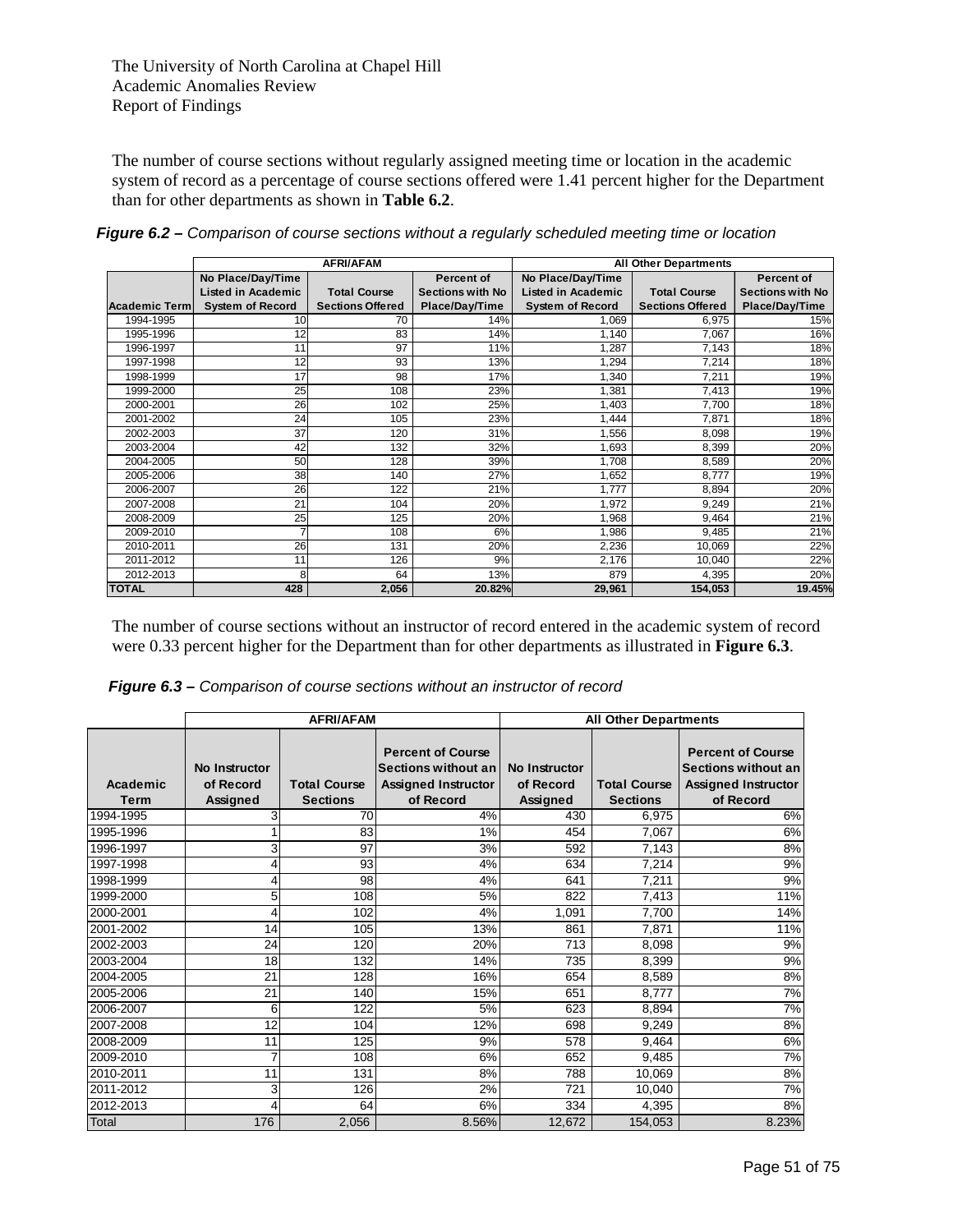### **Exploration of Factors Potentially Contributing to the Discovered Academic Anomalies**

One of the key questions surrounding the anomalies identified, and the accompanying discussion within the community and media, is why anomalous courses were offered. In working to identify the "root cause" of the issue, the review team sought to understand what were the factors or environment that allowed the anomalies to occur and who benefitted?

As further described below, based on information learned in our interviews and through our documentation review, the high degree of trust and autonomy, coupled with manual processes, created an opportunity for an administrator to schedule a course section without an instructor of record, register students in the course section, and assign course work and grades to students. Additionally, this environment provided an instructor with the opportunity to teach a course in an unapproved manner (e.g., teach a course designed to have regular lectures as an independent study without lecture time). In each case, administrators outside of the academic unit were not responsible for monitoring how course sections were taught or did not consistently have access to information that showed course sections that had not been taught by an instructor of record.

Was there a problem, concern, or incentive present that would inform the behavior of departmental personnel? In a prudent and necessary effort to address this question, the review team investigated whether certain individuals gained financially from the occurrence of academic anomalies. The specific findings from the results of our investigation are detailed below but we did not identify any instances in which unusual personal or professional gains or incentives were received by Dr. Nyang'oro or Ms. Crowder in exchange for courses offered within the Department (either specifically for student-athletes or otherwise). We discovered no evidence of unusual compensation to Dr. Nyang'oro and Ms. Crowder beyond their standard University salaries<sup>11</sup>, nor any evidence of the provision of other financial incentives to either of them by the University or by certain affiliated University organizations. The possibility of personal gains was not considered for other instructors of record of anomalous courses since, by definition, instructors of record of anomalous courses beyond Dr. Nyang'oro served as neither the actual instructors of those courses nor the signers of the associated grade rolls.

In exploring factors that potentially contributed to the discovered academic anomalies, we sought to address a number of questions, some of which were merely speculation on local message boards, but which still called for a response, if possible. In the pages that follow, we structure this evaluation into two broad categories:

- University-wide and department-level factors
- Other factors considered

l

• Possibility of individual gains

<sup>&</sup>lt;sup>11</sup> Instructors are not paid on a per course basis except during Summer terms, where they are only paid for a maximum of two courses. Many professors have responsibilities beyond these payment maximums and consider the additional effort to be a part of their roles as faculty members.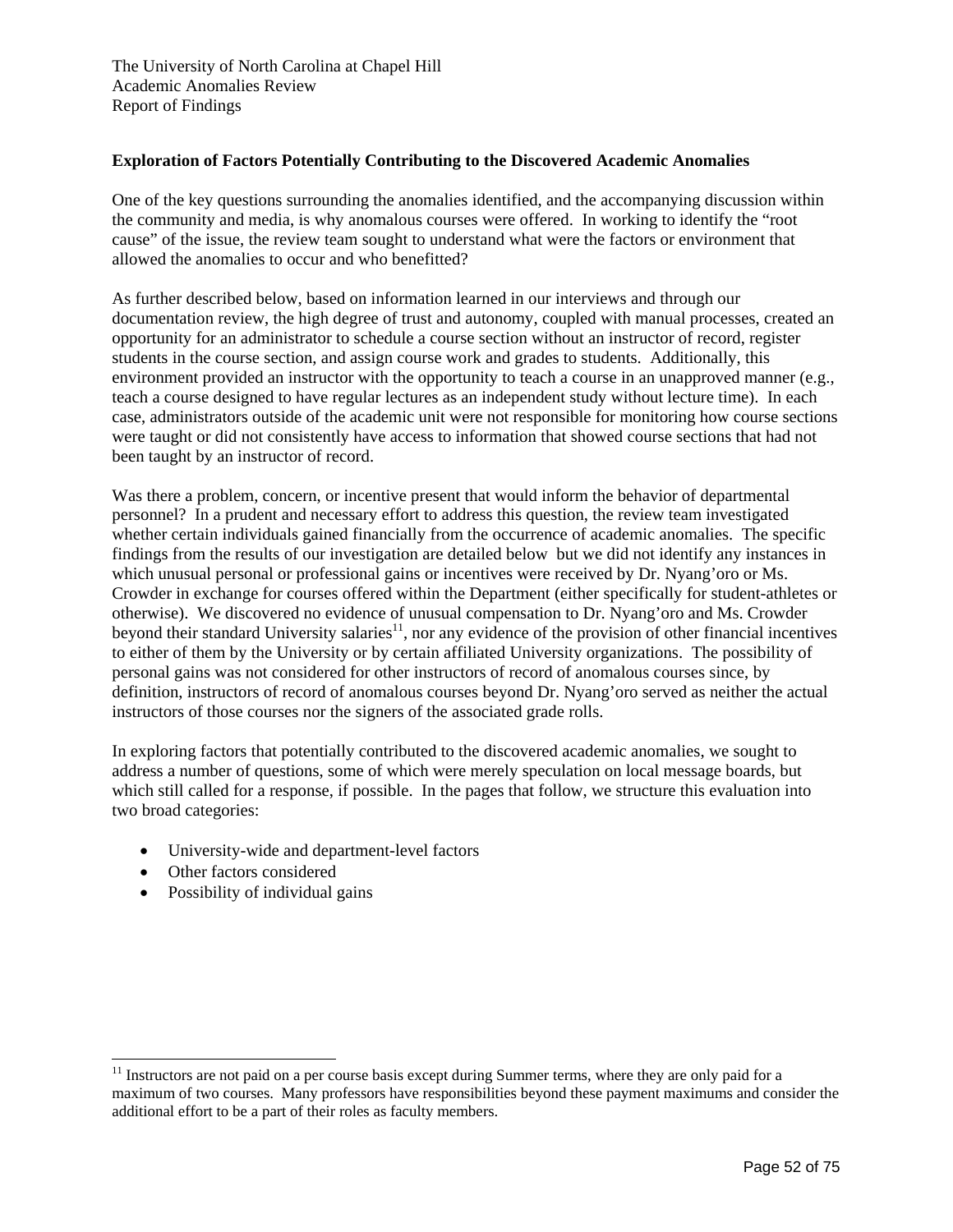### **University-wide and Department-Level Factors**

In the area of University-wide and departmental factors, we structured our inquiry, and related interviews and data analysis procedures, to answer the following questions:

- What factors in the University's overall environment may have played a role in enabling the academic anomalies to occur? Were there impacts from the levels of oversight, policies and procedures, systems, processes, or internal controls in place to prevent or detect such anomalies?
- Why were these anomalies not detected sooner?
- In the Department, who was involved in the anomalies and how?
- Was there merit to speculation that anomalous courses were created and offered for the benefit of student-athletes, particularly those playing "revenue sports" (i.e., football and basketball) for the University?
- Is there a culture of "easy" courses or inflated grades for student-athletes?
- Are student-athletes unprepared for a collegiate workload, and do some require an extraordinary level of academic assistance?

### *University-wide Factors*

l

### The role of academic freedom at the University

The University of North Carolina at Chapel Hill is regarded as one of the nation's top institutions of higher learning. It is routinely ranked among the best public colleges in the country by the *U.S. News & World Report*<sup>12</sup>, in part due to the breadth of academic offerings and the academic freedom enjoyed by academic units, instructors, and students to develop and pursue course work and research within all manner of subjects of interest.

As with many institutions of higher learning, the University's climate of academic freedom empowers instructors to teach course content in a variety of ways, students to earn credit in alternative course formats (i.e., non lecture formats), such as independent research and experiential learning through an internship, and instructors and students to develop new course content or design independent study courses focused on subjects of interest.

Through interview and meeting minutes, we learned that ASPSA employees raised questions to administrators within the Department of Athletics (Athletics administrators) about the prevalence of independent study courses and about lecture courses that were being taught in an independent study format. As a result, Athletics administrators brought to the attention of the Faculty Athletic Committee (FAC) in 2002 and 2006 their questions about trends related to the frequency of student-athletes' earning credit through independent study course sections. Additionally, Athletics administrators in 2006 raised a general question to the FAC regarding the propriety of lecture courses that were being taught in an independent study format; however, we found no evidence that the FAC received specific data regarding the frequency or number of students, both student-athletes and non-athlete students, in these course sections. By its nature, this data is not readily available (i.e., in the academic system of record these courses appear to be identical to "regular" lecture courses). Through interviews, we understand that the FAC provided the following responses to the questions raised by Athletics administrators: 1) instructors have wide latitude in how they teach approved course content and 2) all students, including student-

<sup>&</sup>lt;sup>12</sup> Ranked as the 5<sup>th</sup> best public university in *U.S. News & World Report's* 2013 "Best Colleges" guidebook, the University's  $12<sup>th</sup>$  consecutive ranking in the top five of public universities.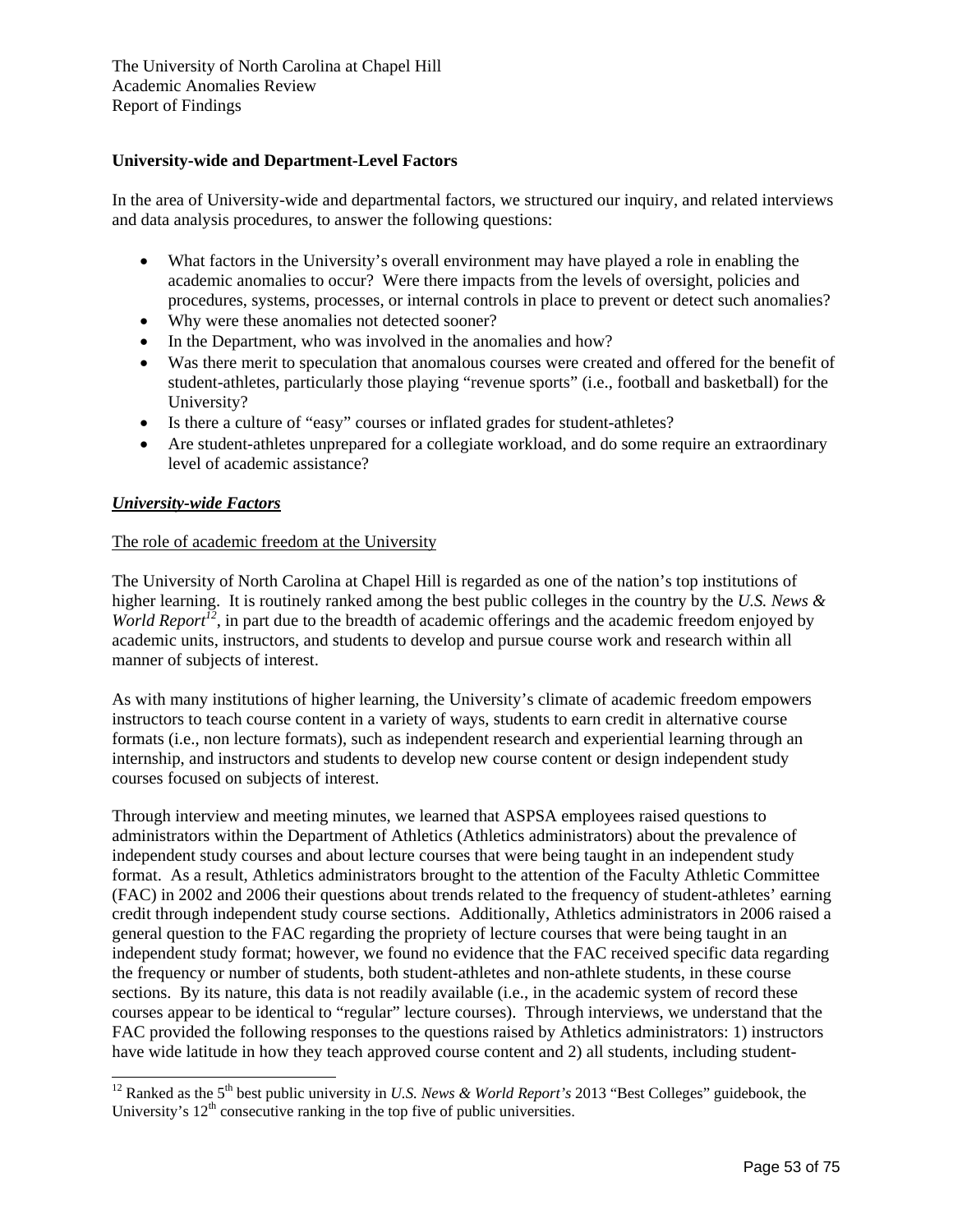athletes, may take any course for which they are able to register. While in hindsight we can say that this interchange may have represented a missed opportunity for inquiring further into the offerings of the Department, this misapplication of the concept of academic freedom may not be unique among many institutions of higher learning in the United States.

#### Decentralized nature of academic operations

l

The decentralized nature of academic operations provided a high degree of autonomy. Oversight was limited due to the historical division of responsibilities among senior administrators, academic unit chairs and administrative staff, and instructors. The College of Arts and Sciences, the University's largest academic unit, supports "more than 40 academic departments and interdepartmental curricula." Within the College of Arts and Sciences, senior administrators (i.e., the Dean and Senior Associate Deans) were responsible for the operation of multiple academic units. The chair of each academic unit was responsible for monitoring how course sections offered by the unit were scheduled and taught. This division of responsibilities provided the chair, administrative staff, and instructors in an academic unit with autonomy related to the scheduling and teaching of course sections.

Historically, academic administrators outside of academic units did not actively monitor adherence to requirements that Chairs and instructors obtain approvals related to the development and delivery of academic courses. For example, the University requires approval outside of the academic unit (e.g., from a Senior Associate Dean and/or Dean) for certain changes to how a course is taught (e.g., requiring a written term paper instead of a final examination). Also, the University requires approval from committees outside of an individual academic unit for creating and adding new courses to the University's course catalog. Additionally, instructors and academic administrators are subject to the Faculty Code of Conduct, the Chair's Manual, the Undergraduate Bulletin, and other academic policies, and are expected to act with academic integrity, ethical behavior, and personal responsibility, but in the past a process has not been in place for providing formal performance evaluations of individuals in these roles. Decentralization is not uncommon in higher education, but is more the norm, requiring monitoring and oversight in place to have a strong control environment

### Limited accountability resulting from manual administrative processes and practices

The University operated for a number of years with manual administrative processes, including the process for submitting and changing students' grades for course sections. These manual processes, accomplished via paper forms, made it difficult for the Office of the University Registrar to validate submitted grade information or for instructors to provide oversight that correct grade information was entered into the academic system of record and appeared on a student's transcript. Once a completed grade roll or grade change form was submitted to the Office of the University Registrar, there was no process by which an instructor could validate the information that had been manually entered into the  $\alpha$  academic system of record by personnel in the Office of the University Registrar<sup>13</sup>, and instructors were not required to review the official grade history in the academic system of record for course sections that they had taught.

<sup>&</sup>lt;sup>13</sup> Grade rolls and grade change forms were required to contain the instructor's signature showing approval that the information contained on the forms was correct. The Office of the University Registrar could not consistently confirm that a given signature was in fact that of the instructor of record because of the number of instructors and course sections and because the forms were not consistently pre-populated with the instructor of record information from the academic system of record.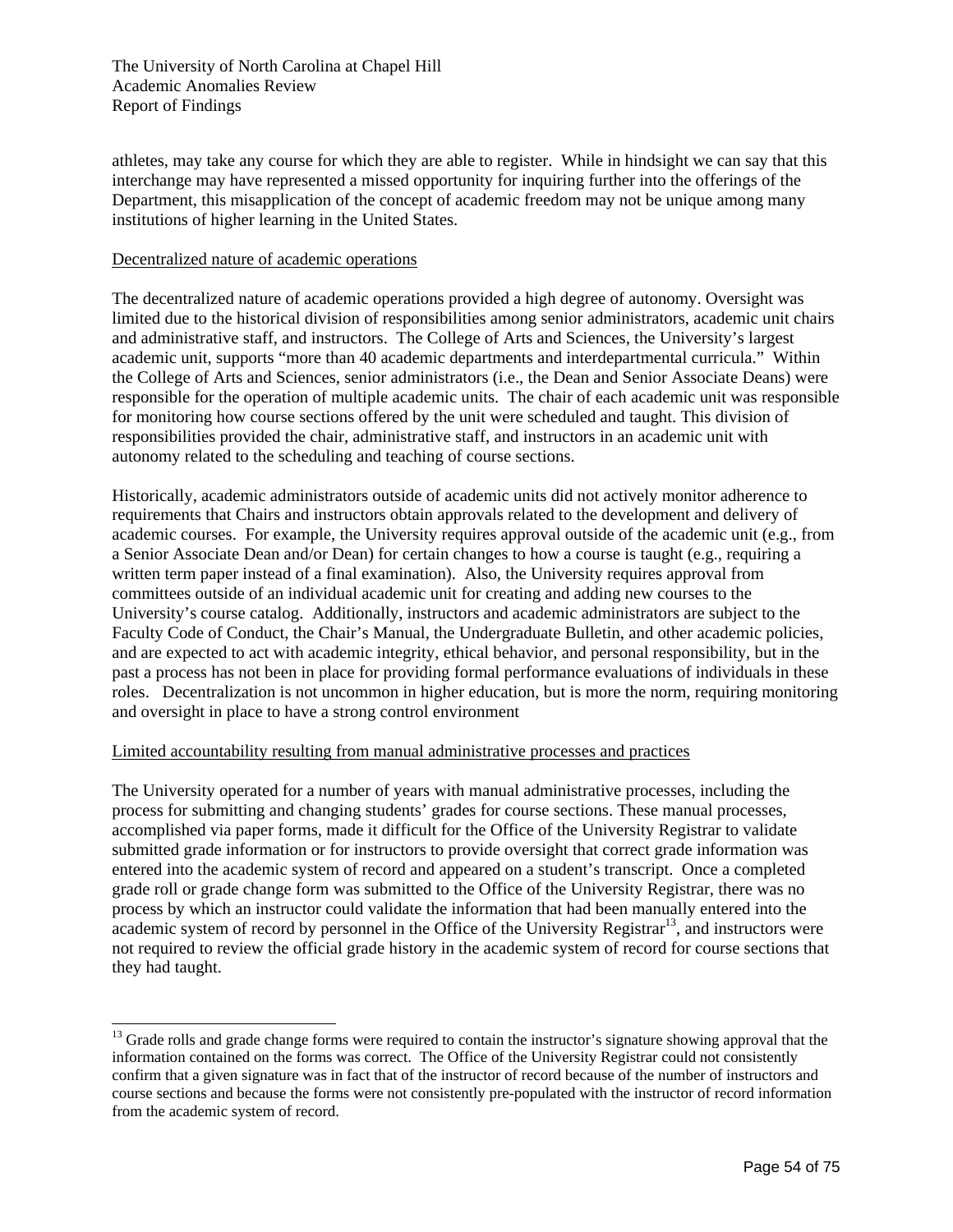Historical administrative practices resulted in limited accountability related to the scheduling and teaching of course sections because, for certain courses, the time and/or location for class sections and the instructor of record were not readily identifiable in the academic system of record. Designated administrators in each academic unit were responsible for scheduling course sections for each term with approval of the Chair and oversight of the Senior Associate Dean for the academic unit. Through interviews, we learned that it was a common practice for administrative staff to save time and maintain scheduling flexibility by not updating the academic system of record with scheduling information and/or with the instructor of each course section in academic units that had dedicated classroom space or that used adjunct instructors and graduate teaching assistants. With the implementation of a new student records system in 2010, the grade submission process is managed electronically and provides a greater measure of visibility and oversight across the campus. While the process for changing a student's grade still requires the submission of a hard copy form via a manual process, the new student records system provides ongoing visibility for the instructor of record into the grades assigned to students. Additionally, new University policies and procedures are designed to address this issue for the future.

### *Department-level Factors*

Beyond the environmental factors mentioned above that affected the University as a whole, we noted via interviews and documentation review that several unique aspects of the Department's operations created an environment of opportunity for the noted academic anomalies.

#### Department's evolving status

The Department received department status in the College of Arts and Sciences in 1997. Prior to this time, courses in African and Afro-American Studies were offered as curricula. The Department was chaired by Dr. Julius Nyang'oro, who joined the University as a faculty member in 1988, chaired the Curriculum in African and Afro-American Studies from 1992, and became Chair of the Department in 1997. Ms. Deborah Crowder began her University career as a secretary in 1979, supporting the Curriculum and Department for 30 years. She retired as the Department manager in September 2009. As a small but growing department at UNC, the Department's faculty initially consisted primarily of adjunct and other non-tenured instructors. For many years, the Department operated without the typical faculty committees or additional leadership positions (e.g., Director of Undergraduate Studies and Associate Chair). While the Department grew and instructors were added and promoted, the leadership and administrative structure of the Department did not substantially evolve. This resulted in few checks and balances and few members of the faculty in positions to balance the authority that Dr. Nyang'oro and Ms. Crowder exercised over the Department's administrative operations.

We noted the possibility that an emerging department would be motivated to increase its enrollment, pressure which could potentially have contributed to the identified academic anomalies. We also noted that for a department to offer a lecture course section requires a minimum enrollment of ten students.

### Deficient oversight by Department Chair

Based on interviews and a review of Dr. Nyang'oro's Curriculum Vitae dated 2010, we understand that he was not consistently present, during the Fall, Spring, nor Summer sessions, to oversee the academic and administrative activities of the Department staff and instructors. Dr. Nyang'oro also taught as an adjunct instructor for the Africa Center for Strategic Studies in Washington, DC. He frequently consulted on political and national security issues for the United States and certain African countries, including the following: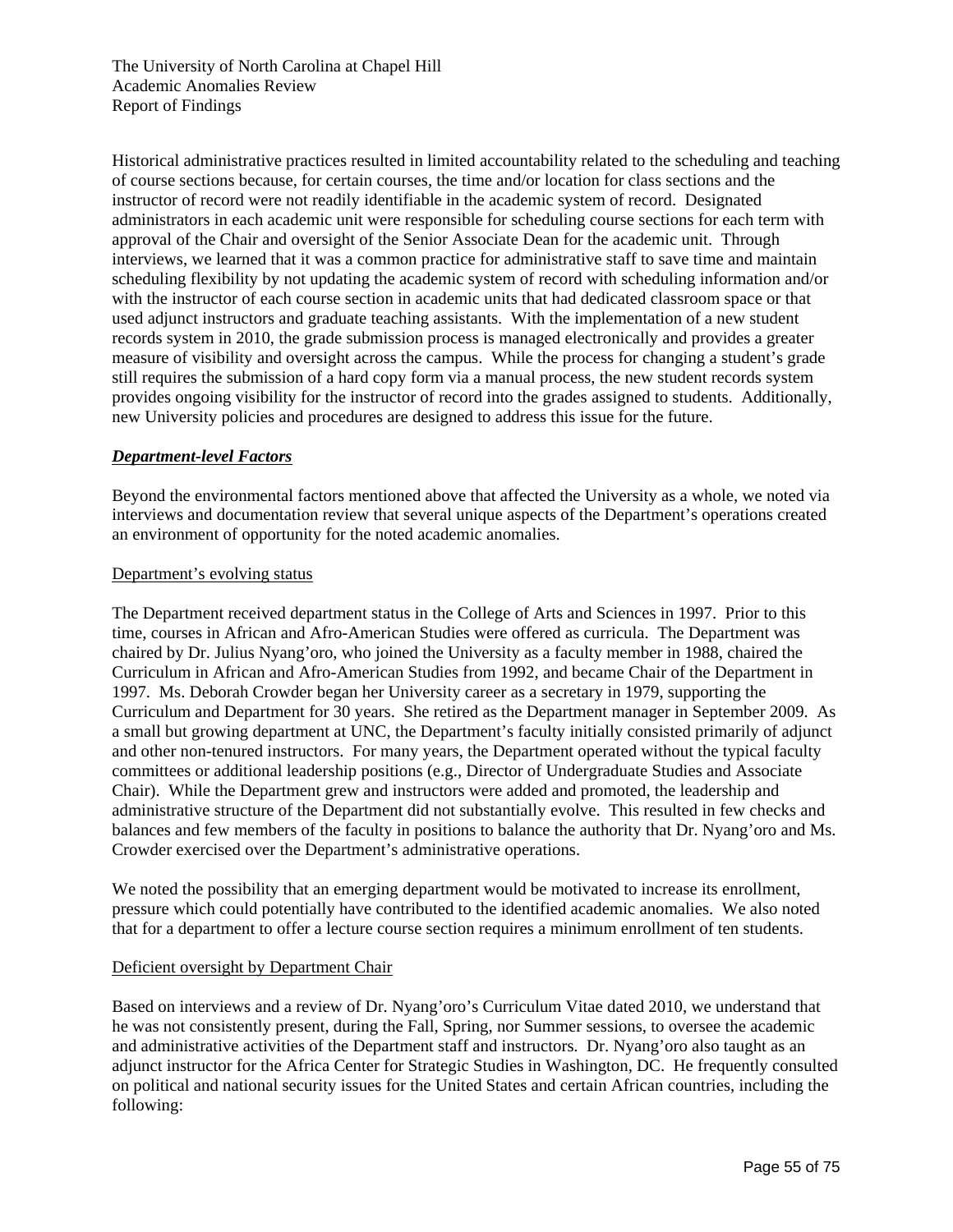- 2009 Present (2010) AkibaUhaki, Nairobi, Kenya: Human Rights and Governance
- 2009 Present (2010) Trans-Saharan Security Program, Development Alternatives Inc., Washington. DC
- 2003 Present (2010) Mwengo Civil Society, Governance and Political Transition in Eastern and Southern Africa
- 1992 Present (2010) Consultant, Civil Society Task Force, MWENGO

In addition to his consulting activities, through our analysis of course data and interviews, we determined that Dr. Nyang'oro consistently served as the instructor of record far more frequently than the standard course section load for a chair, or even an instructor, in that department (i.e., one or two course sections in each of the Fall and Spring terms) and often appeared as the instructor of record even more frequently than the standard course section load for an instructor without administrative responsibilities in that department (i.e., two course sections in the Fall term and two in the Spring term).

As a consequence of Dr. Nyang'oro's absence, Ms. Crowder was entrusted with autonomy and authority related to many administrative and academic matters.

#### Ms. Crowder's expanded role in the Department

Ms. Crowder was perceived across campus as a caring individual, and many expressed surprise that she had been implicated in these anomalies. However, we learned that over the years, some students referred to her as "Professor Debbie," apparently mistaking her administrative role as an instructor role.

During Ms. Crowder's experience of over thirty years with the Curriculum and then the Department, she became a key figure in the Department's operations and activities until her retirement in the Summer of 2009. Ms. Crowder managed course section scheduling, manual student enrollment, and the submission of student grades and grade changes to the Office of the University Registrar. Additionally, Ms. Crowder served as the Human Resources representative for the Department. During her service, Ms. Crowder was promoted from secretary to manager of the Department. Ms. Crowder developed a detailed understanding of how the University's academic systems and processes worked. Additionally, based on interviews conducted as part of this review, we understand that she developed relationships with individuals across the University, including members of the University's Athletics Department and the ASPSA.

Ms. Crowder's span of influence was much broader than what we would expect of someone in her position in a different department. Ms. Crowder's role and responsibilities within the Department afforded her with broad access to records, systems, and other information. Due to her involvement in the administrative processes outlined above, Ms. Crowder had access to view and edit student and course section information in the academic system of record. Based on interviews and our review of course information, it appears that she frequently assumed the roles and responsibilities of the Chair and instructors related to the reporting and changing of grades. In addition, Ms. Crowder's role as Human Resources representative for the Department resulted in her having access to and influence over Departmental personnel matters.

#### Department-specific practices

As part of the course scheduling process, Ms. Crowder was responsible for establishing course sections for the courses to be offered in each academic term and for updating the course section information in the academic system of record to include the instructor(s) for the course section and the meeting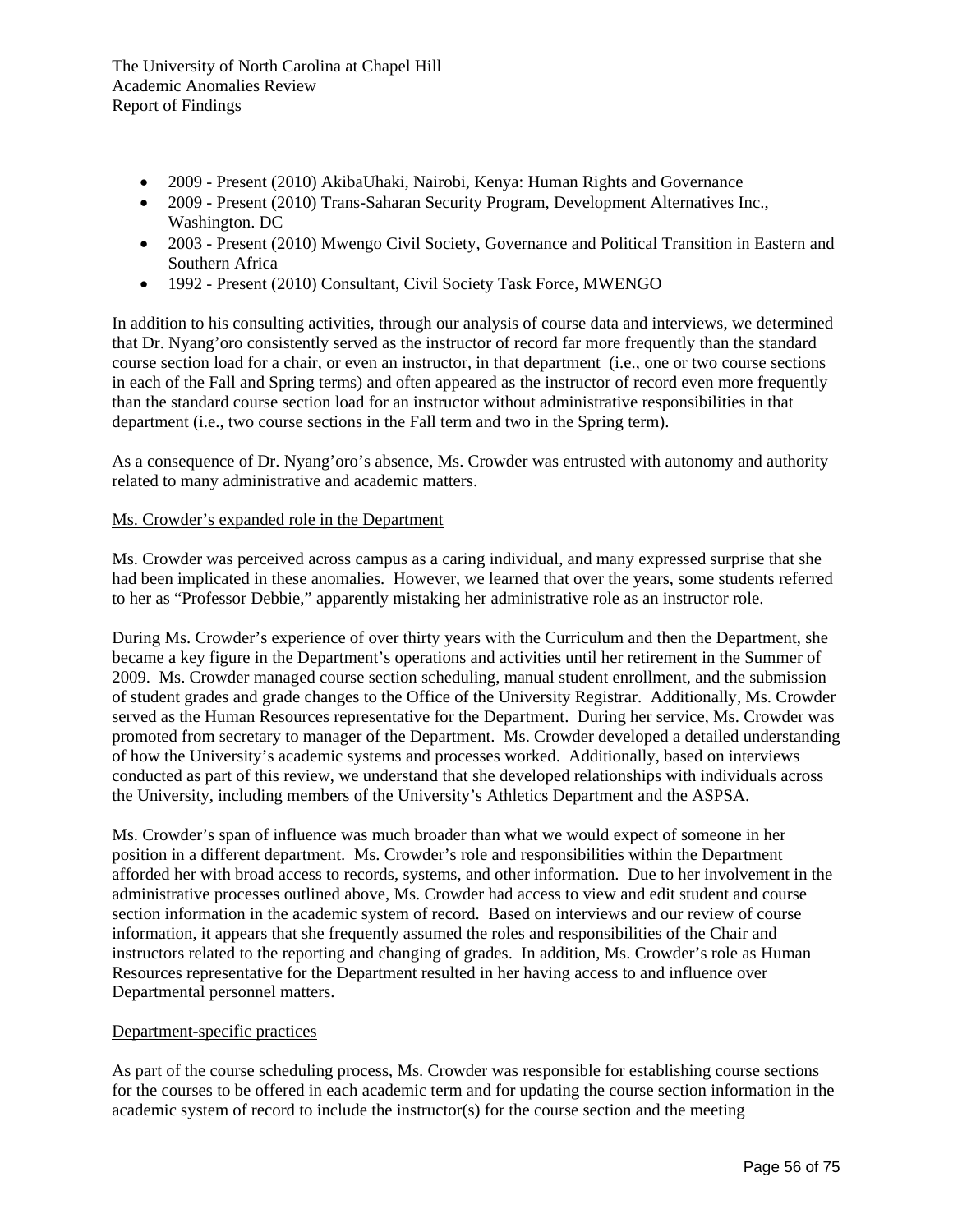time/location. Ms. Crowder did not always update the academic system of record with instructor information and meeting time/location for course sections, purportedly to save administrative time and maintain scheduling flexibility. This was a relatively common practice for academic units. Due to this administrative practice, the academic system of record did not always contain accurate or current data regarding the instructor of record and the meeting time/location for certain course sections and, in most cases, this information also did not appear on the grade rolls that were submitted to the Office of the University Registrar. As a result, information regarding the instructor of record and the method of instruction (e.g., lecture course) was not readily available for many course sections. Consequently, the effectiveness of monitoring by administrators outside of the Department would have been limited. It was the Department's administrative practice to create only one independent study course section in an academic term, and therefore only one grade roll, for all of the students who were enrolled in independent studies with instructors in the Department. While the record of the independent study course section showed only one instructor of record, each instructor working with student(s) in the independent study course section was considered the independent study supervisor for those student(s) and was responsible for assigning to and grading the work by the student(s). Ms. Crowder was responsible for collecting grades from the independent study supervisors and for obtaining the instructor of record's signature on the grade roll before submitting it to the Office of the University Registrar for processing at the end of the academic term. Due to this administrative practice, the independent study supervisor was not documented in the academic system of record and, in most cases, also did not appear on the grade rolls that were submitted to the Office of the University Registrar. As a result, we were not able to determine the instructor who assigned and graded work for each student who received credit for an independent study within the Department.

## *Other Possible Factors*

### No evidence of ASPSA involvement in offering anomalous course sections

The review team identified no confirmation for speculation that ASPSA's academic counselors colluded with instructors or administrators to offer anomalous course sections for the benefit of student-athletes or engage in any improper activities to maintain eligibility of a student-athlete. In the case of the Department of African and Afro-American Studies, there is evidence that certain ASPSA employees were aware that certain courses within the Department were so-called "Term Paper Courses," and that lecture courses were being taught in an independent study format. As previously mentioned, when these concerns were raised, the Faculty Athletic Committee stated that it was incumbent upon each instructor of record to determine how to teach his/her own course and that it was therefore unnecessary for ASPSA personnel to question the instructional methods used.

#### Consideration of speculation regarding student-athlete admissions

The University's highly structured process for athlete admissions applies clear decision criteria and multiple levels of oversight, such as:

- A Faculty Advisory Committee on Undergraduate Admissions (FACUA) sets guidelines for athlete admissions.
- A Faculty Subcommittee on Special Talent Admissions … specifically reviews and approves admissions recommendations for all "committee cases," which exceed no more than 25 studentathletes per year.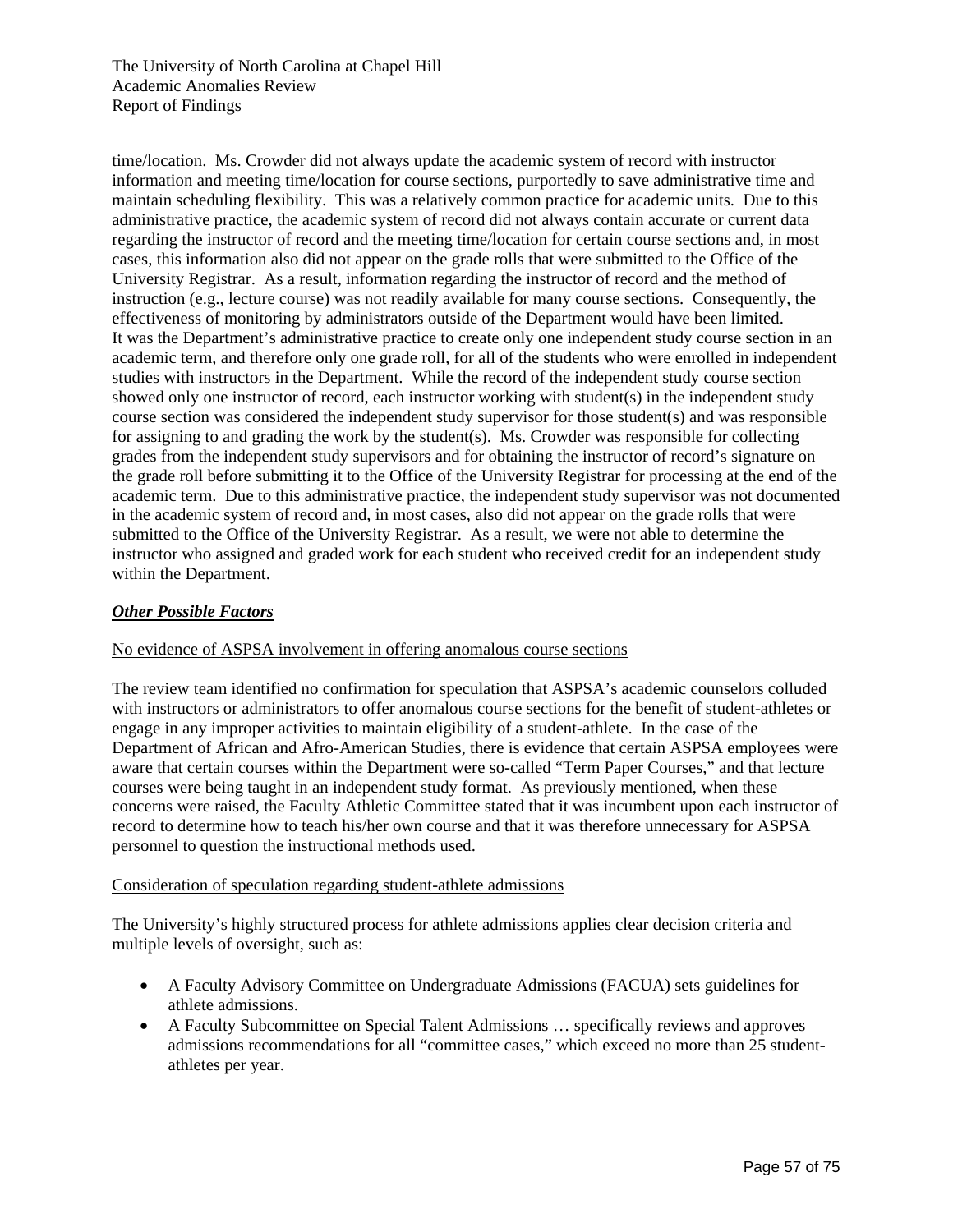The Office of Undergraduate Admissions retains final authority for all admissions decisions. Department of Athletics officials make recommendations within the parameters set by the FACUA.

The University administers diagnostic tests after student-athletes matriculate in order to identify particular educational concerns that could impact a student-athlete's ability to succeed in college courses; the timing of these diagnostic tests complies with the Americans with Disabilities Act. The results of the diagnostics are used to provide an appropriate level of academic support for student-athletes, and in certain cases even to identify undiagnosed learning disabilities and connect the student-athletes with services available to assist them with developing in spite of such disabilities. If found to be necessary, certain studentathletes may require additional support from tutors or learning specialists to achieve success in the University's rigorous academic environment, which the University provides in compliance with, and as required by, the governing rules of the NCAA.

The review team worked with the University's contracted educational testing service to review personally-identifiable diagnostic results for special admission student-athletes over a five-year period. These diagnostic tests, offered to special admission student-athletes in the Spring before they matriculate, evaluate a student-athlete's grade level equivalent for academic performance in the areas of reading, math, and writing.

We consulted with University learning specialists and were advised that it is possible for students with learning disabilities or other special needs to succeed if they have sufficient support, and that, contrary to publicized assertions that this was more prevalent, there are very few student-athletes who need such extensive remediation to enable them to be successful academically.

#### The role of "easy" courses

l

The University has acknowledged that certain courses may be perceived by groups of students as less academically challenging than other courses, and has also acknowledged that certain course sections for the same course offered across campus may be perceived by groups of students as less academically challenging than other course sections in the same course. In a world of diverse academic offerings covering a multitude of subjects, many subject areas offer courses, such as an introduction to a subject, that are intended to appeal to a broad audience of students and, typically, are viewed as less rigorous in terms of the course work required. However, the existence of these courses is not focused on resulting in, or intended to provide, high grades for student-athletes. On campuses across the country, university students can provide examples of courses that were, or are rumored to be, less academically challenging, and these courses are often included in a student's schedule to provide a level of balance or reprieve from a schedule of other courses perceived to be more challenging.

While research has shown a distinct trend in the increase of average grade point averages (GPAs) for college students in the past decades<sup>14</sup>, this is a national trend present in all institutions of higher learning and is not specific to UNC or the academic performance of student-athletes. Further, the fact that a student-athlete enrolled in and completed one of these "easy" courses did not mean that the course was taught irregularly or that the student-athlete did not complete the course work as required and earn the

<sup>&</sup>lt;sup>14</sup> Research on grade inflation conducted by Stuart Rojstaczer and Christopher Healy shows that grade inflation has been a growing trend across the country since the 1960s and 1970s. Between 1991 and 2007, the average GPA across over 230 colleges and universities included in the researchers' study rose by nearly 0.2 points.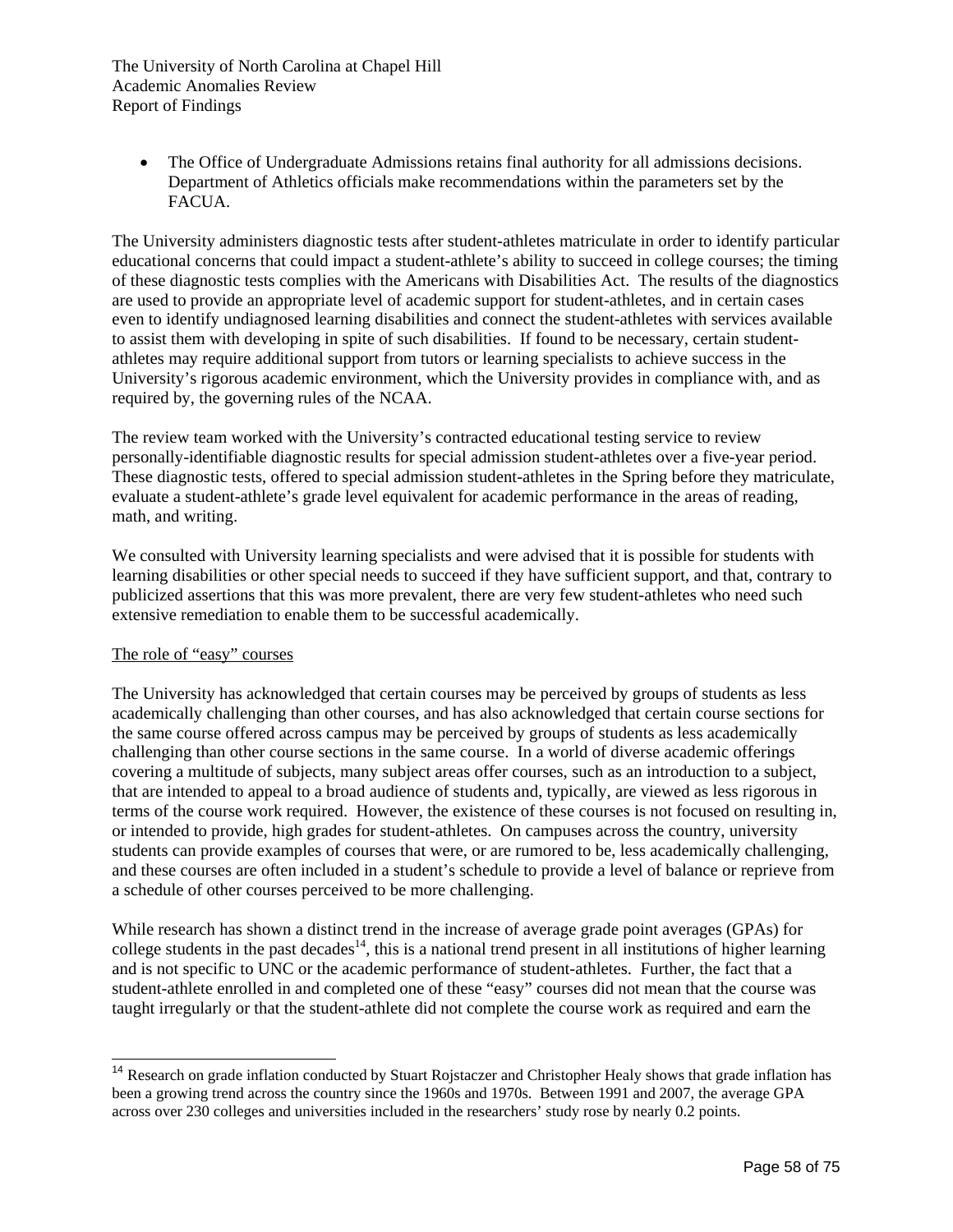grade assigned. The existence of less challenging, or "easy," courses does not in itself represent academic misconduct.

The results of our analysis of "easy courses" did not support speculation that student-athletes comprised a higher percentage of enrollments for these courses relative to the overall student population. The procedures completed during this review included an analysis of courses where the average assigned grade was above-average compared to the population of all other courses. The enrollment in these courses sometimes included student-athletes, but the results of this analysis did not support speculation that student-athletes comprised a higher population of the enrollment for these courses than others across the University.

We heard from several sources that there was a potential for anomalies in other departments, one of which was Naval Sciences. We followed-up on those leads and found that the questioned courses were legitimate courses that gave high grades to every student. For example, we confirmed with the instructor of a questioned Naval Science (Weapons) course that it was a regularly taught course with considerable technical rigor, although it specifically awarded high grades. In subsequent years, grading became stricter. Therefore, the course was not anomalous in the sense of academic misconduct. For this particular course, we were told that the department was concerned about disrespectful graffiti on the walls of its building and had reached out to try to attract student leaders to the course so that the campus might come to appreciate the value of the program. In doing so, he attracted six basketball players to join the course, which explains a concentration of basketball players in that particular course. This type of reasonable explanation was the norm in our exploring potentially anomalous courses suggested by a variety of sources.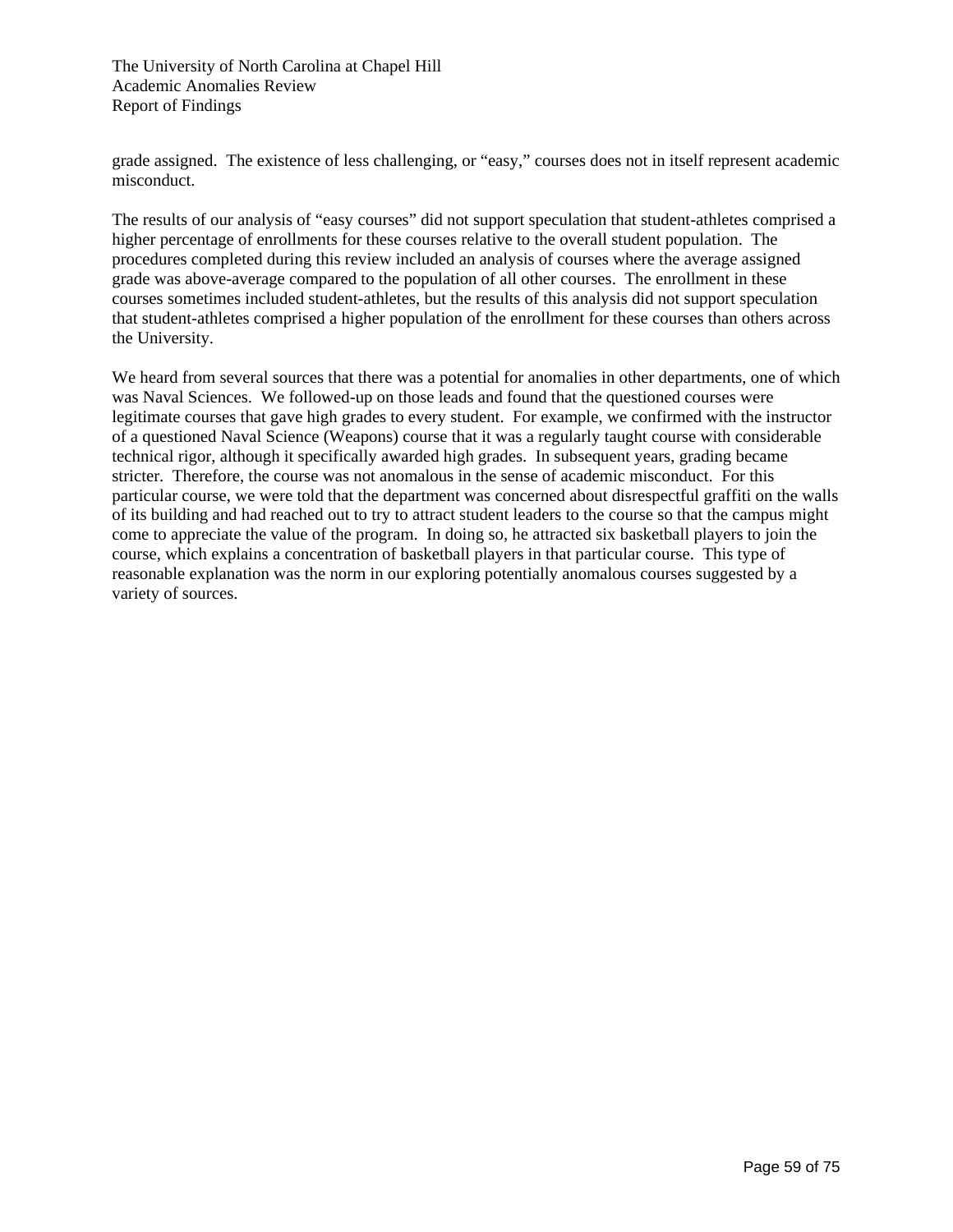### **Evaluation of the Possibility of Individual Gains**

In addition to addressing possible University-wide and departmental factors contributing to the discovered academic anomalies, we structured a number of points of inquiry to assess the possibility of individual gains. As mentioned previously, some of these points were mere speculation, but where possible we attempted to address the questions:

- Did Dr. Nyang'oro or Ms. Crowder receive financial or other benefits for their roles in providing anomalous course sections or making unauthorized grade changes, either temporary or permanent?
- Did Department instructors or administrators possess an extraordinary interest in supporting the University's Athletic programs?
- Did unusual personal or external relationships, or financial exchanges, with members of the University community or affiliated University organizations possibly influence the actions of Dr. Nyang'oro or Ms. Crowder in their University roles, including relationships such as:
	- o Dr. Carl Carey Current sports agent to professional football players, former tutor to student-athletes, former adjunct instructor of one course section in the Department of African and Afro-American Studies
	- o Carolina for Kibera an international, nonprofit organization based in the Kibera slum of Nairobi, Kenya, and a program of the UNC Center for Global Initiatives, in which it was rumored that Dr. Nyang'oro could have conceivably had an interest
	- o Department of Athletics or ASPSA staff
	- o The Educational Foundation, Inc. (commonly known as the Ram's Club) the University's affiliated athletics booster club, which is a separate  $501(c)(3)$  organization that cooperated voluntarily with this review
	- o Nike Foundation a donor to Carolina for Kibera and a sponsor of UNC Athletics, whose interest in supporting both the Department of Athletics and a UNC program that provides service to an African country could have potentially been connected through Dr. Nyang'oro
	- o Mr. Warren Martin a former member of UNC's men's basketball team who is known to have a long-time personal relationship with Ms. Crowder

Beyond the points mentioned above, our interviews revealed no additional speculation regarding unusual relationships of Dr. Nyang'oro and Ms. Crowder.

We did not review the Department's financial records, since the University had previously taken this step. However, through the procedures that we did perform, we found no evidence of financial malfeasance.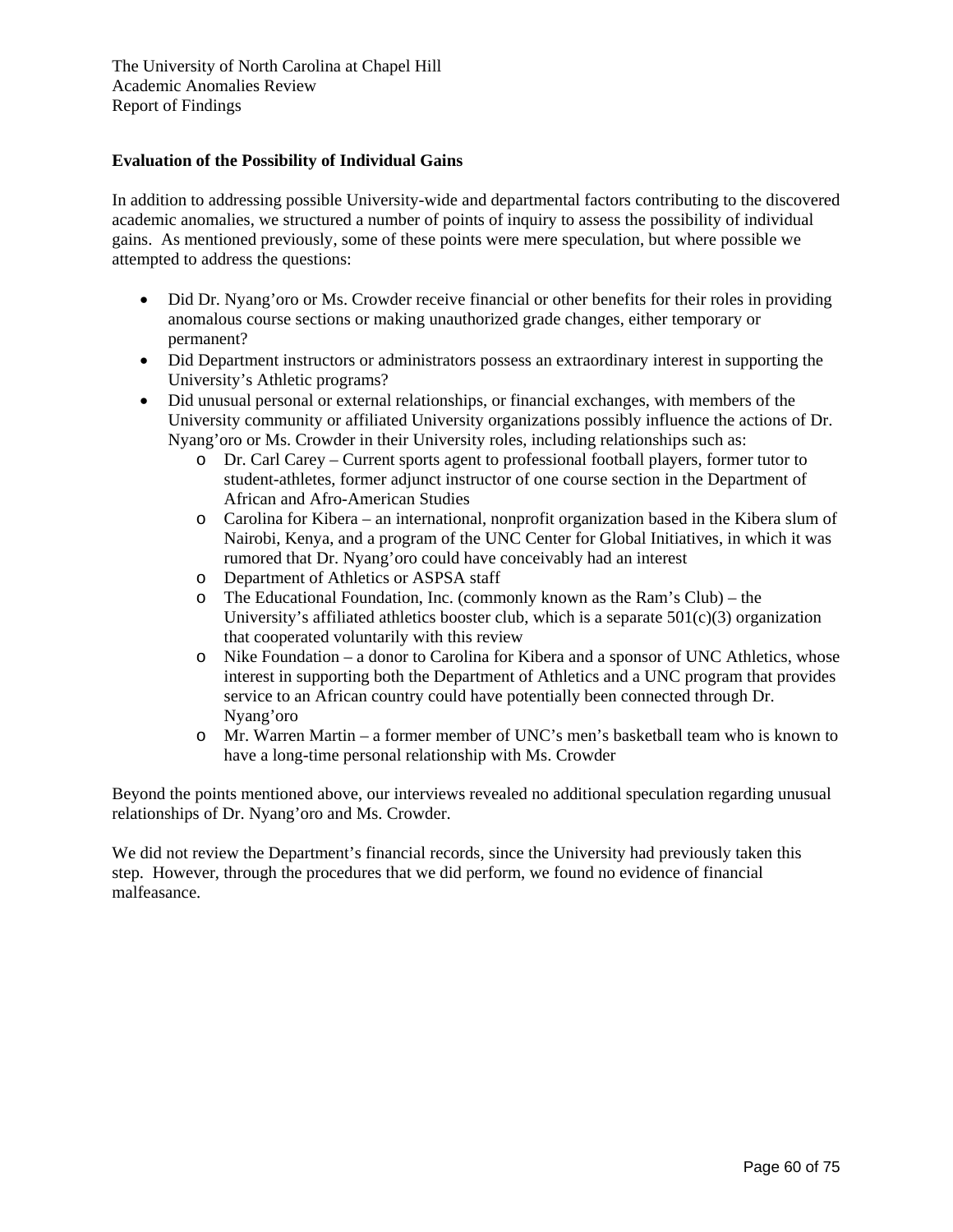### Detailed Procedures Performed and Conclusions Regarding Possible Individual Gains

As noted at the beginning of this section, our procedures did not identify any instances of personal or professional gains, including unusual compensation or evidence of the provision of other financial incentives. Through our review, we noted the following points, some of which were interesting but did not in our judgment appear to fit the definition of motive for the identified academic anomalies:

| <b>Procedures Performed Regarding</b><br><b>Possible Individual Gains</b>                                                                                                                                                                                                                                                                                                                                                                                                                                                                                                                                                                                                                                                                                                                                                                                                                                                                                                                                                                                                                                             | <b>Information Regarding</b><br><b>Possible Individual Gains</b>                                                                                                                                                                                                                                                                                                                                                                                                                                                                                                                                                                                                                                                                                                                                                                                                                                                                                                                                                            |
|-----------------------------------------------------------------------------------------------------------------------------------------------------------------------------------------------------------------------------------------------------------------------------------------------------------------------------------------------------------------------------------------------------------------------------------------------------------------------------------------------------------------------------------------------------------------------------------------------------------------------------------------------------------------------------------------------------------------------------------------------------------------------------------------------------------------------------------------------------------------------------------------------------------------------------------------------------------------------------------------------------------------------------------------------------------------------------------------------------------------------|-----------------------------------------------------------------------------------------------------------------------------------------------------------------------------------------------------------------------------------------------------------------------------------------------------------------------------------------------------------------------------------------------------------------------------------------------------------------------------------------------------------------------------------------------------------------------------------------------------------------------------------------------------------------------------------------------------------------------------------------------------------------------------------------------------------------------------------------------------------------------------------------------------------------------------------------------------------------------------------------------------------------------------|
| Commissioned and reviewed the results of personal<br>background checks on Dr. Nyang'oro, Ms. Crowder,<br>Dr. Carey, and Mr. Martin, including:<br>Performing nationwide online searches for<br>$\bullet$<br>federal-level civil, criminal, bankruptcy,<br>judgment, and lien records, and state-level<br>online searches for bankruptcy, judgment, and<br>lien records in North Carolina as well as other<br>select states.<br>Engaging a former law enforcement<br>investigator to follow-up on possible<br>relationships identified through review of the<br>background check results and initial<br>interviews.<br>Reviewing collected filings from various<br>federal and state regulatory agencies such as<br>the Securities and Exchange Commission,<br>Financial Industry Regulatory Authority,<br>Housing and Urban Development, and the<br>U.S. Department of the Treasury Office of<br>Foreign Assets Control.<br>Conducting an online media search of over<br>20,000 available sources, including<br>newspapers, magazines, press releases,<br>industry journals, and television broadcast<br>transcripts. | We noted no relationships of Dr. Nyang'oro, Ms.<br>Crowder, Dr. Carey, or Mr. Martin, as identified<br>through the background check results, private<br>investigator's inquiry, and interviews, that appeared to<br>lead to the possibility of unusual financial gain. We<br>identified a friendship between Ms. Crowder and a<br>long-time academic tutor and advisor for the men's<br>basketball team, Ms. Burgess McSwain, who died in<br>2004. Ms. Crowder and Ms. McSwain were known to<br>be close friends. We identified via a public records<br>search a bequest made in 2008 to Ms. Crowder from<br>the estate of Ms. McSwain's father, who died in 2008.<br>The will described the bequest of Hummel figurines<br>and Christmas decorations, as well as a sum of<br>\$100,000 to be provided upon the condition that "she<br>provide care, maintenance support, and routine and<br>reasonable health and veterinary care, for all of my<br>dogs" We concluded that there was nothing<br>inappropriate about this. |
| Inquired of University officials regarding the results<br>of their prior searches of University financial records<br>(that contained personally-identifiable information)<br>for any unusual payroll transactions or athletics tickets<br>that may have been provided to or purchased by Dr.<br>Nyang'oro, Ms. Crowder, Dr. Carey, or Mr. Martin.                                                                                                                                                                                                                                                                                                                                                                                                                                                                                                                                                                                                                                                                                                                                                                     | We noted that the University, in its prior searches, had<br>identified no extraordinary payroll transactions.<br>University records indicated that all athletics tickets<br>utilized by these individuals had been purchased<br>through normal means.                                                                                                                                                                                                                                                                                                                                                                                                                                                                                                                                                                                                                                                                                                                                                                       |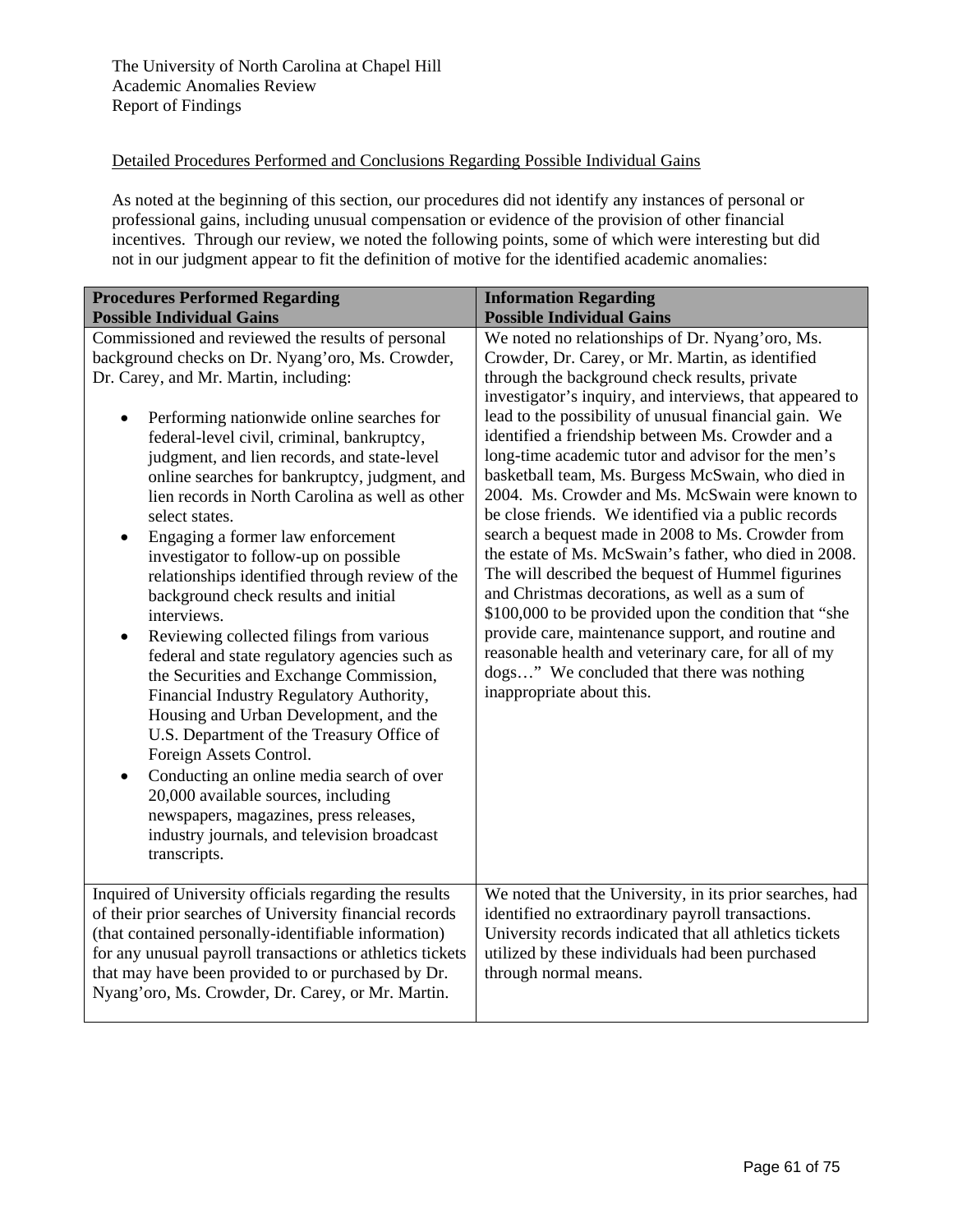| <b>Procedures Performed Regarding</b>                                                                                                                                                                                                                                                                                                                                                                                                                                                                                                                    | <b>Information Regarding</b>                                                                                                                                                                                                                                                                                                                                                                                                                                                                                                                                                                                                                                         |
|----------------------------------------------------------------------------------------------------------------------------------------------------------------------------------------------------------------------------------------------------------------------------------------------------------------------------------------------------------------------------------------------------------------------------------------------------------------------------------------------------------------------------------------------------------|----------------------------------------------------------------------------------------------------------------------------------------------------------------------------------------------------------------------------------------------------------------------------------------------------------------------------------------------------------------------------------------------------------------------------------------------------------------------------------------------------------------------------------------------------------------------------------------------------------------------------------------------------------------------|
| <b>Possible Individual Gains</b>                                                                                                                                                                                                                                                                                                                                                                                                                                                                                                                         | <b>Possible Individual Gains</b>                                                                                                                                                                                                                                                                                                                                                                                                                                                                                                                                                                                                                                     |
| Searched the Data Set (containing personally-<br>identifiable information) to identify any course<br>sections for which Dr. Carey was listed as the<br>instructor of record and applied the same testing<br>methodology that we employed for the 702 anomalous<br>courses that were initially identified through our "red<br>flags" analysis, including a review of the related grade<br>roll.                                                                                                                                                           | The academic system of record and related grade roll<br>for the one class taught by Dr. Carey in the Summer<br>2010 academic term showed enrollment of students<br>with varied backgrounds and affiliations (e.g., only<br>one student-athlete from a non-revenue sport) and<br>contained no "red flag" characteristics. Additionally,<br>we noted that Dr. Carey has a Doctorate in<br>Educational Psychology and academic administrators<br>considered him to be qualified to teach. We also<br>noted via discussion with University officials that Dr.<br>Carey received only the standard payment for an<br>adjunct instructor for teaching that course section. |
| Reviewed publicly-available information of<br>affiliations with and donations to Carolina for Kibera<br>(consisting of the 2011 Internal Revenue Service<br>Form 990 and Annual Reports of the past five years)<br>to search for relationships (i.e., board of directors<br>membership, advisory board membership, or<br>donation) between that organization and Dr.<br>Nyang'oro.                                                                                                                                                                       | We noted no evidence of Dr. Nyang'oro's having a<br>relationship with Carolina for Kibera, which<br>addressed speculation on the possibility of a<br>connection between Dr. Nyang'oro and the<br>Department of Athletics via the Nike Foundation.                                                                                                                                                                                                                                                                                                                                                                                                                    |
| Visited the financial office of the Ram's Club <sup>15</sup> to<br>direct a Ram's Club employee in performing, and to<br>witness the results of, specific queries of the financial<br>records of the Ram's Club within its financial systems<br>and databases (containing personally-identifiable<br>information) to search for any payments made to<br>administrators and instructors who had been assigned<br>to the Department during the 1994 to 2012 time period<br>of our review, or for donations made by those<br>individuals to the Ram's Club. | Our search queries resulted in no evidence of<br>payments from the Ram's Club to administrators and<br>instructors who had been assigned to the Department<br>during the 1994 to 2012 time period of our review.<br>We noted nominal donations (i.e., totaling less than<br>\$1,500 in the aggregate) to the Ram's Club by a few<br>administrators and instructors who had been assigned<br>to the Department at some point during the time<br>period of our review.                                                                                                                                                                                                 |

l <sup>15</sup> Ram's Club officials responded promptly and thoroughly to all queries from the review team.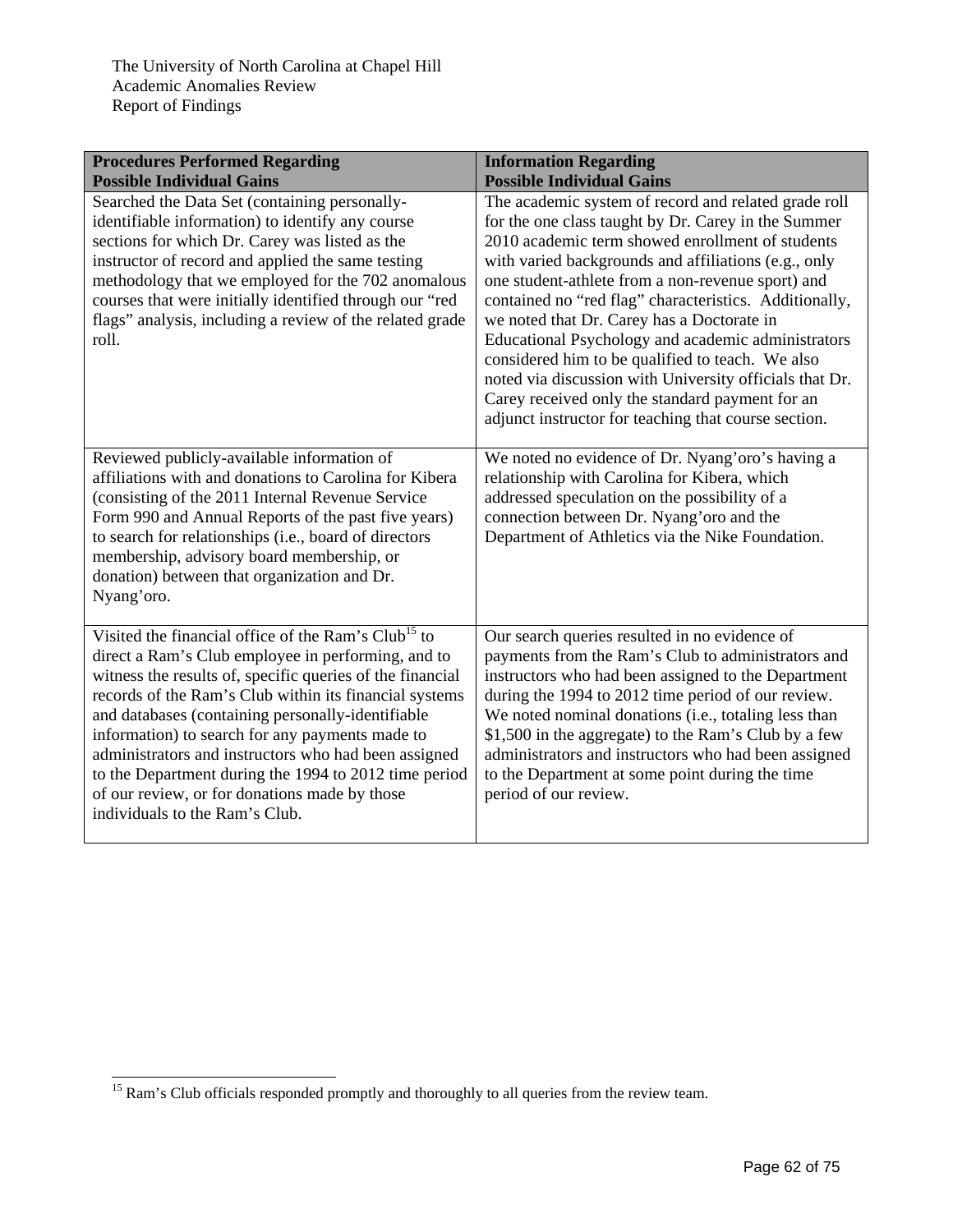## **Appendix A – Interviews Conducted**

The review team interviewed the following individuals, plus an additional ten individuals from Beta Theta Pi and Delta Kappa Epsilon. All references are to interviewees' roles at the University unless otherwise noted.

Steven L. Bachenheimer Professor, Microbiology and Immunology Retiree, Human Resources

Richard A. Baddour Former Athletic Director

V. William Balthrop Associate Director, Arts and Humanities Institute Professor, Communication Studies

J. Troy Blackburn Adjunct Associate Professor, Orthopedics Associate Professor, Exercise and Sport Science

Carole Blair Professor, Communication Studies

John Blanchard Senior Associate Athletic Director for Student-Athletes

Jan Boxill Chair, Faculty Council Master Lecturer of Philosophy

Robert G. Bracknell Lieutenant Colonel, U.S. Marine Corps Alumnus

Beth Bridger Associate Director, Academic Support Program for Student-Athletes

E. Willis Brooks Emeritus Faculty

John S. Bunting Former Head Football Coach

Janis Carter Administrative Assistant, Naval Science (NROTC)

Joseph Cheshire V Attorney for Jennifer Wiley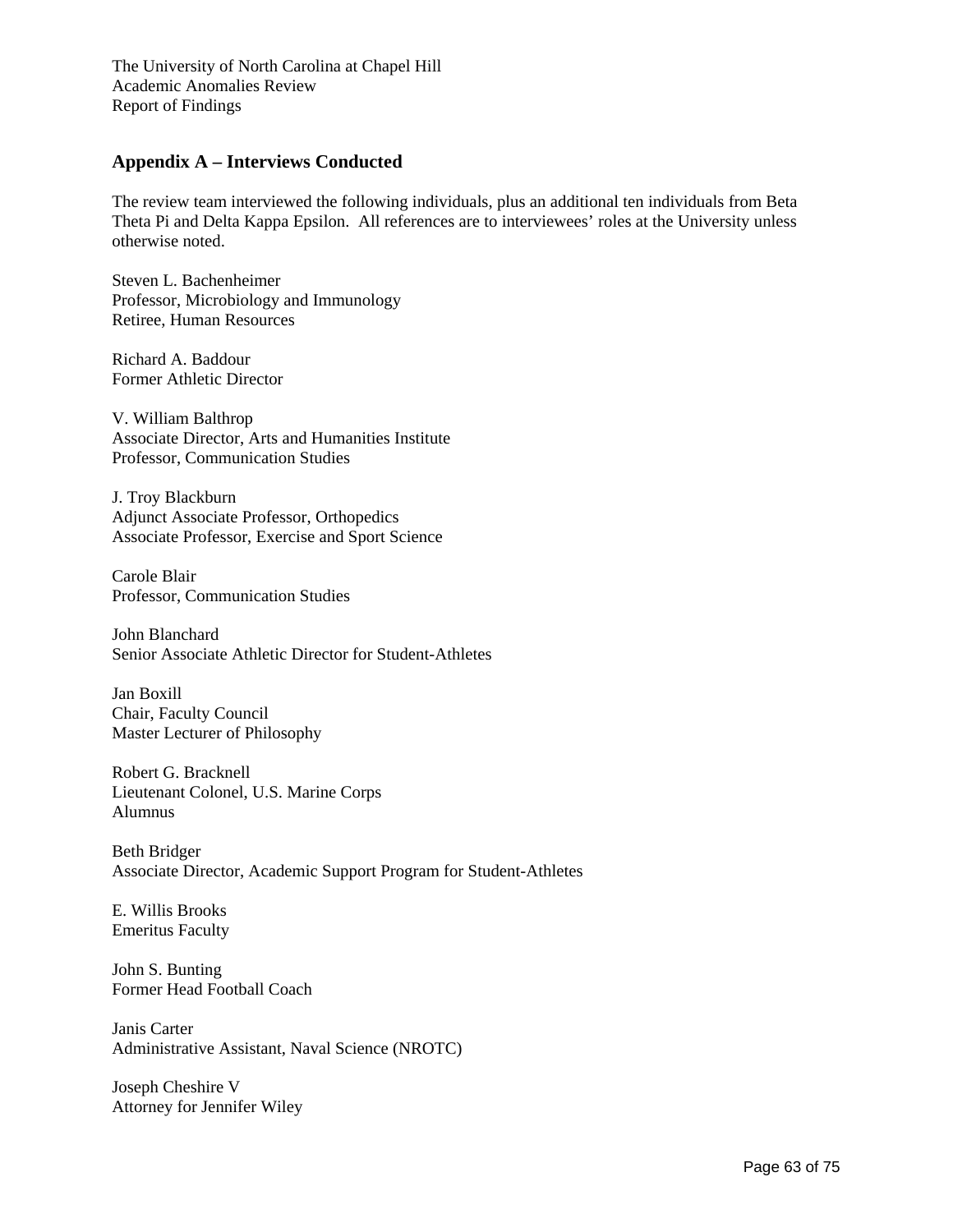McKay Coble Department Chair, Dramatic Art

Nicole Comparato University Editor, *The Daily Tar Heel*

Renee (Alexander) Craft Adjunct Assistant Professor, Global Studies Assistant Professor, Communication Studies

Richard Cramer Academic Advisor, Steele Building Former Professor of Sociology

Deborah Crowder<sup>16</sup> Former Department Manager, Department of African and Afro-American Studies

Lawrence R. Cunningham Director of Athletics

Chris Derickson University Registrar

Jack Evans Emeritus Faculty, Kenan-Flagler Business

Steve Farmer Director of Admissions

Dominique Fisher Professor, Romance Languages

William Friday President Emeritus

Karen Gil Dean of the College of Arts and Sciences

S. Travis Gore Administrative Assistant, Department of African and Afro-American Studies

Bryan Griffin Former Football Player

l

<sup>&</sup>lt;sup>16</sup> A phone call was placed to Ms. Crowder; however, she did not answer the call or respond to a message requesting an interview.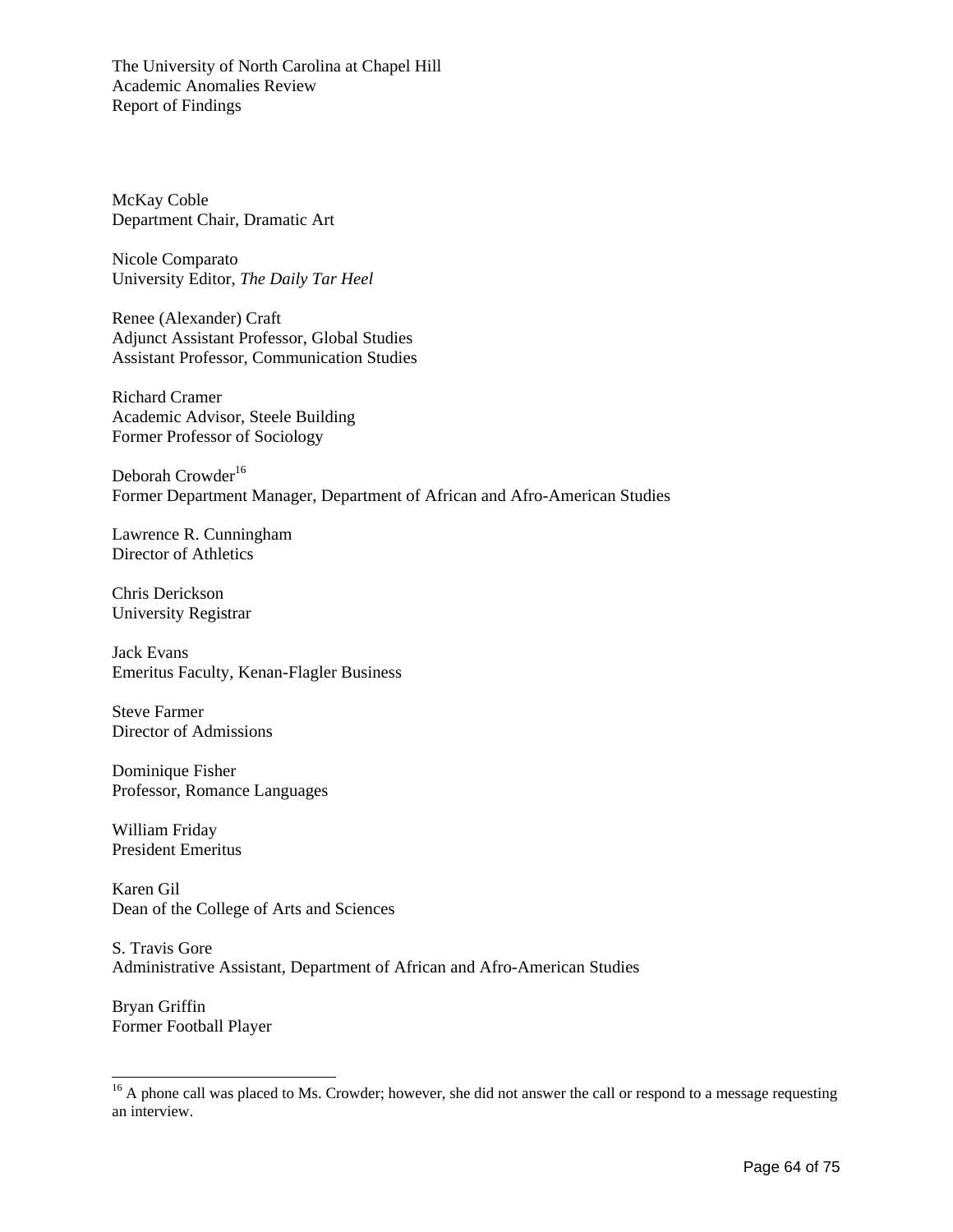Kevin Guskiewicz Department Chair, Exercise and Sport Science

Wade Hargrove Chairman, Board of Trustees

Jonathan Hartlyn Senior Associate Dean for Social Sciences and Global Programs

Blaine Hicks Special Agent, State Bureau of Investigation

Reginald Hildebrand Associate Professor, African and Afro-American Studies

Eric Hooks Deputy Director, State Bureau of Investigation

Larsen Jones Former President of Eta Chapter of Beta Theta Pi Fraternity

Dan Kane Reporter, *The News & Observer*

Amy Kleissler Part-time Learning Assistant, Academic Support Program for Student-Athletes

Michael C. Lambert Director, African Studies Center, Department of African and Afro-American Studies

Jaimie Lee Academic Counselor, Academic Support Program for Student-Athletes

Margaret C. Lee Associate Professor, African and Afro-American Studies

Sharon Lee Mother of Devon Ramsay, Current Football Player

Brian Lubitz Former Fighter Pilot, U.S. Navy Former Instructor of Naval Sciences

Laurie F. Maffly-Kipp Department Chair, Religious Studies

Lee Y. May Associate Dean and Director, Academic Advising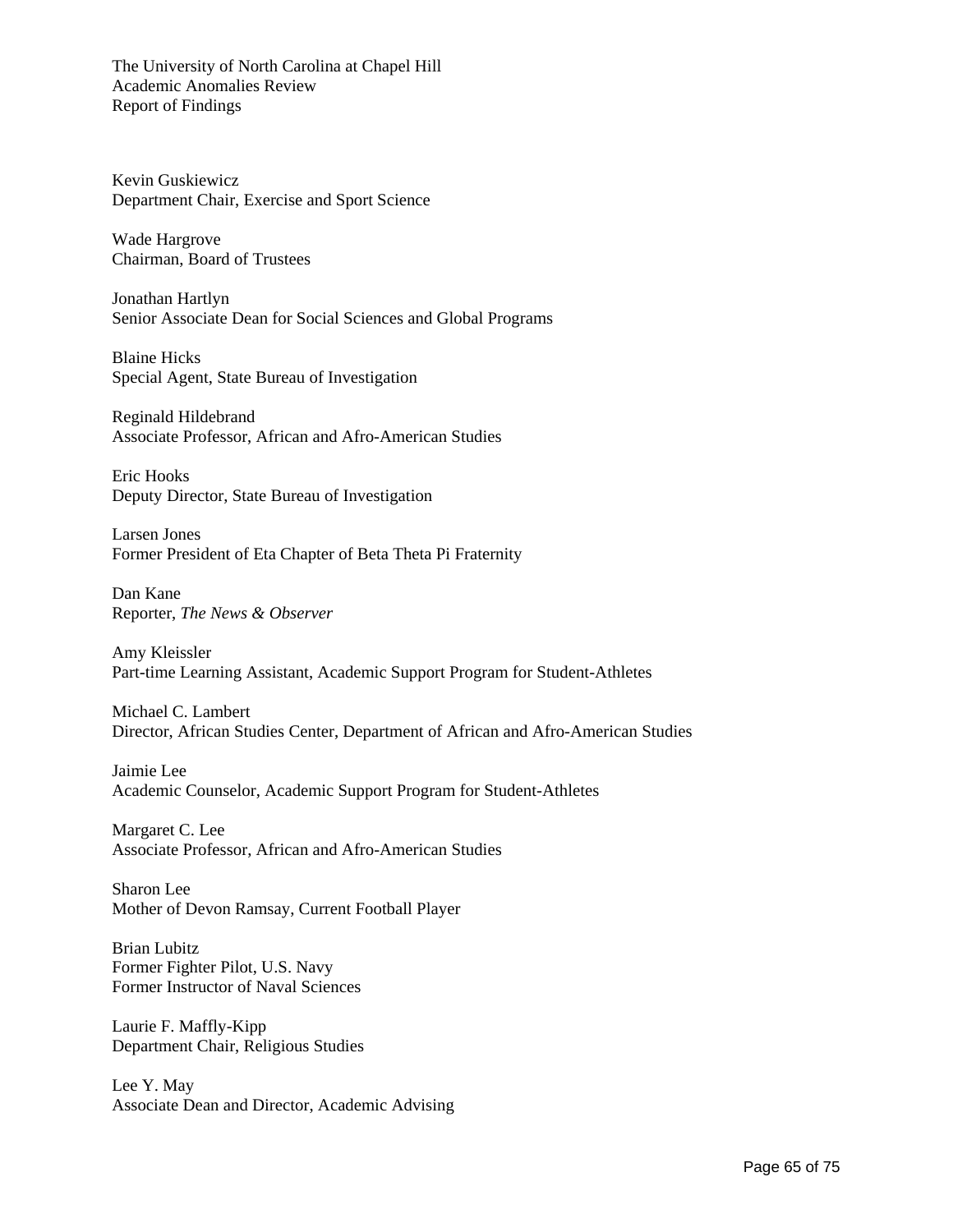Timothy J. McMillan Senior Lecturer, African and Afro-American Studies

Robert Mercer Special Assistant for Operations, James M. Johnston Center for Undergraduate Excellence Former Director of Academic Support Program for Student-Athletes

Dennis Mumby Department Chair, Communication Studies

Alphonse Mutima Adjunct Assistant Professor, African and Afro-American Studies

Scott Myers Visiting Lecturer, Communication Studies

Julius Nyang'oro $17$ Former Chair of the Department of African and Afro-American

Kym Orr Academic Counselor, Academic Support Program for Student-Athletes

Robert F. Orr Attorney Former North Carolina Supreme Court Justice

Tia Overstreet Academic Counselor, Academic Support Program for Student-Athletes

Bobbi A. Owen Senior Associate Dean for Undergraduate Education

Andrew J. Perrin Associate Professor of Sociology Member, Faculty Athletic Committee Former Member and Chair, Faculty Educational Policy Committee

Della Pollock Distinguished Term Professor, Communication Studies Acting/Interim Director, Study of American South, Center

Robert Porter Lecturer, African and Afro-American Studies

l

<sup>&</sup>lt;sup>17</sup> Governor Martin placed a phone call to Dr. Nyang'oro, who did not answer the call or respond to a message requesting an interview.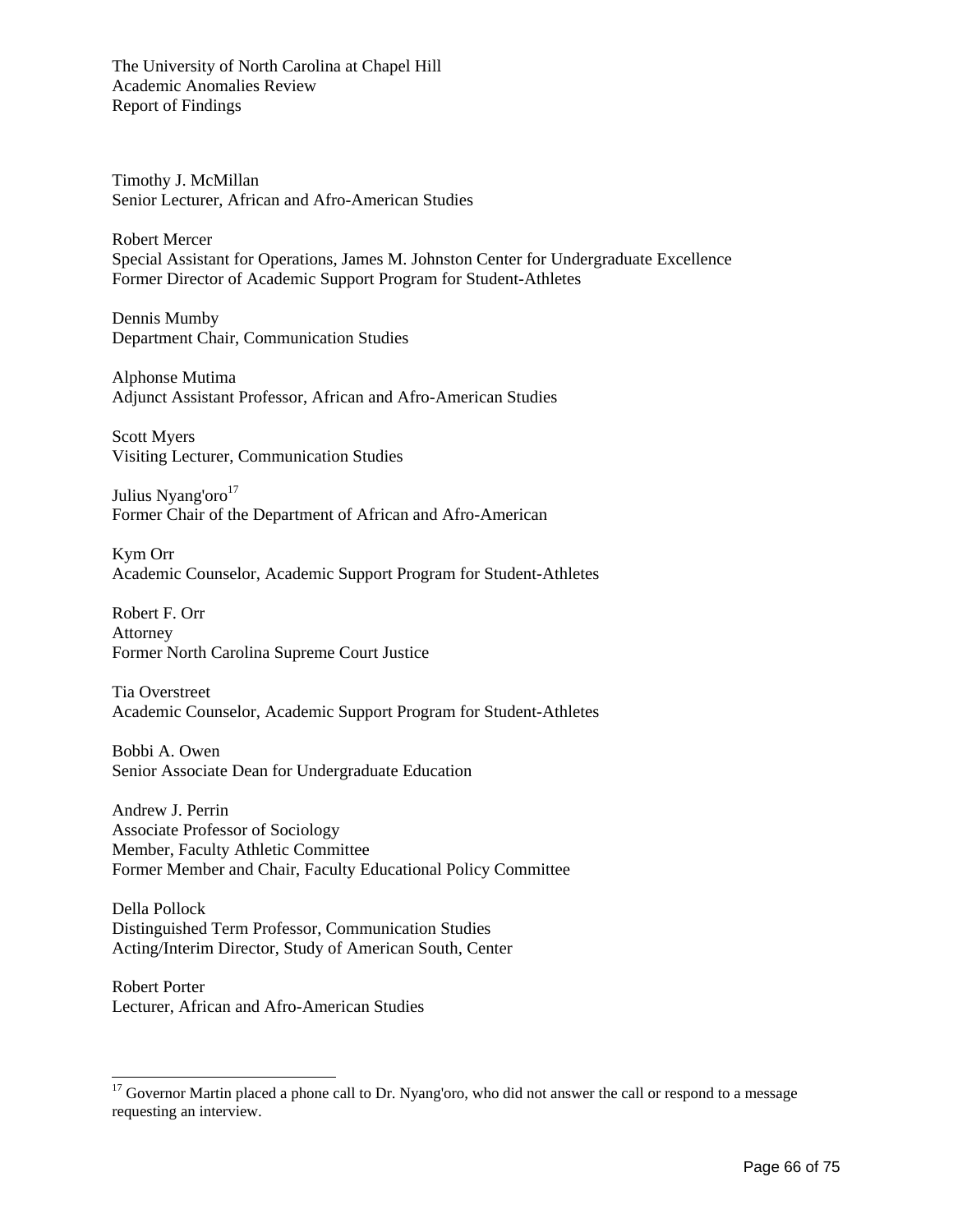David J. Ravenscraft Fulton Global Business Dist Prof, Kenan-Flagler Business School

Charlene Regester Associate Professor, African and Afro-American Studies

Wally Richardson Associate Director, Academic Support Program for Student-Athletes

Walter C. Rucker Associate Professor, Department of African and Afro-American Studies

Eunice Sahle Chair, Department of African and Afro-American Studies Associate Professor, Global Studies Curriculum and Department of African and Afro-American Studies

Erin C. Schuettpelz Chief of Staff, Office of the Chancellor

John P. Shoop Former Offensive Coordinator for Football

Jay M. Smith Associate Department Chair and Professor of History

Jeanne Smoot Former English Professor at NC State University, member of NCSU Faculty Athletic Committee

Patrick Snyder Current Student President of Eta Chapter of Beta Theta Pi Fraternity

Richard M. Southall Associate Professor, Department of Exercise and Sports Science

Leslie C. Strohm Vice Chancellor and General Counsel

Deborah Stroman Lecturer and Academic Advisor, Department of Exercise and Sports Science Chair, Faculty and Student Black Caucus

Holden Thorp Chancellor

Jennifer J. Townsend Associate Director, Center for Student Success and Academic Counseling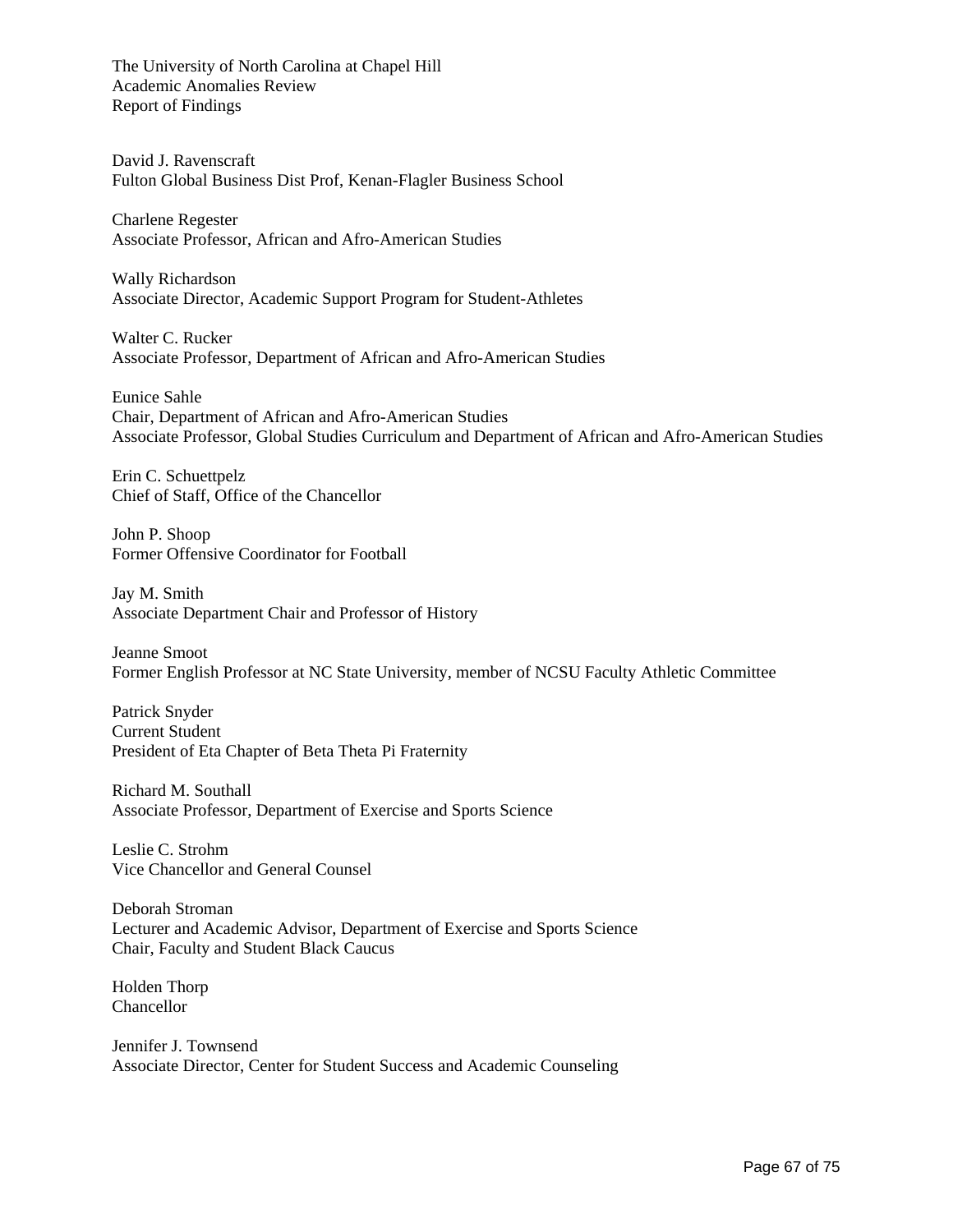Richard Vernon Assistant Department Chair, Romance Languages Senior Lecturer, Romance Languages

Deunta Williams Former Football Player

Mary C. Willingham Assistant Director, Center for Student Success and Academic Counseling

James R. Woodall District Attorney for Orange County, North Carolina

Harold Woodard Associate Dean and Interim Director, Academic Support Program for Student-Athletes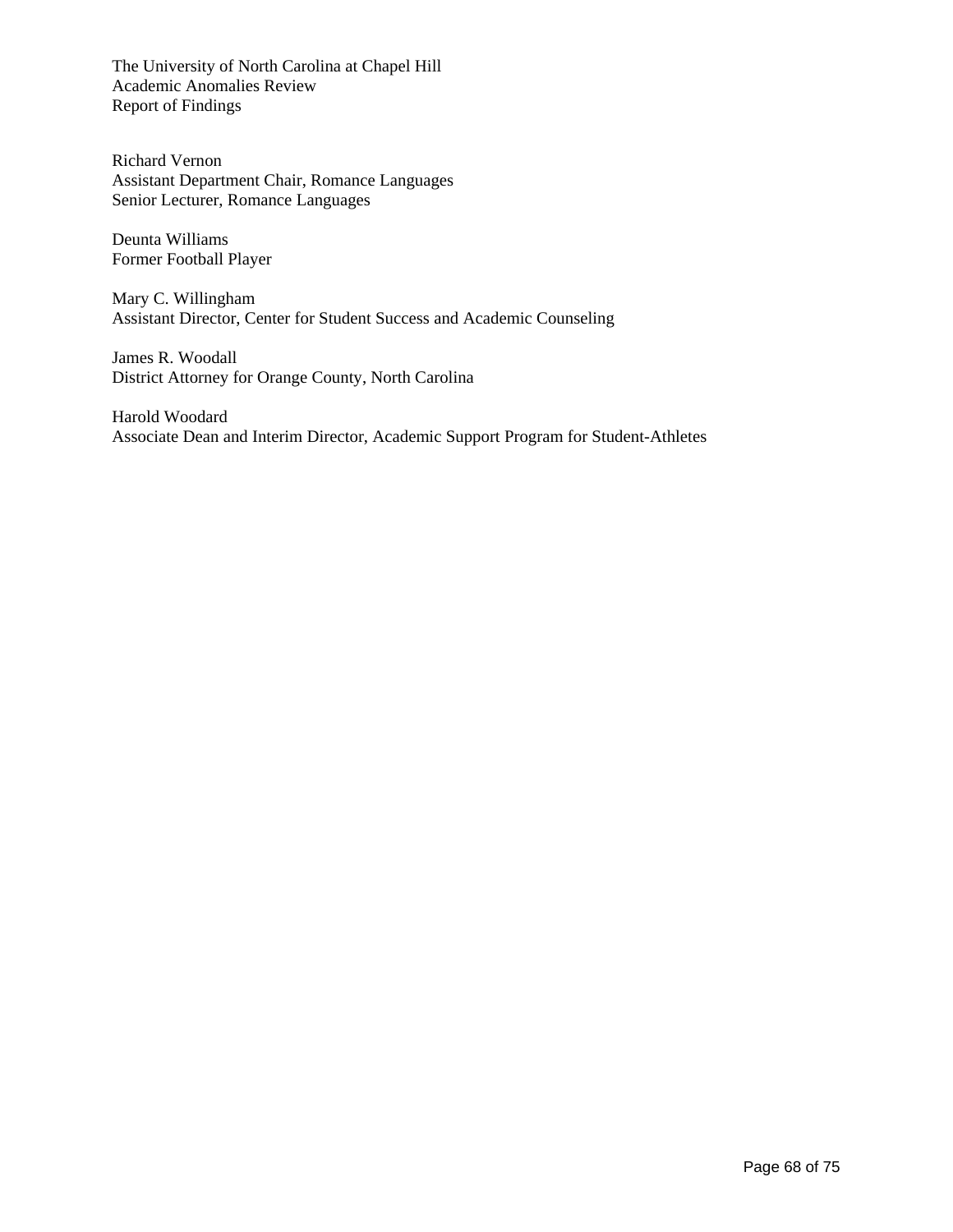# **Appendix B – High-Level Analytical Questions Considered**

The following questions informed our analytical procedures that served as the foundation for developing "red flags" indicators.

- 1. What instructors taught a relatively high number of courses in a given academic period?
- 2. What instructors are double booked (i.e., have courses at the same location and time)?
- 3. What course sections did not have an assigned instructor? What course sections did not have an assigned meeting time, day, or location?
- 4. What course sections had small enrollment totals or enrollment totals greater than the enrollment maximum?
- 5. In what courses did students receive higher grades relative to other courses?
- 6. In what majors did students receive higher grades relative to other majors?
- 7. In what subjects and majors did students receive higher grades relative to other courses?
- 8. In what courses or majors do students often earn grades that are substantially higher than their overall GPA?
- 9. What instructors gave students higher grades on average?
- 10. What instructors gave certain student groups higher grades on average than other students?
- 11. What students or student groups took advanced level courses early in their academic careers? What grades did they receive?
- 12. What students or student groups have a high percentage of temporary grades and grade changes? What grades did they eventually receive (e.g., always up)?
- 13. What sport types (e.g., basketball, football, swimming, etc.) had grade changes?
- 14. What classes or majors issue a relatively high percentage of temporary grades and grade changes?
- 15. What was the rate of student-athletes' grade changes relative to the population? Were there classes where grade changes were given to student-athletes only when non-athletes were also enrolled?
- 16. What courses had a higher percentage of student-athletes, students of a certain gender or race, or students with other affiliations (e.g., Greek affiliations)?
- 17. What course sections had 100% student-athlete enrollment? What sport types (e.g., basketball, football, swimming, etc.) were represented in these classes?
- 18. What majors had a higher percentage of student-athletes, Greek organizations, and Residence Hall assignments?
- 19. What instructors had a higher percentage of student-athletes, Greek organizations, and Residence Hall assignments?
- 20. What students or student groups (e.g., student-athletes and sub-groups of athletes such as football and basketball vs. non-football and non-basketball) took a relatively higher number of independent study classes during an academic career or during a given term?
- 21. What instructors taught a relatively high number of independent study classes?
- 22. What courses were taught as independent study in AFRI/AFAM?
- 23. Did the rate of independent studies change over time in AFRI/AFAM (e.g., did the number of independent studies fluctuate from year to year, did courses designated as independent study suddenly get designated as lecture or vice versa, was there a significant change to the independent study rate in 2002 or 2004?)?
- 24. What classes have gates/restrictions (e.g., prerequisite courses)?
- 25. What courses have a relatively high percentage of adds? At what point during the term do they typically occur (e.g., beginning, midterm, and end)?
- 26. What students or student groups have a high percentage of adds? At what point during the term do they typically occur (e.g., beginning, midterm, end)?
- 27. How many students took elective independent study courses that were not required for their major curriculum of study?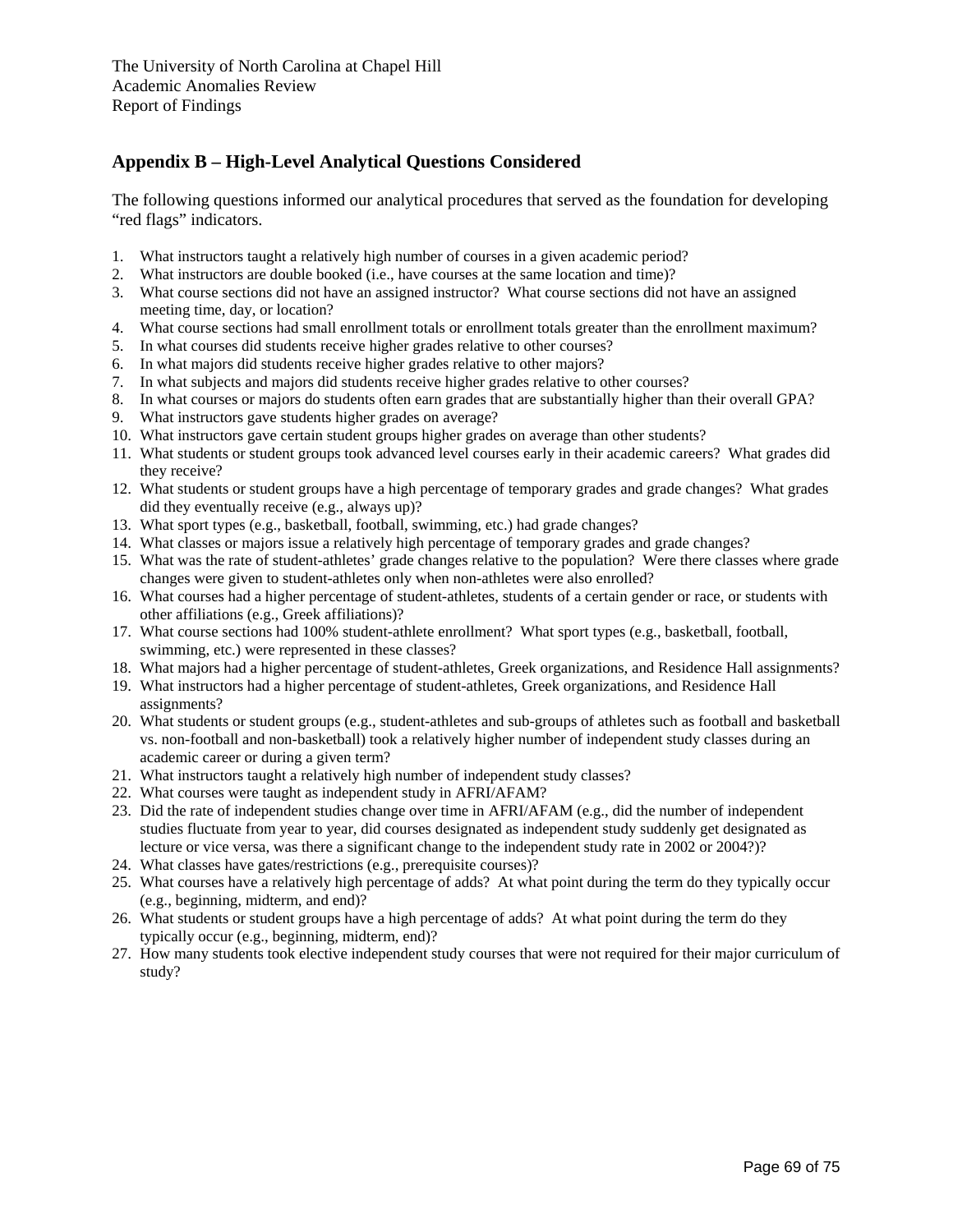University of North Carolina at Chapel Hill Academic Anomalies Review Report of Findings

#### **Appendix C – Governor Martin's Remarks to Trustees**

Summary Presentation of Findings on Academic Anomalies The University of North Carolina at Chapel Hill December 20, 2012

Chancellor Thorp President Ross

Members of the Board of Trustees Members of the Board of Governors

Ladies and gentlemen:

I am here to present the results of a four month Review of Academic Anomalies within this University. Our report of over 100 pages will be distributed after it is summarized for its vital points in these opening remarks.

I am joined by colleagues from the advisory firm of Baker Tilly, with whom I have worked closely and admiringly on this project. Raina Rose Tagle is a Partner of Baker Tilly, and has had constant overall guidance of their work. Matthew Dankner has been here more than I have, as the direct liaison with the massive data resources available and with our interviewees.

Earlier this year, a chain of evidence starting from one plagiarized term paper led an internal committee (*Hartlyn-Andrews Review*) to discover a pattern of academic anomalies in one department. During a span from summer 2007 through summer 2011 there had been 54 courses offered in the Department of African and Afro American Studies (AFRI/AFAM) that were called "aberrant" or "irregularly taught." This was found to be associated solely with the chairman of the Department, Professor Julius Nyang'oro, and the then Departmental Administrator, Deborah Crowder, although others were unwittingly compromised, but innocent. We were asked by Chancellor Thorp to find out when this mischief began, and why; and to see if anything like it had occurred in other departments.

Of course, I could not say "No" to his request, although my mind lingered on the old story of the fellow about to be tarred and feathered and run out of town on a rail. He said, "If it were not for the honor of the thing, I would just as soon walk!"

Well, I thought at first that it would be interesting to see who else would be asked to serve on the committee with me. [Pause] It turned out that I was the committee. I remembered an old saying that the nice thing about a committee of one is that it's easy to get a quorum, but hard to find a consensus!

With Baker Tilly being a professional advisory firm, and with my having no loyalties for or against this institution, he expected us to be independent and thorough. With that in mind, we began with a general attitude of caution, if not suspicion, regarding any view we received that could not be corroborated. We studied the internal reviews and numerous news accounts. Then we interviewed 86 individuals, most at our initiative, but some at theirs:

- Former student-athletes,
- Other undergraduates, current and former (including leaders of two fraternities),
- Faculty, staff, and top administrators (current and former),
- Coaches, advisers, counselors, and tutors.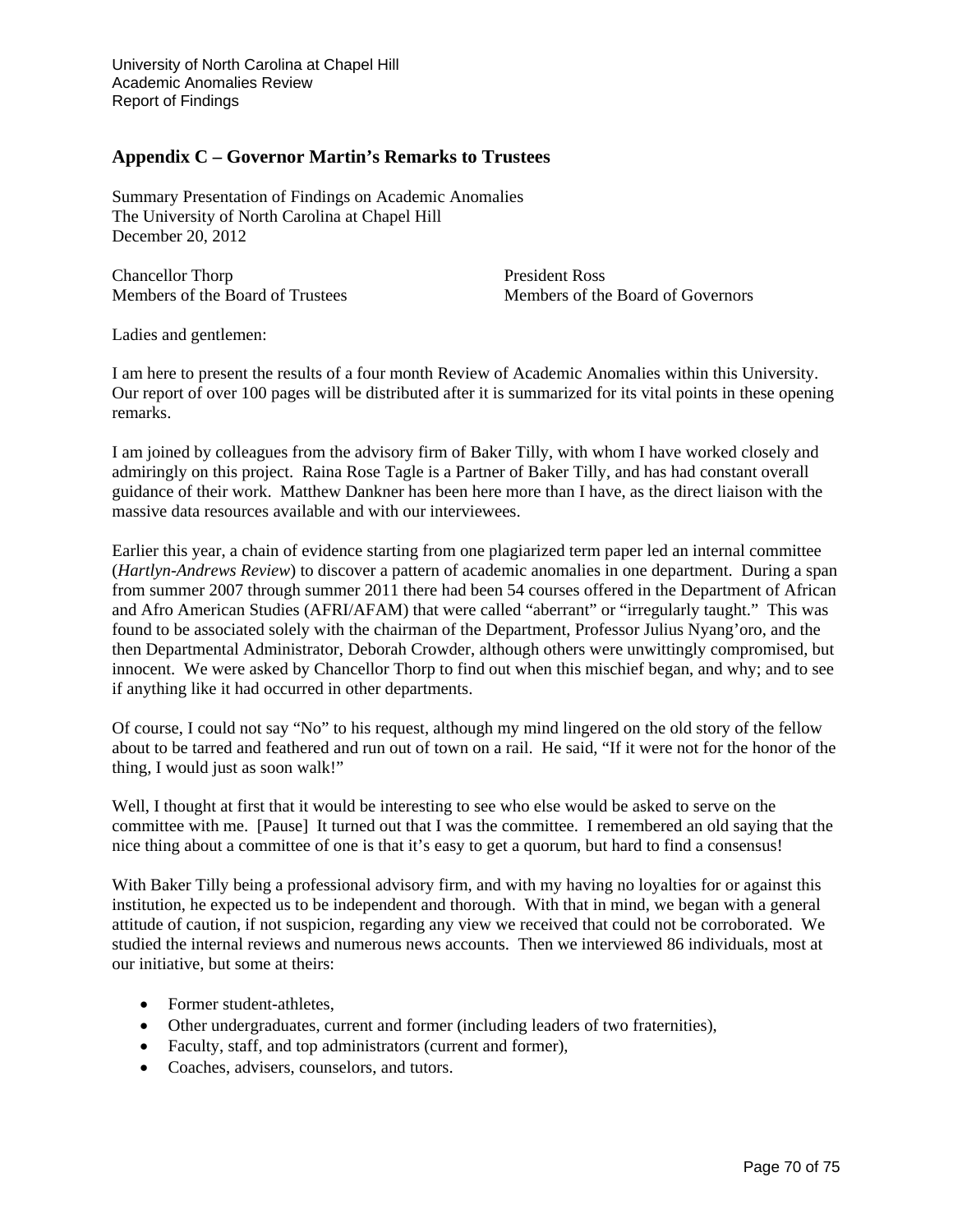In addition, we conducted a computer search of every course in every department, taught by every instructor, with grades and grade changes for every student, going back as far as useful electronic data are available, back to 1994. That included:

- $\bullet$  172,580 course sections,
- From 12,715 instructors,
- For 118,611 individual undergraduates.

That required processing almost five million data elements.

I can assure you that, in every respect, cooperation was impeccable and our access was unrestricted. We heard a number of additional opinions and observations, but limited our Findings to those we could corroborate.

#### **CONCLUSION**

This was not an athletic scandal. It was an academic scandal, which is worse; but an isolated one.

#### **FINDINGS**

- 1. As the internal Hartlyn-Andrews Review surmised, the anomalous courses in the AFRI/AFAM Department did not begin in 2007, the first year of their Review, but had been in play well before that. We believe we have detected the first example of a course approved and listed as a Lecture Course which was in fact a single "term paper course." With no prior foreshadowing, it suddenly occurred in fall 1997, a few months after the twin curricula of African Studies and Afro American Studies became a new, free standing department. Professor Julius Nyang'oro had become chair of the African Studies and Afro American Studies curricula in 1992.
- 2. We also discovered an earlier variant. While analyzing courses listed as "Independent Studies," we found a dozen or so for which the signature of the instructor of record was not authentic, and appear to have been forged without authorization.
- 3. We found nothing like any of this in any other course of any other department of the University. It was a unique malpractice, endemic to AFRI/AFAM. We did find some curious features in six other departments, but each had a rationally acceptable explanation and did not defraud students of its avowed educational purposes.
- 4. Within AFRI/AFAM, no other faculty member was involved culpably or unethically, other than Chairman Nyang'oro and Administrator Crowder. Eight other professors were unwittingly and indirectly compromised in dozens of instances in which someone else signed their signatures to Grade Rolls and Grade Changes, without their authorization to do so. Let me repeat that for emphasis: Our evidence shows that no other AFRI/AFAM instructor was responsible for such wrongdoing. They were innocent. This Department has endured a year of unmitigated Hell arising from the implied guilt by association, and the rumors and jokes at their expense. They had nothing to do with creating this monster, or serving its demands. They deserve your support and thanks for their enduring grace under fire. We discovered that a couple of faculty members did glimpse an indication that something was out of order, but not enough to suspect anything like the raw magnitude of the abuse.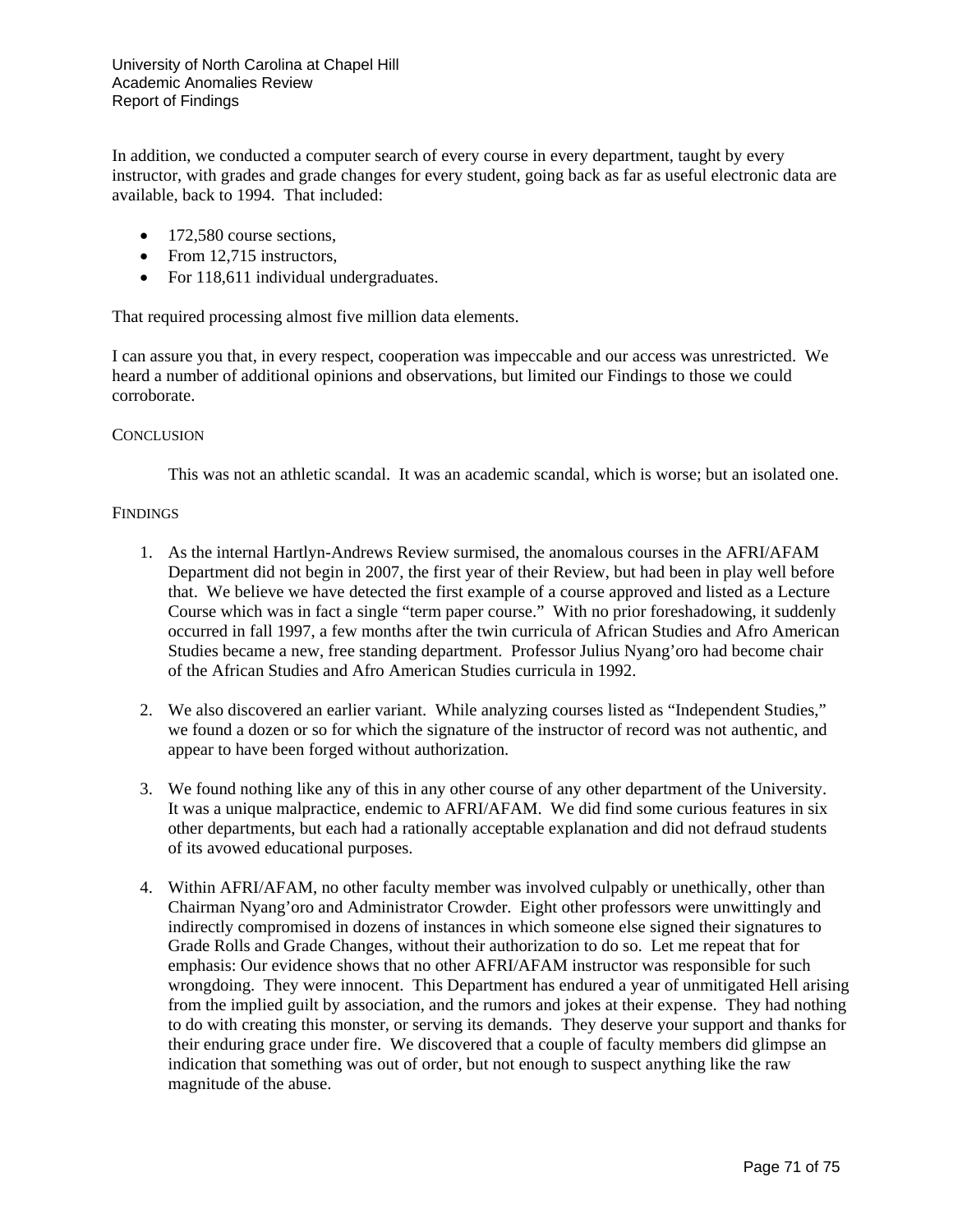- 5. The four innocent AFRI and AFAM instructors who were most frequently exploited in this scheme were all non-tenured at the time. That appears to be a shrewdly calculated utilization of the only departmental faculty whose status might keep them quiet in fear of losing their jobs. For example, one instructor of record would be told to sign the Grade Report for 20-30 or more students in Independent Studies, only 2-3 of whom he would personally supervise. That was not unique, because a number of other academic departments used that same shortcut, which was not against policy at the time. But then, someone else would sign their name on Grade Changes, without authorization or any right to do so. That part was unique.
- 6. Now, I want you to look at a graph showing the annual trend of enrollments for the anomalous lecture courses, with a separate line for fall, spring and combined summer sessions. This slide continues what we call Type 1 and Type 2 anomalies: sections that were listed and approved as lecture courses, but which have all the earmarks of what are popularly called "term paper courses." Type 1 means the instructor of record disclaims having any responsibility for the course or the grades. Here, you can see clearly that the beginning of this academic impropriety appeared for the first time in the fall semester 1997, immediately after the AFRI/AFAM curricula received departmental status. Its incidence came and went for a few years, almost absentmindedly . . . or perhaps testing the waters.

Notice that these "term-paper courses" rapidly expanded in the fall of 2003. Enrollments in these anomalous lecture sections far exceeded enrollments in Independent Studies. For some unknown reason, this practice subsided by the summer of 2007, the beginning of the period reviewed by Hartlyn-Andrews. They found, as did we, that it almost ceased after the summer of 2009, when Department Administrator Deborah Crowder retired. Thereafter, only an occasional term paper course appeared under sponsorship of Professor Nyang'oro.

7. This second chart shows graphically how the overuse of courses listed as "Independent Studies" began modestly, and then grew to astonishing proportions before plummeting to just one such course per term in 2006, and disappearing in the summer of 2009, when administrator Crowder retired. We cannot confirm that all of these Independent Studies course sections were defective, because the instructor of record is not always available to us. So this slide shows all suspect Independent Studies enrollments that were caught by our computer analysis. What it clearly shows is that there was an inordinate abuse of what should have been legitimate Independent Study experience, because the numbers are far more than could ever be supervised by the 9-14 instructors of the department. According to our earliest electronic data, this anomalous practice of overloading instructors with this kind of Independent Studies was already evident in the fall of 1994, but on a relatively small scale. It gained traction and confidence from 1997 (when departmental status was secured) through 2001.

In 2005-2006, these excessive Independent Studies enrollments had subsided to 223. This was offset in the anomalous lecture courses, which soared to 175. Now it is interesting to note that in April 2002, the Faculty Committee on Athletics received a report on Independent Studies during the previous academic year, 2000-2001, which found nothing yet amiss, and noted that the percentage of student-athletes taking Independent Studies was only moderately higher than among the rest of the undergraduates. After that point, the practice of enrolling Independent Studies rose dramatically, spiking in 2003-2006.

The Faculty Athletics Committee again became acutely concerned in November 2006, when Auburn University reported a single professor with an unmanageably large number of students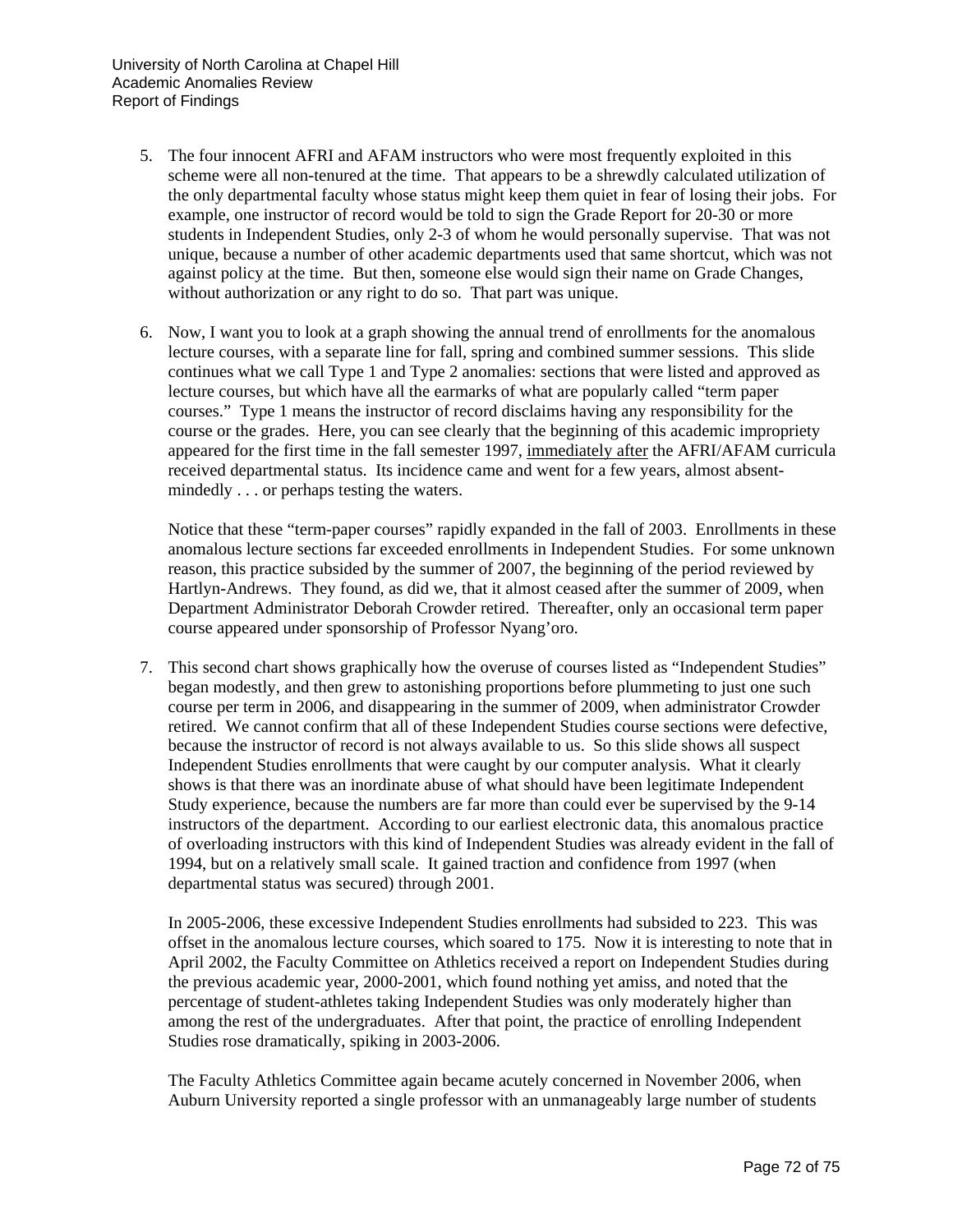doing "Directed Readings." By that time, the abusive practice had subsided to modest levels, and raised no serious concerns. In part, the trick had been shifted to Type 1 and Type 2 Lecture Courses that did not meet.

- 8. Enrollments in these courses were never restricted to student-athletes, although in a few instances their proportions exceeded 40, occasionally reaching a very high percentage . . . and occasionally very low. These raw numbers per course were not always large, and the probability exists that there would be some with a majority of athletes, and some with none, which was indeed the case. The typical proportion of student athletes was on the order of 30%, which arguably is not out of line, considering the personal interest of some athletes in these topics. That point would appear to satisfy one NCAA requirement that courses offered to student athletes must also be offered to non-athletes, and vice versa.
- 9. In general, grade changes do not appear to be isolated or reserved for student-athletes.
- 10. The total number of all course sections offered in AFRI/AFAM over this 18 year span was over 1,992. The total number of Type 1 and Type 2 anomalous lecture courses was 167. The total enrollment within the department during this span was over 66,584; while the total enrollment in these dubious lecture courses was 4,194 (or 6.3%).
- 11. We were unable to discern a clear motive for establishing and offering these perverse and anomalous courses. The evidence is consistent with one hypothesis that these courses were provided for the primary purpose of enlarging the department's enrollment, as a factor for increasing its allotted faculty positions. As a generality, no one was paid extra for having more than the normal number of these courses. There is no evidence that anyone outside of the Department office was active in its instigation and continuance. I believe personally that the big money from television contracts does distort values of collegiate sports programs; but we found no evidence that it was a factor in these anomalous courses. Despite what one might imagine, there is no evidence the Counselors, or the students, or the coaches had anything to do with perpetrating this abuse of the AFRI/AFAM curriculum, or any other.
- 12. As far as regular course requirements were concerned, and as far as NCAA eligibility requirements were concerned, there were many other ways (within the rules) to get high grades to boost one's GPA. Many departments offer courses for which 80% or more of the students enrolled receive A's and B's. Some have built reputations that considerable academic rigor is required for these grades, but it is known to Counselors (and Fraternities) which instructors are relatively easier. That is not unique here, and need not involve anomalous courses.
- 13. It is not surprising that some fraternities maintain files indicating the courses and instructors that are regarded as relatively easy for high grades at every college. Social media are full of it. It turns out that at least two Carolina fraternities were not familiar with the AFRI/AFAM anomalous lecture courses that did not require attendance.
- 14. On two occasions (in 2002 and 2006) leaders of Academic Support for Student-Athletes brought to the Faculty Athletic Committee their concerns about students taking nominally lecture courses that did not meet and only required one 20-page term paper, and other forms of questionable independent study. These courses became the subject of the Hartlyn-Andrews Review, but at the time these concerns were dismissed with reassurances that instructors had wide latitude how to teach a course. Thereafter, no questions need be raised about the pedagogic presentation of any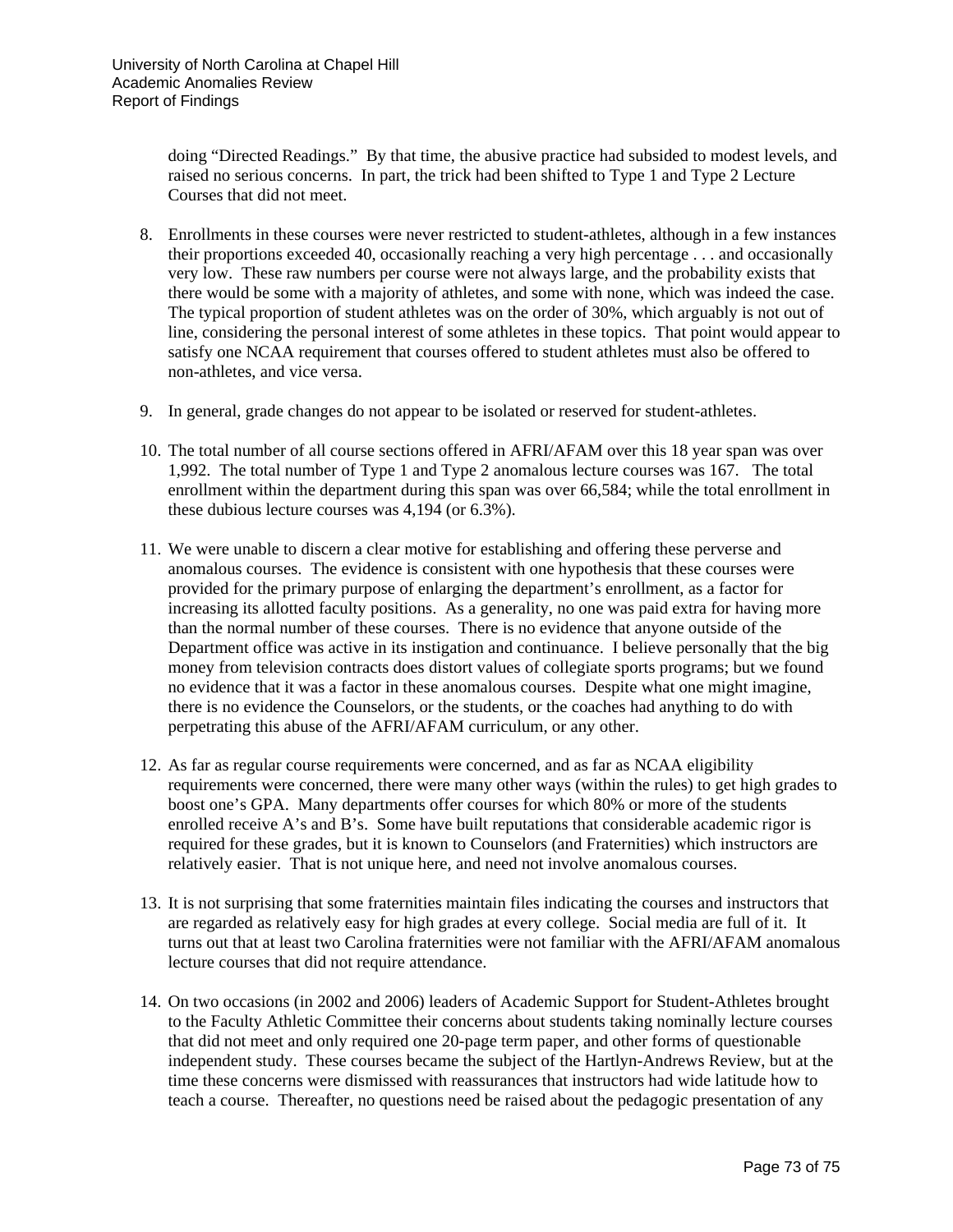course, and Counselors felt that if it was offered by the Faculty, it was inherently legitimate and available for student-athletes and others to enroll.

15. There has been some attention to various courses that are taught in a regular, acceptable manner, but which have a reputation for high grades for all students, or almost all. This was the focus of one course section of Naval Science 302 (Weapons) offered in spring 2007. We checked that out, and found that the course was not irregularly taught. It was characterized as having considerable rigor and mathematical content, but did indulge the fashionable practice here and at most colleges of awarding high grades for everyone who completes the assignments. The instructor, a former Navy fighter pilot, had been concerned with disrespectful graffiti on the walls of the classroom building, and personally recruited those he considered student leaders to experience the value of the course, and that included six basketball players. We saw no harm or abuse in that, aside from the uniformly high grades, a practice that was reformed by succeeding NAVS 302 instructors.

I will close by sharing with you my astonishment at the growing trend among faculty at most institutions in America to award high grades to all but a few students. Back in the day, when I was teaching undergraduates, it was normal that the national average of all grades was approximately C+ (a 2.5 GPA). For some reason, this has steadily risen to 3.3 GPA, even higher if you take out mathematics and the physical sciences, which still maintain their integrity with averages of 2.5 GPA.

It is as if the instructors are unwilling or unable to distinguish between good performance and great performance, or maybe want to help weaker students get admitted to graduate and professional schools. In my opinion, this is part of the cultural malaise in higher education that looked the other way when one or two launched the pattern of anomalous courses here that we have examined. The mutual mantra (The Inverse Golden Rule of Academia) is: I won't question how you teach and grade your courses, if you won't question mine.

This was justified by some as Academic Freedom, a system originally for protecting the jobs of instructors whose personal political and social views were unpopular. In my view, for anyone to offer phantom courses that don't meet is not academic freedom, but academic misconduct. I am pleased to tell you that there is a growing minority of faculty here who are pressing for reforms against this insidious grade inflation. Grade Inflation is aptly named, for it devalues the academic currency of higher education. So you can count me on the side of the reformers, before grades get devalued to where they mean nothing.

We were asked to get to the bottom of this academic misconduct, and we have done everything in our power to do so. It is always possible that we missed something that got through our computer screen and our interviews. We could not duplicate for 1994-2012 the meticulous work of the Hartlyn-Andrews Review, because they had students and tutors and instructors available, which was not always possible for us. What we did was to take the characteristic traits of the 54 courses captured by their Review, and fashion them into a powerful filter with which to "red flag" courses from the earlier period. That missed a few courses that they caught, because we only screened those where an instructor had an excessive number of courses listed. But what we found was astonishing in its enormity, especially from 2002 through 2006.

We could not examine early term papers for plagiarism, because those papers are not retained. In fact, it would not be reliable to check for plagiarism a draft that was on the computer of the tutors, because there is no way to tell whether that was the final draft as submitted to the instructor. So that was beyond us.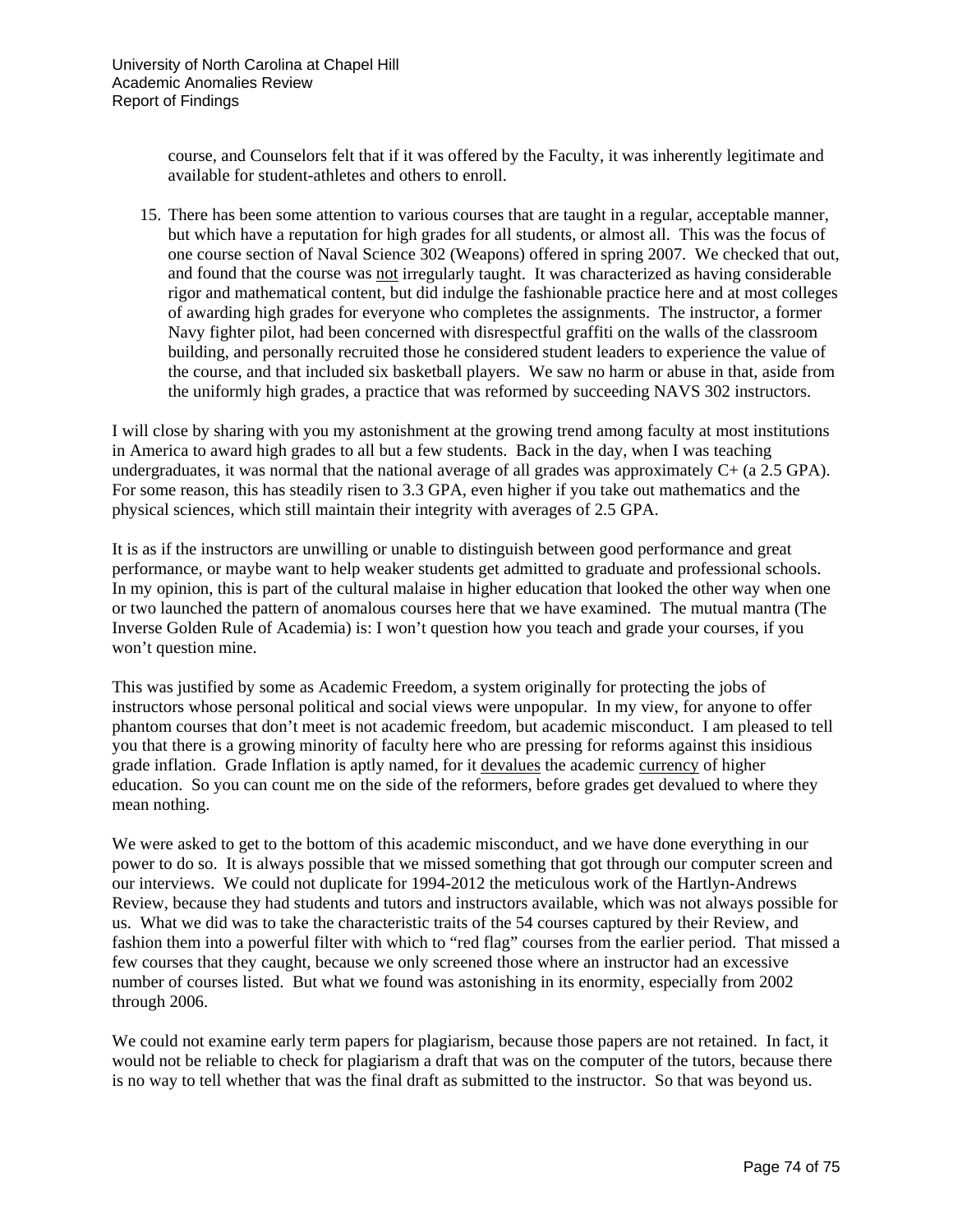What was not beyond us is straight forward:

- Did we find when this mischief began? Yes, in fall 1997.
- Was the practice pervasive across this department? No, it was isolated to no more than two officials.
- Did it extend to other departments? No, it was isolated within this one department. It did not metastasize.

This concludes the summary of our report.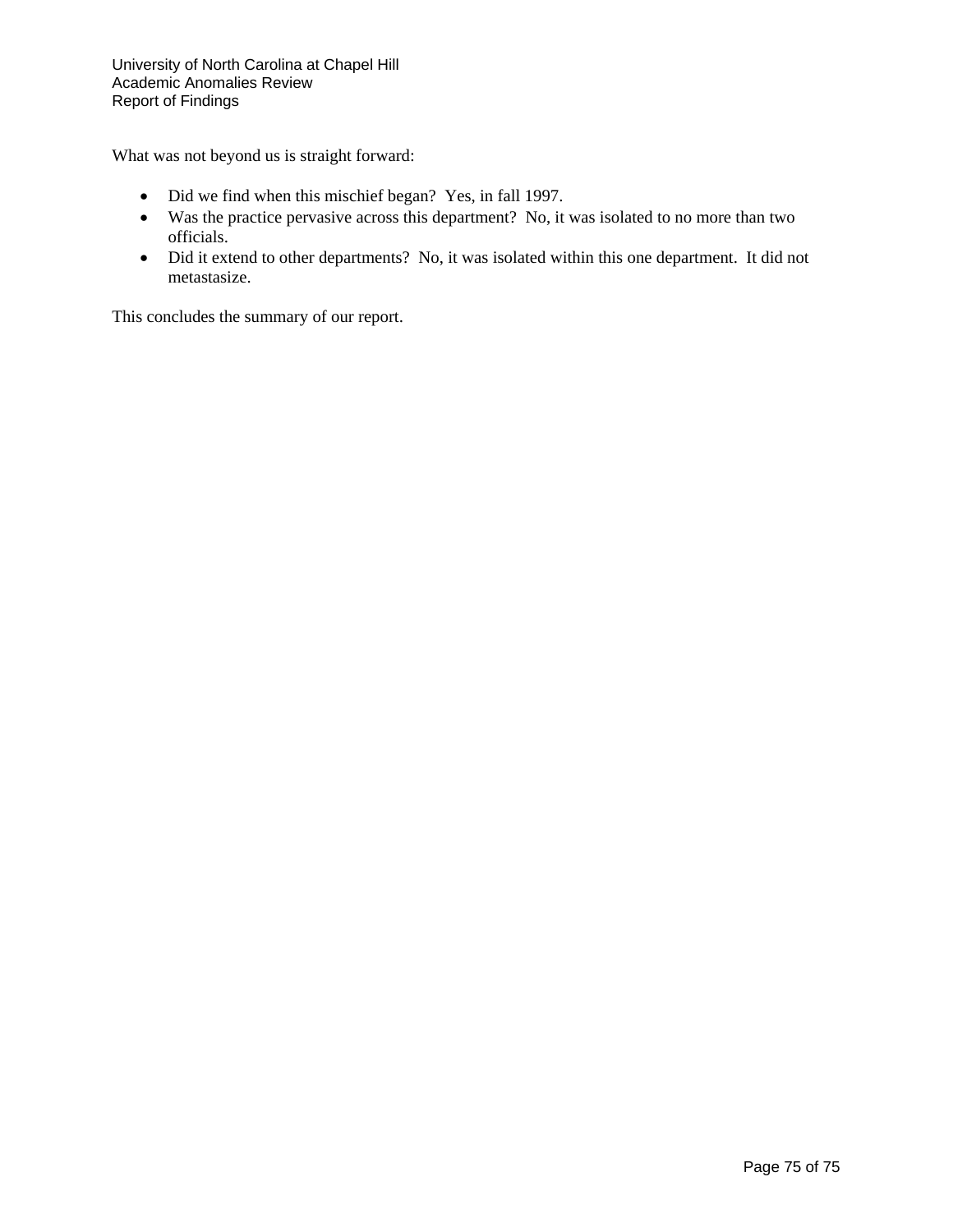

# THE UNIVERSITY of NORTH CAROLINA<br>
at CHAPEL HILL

# The University of North Carolina at Chapel Hill Academic Anomalies Review Report Addendum

Prepared by James G. Martin, Ph.D. Former Governor of North Carolina

Assisted by Baker Tilly

January 24, 2013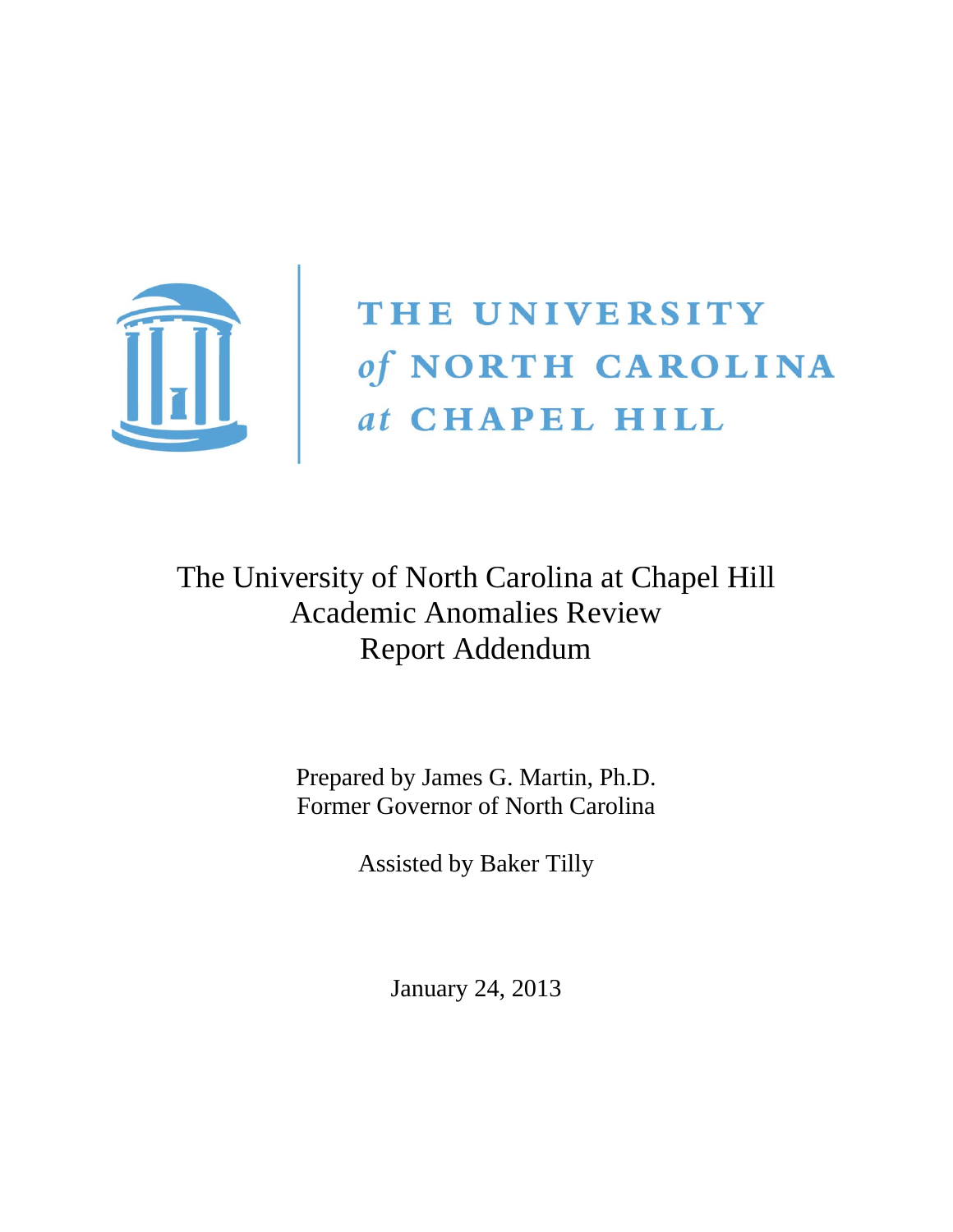January 24, 2013

The Board of Trustees Chancellor Holden Thorp The University of North Carolina at Chapel Hill

Ladies and Gentlemen:

In follow-up to my December 19, 2012, Academic Anomalies Review Report of Findings, I transmit to you this Report Addendum in response to the request for specific information that supports our findings regarding student-athlete enrollments in the Department of African and Afro-American Studies (the Department). The Addendum details the enrollment composition of the anomalous courses and grade changes that were identified via the review that I performed with the assistance of Baker Tilly. To prepare this Addendum, our team painstakingly incorporated redactions to the details from our Data Set of nearly 5 million data elements in order to protect individual students' privacy as required by the Family Educational Rights and Privacy Act.

Our review, conducted over the course of four months, was not a simple, straightforward analysis, and the data cannot be interpreted in a simple manner. We applied over 133 analytical procedures to assess the relationships between and among various data elements, reviewed course records for 720 course sections that warranted closer examination, and interviewed 84 individuals, including faculty members and other relevant parties.

Our prior statements that student-athlete enrollments were "consistent" in a number of respects summarized our extensive analysis indicating that student-athlete enrollments related to anomalous courses and grade changes in the Department were reflective of patterns noted elsewhere in the Department and other departments. As this Addendum further describes, the "clustering" patterns shown in student-athlete enrollments in anomalous courses are repeated in other cluster groupings of "cleared" courses, both in and outside of the Department.

The findings of our review were frustrating to some in that they pointed to inappropriate behavior on the part of only two individuals. We stand behind these findings. As I shared with you on December 20, enrollments in anomalous courses and unauthorized grade changes were never restricted to a particular type of student affiliation. In a few instances, student-athlete proportions reached a very high percentage, and occasionally were very low. These raw numbers per course were not always large, and the probability exists that there would be some course sections with a majority of student-athletes, and some with none, which was indeed the case.

Sincerely,

James G. Martin, Ph.D.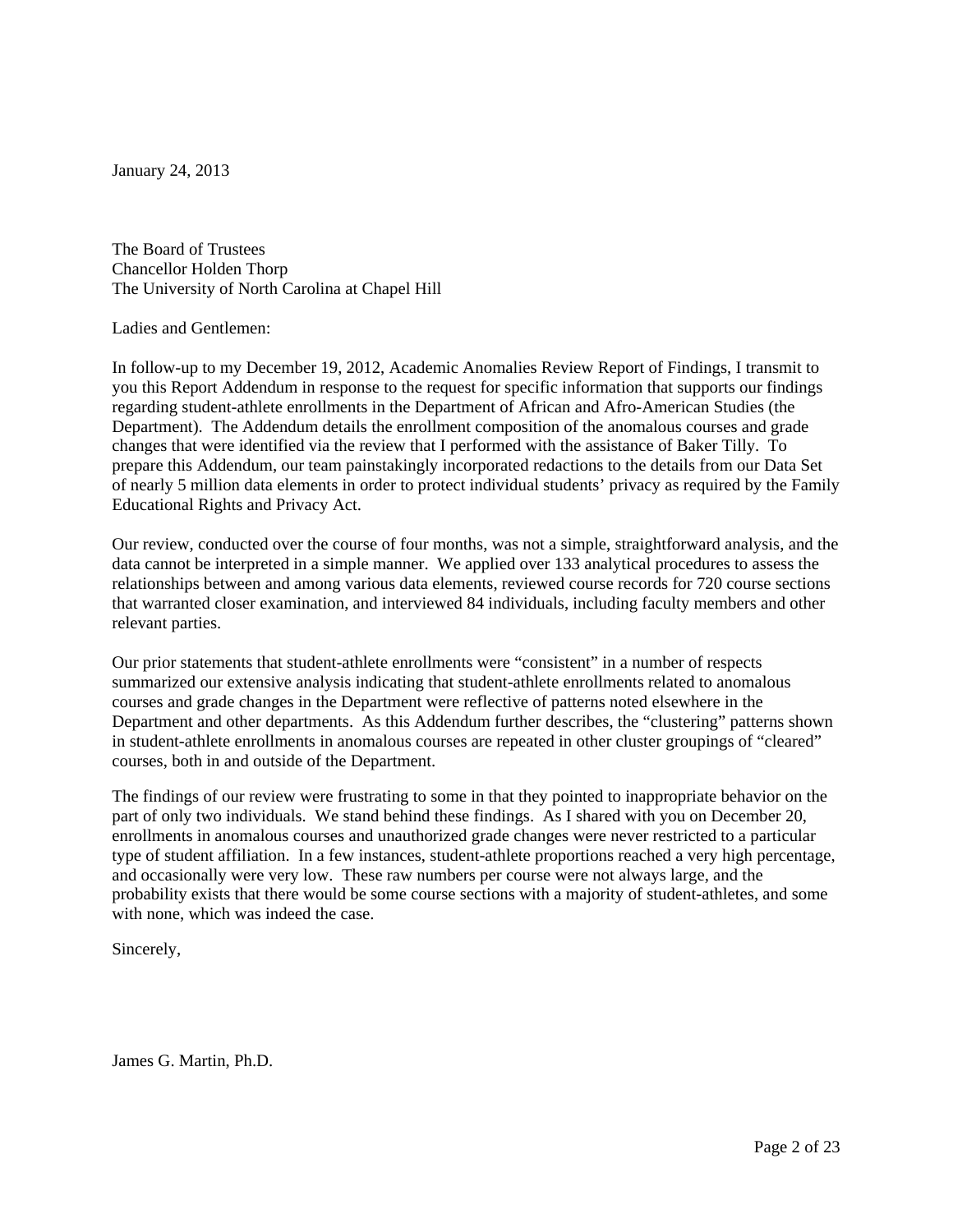#### **Overview**

This Addendum to the Academic Anomalies Review Report of Findings, dated December 19, 2012, provides additional data related to specific course sections that were reported as academic misconduct or potentially anomalous, as well as data related to unauthorized and suspected unauthorized grade changes. It details the course sections that were identified as anomalous, provides more specifics regarding grade changes, and highlights selected student affiliation data. In order to protect students' privacy, we redacted information that represented fewer than six students<sup>1</sup>.

An athletic scandal led to the initial discovery of "serious anomalies" related to the course offerings and methods of instruction within the Department of African and Afro-American Studies (the Department). How could we state that the findings of our review represent not an athletic scandal, but an academic scandal? As illustrated in this Addendum, the proportion of student-athletes in anomalous course sections varied widely, ranging from none to all. Many student-athletes enrolled in courses in the Department, as did many non-athlete students. Unauthorized and suspected unauthorized grade changes affected both student-athletes and non-athlete students. We concluded that these anomalies were academic in nature because many undergraduates were affected, no evidence was found of any other parties' involvement in making these anomalous courses available, and the decentralized University-wide academic environment created an opportunity for an administrator and a department chair to schedule classes and change grades with limited oversight.

Student-athletes were not the primary beneficiaries of these course sections. Non-athlete student enrollments in anomalous course sections exceeded student-athlete enrollments; non-athlete students comprised approximately 55% of the anomalous course sections. Additionally, only 26% of the total student-athlete enrollments in the Department were in anomalous courses. The opportunity to enroll in these anomalous course sections was equally available to all students. The student-athlete enrollment patterns noted in anomalous courses (e.g., "clustering") are repeated in other cluster groupings of "cleared" course sections, both in the Department as well as in other departments at the University.

<sup>&</sup>lt;sup>1</sup> We based this approach on *The Optimal Reference Book: Revisions to FERPA Guidance*, published by ESP Solutions Group, which has advised state-level education agencies and the U.S. Department of Education on best practices for data quality, confidentiality, and reporting, as follows: "We recommend a minimum of between three and five students per cell for public reporting of sensitive data, such as achievement scores." "Higher minimum cell sizes are selected to ensure greater protection of individual student's personal information." "According to numbers reported on state agency web sites, North Carolina and Texas do not report cell sizes fewer than 5, Oregon and Wisconsin fewer than 6, Pennsylvania, Washington, Wyoming, Michigan, Florida fewer than 10, and Colorado and Delaware fewer than 16."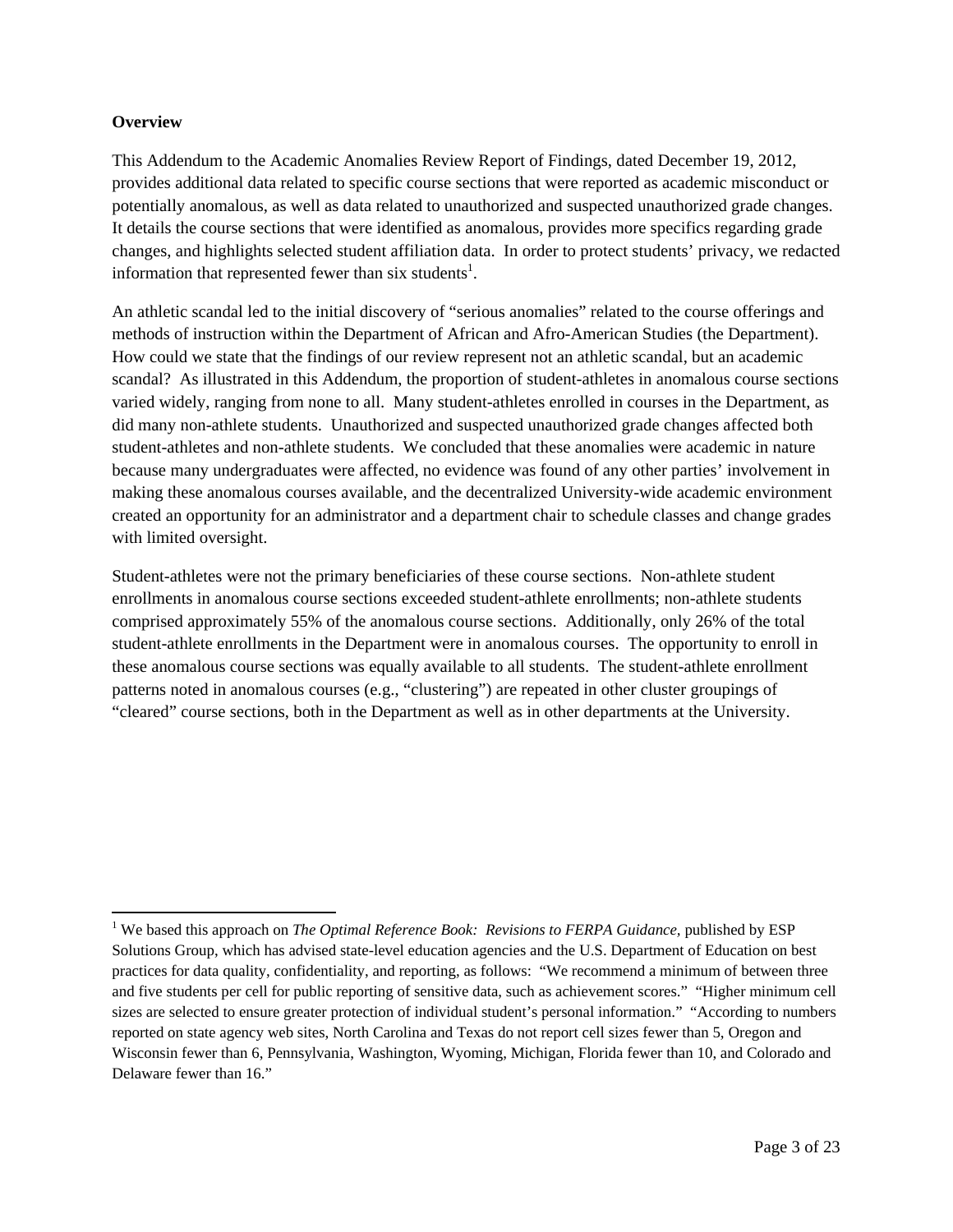#### **Family Educational Rights and Privacy Act**

We used the information presented herein to ascertain certain characteristics of, and demographic information for the students enrolled in, each course section. The review team received unfettered access to the University's databases and other sources of course records, including all personally-identifiable information requested – whether protected by the Family Educational Rights and Privacy Act (FERPA) or the North Carolina State Personnel Act. To protect the individual rights of students, we have redacted from this Addendum all data related to groups of five or less students. Cells with redacted information are indicated with an asterisk (\*). While all data cannot be shown due to these privacy considerations, all totals and averages account for the redacted information.

#### **Data Included in this Addendum**

All reported data was sourced from electronic course records containing personally-identifiable information for all 172,580 course sections with undergraduate students enrolled across the entire University from the Fall semester of 1994 through the Fall semester of 2012 (the Data Set). Timing differences between the Data Set and the census data used in prior public disclosures, differences between hard copy and electronic course records, and refinement of analysis and assumptions since other information was reported have resulted in some differences between the data in this Addendum and data previously reported or publicly disclosed. These differences were not material to the analysis and conclusions in this Addendum nor in prior reports and disclosures.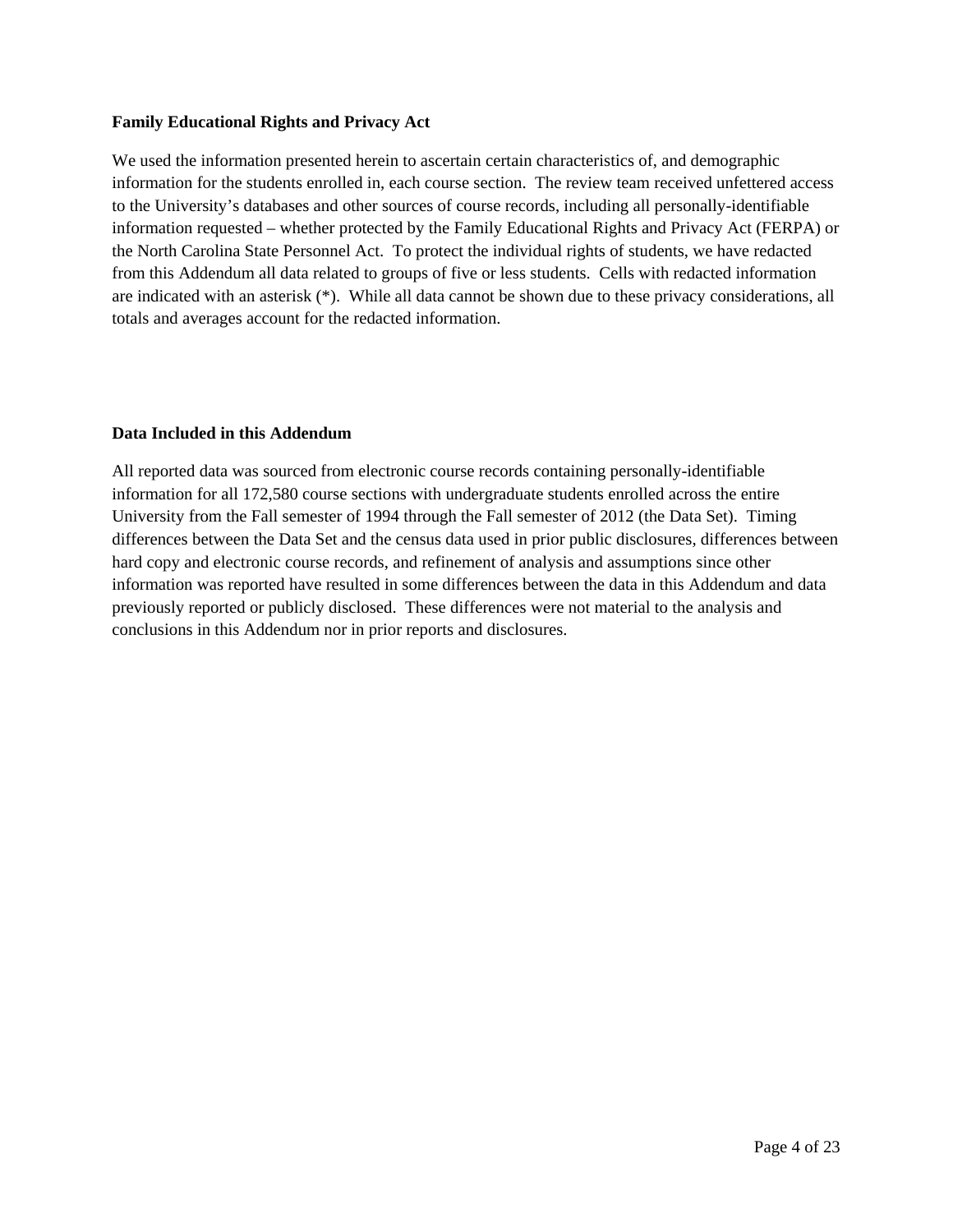#### **Summary of "Clustering" Analysis**

To analyze the consistency of student-athlete enrollments in anomalous course sections, we assessed whether similar enrollment patterns in "cleared" courses existed elsewhere, in both the Department as well as in other departments. We have stated that the percentage of student-athletes enrolled in anomalous course sections was consistent with the percentage of student-athletes enrolled in all courses offered by the Department. However, it is critical to understand that the term "consistent" does not in all cases mean "equal," due to the enrollment of student-athletes within "cluster groupings" of course sections throughout the University. Our analysis indicated that student-athlete enrollments are not typically

*It is critical to understand that the term "consistent" does not in all cases mean "equal," due to the enrollment of student-athletes within "cluster groupings" of course sections throughout the University. Our analysis indicated that student-athlete enrollments are not typically distributed equally across all course sections in a department.* 

distributed equally across all course sections in a department. One reason for this is that the timing of only some course sections matches student-athletes' schedules for practices and games. Through our analysis, we noted the existence of similar student-athlete enrollment patterns in "cleared" course sections in the Department as well as in other departments in the University, as further detailed below.

We identified 172 anomalous course sections from Fall 2001 to Summer II 2012. For the same time period in which anomalous course sections were identified and student-athlete data was available<sup>2</sup>, we specifically identified another cluster grouping of 172 course sections within the Department that were found to have no anomalies (i.e., "cleared" course sections) and contained a similar proportion of studentathlete enrollments as the anomalous course sections (i.e., some course sections had no student-athlete enrollments, some course sections had high or all student-athlete enrollments, and some had similar percentages of student-athlete enrollments). We noted that the percentage of student-athlete enrollments in this grouping of "cleared" course sections in the Department was generally consistent with the studentathlete enrollments in anomalous course sections in the Department (i.e., student-athletes comprised 44.9% of the total student enrollments in the anomalous course sections and comprised 48.9% of the total student enrollments in a similarly distributed cluster grouping of 172 cleared course sections). During this same time period, student-athlete enrollments comprised 16% of total student enrollments in the Department, but it is misleading to assume that student-athlete enrollments were distributed equally across all course sections in the Department, as this clustering analysis demonstrates.

Additionally, we identified student-athlete "clustering" in other departments with a high concentration of student-athlete enrollments. We specifically identified representative groupings of cleared courses that contained a similar proportion of student-athlete enrollments as the anomalous course sections. We noted that the percentages of student-athlete enrollments in these groupings of cleared course sections were generally consistent with the student-athlete enrollments in the anomalous course sections in the Department. Our analysis indicated that similar student-athlete clustering appeared in similar groupings of course sections in at least seven other departments.

<sup>&</sup>lt;sup>2</sup> The time period of the Data Set that included classifications of students began in 2001. Prior to that time, this information was available only in hard copy form.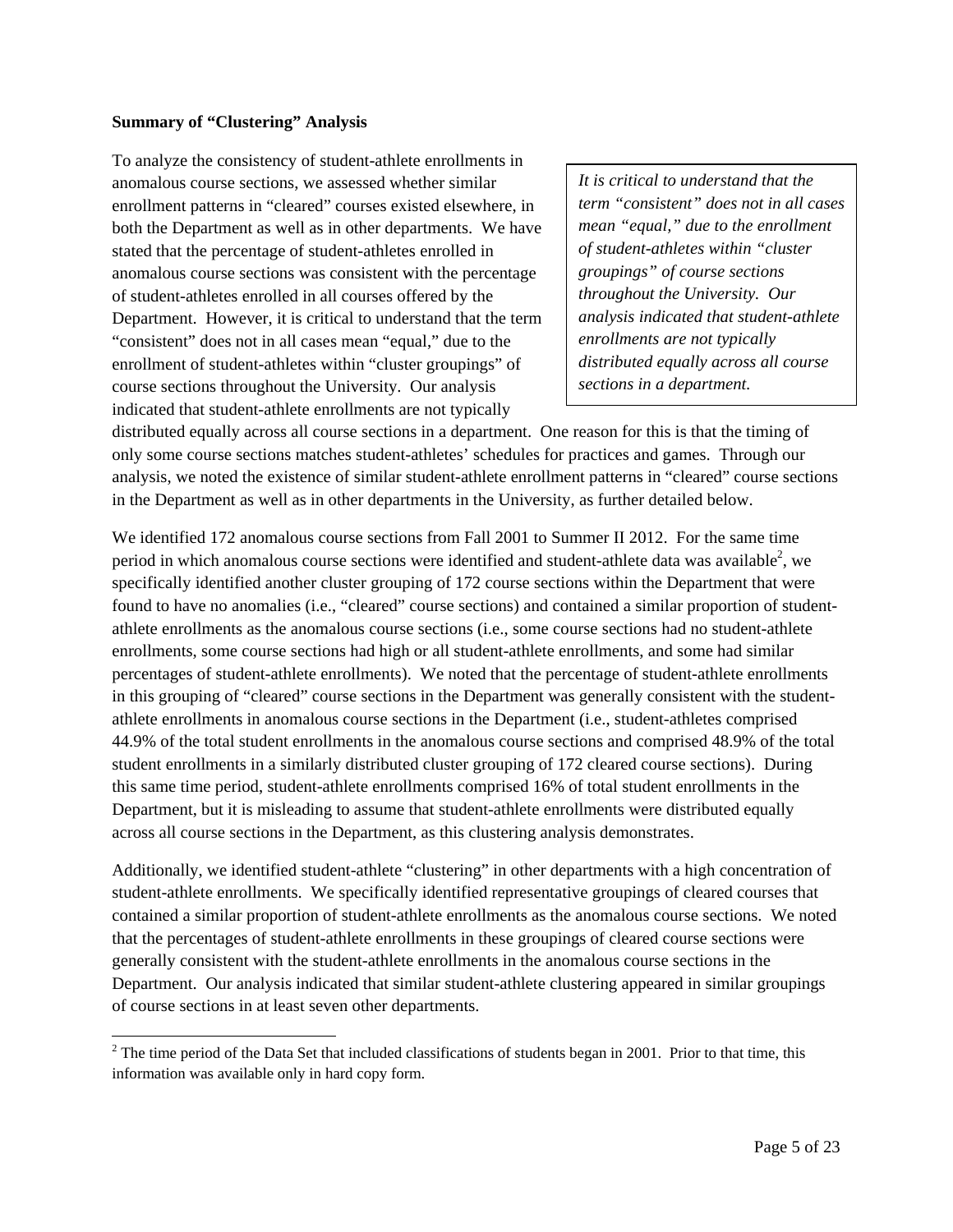*Figure A1* includes summary information related to the student-athlete enrollment in anomalous courses and the Department during the period of our review for which student-athlete data was available in our Data Set (from Fall 2001 to Summer II 2012). All references to "student-athletes" include both current and former student-athletes.

| <b>Figure A1</b> – Summary of Student-Athlete Enrollment and Course Section Data from Fall 2001 to Summer |  |  |
|-----------------------------------------------------------------------------------------------------------|--|--|
| <i>II</i> 2012                                                                                            |  |  |

|                                                                    | Type $1-$<br><b>Academic</b><br><b>Misconduct in a</b><br><b>Lecture Course</b><br><b>Section</b> | Type $2-$<br><b>Anomalous</b><br><b>Lecture Course</b><br><b>Sections</b> | Type $3-$<br><b>Anomalous</b><br>Independent<br><b>Study Course</b><br><b>Sections</b> |  |  |
|--------------------------------------------------------------------|---------------------------------------------------------------------------------------------------|---------------------------------------------------------------------------|----------------------------------------------------------------------------------------|--|--|
| # of anomalous course sections in                                  |                                                                                                   |                                                                           |                                                                                        |  |  |
| period for which student-athlete data<br>was available in Data Set | 32                                                                                                | 134                                                                       | 6                                                                                      |  |  |
| # of anomalous course sections with                                | 9                                                                                                 | 15                                                                        | $\overline{2}$                                                                         |  |  |
| only non-athlete student enrollments                               |                                                                                                   |                                                                           |                                                                                        |  |  |
| # of anomalous course sections with                                |                                                                                                   |                                                                           |                                                                                        |  |  |
| only (current and former) student-                                 | 7                                                                                                 | 14                                                                        | $\overline{0}$                                                                         |  |  |
| athlete enrollments                                                |                                                                                                   |                                                                           |                                                                                        |  |  |
| # student enrollments in anomalous                                 |                                                                                                   |                                                                           | 105                                                                                    |  |  |
| course sections (Fall 2001 through<br>Summer II 2012)              | 409                                                                                               | 2,883                                                                     |                                                                                        |  |  |
| % of student-athlete enrollments in all                            |                                                                                                   |                                                                           |                                                                                        |  |  |
| anomalous course sections in relation                              |                                                                                                   |                                                                           |                                                                                        |  |  |
| to total # of student enrollments in                               |                                                                                                   | 44.9%                                                                     |                                                                                        |  |  |
| anomalous course sections                                          |                                                                                                   |                                                                           |                                                                                        |  |  |
| % of student-athlete enrollments in a                              |                                                                                                   |                                                                           |                                                                                        |  |  |
| similar "clustered" grouping of cleared                            |                                                                                                   |                                                                           |                                                                                        |  |  |
| course sections within the Department                              |                                                                                                   | $48.9\%$ <sup>3</sup>                                                     |                                                                                        |  |  |
| in relation to total # of student                                  |                                                                                                   |                                                                           |                                                                                        |  |  |
| enrollments in the same cleared course                             |                                                                                                   |                                                                           |                                                                                        |  |  |
| sections within the Department                                     |                                                                                                   |                                                                           |                                                                                        |  |  |
| % of student-athlete enrollments in                                |                                                                                                   |                                                                           |                                                                                        |  |  |
| similarly clustered groupings of                                   | Between $44.0\%$ and $47.7\%$ <sup>4</sup>                                                        |                                                                           |                                                                                        |  |  |
| cleared course sections in departments                             |                                                                                                   |                                                                           |                                                                                        |  |  |
| outside of the Department in relation                              |                                                                                                   |                                                                           |                                                                                        |  |  |
| to total # of student enrollments in the                           |                                                                                                   |                                                                           |                                                                                        |  |  |
| same cleared course sections                                       |                                                                                                   |                                                                           |                                                                                        |  |  |

<sup>&</sup>lt;sup>3</sup> As student-athlete enrollments are not typically distributed equally across all course sections in a department, it would be misleading to compare the percentage of student-athlete enrollments in anomalous courses to the percentage of student-athlete enrollments throughout the entire Department. Instead, we noted that the percentage of student-athlete enrollments in a similarly clustered grouping of cleared course sections was generally consistent with the student-athlete enrollments in the anomalous course sections in the Department. <sup>4</sup> Our analysis indicated that student-athlete clustering that was generally consistent with the student-athlete

clustering in anomalous course sections also appeared in similar groupings of course sections in at least seven other departments.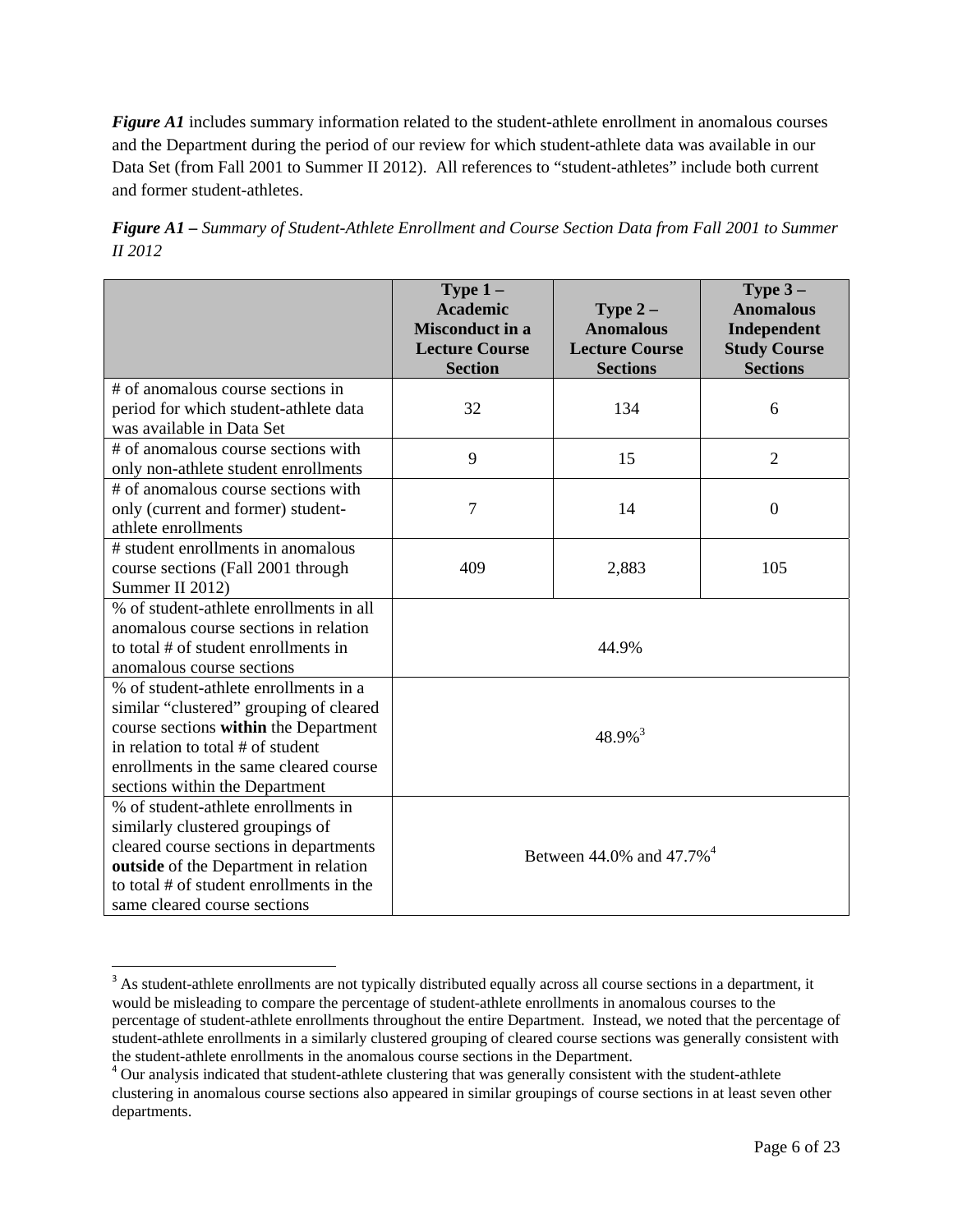# **Department Enrollment**

*Figure A2* shows total student enrollment in the Department by terms Fall 1994 through Summer II 2001. Student-athlete data was not available in our Data Set for this time period.

*Figure A2 – Total Student Enrollments within the Department from Fall 1994 to Summer II 2001* 

|                | <b>Total Course</b> |
|----------------|---------------------|
|                | Section             |
| Term           | <b>Enrollment</b>   |
| 1994 Fall      | 1,074               |
| 1995 Spring    | 1,116               |
| 1995 Summer I  | 149                 |
| 1995 Summer II | 144                 |
| 1995 Fall      | 986                 |
| 1996 Spring    | 1,222               |
| 1996 Summer I  | 155                 |
| 1996 Summer II | 144                 |
| 1996 Fall      | 1,245               |
| 1997 Spring    | 1,203               |
| 1997 Summer I  | 194                 |
| 1997 Summer II | 146                 |
| 1997 Fall      | 1,320               |
| 1998 Spring    | 1,240               |
| 1998 Summer I  | 239                 |

|                | <b>Total Course</b> |
|----------------|---------------------|
|                | <b>Section</b>      |
| <b>Term</b>    | <b>Enrollment</b>   |
| 1998 Summer II | 173                 |
| 1998 Fall      | 1,155               |
| 1999 Spring    | 1,293               |
| 1999 Summer I  | 278                 |
| 1999 Summer II | 246                 |
| 1999 Fall      | 1,300               |
| 2000 Spring    | 1,188               |
| 2000 Summer I  | 291                 |
| 2000 Summer II | 254                 |
| 2000 Fall      | 1,163               |
| 2001 Spring    | 1,489               |
| 2001 Summer I  | 370                 |
| 2001 Summer II | 251                 |
| Total          | 20,028              |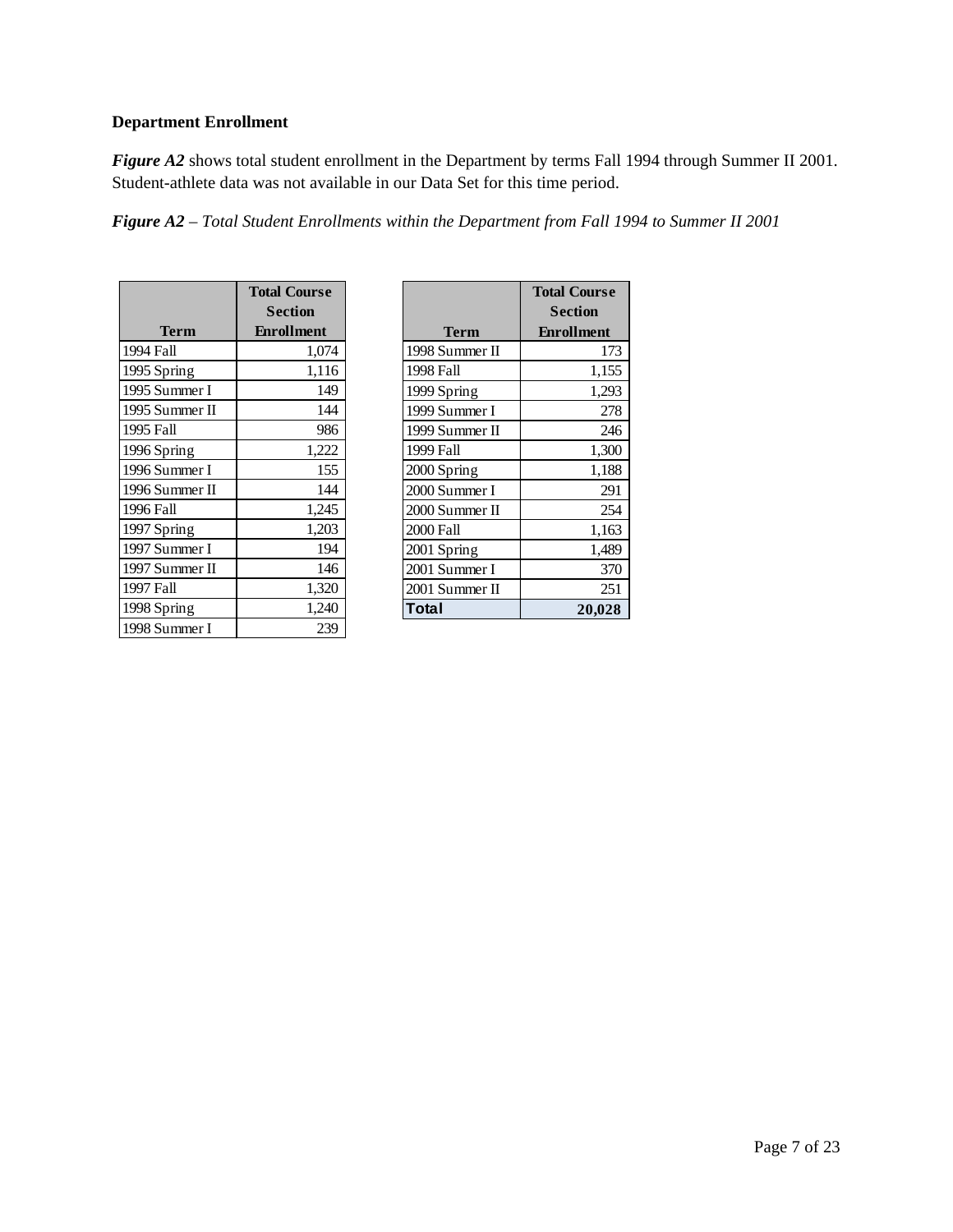*Figure A3* shows total student enrollment and student-athlete enrollment in the Department by term. Student-athlete enrollment information was available in our Data Set for the period of Fall 2001 to Summer II 2012. Redacted information is indicated with an asterisk (\*) to protect individual privacy. The numbers in all "student-athlete" columns include both current and former student-athletes.

|                | <b>Total Course</b><br><b>Section</b> | Student-<br><b>Athlete</b> |
|----------------|---------------------------------------|----------------------------|
| <b>Term</b>    | <b>Enrollment</b>                     | <b>Enrollment</b>          |
| 2001 Fall      | 1,363                                 | 183                        |
| 2002 Spring    | 1,335                                 | 193                        |
| 2002 Summer I  | 354                                   | 66                         |
| 2002 Summer II | 299                                   | 57                         |
| 2002 Fall      | 1,482                                 | 235                        |
| 2003 Spring    | 1,511                                 | 241                        |
| 2003 Summer I  | 350                                   | 82                         |
| 2003 Summer II | 335                                   | 59                         |
| 2003 Fall      | 1,503                                 | 259                        |
| 2004 Spring    | 1,617                                 | 318                        |
| 2004 Summer I  | 472                                   | 98                         |
| 2004 Summer II | 395                                   | 79                         |
| 2004 Fall      | 1,446                                 | 282                        |
| 2005 Spring    | 1,762                                 | 343                        |
| 2005 Summer I  | 436                                   | 61                         |
| 2005 Summer II | 310                                   | 53                         |
| 2005 Fall      | 1,577                                 | 303                        |
| 2006 Spring    | 1,513                                 | 307                        |
| 2006 Summer I  | 434                                   | 72                         |
| 2006 Summer II | 336                                   | 66                         |
| 2006 Fall      | 1,563                                 | 305                        |
| 2007 Spring    | 1,023                                 | 176                        |
| 2007 Summer I  | 340                                   | 88                         |
| 2007 Summer II | 350                                   | 120                        |
| 2007 Fall      | 1,114                                 | 170                        |

|                | <b>Total Course</b> | Student-          |  |  |
|----------------|---------------------|-------------------|--|--|
|                | <b>Section</b>      | <b>Athlete</b>    |  |  |
| <b>Term</b>    | <b>Enrollment</b>   | <b>Enrollment</b> |  |  |
| 2008 Spring    | 832                 | 116               |  |  |
| 2008 Summer I  | 337                 | 64                |  |  |
| 2008 Summer II | 258                 | 51                |  |  |
| 2008 Fall      | 1,056               | 149               |  |  |
| 2009 Spring    | 1,312               | 145               |  |  |
| 2009 Summer I  | 354                 | 104               |  |  |
| 2009 Summer II | 258                 | 71                |  |  |
| 2009 Fall      | 1,066               | 104               |  |  |
| 2010 Spring    | 1,036               | 122               |  |  |
| 2010 Summer I  | 335                 | 60                |  |  |
| 2010 Summer II | 160                 | 16                |  |  |
| 2010 Fall      | 1,338               | 119               |  |  |
| 2011 Spring    | 1,082               | 97                |  |  |
| 2011 Summer    | 457                 | 84                |  |  |
| 2011 Fall      | 1,218               | 130               |  |  |
| 2012 Spring    | 1,288               | 119               |  |  |
| 2012 Summer I  | 202                 | 20                |  |  |
| 2012 Summer II | 92                  | 5                 |  |  |
| <b>Total</b>   | 35,901              | 5,792             |  |  |

Student-athlete enrollments in a term varied widely as a percentage of total enrollments in the Department, ranging from a minimum of 5% to a maximum of 34%.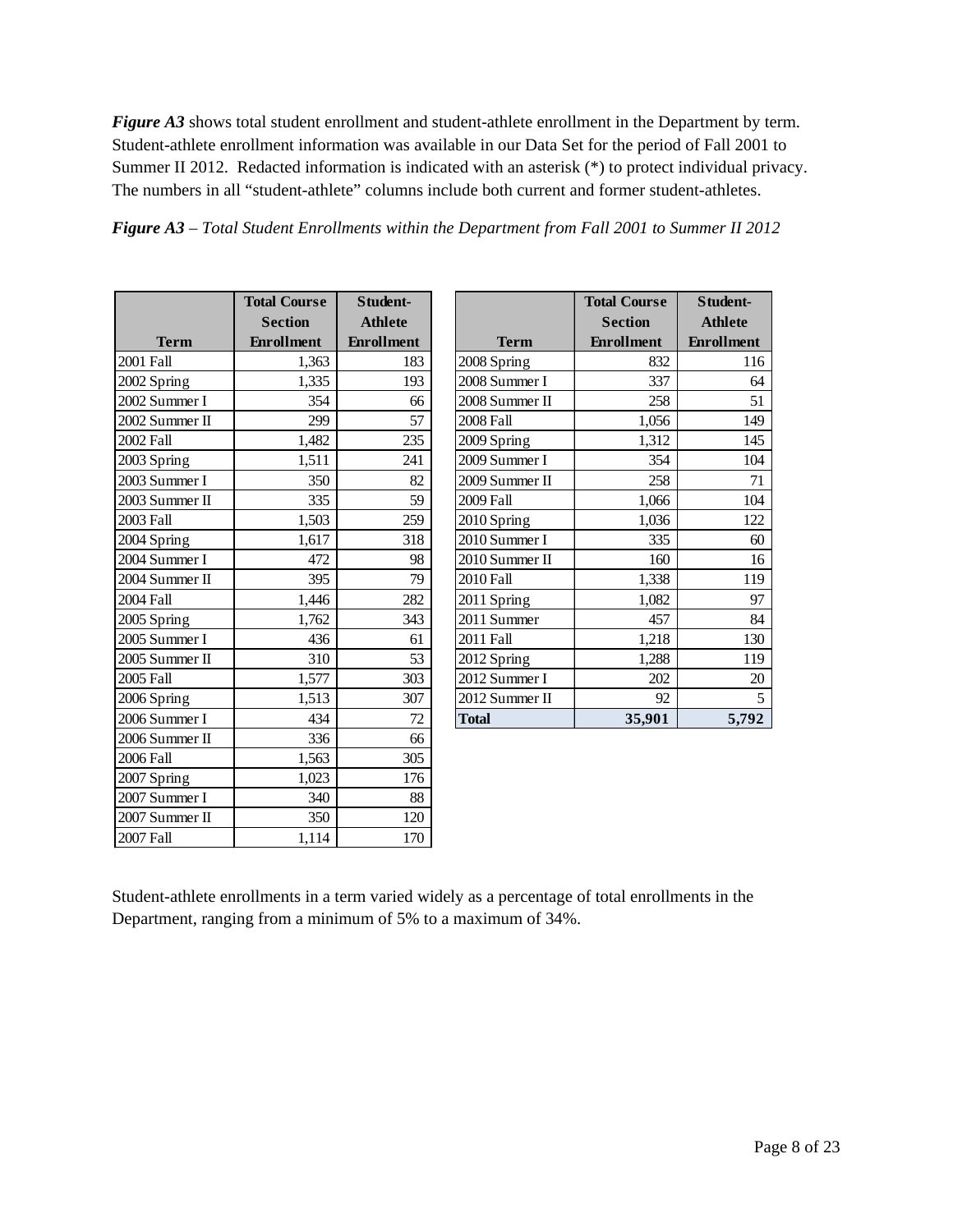# **Type 1 – Academic Misconduct in a Lecture Course**

*Figure A4* includes student enrollment in Type 1 course sections for the terms Fall 1994 through the Summer II 2001. Student-athlete data was not available in our Data Set for this time period.

*Figure A4 – Enrollment in Type 1 Course Sections from Fall 1994 to Summer II 2001* 

|                | Course Subject/       | <b>Total Course</b><br><b>Section</b> |
|----------------|-----------------------|---------------------------------------|
| Term           | <b>Number/Section</b> | <b>Enrollment</b>                     |
| 1997 Fall      | <b>SWAH001001</b>     | 24                                    |
| 1997 Fall      | SWAH003001            | 15                                    |
| 1999 Summer I  | <b>SWAH003001</b>     | 2                                     |
| 2000 Summer II | AFAM070001            |                                       |
| 2001 Summer I  | AFAM070001            |                                       |
| 2001 Summer I  | AFAM174001            | 2                                     |
| 2001 Summer II | AFAM070001            | 2                                     |
| Total          |                       |                                       |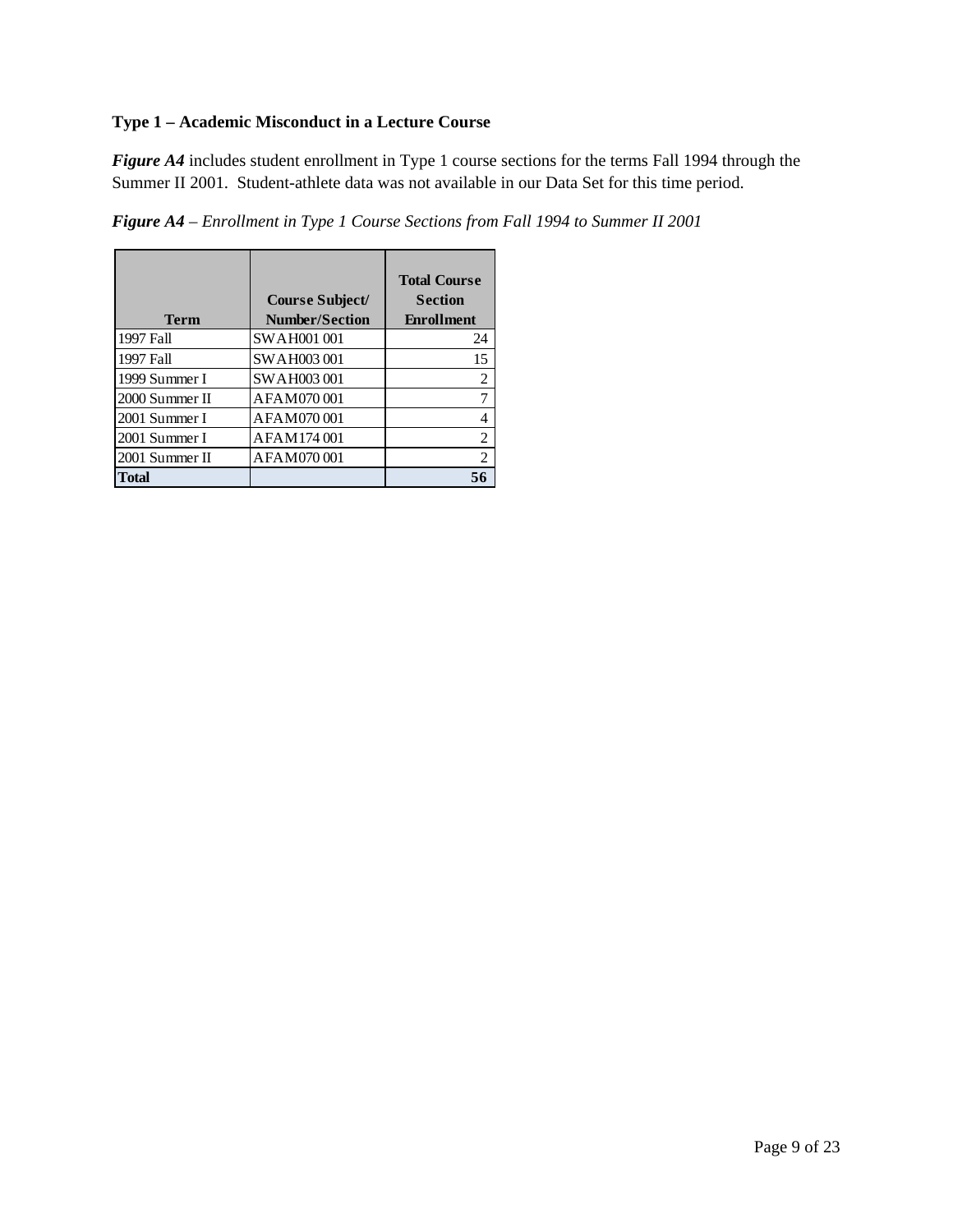*Figure A5* details Type 1 course sections for the terms Fall 2001 through Summer II 2012. The table includes total student enrollment and student-athlete enrollment by course section. Additionally, the table includes the grade point average (GPA) of all students enrolled, the GPA of student-athletes enrolled, and the GPA of non-athlete students in each course section.

|                |                       | <b>Total Course</b> | Student-          | <b>Total</b> | Student-            | <b>Non-Athlete</b>  |
|----------------|-----------------------|---------------------|-------------------|--------------|---------------------|---------------------|
|                | Course Subject/       | <b>Section</b>      | <b>Athlete</b>    | Average      | <b>Athlete Avg.</b> | <b>Student Avg.</b> |
| <b>Term</b>    | <b>Number/Section</b> | <b>Enrollment</b>   | <b>Enrollment</b> | <b>GPA</b>   | <b>GPA</b>          | <b>GPA</b>          |
| 2001 Fall      | SWAH002001            | 1                   | $\ast$            | $\ast$       | $\ast$              | $\star$             |
| 2001 Fall      | SWAH102001            | $\mathbf{1}$        | $\ast$            | $\ast$       | $\ast$              | $\ast$              |
| 2002 Summer I  | SWAH002001            | $\mathbf{1}$        | $\ast$            | $\ast$       | $\ast$              | $*$                 |
| 2002 Fall      | AFAM041003            | 8                   | $\ast$            | 3.89         | $\ast$              | $\ast$              |
| 2002 Fall      | AFRI080 002           | $\mathbf{1}$        | $\ast$            | $\ast$       | $\ast$              | $\ast$              |
| 2003 Summer II | AFAM070001            | 3                   | $\ast$            | $\ast$       | $\ast$              | $\ast$              |
| 2003 Summer II | AFAM174001            | 15                  | 10                | 3.75         | $\ast$              | $\ast$              |
| 2004 Summer I  | AFAM065001            | 13                  | 12                | 3.88         | $\ast$              | $\ast$              |
| 2004 Summer II | SWAH003001            | $\mathbf{1}$        | $\ast$            | $\ast$       | $\ast$              | $\ast$              |
| 2004 Fall      | SWAH003003            | 1                   | $\ast$            | $\ast$       | $\ast$              | $\ast$              |
| 2005 Spring    | AFAM040005            | 6                   | $\ast$            | 3.23         | $\ast$              | $\ast$              |
| 2005 Spring    | AFAM065001            | 101                 | 42                | 3.76         | 3.73                | 3.77                |
| 2005 Spring    | AFAM076001            | 13                  | $\ast$            | 3.47         | $\ast$              | 3.44                |
| 2005 Spring    | SWAH003001            | $\mathbf{1}$        | $\ast$            | $\ast$       | $\ast$              | $\ast$              |
| 2005 Summer I  | AFAM065001            | $\overline{4}$      | $\ast$            | $\ast$       | $\ast$              | $\ast$              |
| 2005 Summer II | AFAM070001            | 6                   | $\ast$            | 2.62         | $\ast$              | $\ast$              |
| 2005 Fall      | AFAM052001            | 23                  | 9                 | 3.46         | 3.86                | 3.17                |
| 2005 Fall      | AFAM069001            | 25                  | 9                 | 3.76         | 3.63                | 3.83                |
| 2005 Fall      | AFAM080001            | 122                 | 63                | 3.03         | 3.04                | 3.01                |
| 2006 Summer II | AFAM041001            | $\overline{c}$      | $\ast$            | $\ast$       | $\ast$              | $\ast$              |
| 2006 Summer II | SWAH003001            | $\overline{c}$      | $\ast$            | $\ast$       | $\ast$              | $\ast$              |
| 2006 Summer II | SWAH004001            | $\mathbf{1}$        | $\ast$            | $\ast$       | $\ast$              | $\ast$              |
| 2007 Summer II | AFAM102001            | 10                  | 10                | 3.71         | 3.71                | $\ast$              |
| 2007 Summer II | SWAH403001            | 6                   | 6                 | 2.85         | 2.85                | $\ast$              |
| 2008 Spring    | SWAH403001            | $\mathbf{1}$        | $\ast$            | $\ast$       | $\ast$              | $\ast$              |
| 2008 Summer I  | SWAH402001            | $\mathbf{1}$        | $\ast$            | $\ast$       | $\ast$              | $\ast$              |
| 2008 Summer I  | SWAH403001            | $\overline{c}$      | $\ast$            | $\ast$       | $\ast$              | $\ast$              |
| 2008 Summer II | SWAH403001            | 5                   | $\ast$            | $\ast$       | $\star$             | $\ast$              |
| 2008 Summer II | SWAH404001            | 1                   | $\ast$            | $\ast$       | $\ast$              | $\ast$              |
| 2009 Spring    | AFAM102003            | 10                  | 8                 | 3.58         | 3.48                | $\ast$              |
| 2009 Summer II | AFAM102001            | 15                  | 14                | 3.52         | 3.77                | $\ast$              |
| 2009 Summer II | SWAH403 001           | 7                   | 6                 | 2.89         | 2.87                | $\ast$              |
| <b>Total</b>   |                       | 409                 | 208               |              |                     |                     |

*Figure A5 – Enrollment in Type 1 Course Sections from Fall 2001 to Summer II 2012*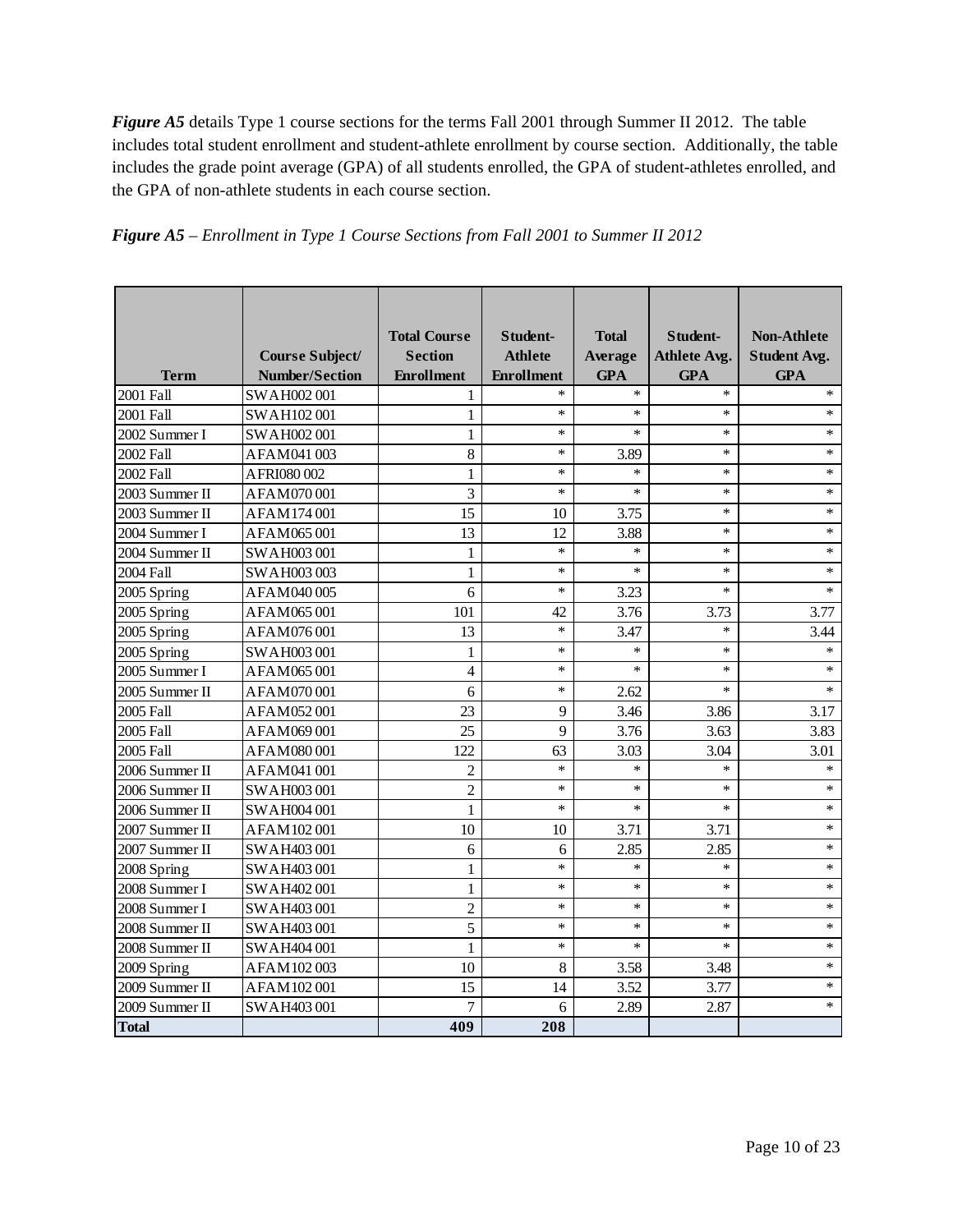Of the 32 Type 1 course sections within the time period of terms Fall 2001 to Summer II 2012, a total of nine course sections had only non-athlete students enrolled and a total of seven course sections had only current and former student-athletes enrolled.

Student-athlete enrollments in the Department for a term during the time period ranged from 5% to 34% of total student enrollments in the Department.

Student-athlete enrollments in Type 1 course sections in a term during the time period ranged from 0% to 28% of total student-athlete enrollments in the Department.

The average GPA for non-athlete students and student-athletes was 3.44 and 3.42 respectively. The average GPA for student-athletes was less than that of the non-athlete students in nine of the 16 Type 1 course sections where both non-athlete students and student-athletes were enrolled.

The percentage of student-athletes enrollments in Type 1 Lecture Course Sections was consistent with the percentage of student-athlete enrollments in similarly clustered course sections offered by the Department.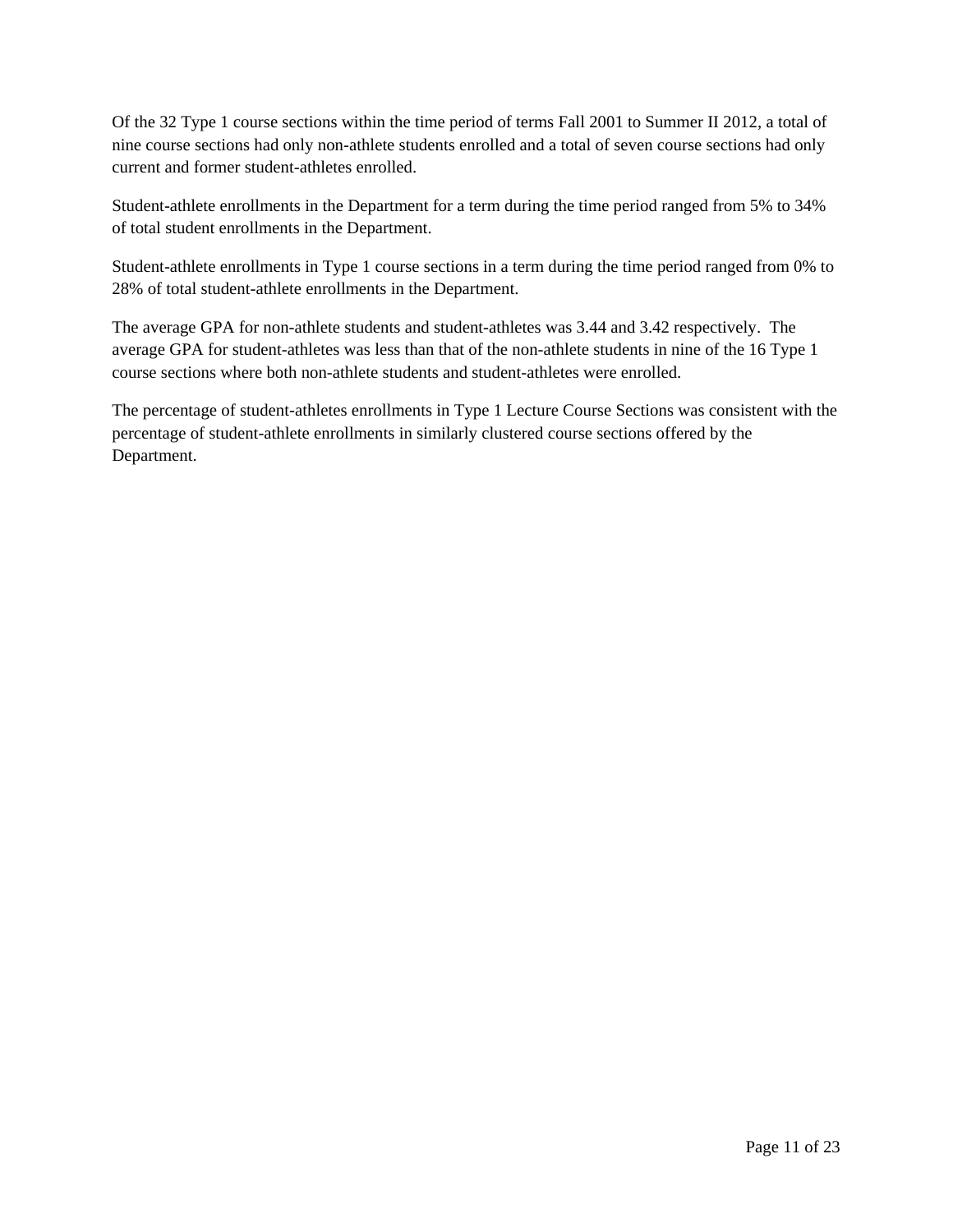# **Type 2 – Anomalous Lecture Course Sections**

*Figure A6* includes student enrollment in the Type 2 course sections for the terms Fall 1994 through Summer II 2001. Student-athlete data was not available in our Data Set for this time period.

*Figure A6 – Enrollment in Type 2 Course Sections from Fall 1994 to Summer II 2001* 

|                |                                                 | <b>Total Course</b><br><b>Section</b> |
|----------------|-------------------------------------------------|---------------------------------------|
| <b>Term</b>    | <b>Course Subject/</b><br><b>Number/Section</b> | <b>Enrollment</b>                     |
| 1994 Fall      | AFRI121 001                                     | 21                                    |
| 1995 Spring    | AFRI065001                                      | 34                                    |
| 1995 Summer I  | AFRI040 001                                     | 32                                    |
| 1995 Summer I  | AFRI065001                                      | 10                                    |
| 1997 Summer I  | AFRI040 001                                     | 42                                    |
| 1997 Summer I  | AFRI120001                                      | 17                                    |
| 1998 Spring    | AFRI120001                                      | 46                                    |
| 1998 Summer I  | AFRI040 001                                     | 44                                    |
| 1998 Summer I  | AFRI040 002                                     | 23                                    |
| 1998 Summer II | AFAM054001                                      | 17                                    |
| 1999 Spring    | AFRI040 002                                     | 81                                    |
| 1999 Summer I  | AFRI040 001                                     | 43                                    |
| 1999 Summer I  | AFRI040 002                                     | 21                                    |
| 1999 Fall      | AFRI065001                                      | 4                                     |
| 1999 Fall      | AFRI066001                                      | 3                                     |
| 1999 Fall      | AFRI120001                                      | 5                                     |
| 1999 Fall      | AFRI174001                                      | 1                                     |
| 2000 Spring    | AFAM174001                                      | 46                                    |

|                |                       | <b>Total Course</b> |
|----------------|-----------------------|---------------------|
|                | Course Subject/       | <b>Section</b>      |
| Term           | <b>Number/Section</b> | <b>Enrollment</b>   |
| 2000 Spring    | AFRI120001            | 67                  |
| 2000 Summer I  | AFRI040 001           | 42                  |
| 2000 Summer I  | AFRI040 002           | 37                  |
| 2000 Summer I  | AFRI066 001           | 10                  |
| 2000 Fall      | AFRI040 851           | 5                   |
| 2000 Fall      | AFRI065 001           | 55                  |
| 2000 Fall      | AFRI070 001           | 22                  |
| 2000 Fall      | AFRI124 001           | 27                  |
| 2001 Spring    | AFAM065001            | 17                  |
| 2001 Spring    | AFRI066001            | 7                   |
| 2001 Spring    | AFRI120001            | 50                  |
| 2001 Summer I  | AFAM128001            | 1                   |
| 2001 Summer I  | AFRI040 001           | 40                  |
| 2001 Summer I  | AFRI066001            | 5                   |
| 2001 Summer II | AFRI121 001           | 2                   |
| <b>Total</b>   |                       | 877                 |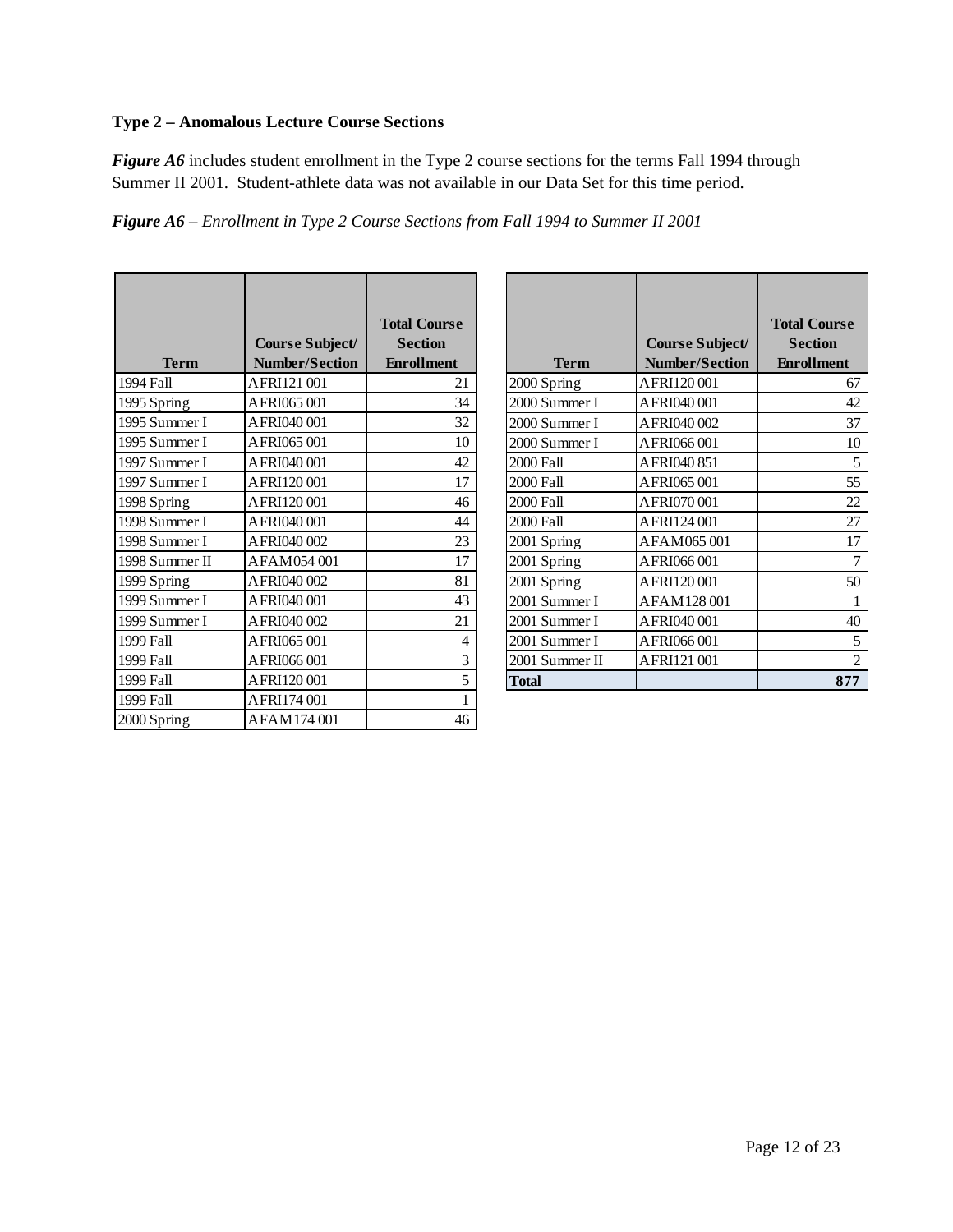*Figure A7* includes Type 2 course sections from Fall 2001 through Summer II 2012. The table includes total student enrollment and student-athlete enrollment by course section. Additionally, the table includes the GPA of all students enrolled, the GPA of student-athletes enrolled, and the GPA of non-athlete students enrolled in each course section.

|  |  |  | Figure A7 – Enrollment in Type 2 Course Sections from Fall 2001 to Summer II 2012 |
|--|--|--|-----------------------------------------------------------------------------------|
|  |  |  |                                                                                   |

| <b>Term</b>    | Course Subject/<br><b>Number/Section</b> | <b>Total Course</b><br><b>Section</b><br><b>Enrollment</b> | Student-<br><b>Athlete</b><br><b>Enrollment</b> | <b>Total</b><br>Average<br><b>GPA</b> | Student-<br><b>Athlete Avg.</b><br><b>GPA</b> | <b>Non-Athlete</b><br><b>Student Avg.</b><br><b>GPA</b> |
|----------------|------------------------------------------|------------------------------------------------------------|-------------------------------------------------|---------------------------------------|-----------------------------------------------|---------------------------------------------------------|
| 2002 Spring    | AFRI060001                               | 64                                                         | 23                                              | 3.78                                  | 3.66                                          | 3.86                                                    |
| 2002 Summer I  | AFAM070001                               | 3                                                          | $\ast$                                          | $\ast$                                | $\star$                                       | $\ast$                                                  |
| 2002 Summer I  | AFAM128001                               | $\overline{2}$                                             | $\ast$                                          | *.                                    | $\ast$                                        | $\ast$                                                  |
| 2002 Summer I  | AFRI066001                               | 5                                                          | $\ast$                                          | $\ast$                                | $\ast$                                        | $\ast$                                                  |
| 2002 Fall      | AFRI040 004                              | 10                                                         | $\boldsymbol{0}$                                | 4.00                                  | $\ast$                                        | 4.00                                                    |
| 2002 Fall      | AFRI060002                               | 6                                                          | $\theta$                                        | $\ast$                                | $\ast$                                        | $\ast$                                                  |
| 2002 Fall      | AFRI061002                               | 1                                                          | $\ast$                                          | $\ast$                                | $\ast$                                        | $\ast$                                                  |
| 2002 Fall      | AFRI063001                               | 1                                                          | $\ast$                                          | $\ast$                                | $\ast$                                        | $\ast$                                                  |
| 2002 Fall      | AFRI065002                               | 8                                                          | $\boldsymbol{0}$                                | 4.00                                  | $\ast$                                        | 4.00                                                    |
| 2002 Fall      | AFRI066001                               | 3                                                          | $\ast$                                          | $\ast$                                | $\ast$                                        | $\star$                                                 |
| 2002 Fall      | AFRI120001                               | 11                                                         | $\boldsymbol{0}$                                | 4.00                                  | $\ast$                                        | 4.00                                                    |
| 2002 Fall      | AFRI174002                               | 5                                                          | $\ast$                                          | $\star$                               | $\ast$                                        | $\star$                                                 |
| 2003 Spring    | AFAM065002                               | 27                                                         | 14                                              | 3.87                                  | 3.87                                          | 3.86                                                    |
| 2003 Spring    | AFAM128002                               | 25                                                         | 8                                               | 3.40                                  | 3.31                                          | 3.44                                                    |
| 2003 Spring    | AFAM174001                               | $\overline{4}$                                             | $\ast$                                          | $\ast$                                | $\ast$                                        | $\ast$                                                  |
| 2003 Spring    | AFRI120001                               | 18                                                         | 6                                               | 3.66                                  | 3.28                                          | 3.84                                                    |
| 2003 Summer I  | AFAM070001                               | 7                                                          | $\tau$                                          | 3.53                                  | 3.53                                          | $\ast$                                                  |
| 2003 Summer I  | AFAM128001                               | $\overline{2}$                                             | $\ast$                                          | $\ast$                                | $\ast$                                        | $\ast$                                                  |
| 2003 Summer II | AFAM054001                               | 40                                                         | 10                                              | 3.13                                  | 2.83                                          | 3.23                                                    |
| 2003 Fall      | AFAM069001                               | 59                                                         | 35                                              | 3.83                                  | 3.73                                          | 3.98                                                    |
| 2003 Fall      | AFAM128002                               | 23                                                         | $\ast$                                          | 3.70                                  | $\ast$                                        | 3.72                                                    |
| 2003 Fall      | AFRI060001                               | 17                                                         | $\ast$                                          | 3.65                                  | $\ast$                                        | 3.63                                                    |
| 2003 Fall      | AFRI070001                               | 5                                                          | $\ast$                                          | *                                     | $\ast$                                        | $\ast$                                                  |
| 2003 Fall      | AFRI120001                               | 95                                                         | 35                                              | 3.80                                  | 3.71                                          | 3.86                                                    |
| 2003 Fall      | AFRI120002                               | 17                                                         | $\ast$                                          | 3.38                                  | $\ast$                                        | 3.41                                                    |
| 2003 Fall      | AFRI131 001                              | 17                                                         | $\ast$                                          | 4.00                                  | $\ast$                                        | 4.00                                                    |
| 2004 Spring    | AFAM065002                               | 87                                                         | 37                                              | 3.72                                  | 3.67                                          | 3.75                                                    |
| 2004 Spring    | AFAM128002                               | 63                                                         | 20                                              | 3.71                                  | 3.72                                          | 3.71                                                    |
| 2004 Spring    | AFAM174002                               | 31                                                         | 17                                              | 3.86                                  | 3.91                                          | 3.80                                                    |
| 2004 Spring    | AFRI060001                               | 8                                                          | 6                                               | 3.71                                  | 3.62                                          | $\ast$                                                  |
| 2004 Spring    | AFRI120001                               | 158                                                        | 45                                              | 3.72                                  | 3.57                                          | 3.79                                                    |
| 2004 Spring    | AFRI122001                               | $\overline{7}$                                             | $\ast$                                          | 3.95                                  | $\ast$                                        | $\ast$                                                  |
| 2004 Spring    | AFRI123001                               | $\mathbf{1}$                                               | $\ast$                                          | *                                     | $\ast$                                        | $\ast$                                                  |
| 2004 Spring    | AFRI174 002                              | 1                                                          | $\ast$                                          | $\ast$                                | $\ast$                                        | $\ast$                                                  |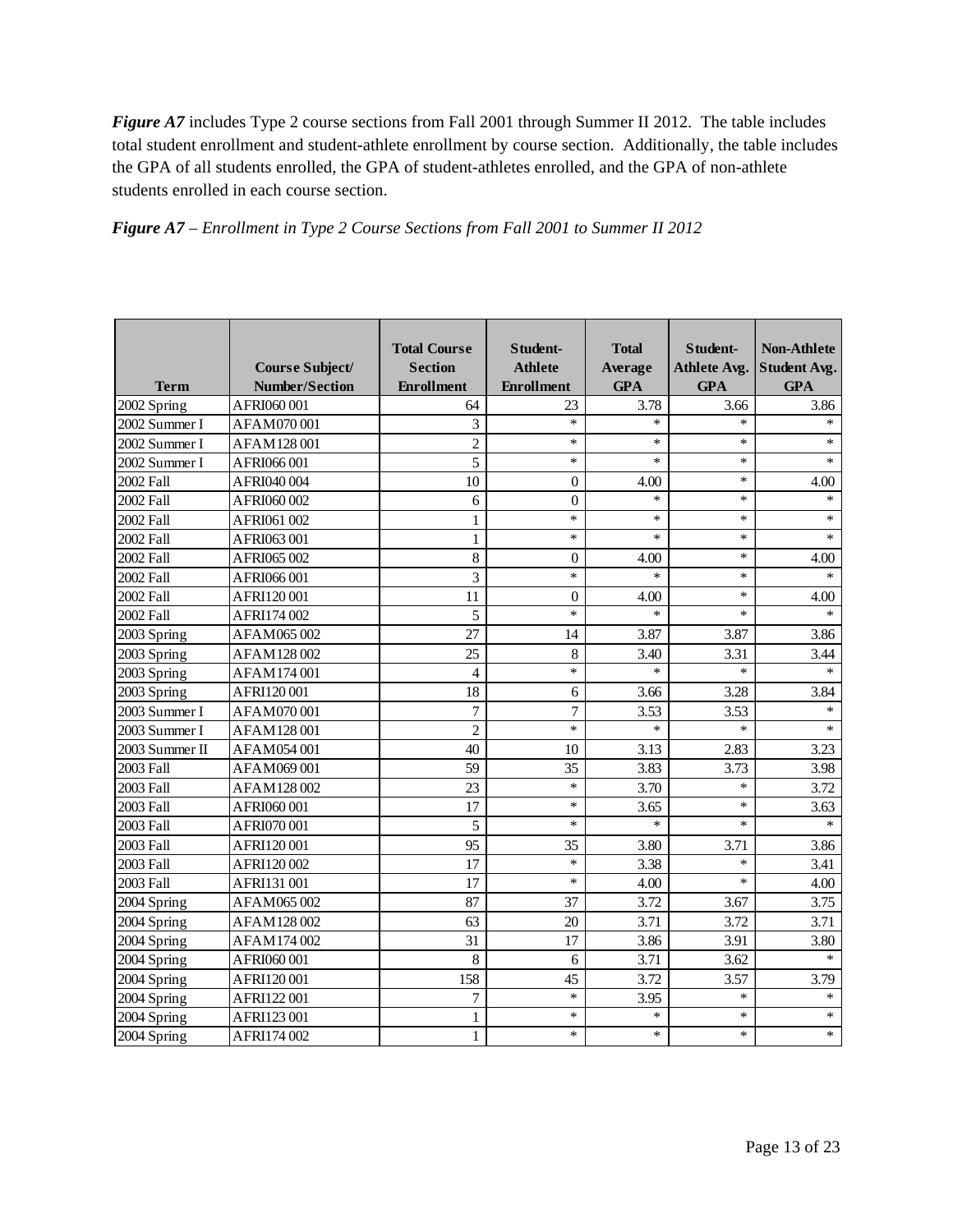| <b>Term</b>    | Course Subject/<br><b>Number/Section</b> | <b>Total Course</b><br><b>Section</b><br><b>Enrollment</b> | Student-<br><b>Athlete</b><br><b>Enrollment</b> | <b>Total</b><br>Average<br><b>GPA</b> | Student-<br>Athlete Avg.<br><b>GPA</b> | <b>Non-Athlete</b><br><b>Student Avg.</b><br><b>GPA</b> |
|----------------|------------------------------------------|------------------------------------------------------------|-------------------------------------------------|---------------------------------------|----------------------------------------|---------------------------------------------------------|
| 2004 Summer I  | AFAM070001                               | 10                                                         | 10                                              | 3.73                                  | 3.73                                   | $\ast$                                                  |
| 2004 Summer I  | AFRI040 002                              | 40                                                         | 6                                               | 3.55                                  | 3.43                                   | 3.58                                                    |
| 2004 Summer I  | AFRI070001                               | 1                                                          | $\ast$                                          | $\star$                               | $\ast$                                 | $\ast$                                                  |
| 2004 Summer II | AFAM128001                               | 8                                                          | $\ast$                                          | 4.00                                  | $\ast$                                 | $\ast$                                                  |
| 2004 Summer II | AFAM174001                               | 11                                                         | 8                                               | 3.34                                  | 3.68                                   | $\ast$                                                  |
| 2004 Summer II | AFRI121 001                              | 3                                                          | *                                               | $\ast$                                | *                                      | $\ast$                                                  |
| 2004 Summer II | AFRI124 001                              | 5                                                          | $\ast$                                          | $\ast$                                | $\ast$                                 | $\ast$                                                  |
| 2004 Summer II | AFRI174 001                              | 1                                                          | $\ast$                                          | $\ast$                                | $\ast$                                 | $\ast$                                                  |
| 2004 Fall      | AFAM041002                               | 31                                                         | 19                                              | 3.81                                  | 3.74                                   | 3.95                                                    |
| 2004 Fall      | AFAM128002                               | 64                                                         | 22                                              | 3.77                                  | 3.66                                   | 3.83                                                    |
| 2004 Fall      | AFAM174002                               | 10                                                         | $\ast$                                          | 3.85                                  | $\ast$                                 | $\ast$                                                  |
| 2004 Fall      | AFRI065001                               | 3                                                          | $\ast$                                          | $\ast$                                | $\ast$                                 | $\ast$                                                  |
| 2004 Fall      | AFRI121 001                              | 9                                                          | $\ast$                                          | 3.41                                  | $\ast$                                 | $\ast$                                                  |
| 2005 Spring    | AFAM069001                               | 39                                                         | 25                                              | 3.74                                  | 3.64                                   | 3.91                                                    |
| 2005 Spring    | AFAM128001                               | 92                                                         | 42                                              | 3.77                                  | 3.67                                   | 3.85                                                    |
| 2005 Summer I  | AFAM128001                               | 6                                                          | $\star$                                         | 3.72                                  | $\ast$                                 | $\ast$                                                  |
| 2005 Summer I  | AFRI040 001                              | 39                                                         | 6                                               | 3.62                                  | 3.37                                   | 3.67                                                    |
| 2005 Summer I  | AFRI066001                               | 3                                                          | $\ast$                                          | $\ast$                                | $\ast$                                 | $\ast$                                                  |
| 2005 Summer I  | AFRI120001                               | 7                                                          | $\ast$                                          | 3.87                                  | $\ast$                                 | $\ast$                                                  |
| 2005 Summer II | AFAM066001                               | 10                                                         | $\ast$                                          | 3.34                                  | $\ast$                                 | $\ast$                                                  |
| 2005 Fall      | AFAM054002                               | 15                                                         | 12                                              | 3.41                                  | 3.28                                   | $\ast$                                                  |
| 2005 Fall      | AFAM128001                               | 64                                                         | 16                                              | 3.67                                  | 3.79                                   | 3.62                                                    |
| 2005 Fall      | AFRI060001                               | $\overline{7}$                                             | $\star$                                         | 3.59                                  | $\ast$                                 | $\ast$                                                  |
| 2005 Fall      | AFRI066001                               | 14                                                         | $\overline{7}$                                  | 3.68                                  | 3.63                                   | 3.73                                                    |
| 2005 Fall      | AFRI120001                               | 74                                                         | 16                                              | 3.62                                  | 3.74                                   | 3.58                                                    |
| 2006 Spring    | AFAM065001                               | 41                                                         | 29                                              | 3.51                                  | 3.40                                   | 3.81                                                    |
| 2006 Spring    | AFAM069001                               | 31                                                         | 16                                              | 3.65                                  | 3.69                                   | 3.60                                                    |
| 2006 Spring    | AFAM080001                               | 18                                                         | $\ast$                                          | 3.32                                  | $\ast$                                 | 3.55                                                    |
| 2006 Spring    | AFAM094A001                              | 27                                                         | 8                                               | 3.69                                  | 3.61                                   | 3.72                                                    |
| 2006 Spring    | AFAM128001                               | 97                                                         | 30                                              | 3.45                                  | 3.37                                   | 3.73                                                    |
| 2006 Spring    | AFAM174002                               | 42                                                         | 19                                              | 3.65                                  | 3.50                                   | 3.52                                                    |
| 2006 Spring    | AFRI066001                               | 38                                                         | 14                                              | 3.68                                  | 3.73                                   | 3.65                                                    |
| 2006 Spring    | AFRI120001                               | 78                                                         | 22                                              | 3.70                                  | 3.66                                   | 3.72                                                    |
| 2006 Spring    | AFRI122 002                              | 1                                                          | $\ast$                                          | $\ast$                                | $\ast$                                 | $\ast$                                                  |
| 2006 Spring    | AFRI174 002                              | $\sqrt{2}$                                                 | $\ast$                                          | $\ast$                                | $\ast$                                 | $\ast$                                                  |
| 2006 Summer I  | AFAM073001                               | $\,8\,$                                                    | 6                                               | 3.79                                  | 3.88                                   | $*$                                                     |
| 2006 Summer I  | AFAM094A001                              | $\boldsymbol{7}$                                           | $\ast$                                          | 3.73                                  | $\ast$                                 | $*$                                                     |
| 2006 Summer I  | AFAM128001                               | 11                                                         | $\ast$                                          | 3.52                                  | $\ast$                                 | 3.33                                                    |
| 2006 Summer I  | AFRI121 001                              | $\overline{c}$                                             | $\ast$                                          | $\ast$                                | $\ast$                                 | $\ast$                                                  |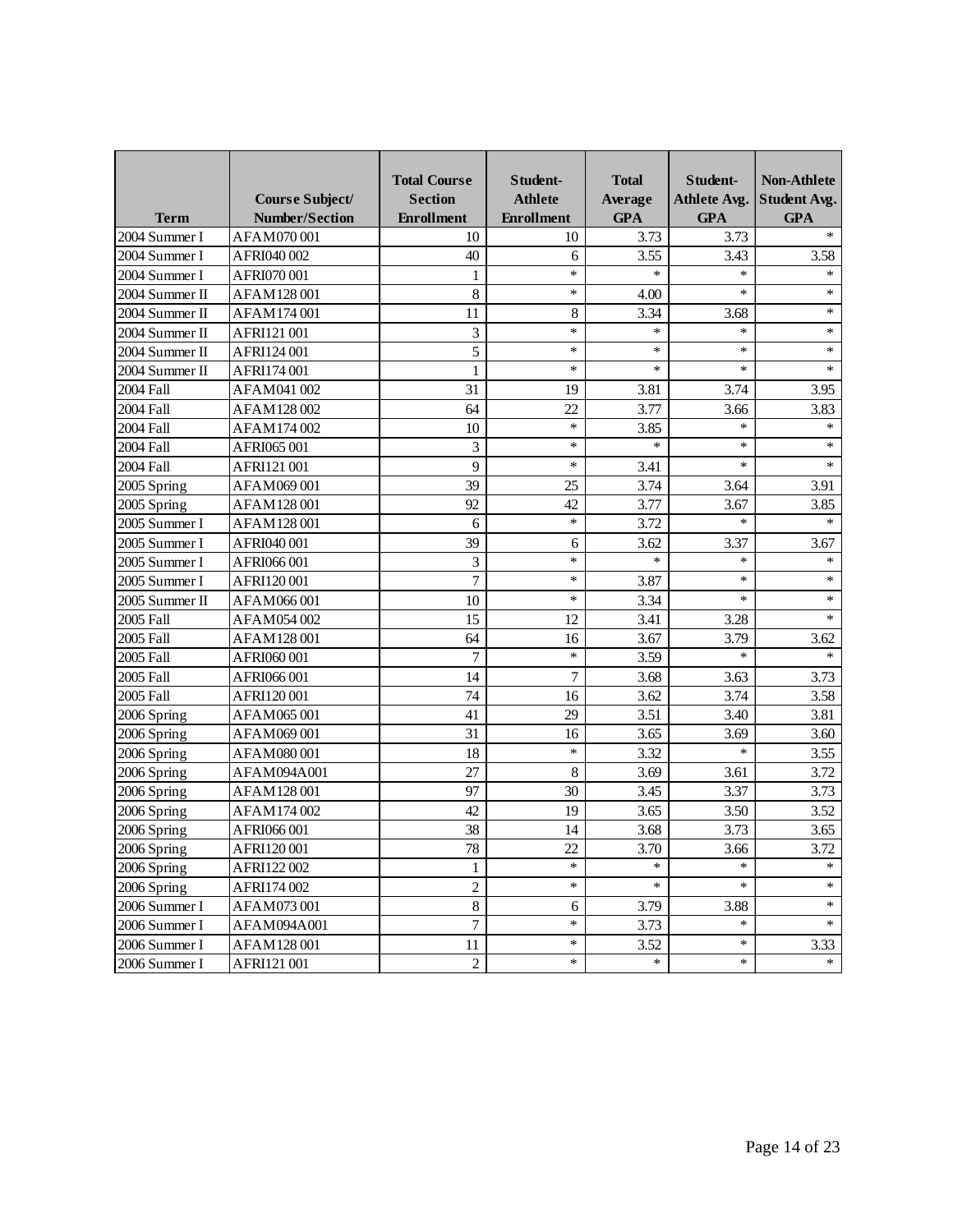|                | <b>Course Subject/</b> | <b>Total Course</b><br><b>Section</b> | Student-<br><b>Athlete</b> | <b>Total</b><br>Average | Student-<br><b>Athlete Avg.</b> | <b>Non-Athlete</b><br><b>Student Avg.</b> |
|----------------|------------------------|---------------------------------------|----------------------------|-------------------------|---------------------------------|-------------------------------------------|
| <b>Term</b>    | <b>Number/Section</b>  | <b>Enrollment</b>                     | <b>Enrollment</b>          | <b>GPA</b>              | <b>GPA</b>                      | <b>GPA</b>                                |
| 2006 Summer II | AFAM069001             |                                       | $\ast$                     | $\ast$                  | $\ast$                          | $\ast$                                    |
| 2006 Summer II | AFAM070001             | 6                                     | $\ast$                     | 3.73                    | $\ast$                          | $\ast$                                    |
| 2006 Summer II | AFAM094A001            | 32                                    | 13                         | 3.70                    | 3.70                            | 3.69                                      |
| 2006 Summer II | AFAM128001             | 11                                    | $\ast$                     | 3.91                    | $\ast$                          | 4.00                                      |
| 2006 Summer II | AFAM174001             | 11                                    | $\ast$                     | 3.37                    | $\ast$                          | 3.30                                      |
| 2006 Summer II | AFRI040 002            | 42                                    | 18                         | 3.35                    | 2.97                            | 3.63                                      |
| 2006 Summer II | AFRI066001             | 13                                    | 6                          | 3.58                    | 3.85                            | 3.34                                      |
| 2006 Summer II | AFRI120001             | 14                                    | $\star$                    | 3.83                    | $\ast$                          | 3.87                                      |
| 2006 Fall      | AFAM269001             | 33                                    | 19                         | 3.61                    | 3.48                            | 3.81                                      |
| 2006 Fall      | AFAM428001             | 43                                    | 13                         | 3.64                    | 3.66                            | 3.63                                      |
| 2006 Fall      | AFAM697001             | 68                                    | 37                         | 3.51                    | 3.67                            | 3.30                                      |
| 2006 Fall      | AFRI266001             | 99                                    | 50                         | 3.66                    | 3.69                            | 3.63                                      |
| 2006 Fall      | AFRI520001             | 27                                    | 8                          | 3.67                    | 3.73                            | 3.65                                      |
| 2006 Fall      | AFRI521 001            | 3                                     | $\ast$                     | $\ast$                  | $\ast$                          | $\ast$                                    |
| 2006 Fall      | AFRI523001             | $\overline{2}$                        | $\ast$                     | $\ast$                  | $\ast$                          | $\ast$                                    |
| 2007 Summer I  | AFAM428001             | 24                                    | 20                         | 3.42                    | 3.37                            | $\ast$                                    |
| 2007 Summer I  | AFAM697001             | 17                                    | 15                         | 3.58                    | 3.55                            | $\ast$                                    |
| 2007 Summer I  | AFRI520001             | 4                                     | $\star$                    | $\ast$                  | $\ast$                          | $\ast$                                    |
| 2007 Summer I  | AFRI521 001            | 4                                     | $\ast$                     | $\ast$                  | $\ast$                          | $\ast$                                    |
| 2007 Summer II | AFAM269001             | 1                                     | $\ast$                     | $\ast$                  | $\ast$                          | $\ast$                                    |
| 2007 Summer II | AFAM398001             | 12                                    | 10                         | 3.21                    | 3.08                            | $\ast$                                    |
| 2007 Summer II | AFAM428001             | 42                                    | 22                         | 3.49                    | 3.40                            | 3.60                                      |
| 2007 Summer II | AFAM474001             | 3                                     | $\star$                    | $\ast$                  | $\ast$                          | $\ast$                                    |
| 2007 Summer II | AFAM697001             | 16                                    | 7                          | 3.25                    | 3.59                            | 2.96                                      |
| 2007 Summer II | AFRI266001             | 8                                     | $\ast$                     | 3.81                    | $\ast$                          | 3.94                                      |
| 2007 Summer II | AFRI520001             | 3                                     | $\ast$                     | $\ast$                  | $\ast$                          | $\ast$                                    |
| 2007 Fall      | AFRI523002             | 9                                     | 6                          | 2.75                    | 3.05                            | $\ast$                                    |
| 2008 Spring    | AFRI266001             | 12                                    | 10                         | 3.28                    | 3.17                            | $\ast$                                    |
| 2008 Spring    | AFRI520001             | 36                                    | 15                         | 3.28                    | 3.55                            | 3.01                                      |
| 2008 Spring    | AFRI521 001            | 4                                     | $\ast$                     | *                       | $\ast$                          | $\ast$                                    |
| 2008 Summer I  | AFAM398001             | 5                                     | $\ast$                     | $\ast$                  | $\ast$                          | $\ast$                                    |
| 2008 Summer I  | AFAM428001             | 23                                    | 13                         | 3.69                    | 3.55                            | 3.89                                      |
| 2008 Summer I  | AFRI266 001            | $\overline{17}$                       | 9                          | 3.83                    | 3.69                            | 4.00                                      |
| 2008 Summer I  | AFRI520001             | 3                                     | *                          | $\ast$                  |                                 | $\ast$                                    |
| 2008 Summer II | AFAM392001             | 1                                     | $\ast$                     | $\ast$                  | $\ast$                          | $\ast$                                    |
| 2008 Summer II | AFAM428001             | 24                                    | 10                         | 3.51                    | 3.38                            | 3.62                                      |
| 2008 Summer II | AFAM474001             | 13                                    | 10                         | 3.82                    | 3.77                            | $\ast$                                    |
| 2008 Summer II | AFRI266 001            | $\overline{2}$                        | $\ast$                     | $\ast$                  | $\ast$                          | $\ast$                                    |
| 2008 Fall      | AFAM269001             | 27                                    | 16                         | 3.41                    | 3.61                            | 3.13                                      |
| 2008 Fall      | AFAM428001             | 23                                    | 12                         | 3.77                    | 3.78                            | 3.76                                      |
| 2008 Fall      | AFAM697001             | $\overline{c}$                        | $\ast$                     | $\ast$                  | $\ast$                          | $\ast$                                    |
| 2008 Fall      | AFRI266002             | 23                                    | 21                         | 3.51                    | 3.48                            | $\approx$                                 |
| 2008 Fall      | AFRI521 001            | 12                                    | $\ast$                     | 3.59                    | $\ast$                          | 3.72                                      |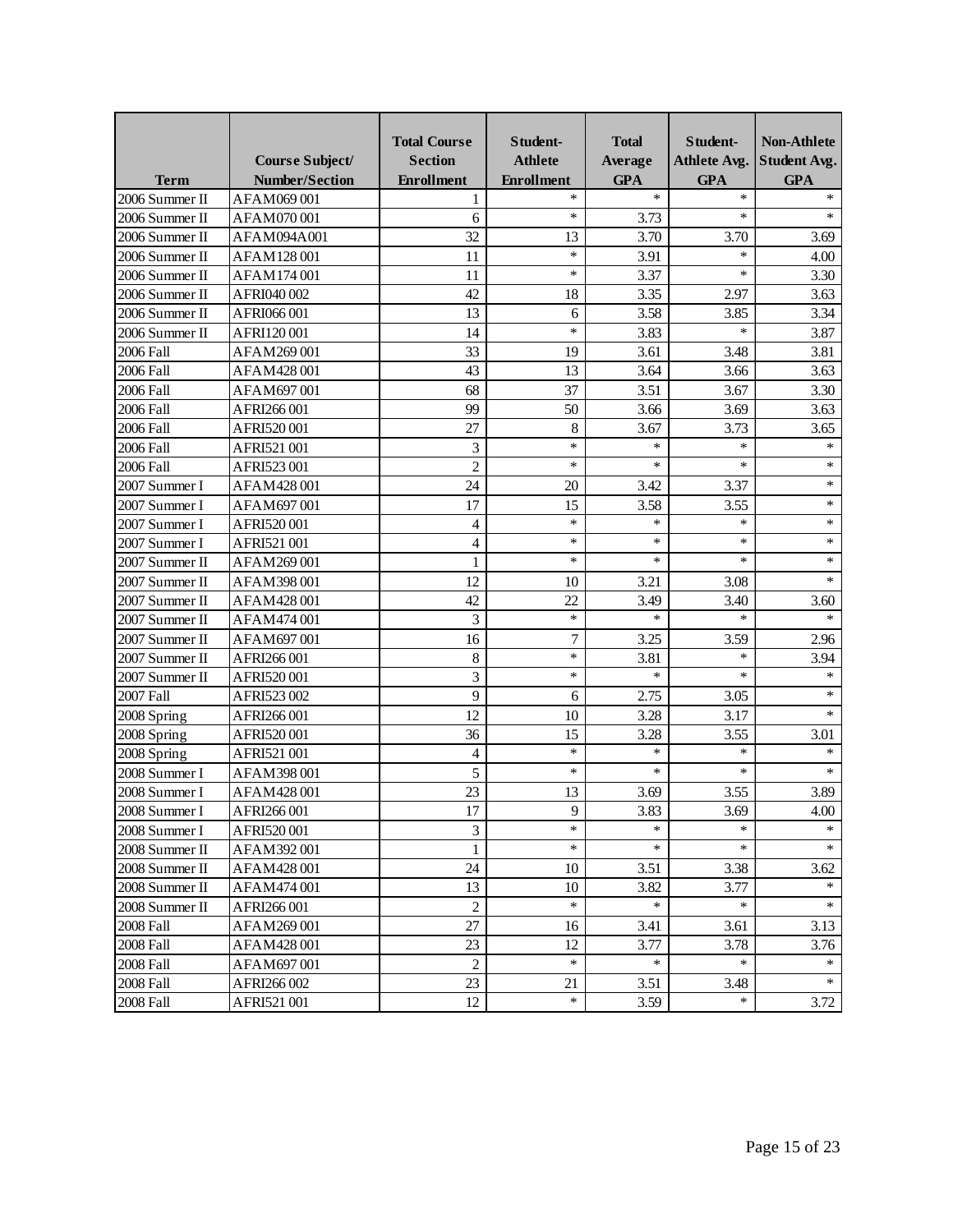| <b>Term</b>    | Course Subject/<br><b>Number/Section</b> | <b>Total Course</b><br><b>Section</b><br><b>Enrollment</b> | Student-<br><b>Athlete</b><br><b>Enrollment</b> | <b>Total</b><br><b>Average</b><br><b>GPA</b> | Student-<br>Athlete Avg.<br><b>GPA</b> | <b>Non-Athlete</b><br><b>Student Avg.</b><br><b>GPA</b> |
|----------------|------------------------------------------|------------------------------------------------------------|-------------------------------------------------|----------------------------------------------|----------------------------------------|---------------------------------------------------------|
| 2009 Spring    | AFAM428001                               | 36                                                         | 26                                              | 3.48                                         | 3.65                                   | 3.04                                                    |
| 2009 Spring    | AFAM474002                               | $\overline{2}$                                             | $\star$                                         | $\star$                                      | $\ast$                                 | $\ast$                                                  |
| 2009 Spring    | AFAM697001                               | 32                                                         | 20                                              | 3.66                                         | 3.64                                   | 3.71                                                    |
| 2009 Spring    | AFRI520001                               | 38                                                         | 13                                              | 3.26                                         | 3.10                                   | 3.41                                                    |
| 2009 Summer I  | AFAM398001                               | 10                                                         | 9                                               | 3.59                                         | 3.54                                   | $\ast$                                                  |
| 2009 Summer I  | AFAM428001                               | 33                                                         | 24                                              | 3.81                                         | 3.77                                   | 3.93                                                    |
| 2009 Summer I  | AFAM474002                               | 8                                                          | $\ast$                                          | 3.91                                         | $\ast$                                 | $\ast$                                                  |
| 2009 Summer I  | AFRI266001                               | 9                                                          | 8                                               | 3.41                                         | $\ast$                                 | $\ast$                                                  |
| 2009 Summer I  | AFRI520001                               | 6                                                          | $\ast$                                          | 3.85                                         | $\ast$                                 | *                                                       |
| 2009 Summer II | AFAM398001                               | 6                                                          | $\ast$                                          | 2.96                                         | $\ast$                                 | $\ast$                                                  |
| 2009 Summer II | AFAM428001                               | 34                                                         | 6                                               | 3.44                                         | 3.18                                   | 3.50                                                    |
| 2009 Summer II | AFAM474001                               | 14                                                         | 9                                               | 3.20                                         | $\ast$                                 | $\ast$                                                  |
| 2009 Summer II | AFAM697001                               | 5                                                          | $\ast$                                          | $\star$                                      | $\ast$                                 | $\ast$                                                  |
| 2009 Summer II | AFRI266001                               | 9                                                          | $\overline{7}$                                  | 3.52                                         | 3.53                                   | $\ast$                                                  |
| 2010 Spring    | AFRI370001                               | 21                                                         | 14                                              | 3.22                                         | 3.42                                   | 2.75                                                    |
| 2010 Fall      | AFAM428001                               | 8                                                          | $\theta$                                        | 2.75                                         | $\ast$                                 | 2.81                                                    |
| 2011 Spring    | AFRI266001                               | 18                                                         | 13                                              | 3.40                                         | 3.32                                   | $\ast$                                                  |
| 2011 Summer II | AFAM280001                               | 19                                                         | 19                                              | 3.43                                         | 3.43                                   | *                                                       |
| <b>Total</b>   |                                          | 2,883                                                      | 1,265                                           |                                              |                                        |                                                         |

Of the 134 Type 2 course sections within the time period of terms Fall 2001 to Summer II 2012, a total of 15 course sections had only non-athlete students enrolled and a total of 14 course sections had only current and former student-athletes enrolled.

Student-athlete enrollments in the Department for a term during the time period ranged from 5% to 34% of total student enrollments in the Department.

Student-athlete enrollments in Type 2 course sections in a term during the time period ranged from 0% to 73% of total student-athlete enrollments in the Department.

The average GPA for non-athlete students and student-athletes was 3.66 and 3.57 respectively. The average GPA for student-athletes was less than that of the non-athlete students in 70 of the 105 Type 2 course sections where both non-athlete students and student-athletes were enrolled.

The percentage of student-athletes enrollments in Type 2 Lecture Course Sections was consistent with the percentage of student-athlete enrollments in similarly clustered course sections offered by the Department.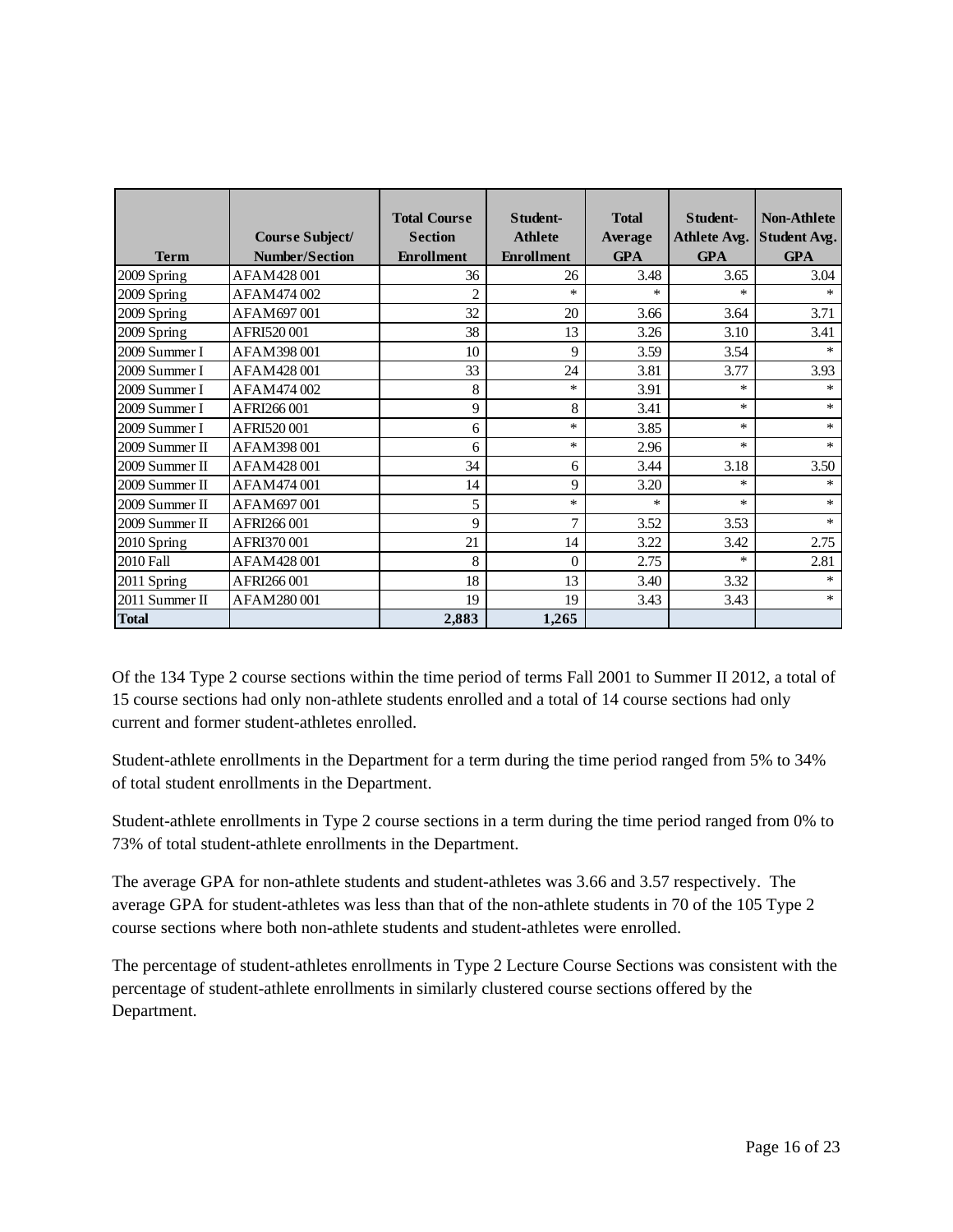# **Type 3 – Anomalous Independent Study Course Sections**

*Figure A8* includes student enrollment in Type 3 course sections from Fall 1994 to Summer II 2001. Student-athlete data was not available in our Data Set for this time period.

*Figure A8 – Enrollment in Type 3 Course Sections from Fall 1994 to Summer II 2001* 

|                | Course Subject/       | <b>Total Course</b>       |
|----------------|-----------------------|---------------------------|
| <b>Term</b>    | <b>Number/Section</b> | <b>Section Enrollment</b> |
| 1996 Summer II | AFRI090001            |                           |
| 1999 Summer II | AFAM190001            | 15                        |
| 2000 Summer I  | AFAM071001            | 3                         |
| 2001 Summer I  | AFAM071001            |                           |
| Total          |                       | 23                        |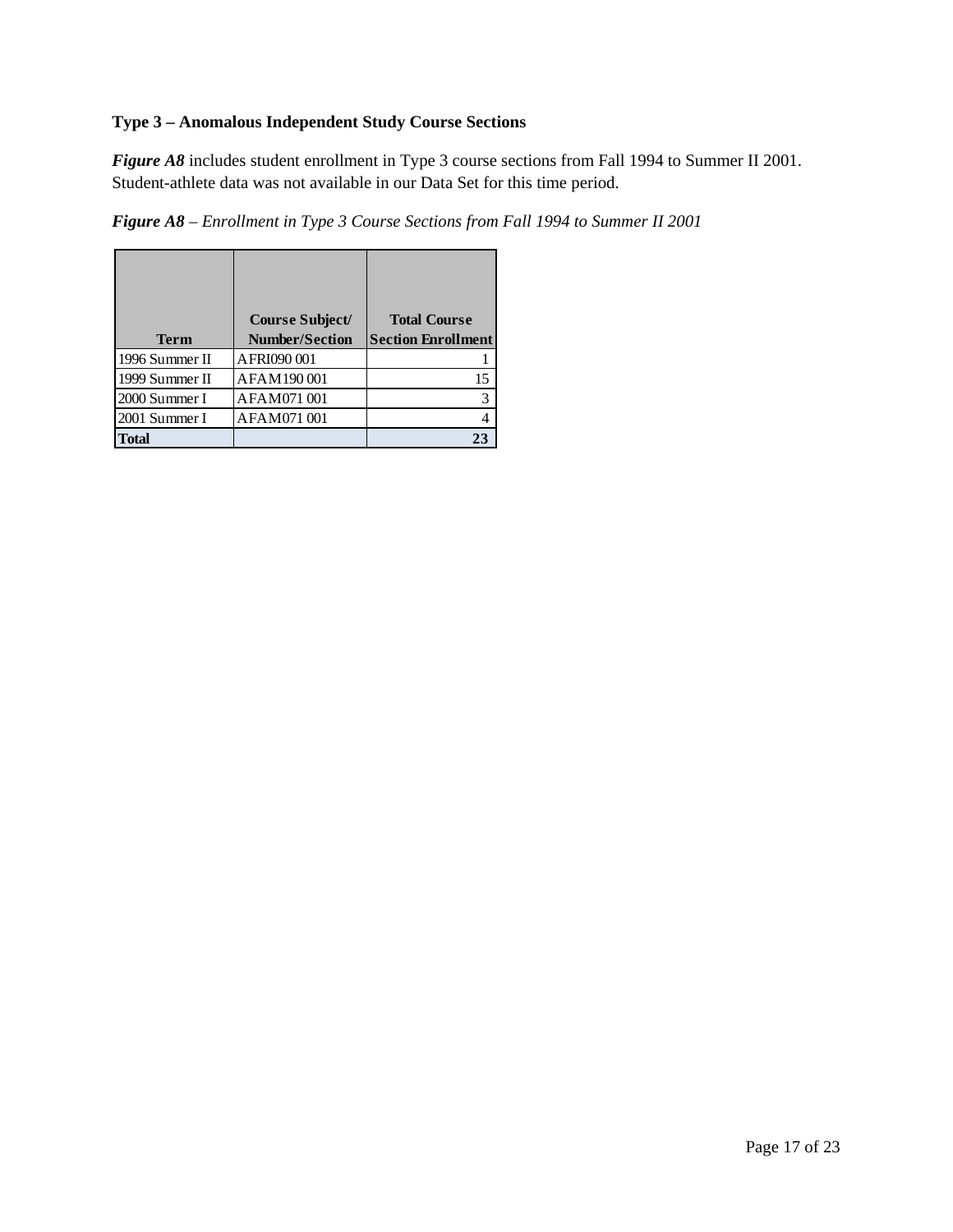*Figure A9* includes Type 3 course sections from Fall 2001 through Summer II 2012. The table includes total student enrollment and student-athlete enrollment by course section. Additionally, the table includes the GPA of all students enrolled, the GPA of student-athletes enrolled, and the GPA of non-athlete students in the course section.

|                  | Course Subject/       | <b>Total Course</b><br><b>Section</b> | Student-<br><b>Athlete</b> | <b>Total</b><br>Average | Student-<br><b>Athlete Avg.</b> | <b>Non-Athlete</b><br><b>Student Avg.</b> |
|------------------|-----------------------|---------------------------------------|----------------------------|-------------------------|---------------------------------|-------------------------------------------|
| <b>Term</b>      | <b>Number/Section</b> | <b>Enrollment</b>                     | <b>Enrollment</b>          | <b>GPA</b>              | <b>GPA</b>                      | <b>GPA</b>                                |
| $2003$ Summer II | AFAM190001            | 32                                    | 12                         | 3.80                    | 3.95                            | 3.71                                      |
| 2004 Summer I    | AFAM071001            | 16                                    | $\mathbf Q$                | 3.59                    | 3.82                            | 3.23                                      |
| 2005 Spring      | AFAM094A001           | 18                                    | 10                         | 3.69                    | 3.57                            | 3.90                                      |
| 2005 Spring      | AFAM098A001           |                                       | $\ast$                     | $\ast$                  | *                               | $\ast$                                    |
| 2005 Spring      | AFAM098B001           | $\overline{2}$                        | $\ast$                     | $\ast$                  | $\ast$                          | $\ast$                                    |
| 2005 Fall        | AFAM071001            | 36                                    | 12                         | 3.68                    | 3.53                            | 3.75                                      |
| <b>Total</b>     |                       | 105                                   | 43                         |                         |                                 |                                           |

*Figure A9 – Enrollment in Type 3 Course Sections from Fall 2001 to Summer II 2012*

Of the six Type 3 course sections from Fall 2001 to Summer II 2012, two course sections had only nonathlete students enrolled and no course sections had only student-athletes enrolled.

The average GPA for non-athlete students and student-athletes was 3.65 and 3.72 respectively. The average GPA for student-athletes was less than that of the non-athlete students in two of the four Type 3 course sections where both non-athlete students and student-athletes were enrolled.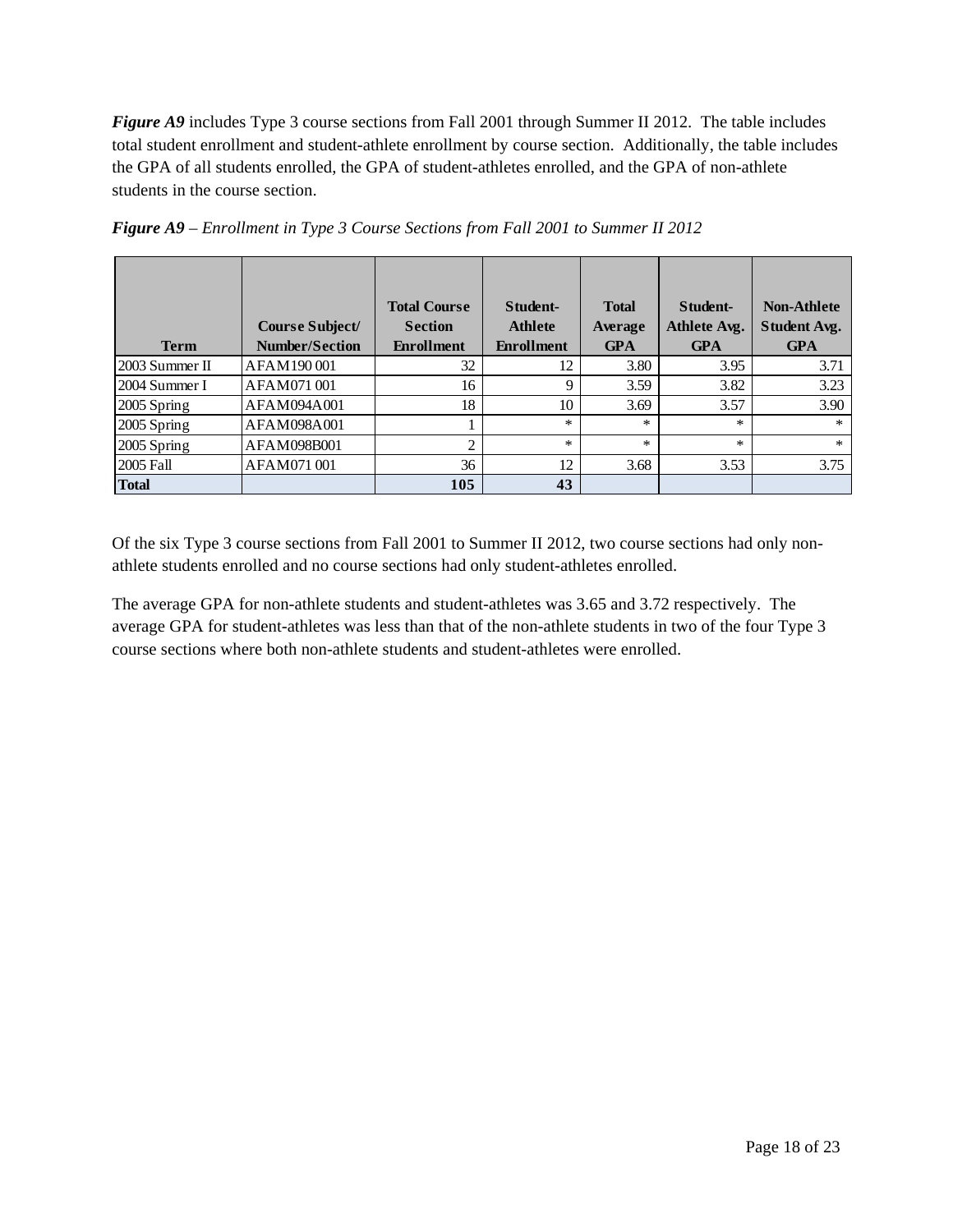#### **Summary of Average GPA in Anomalous Courses**

**Figure A10** below shows the average GPA within course sections determined as Type 1, Type 2, or Type 3. The table presents the overall total GPA for each type and the associated averages for student-athletes and non-athlete students.

*Figure A10 – Average GPA for Type 1, Type 2, and Type 3 Course Sections from Fall 2001 to Summer II 2012* 

|               | <b>All Student</b> | Student-        | <b>Non-Athlete</b> |
|---------------|--------------------|-----------------|--------------------|
|               | <b>Enrollments</b> | <b>Athletes</b> | <b>Students</b>    |
| <b>Type 1</b> | 3.43               | 3.42            | 3.44               |
| Type 2        | 3.62               | 3.57            | 3.66               |
| Type 3        | 3.68               | 3.72            | 3.65               |
| Average       | 3.60               | 3.56            | 3.63               |

For the 166 course sections found to be either Type 1 or Type 2, student-athletes received average grades lower than non-student-athletes by between 0.02 and 0.09 points. Student-athletes received slightly higher grades than non-athlete students in the six Type 3 course sections. However, across all Type 1, Type 2, and Type 3 course sections, student-athletes averaged a GPA 0.07 points lower than non-athlete students.

Additionally, all students received lower grades on average in Type 1 course sections than in either Type 2 or Type 3 course sections.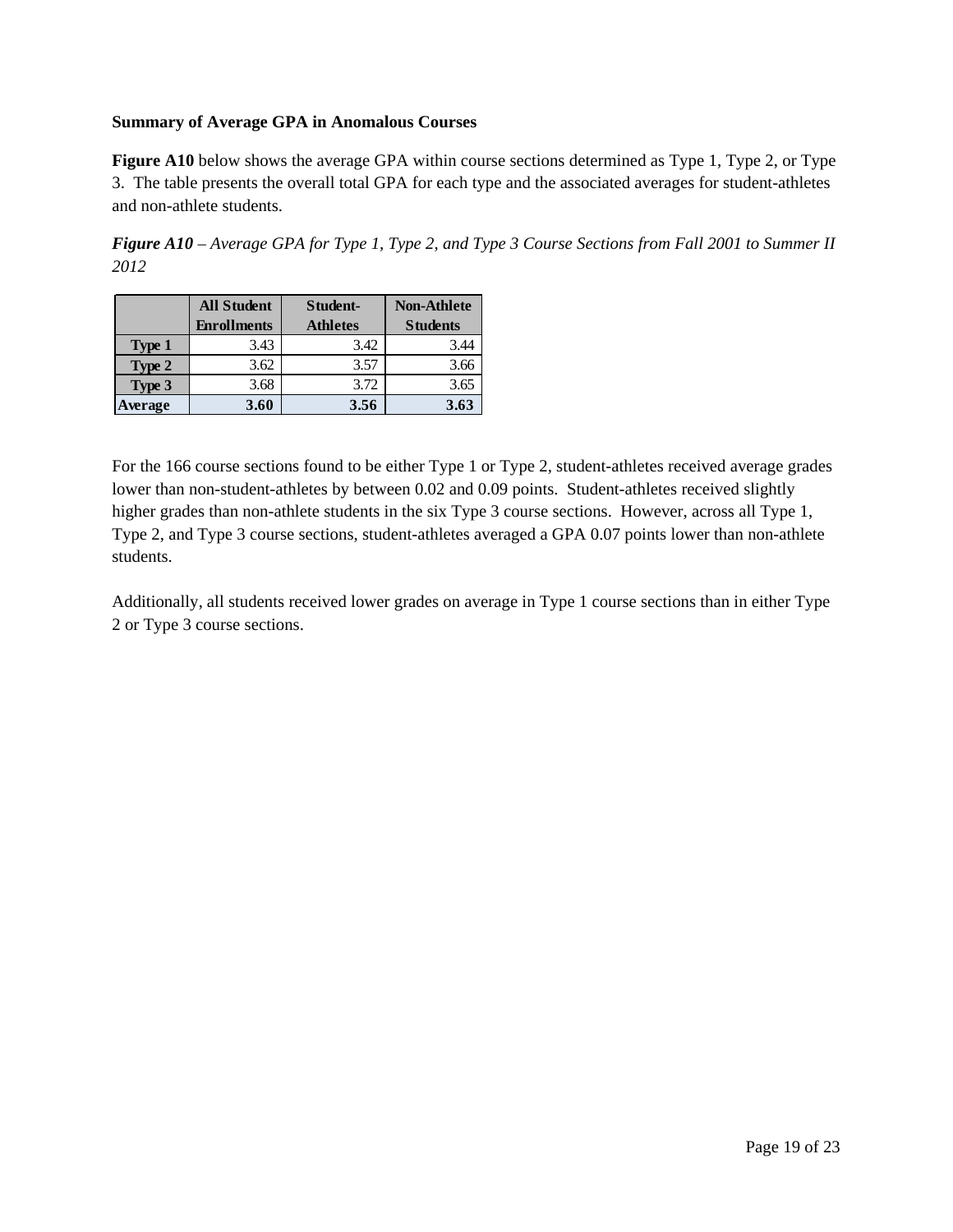# **Grade Changes**

**Figure A11** below shows details of the temporary and permanent grade changes identified as either unauthorized or suspected unauthorized from Fall 1994 to Summer II 2001. Student-athlete data was not available in our Data Set for this time period.

*Figure A11 – Unauthorized and Suspected Unauthorized Grade Change Detail by Course Section from Fall 1994 to Summer II 2001* 

|                | <b>Number of Grade Changes Related to All Students</b> |                           |                               |                  |  |  |  |
|----------------|--------------------------------------------------------|---------------------------|-------------------------------|------------------|--|--|--|
|                |                                                        | <b>Unauthorized Grade</b> | <b>Suspected Unauthorized</b> |                  |  |  |  |
|                |                                                        | <b>Changes</b>            | <b>Grade Changes</b>          |                  |  |  |  |
| <b>Term</b>    | <b>Permanent</b><br><b>Temporary</b>                   |                           | <b>Temporary</b>              | <b>Permanent</b> |  |  |  |
| 1994 Fall      |                                                        |                           |                               |                  |  |  |  |
| 1995 Fall      | 3                                                      |                           |                               |                  |  |  |  |
| 1996 Summer II | 1                                                      |                           |                               |                  |  |  |  |
| 1997 Summer I  | 1                                                      |                           |                               |                  |  |  |  |
| 1997 Summer II |                                                        |                           | 2                             | 1                |  |  |  |
| 1997 Fall      | 1                                                      |                           |                               |                  |  |  |  |
| 1998 Summer I  |                                                        |                           |                               |                  |  |  |  |
| 1998 Summer II | 3                                                      |                           | 3                             |                  |  |  |  |
| 1999 Summer I  |                                                        |                           | 1                             |                  |  |  |  |
| 1999 Fall      |                                                        | 1                         |                               |                  |  |  |  |
| 2000 Spring    |                                                        |                           | 6                             |                  |  |  |  |
| 2000 Summer I  |                                                        |                           | 4                             |                  |  |  |  |
| 2000 Summer II |                                                        | 1                         | $\overline{c}$                | 1                |  |  |  |
| 2000 Fall      | $\overline{c}$                                         |                           |                               |                  |  |  |  |
| 2001 Spring    |                                                        | 1                         | 5                             |                  |  |  |  |
| 2001 Summer I  | $\mathfrak{D}$                                         |                           | 1                             |                  |  |  |  |
| 2001 Summer II |                                                        | 1                         |                               |                  |  |  |  |
| <b>Total</b>   | 14                                                     | 6                         | 25                            | 3                |  |  |  |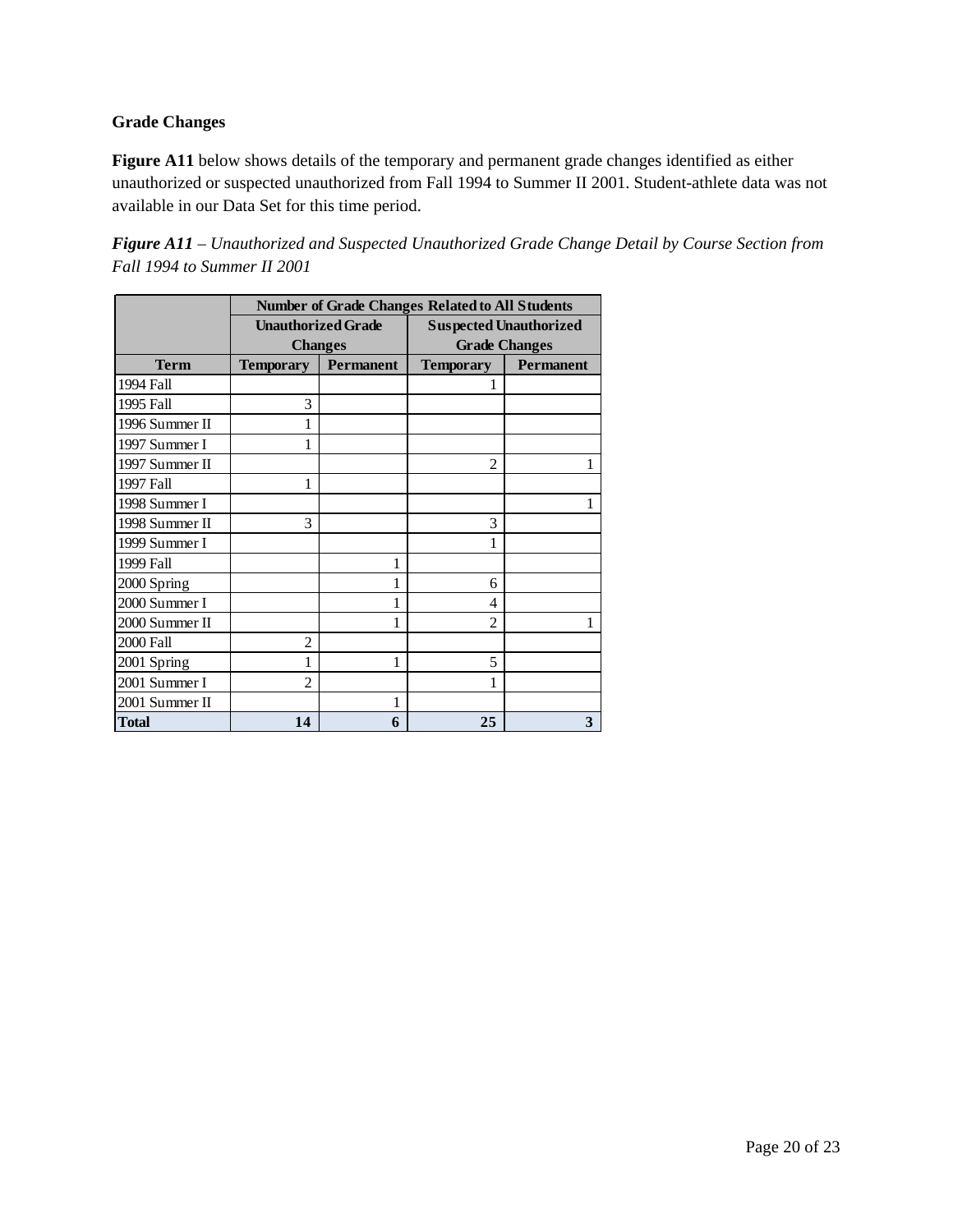Figure A12 below shows details of temporary and permanent grade changes identified as either unauthorized or suspected unauthorized from Fall 2001 to Summer II 2012.

|                | <b>Number of Grade Changes Related to All Students</b> |                           | <b>Number of Grade Changes Related to Student-Athletes</b> |                               |                                   |                         |                                     |                  |
|----------------|--------------------------------------------------------|---------------------------|------------------------------------------------------------|-------------------------------|-----------------------------------|-------------------------|-------------------------------------|------------------|
|                |                                                        | <b>Unauthorized Grade</b> |                                                            | <b>Suspected Unauthorized</b> |                                   |                         | <b>Suspected Unauthorized Grade</b> |                  |
|                |                                                        | <b>Changes</b>            | <b>Grade Changes</b>                                       |                               | <b>Unauthorized Grade Changes</b> |                         | <b>Changes</b>                      |                  |
| <b>Term</b>    | <b>Temporary</b>                                       | Permanent                 | <b>Temporary</b>                                           | <b>Permanent</b>              | <b>Temporary</b>                  | <b>Permanent</b>        | <b>Temporary</b>                    | <b>Permanent</b> |
| 2002 Spring    | 1                                                      |                           |                                                            |                               |                                   |                         |                                     |                  |
| 2002 Summer I  | $\overline{2}$                                         | 1                         | $\mathbf{2}$                                               | 1                             |                                   |                         | 1                                   |                  |
| 2002 Summer II |                                                        |                           |                                                            |                               |                                   |                         |                                     |                  |
| 2002 Fall      | 1                                                      |                           |                                                            |                               |                                   |                         |                                     |                  |
| 2003 Spring    | $\overline{2}$                                         | 3                         | 14                                                         | 17                            |                                   |                         | 8                                   |                  |
| 2003 Summer I  | 1                                                      | 3                         | 8                                                          |                               |                                   |                         | $\overline{2}$                      |                  |
| 2003 Summer II |                                                        |                           | 6                                                          |                               |                                   |                         | 6                                   |                  |
| 2003 Fall      | 1                                                      | 3                         |                                                            |                               | 1                                 | 3                       |                                     |                  |
| 2004 Spring    |                                                        |                           | 15                                                         |                               |                                   |                         | $\,8$                               |                  |
| 2004 Summer I  | $\overline{2}$                                         | 1                         | 25                                                         | $\overline{2}$                | 1                                 |                         | 15                                  |                  |
| 2004 Summer II | $\overline{4}$                                         | 1                         | 5                                                          | 1                             | 3                                 |                         | 5                                   |                  |
| 2004 Fall      | $\mathbf{1}$                                           | 4                         | 9                                                          | 1                             |                                   |                         | 9                                   |                  |
| 2005 Spring    | 32                                                     | 5                         | 25                                                         | 8                             | 17                                | 1                       | 12                                  |                  |
| 2005 Summer I  | 9                                                      |                           | 17                                                         |                               | 6                                 |                         | 14                                  |                  |
| 2005 Summer II | $\overline{c}$                                         | 1                         | $\overline{2}$                                             | 1                             |                                   |                         |                                     |                  |
| 2005 Fall      | $\overline{c}$                                         |                           | $\overline{2}$                                             |                               | $\overline{2}$                    |                         |                                     |                  |
| 2006 Spring    |                                                        |                           | 52                                                         | 18                            |                                   |                         | 23                                  | $\overline{4}$   |
| 2006 Summer I  |                                                        |                           | 32                                                         | 3                             |                                   |                         | 13                                  |                  |
| 2006 Summer II |                                                        |                           | 8                                                          | 3                             |                                   |                         | 6                                   |                  |
| 2006 Fall      |                                                        |                           | 17                                                         | 5                             |                                   |                         | 5                                   |                  |
| 2007 Summer I  |                                                        |                           | 14                                                         | 3                             |                                   |                         | 13                                  | 2                |
| 2007 Summer II |                                                        |                           | 18                                                         | 5                             |                                   |                         | 8                                   | 3                |
| 2008 Summer I  |                                                        |                           | 12                                                         | $\overline{2}$                |                                   |                         | 7                                   |                  |
| 2008 Summer II |                                                        |                           | 17                                                         | 1                             |                                   |                         | 9                                   |                  |
| 2008 Fall      |                                                        |                           | 12                                                         | $\overline{2}$                |                                   |                         | 5                                   |                  |
| 2009 Spring    |                                                        |                           | 12                                                         |                               |                                   |                         | 7                                   |                  |
| 2009 Summer I  |                                                        |                           | 20                                                         | 1                             |                                   |                         | 14                                  |                  |
| 2009 Summer II | 3                                                      |                           | 6                                                          |                               | 3                                 |                         | 5                                   |                  |
| <b>Total</b>   | 64                                                     | 22                        | 351                                                        | 75                            | 34                                | $\overline{\mathbf{4}}$ | 197                                 | 18               |

|  |  |  | Figure A12 – Unauthorized and Suspected Unauthorized Grade Change Detail by Course Section from Fall 2001 to Summer II 2012 |
|--|--|--|-----------------------------------------------------------------------------------------------------------------------------|
|--|--|--|-----------------------------------------------------------------------------------------------------------------------------|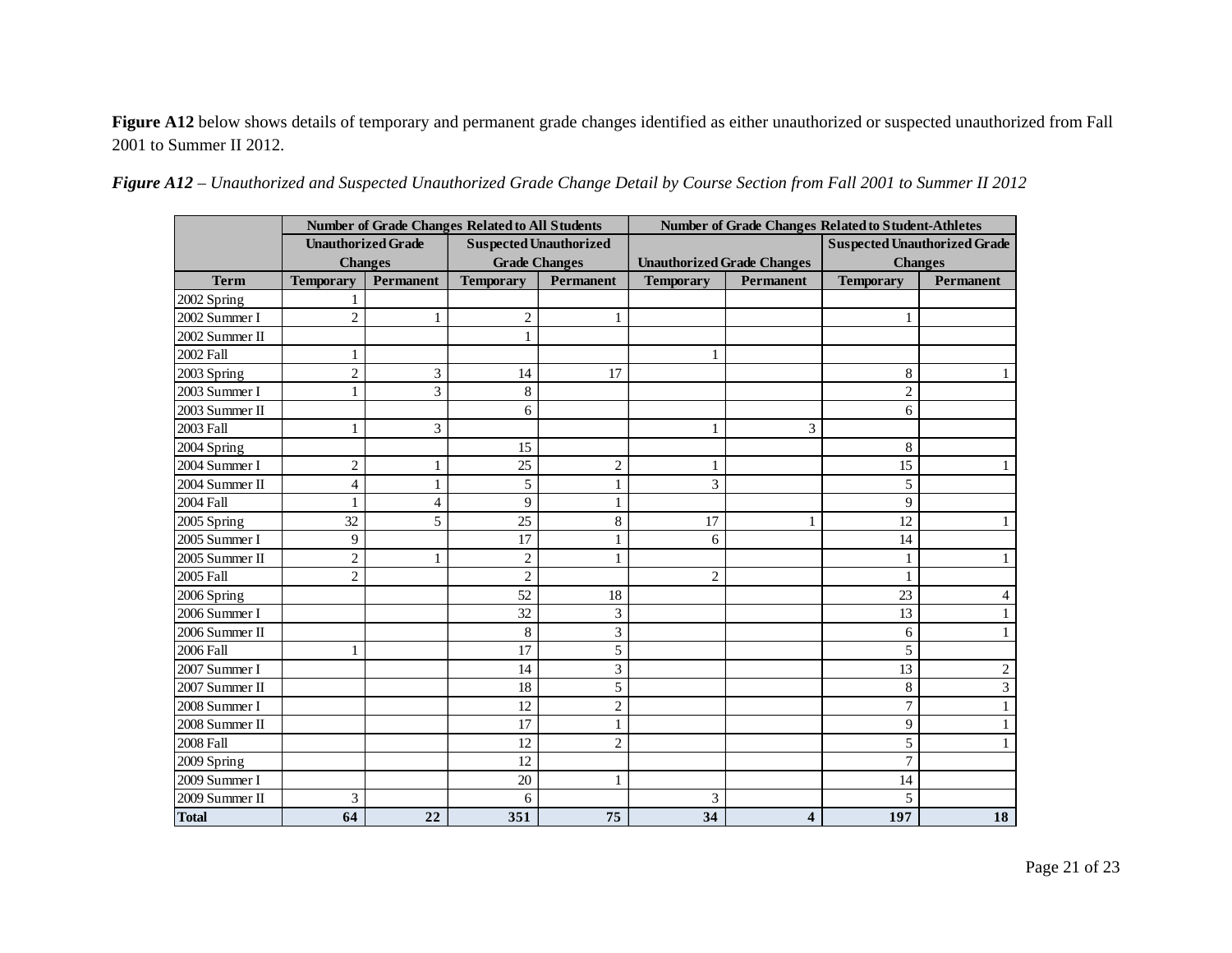Of the 347 course sections reviewed containing grade changes, 152 course sections had grade changes classified as either unauthorized or suspected unauthorized. In the time period of Fall 2001 to Summer II 2012 (the time period for which student-athlete data was available in our Data Set), student-athletes accounted for 36% of the 3,853 total enrollments in the 123 course sections with unauthorized or suspected unauthorized grade changes. Of the 3,853 total enrollments in these 123 course sections, 13% (512 enrollments) had unauthorized or suspected unauthorized grade changes. Of the 1,378 studentathlete enrollments in these 123 course sections, 18% (253 student-athlete enrollments) had unauthorized or suspected unauthorized grade changes. In the time period of Fall 1994 to Summer II 2012, 19% of unauthorized and suspected unauthorized grade changes were confirmed to be unauthorized. In the time period of Fall 2001 to Summer II 2012 (the time period for which student-athlete data was available in our Data Set), 17% of the grade changes were confirmed to be unauthorized.

Of the unauthorized or suspected unauthorized grade changes for student-athletes, 231 (over 91% of the 253 grade changes) were temporary grade changes, while the remaining 22 were permanent unauthorized or suspected unauthorized grade changes. Overall, nearly 56% of the temporary unauthorized or suspected unauthorized grade changes related to student-athletes, though less than 23% of the unauthorized or suspected unauthorized permanent grade changes were related to student-athletes.

We would expect student-athletes to have more temporary grade changes than non-athlete students, as the demands of an athletic schedule are more likely to create conflicts or delays in student-athletes' abilities to take exams at scheduled times. So, while the percentage of temporary unauthorized or suspected unauthorized grade changes for student-athletes is above the proportional student-athlete enrollments in the courses, the fact that student-athletes accounted for less than one quarter of the unauthorized or suspected unauthorized permanent grade changes while representing over a third of the enrollments shows that they were less likely than non-athlete students to have a permanent unauthorized or suspected unauthorized grade change issued.

The percentages of unauthorized grade changes for student-athletes relative to the total unauthorized grade changes in the course sections were generally consistent with the percentage of grade changes for student-athletes in similarly clustered course sections with grade changes in the Department. Studentathlete enrollments in courses with unauthorized grade changes were generally consistent with studentathlete enrollments in similarly clustered course sections in the Department.

The percentages of suspected unauthorized grade changes for student-athletes were generally consistent with student-athlete enrollments in similarly clustered course sections with grade changes in the Department. Student-athlete enrollments in courses with suspected unauthorized grade changes were generally consistent with student-athlete enrollments in similarly clustered course sections in the Department.